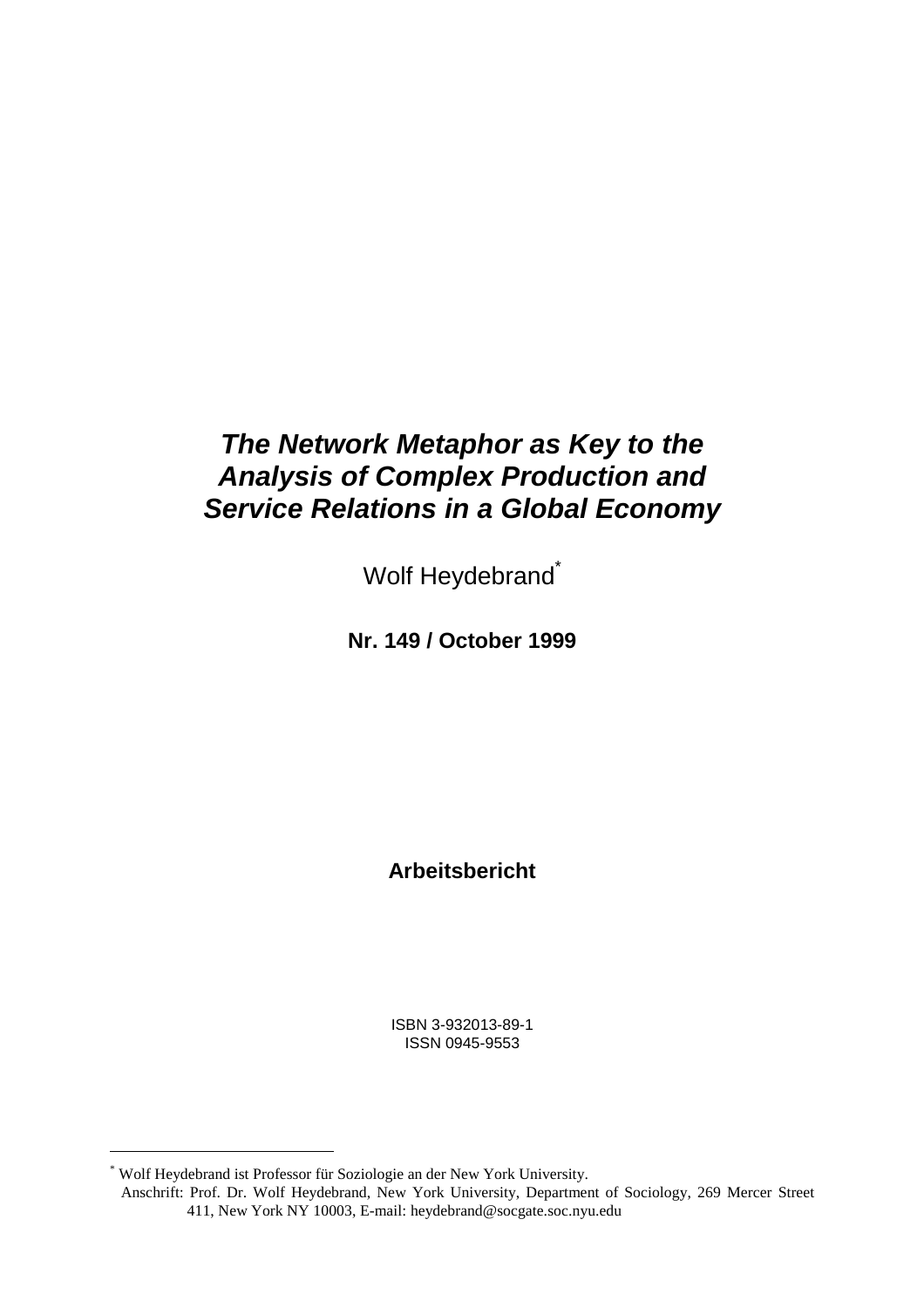### *Akademie für Technikfolgenabschätzung in Baden-Württemberg*

Industriestr. 5, 70565 Stuttgart Tel.: 0711 • 9063-0, Fax: 0711 • 9063-299 email: info@ta-akademie.de http://www.ta-akademie.de

Die *Akademie für Technikfolgenabschätzung in Baden-Württemberg* gibt in loser Folge Aufsätze und Vorträge von Mitarbeitern sowie ausgewählte Zwischen- und Abschlußberichte von durchgeführten Forschungsprojekten als *Arbeitsberichte der Akademie* heraus. Diese Reihe hat das Ziel, der jeweils interessierten Fachöffentlichkeit und dem breiten Publikum Gelegenheit zu kritischer Würdigung und Begleitung der Arbeit der Akademie zu geben. Anregungen und Kommentare zu den publizierten Arbeiten sind deshalb jederzeit willkommen.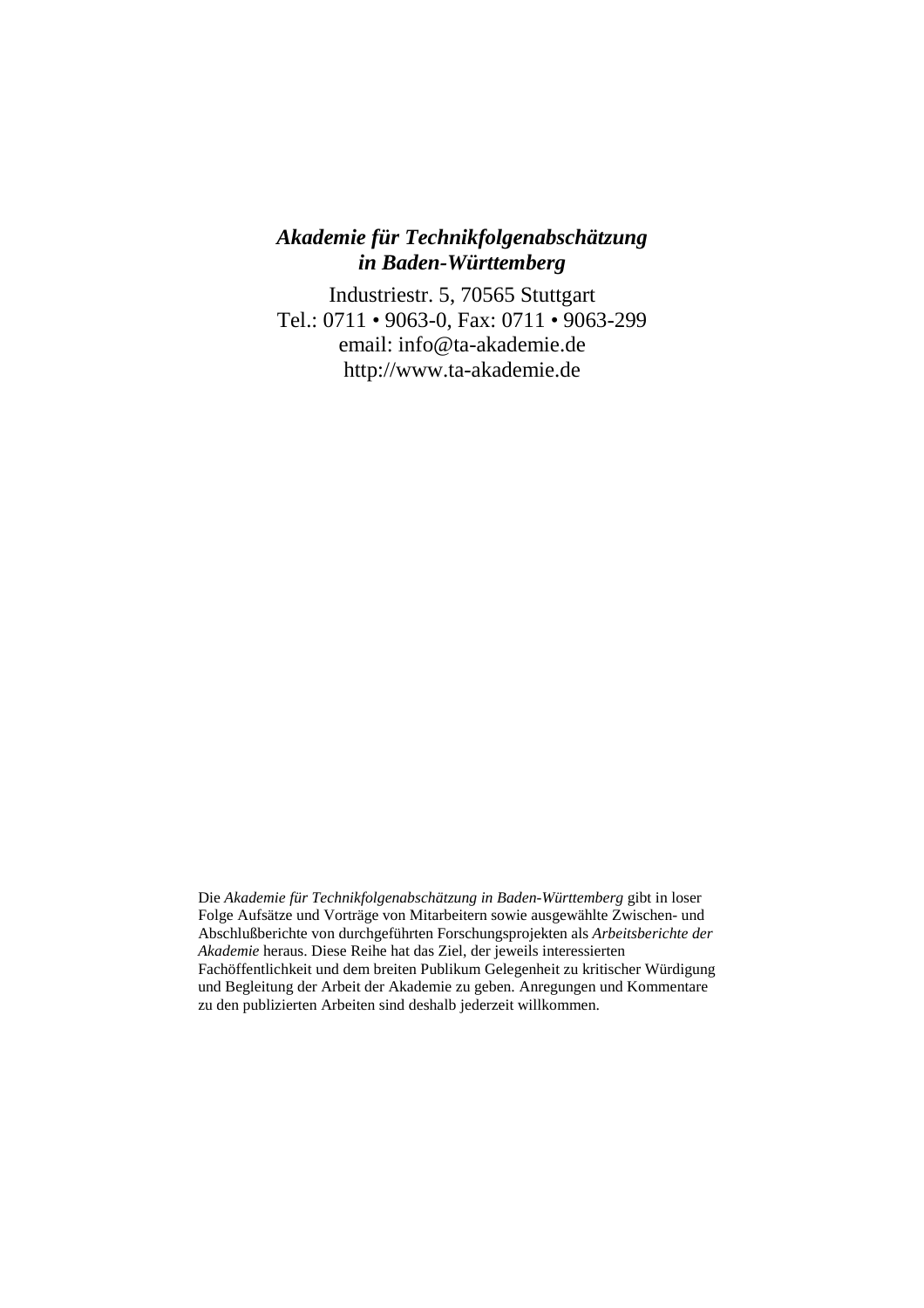# **Table of Contents**

| 2.2.4 Cultural and institutional context vs. structural dimensions  18 |  |
|------------------------------------------------------------------------|--|
|                                                                        |  |
|                                                                        |  |
|                                                                        |  |
| 3.2 Does the regulatory state foster competition or cooperation?  28   |  |
|                                                                        |  |
| 3.4 Innovative R&D Networks in High-Technology and Knowledge-Intensive |  |
|                                                                        |  |
|                                                                        |  |
|                                                                        |  |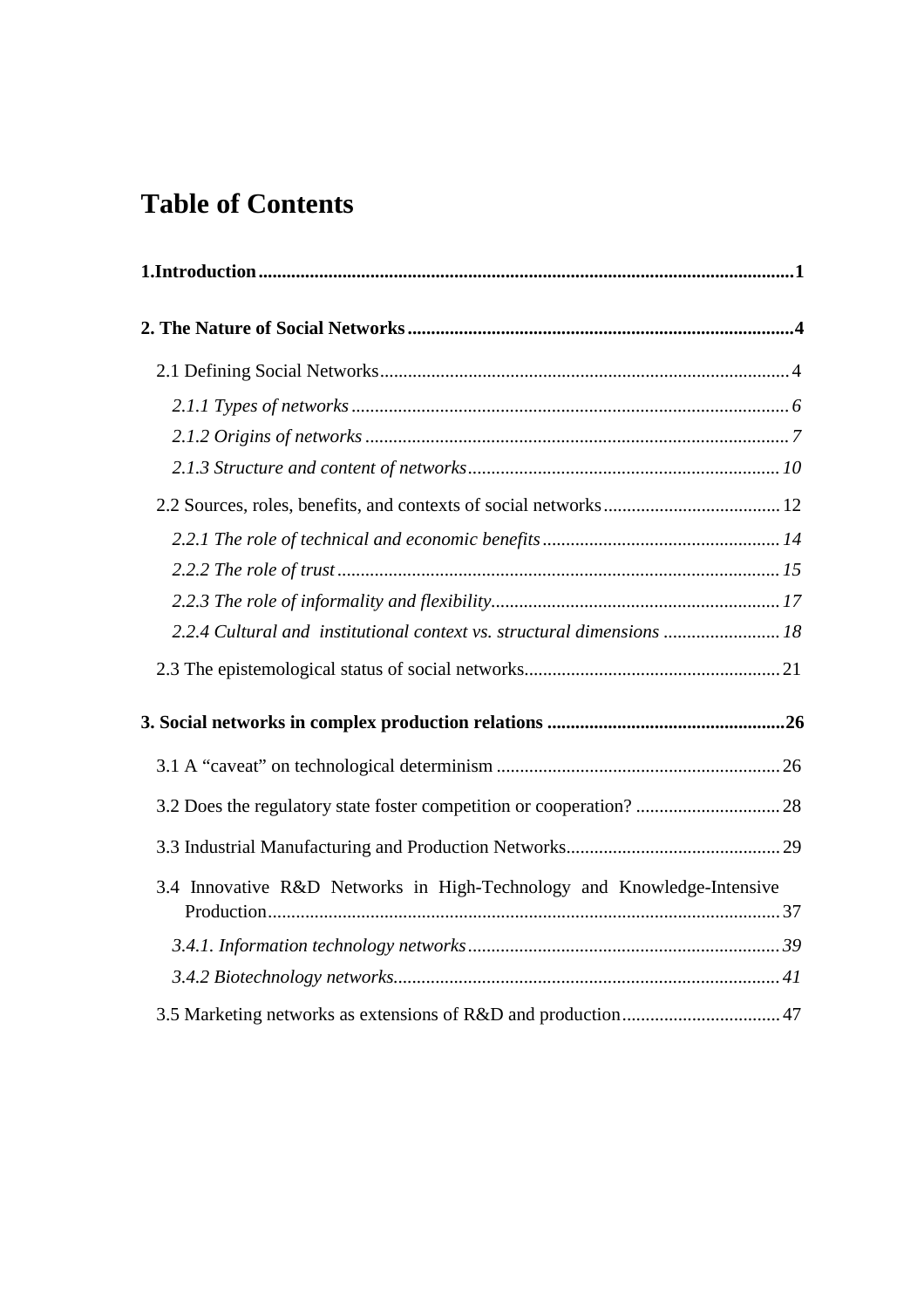| 4. Social networks in complex service relations [mainly in the 1980s and 1990s.]52  |
|-------------------------------------------------------------------------------------|
|                                                                                     |
|                                                                                     |
|                                                                                     |
|                                                                                     |
| 5.1 Trade in Services and the International Transfer of Knowledge and Technology 68 |
|                                                                                     |
|                                                                                     |
|                                                                                     |
|                                                                                     |
|                                                                                     |
|                                                                                     |
| 5.2.6 Interim conclusion on advanced producer services networks  82                 |
| 6. Qualifications, employment relations, and the structure of labor markets 84      |
| 6.1 The question of skill, knowledge, and qualifications of networkers  84          |
| 6.2 The contingent work and employment patterns of networkers  85                   |
|                                                                                     |
|                                                                                     |
|                                                                                     |
|                                                                                     |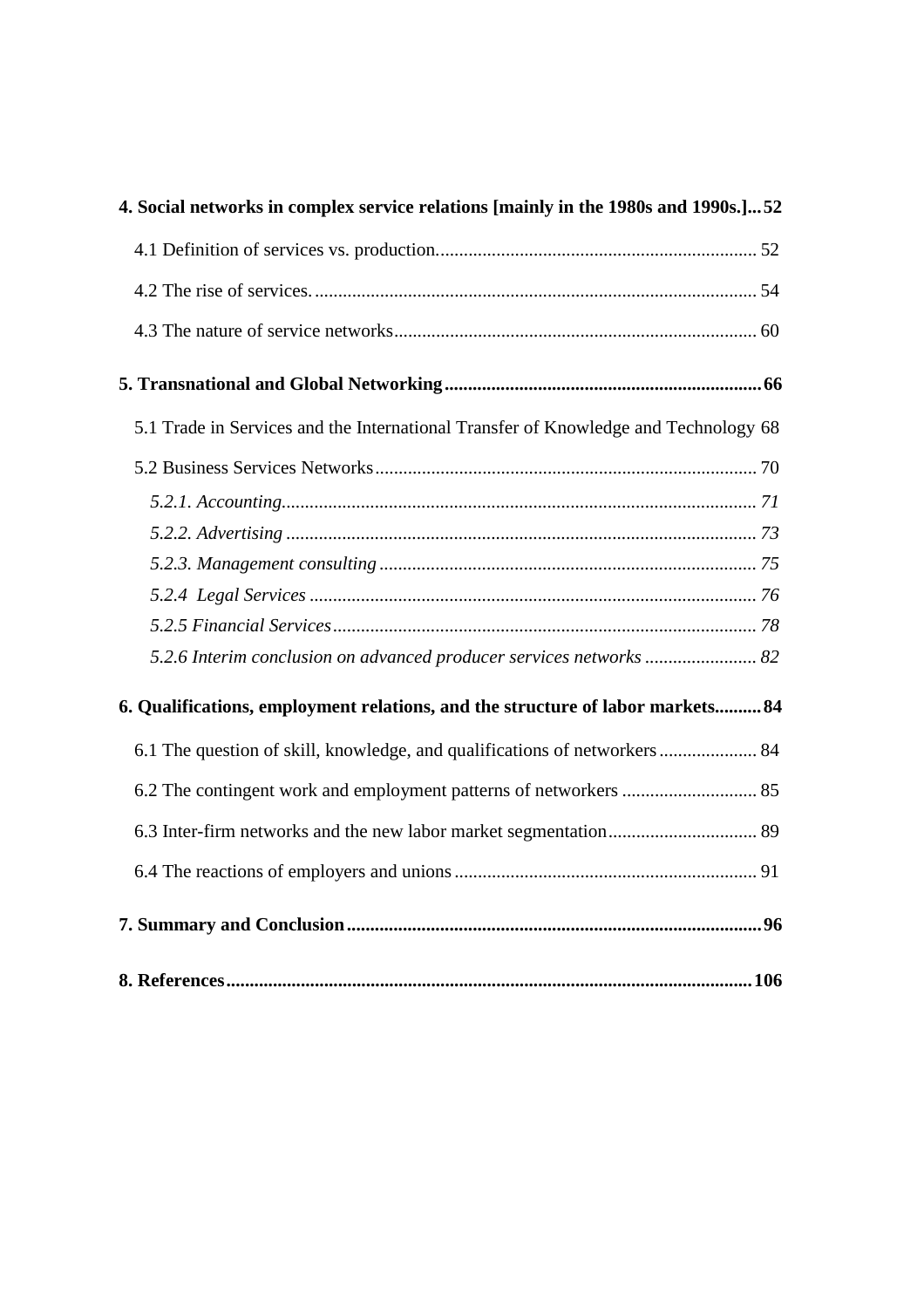# **Abstract**

This concept paper examines the nature and role of social networks in the complex production and service relations of the contemporary globalizing political economy. As structural patterns of social interaction and relations among sets of actors or nodes, strategic networks are conceived as new organizational forms and as alternatives to institutional constructs such as bureaucratic hierarchies, rational or natural systems, democratic associations, governmental polities, and markets. The emergence and operation of networks are seen as instances of institutional transformation or extrainstitutional exchange, strategic alliance, and governance at the level of organizations as well as regional, national, and transnational political economies. Contemporary interactive information and telecommunications technology has significantly enhanced the effectiveness and innovativeness of informal, privatized, non-regulated and unaccountable social networks as alternatives to their institutional counterparts in production, research and development, marketing, and transnational, knowledgeintensive business services.

Der Artikel analysiert die Art und Funktionsweise sozialer Netzwerke in den komplexen Produktions- und Dienstleistungsverhältnissen der gegenwärtig sich global entwickelnden politischen Ökonomie. Strategische Netzwerke werden begrifflich als strukturelle Muster sozialer Interaktionen und Beziehungen zwischen Akteuren oder Knotenpunkten erfasst und stellen neue organisatorische Formen dar, sowie Alternativen zu institutionellen Strukturen wie bürokratische Hierarchien, rationale oder natürliche Systeme, demokratische Verbände, Regierungsordnungen und Märkte. Die Entstehung und Funktionsweise von Netzwerken werden als Beispiele des Institutionenwandels gesehen sowie als ausser-institutionelle Formen des Tausches, strategischer Bündnisse, und der Steuerung auf organisatorischer Ebene wie auch auf der Ebene regionaler, nationaler, und transnationaler politischer Ökonomien. Die gegenwärtige Informationsund Kommunikationstechnik hat die Wirkungskraft und Innovationsfähigkeit informeller, privater, nicht-regulierter und unantastbarer sozialer Netzwerke als Alternativen zu ihrem institutionellen Spiegelbild in Produktion, Forschung und Entwicklung, Vertrieb und transnationalen, wissensintensiven, unternehmensorientierten Dienstleistungen bedeutend erhöht.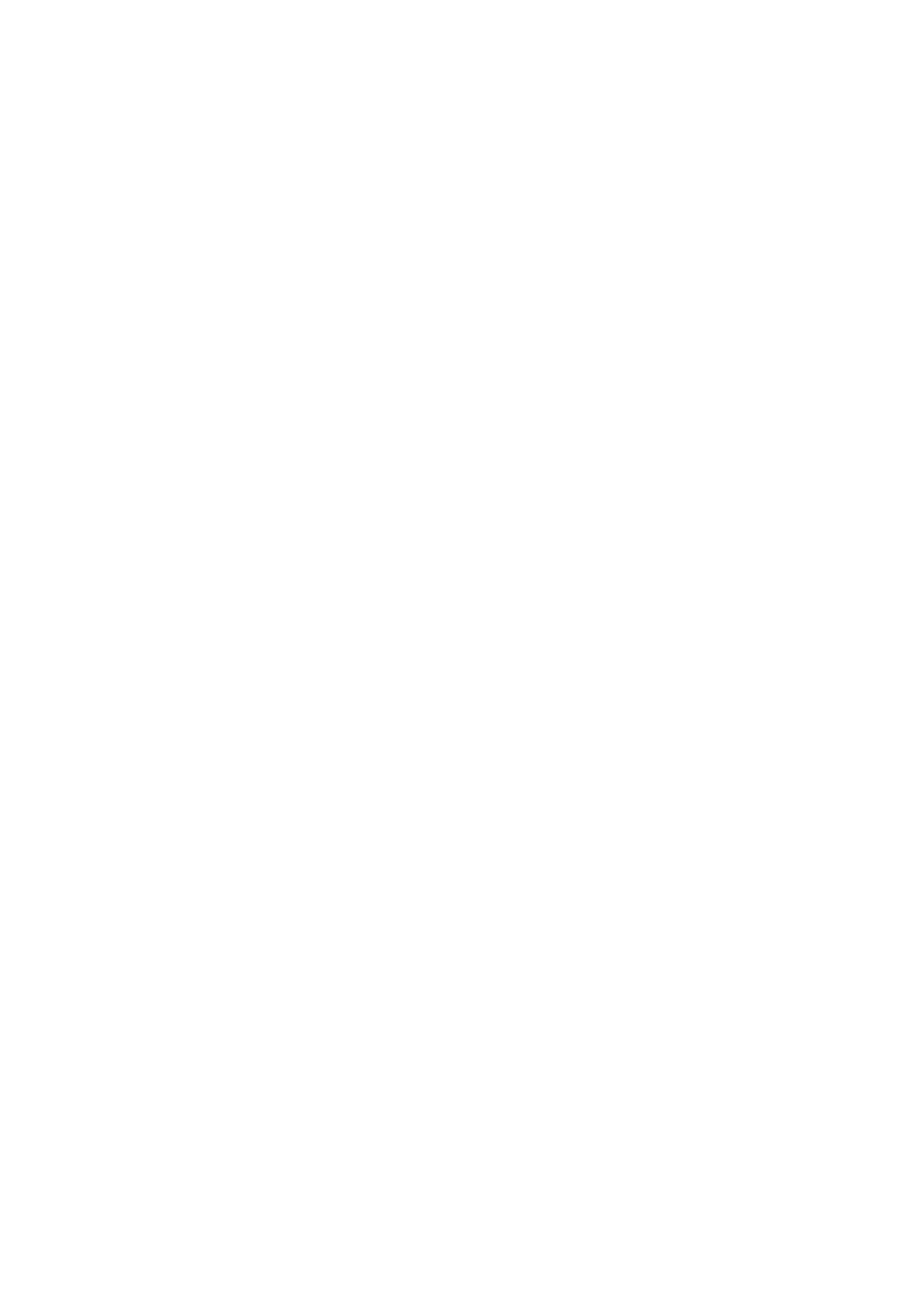# **1.Introduction**

During the last quarter century, social networks - by all accounts a generic and widespread type of social structure found in most historical societies - have gained new prominence and attracted unprecedented attention both in the world of practical affairs and in the social sciences. Networks, the webs and patterns of social ties among sets of actors, have emerged or become newly visible in communities, organizations, business firms, parties, interest groups and political action committees, voluntary associations, art and cultural services, and the worlds of deviance, corruption and crime. At the same time, a renewed interest in this well-known phenomenon among academic social scientists has led to the emergence of the field of network analysis which has attained a fairly high level of technical and methodological sophistication. In spite of a burgeoning literature on the subject, however, there is as yet no coherent theory of social networks which could help to order the vast amount of descriptive material available in terms of explanatory propositions.

The purpose of this paper is to examine the network phenomenon in the context of the effect of economic globalization on complex production and service relations in modern economies. Such a project necessarily involves multiple levels of analysis, ranging from the origins of networks in friendship ties or strategic choice, to the emergence of networks within and between firms, and to national, regional, and transnational financial and service networks. Conversely, social webs and the Internet spanning the globe can be seen as contexts for lower level networks, such as the supra-national "network state", the octopus-like, hollow "network enterprise", and the inter-personal ties among clients, sub-contractors, suppliers, and service providers.

The thematic emphasis on production and service networks largely excludes two closely related areas affected by contemporary changes in the political economy: policy networks and illegal networks, even though occasional references are unavoidable. The emphasis on structural patterns as an analytic lens through which to observe micro-, meso-, and macro-social developments of the global economy also precludes an in-depth concern with the technical and methodological aspects of network analysis (but see, e.g., Scott, 1991 as well as other intermittent references to this body of literature).

The paper will focus on the significance of networks (1) as structural rather than merely institutional or cultural representations of organizational phenomena, (2) as historically connected to the rise of services and of the new information and interactive communications technology in modern societies, (3) as particularly prominent in the economic production, service, and exchange relations of the contemporary phase of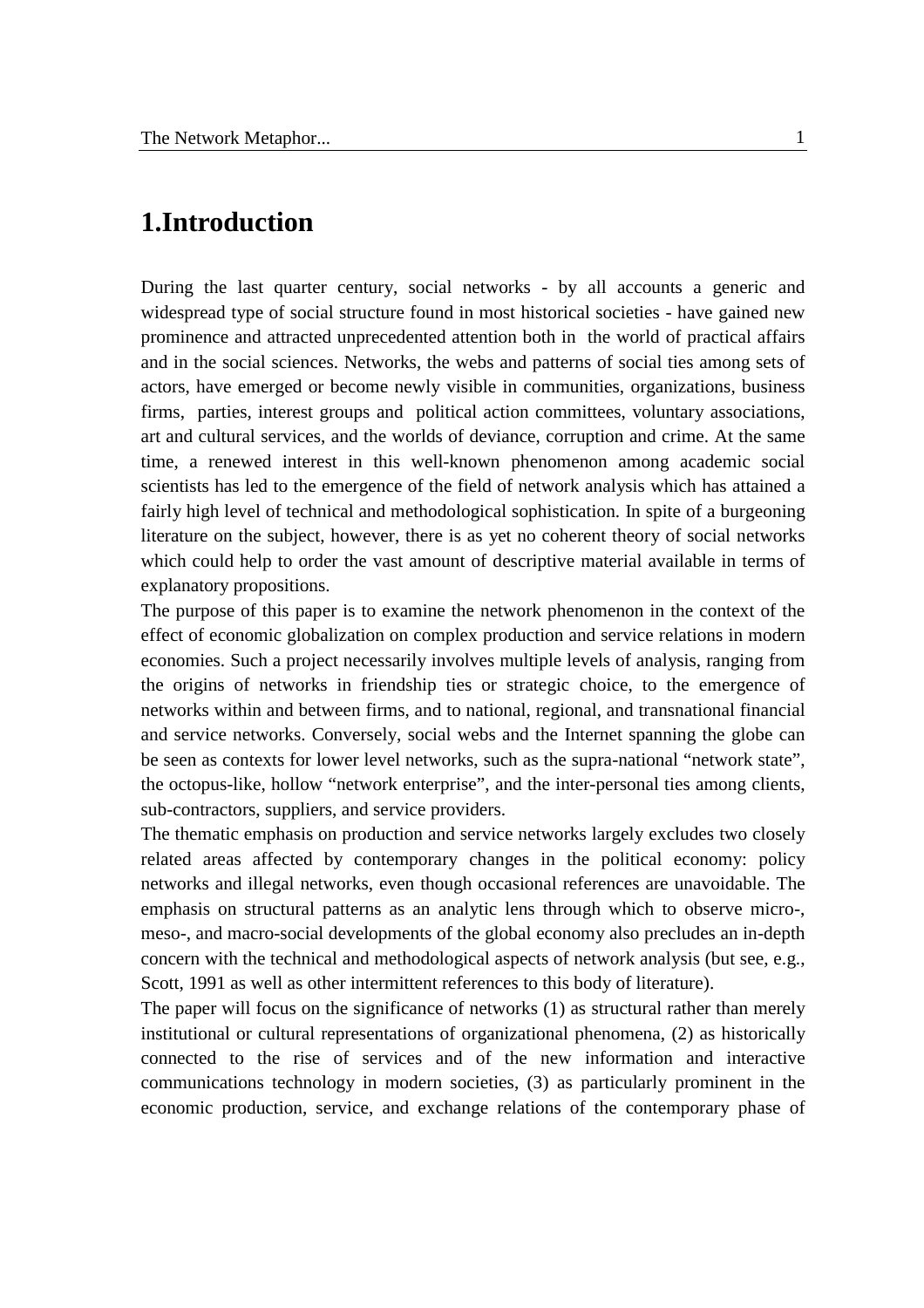economic globalization, and (4) as constituent elements and symptoms of the incipient de-institutionalization and progressive restructuring of national economies and societies. This focus implies that networks are treated as new forms of organizational structures as well as alternatives to the core subject matter of established organizational and institutional theories, such as bureaucratic hierarchies, rational or natural systems, democratic polities and markets. In all of these cases, the emergence and operation of social networks as forms of governance or cooperative competition inside or alongside established institutional forms signal a state of uncertainty and exception ranging from mere interference with the reproduction of institutional forms to their ultimate replacement. For example, in the language of neo-classical economics, social networks are externalities that interfere with the efficient operation of markets. Bargaining in small networks or restricting the exchange of information in privileged cliques would constitute instances of imperfect competition and result in market failures such as oligopolies, monopolies, and other hierarchical interventions. Similarly, the existence of oligarchic policy networks calls into question the legitimacy of organizational hierarchies or electoral polities. At the same time, however, the emergence and operation of social networks may be seen as instances of "creative destruction" insofar as they signal institutional insufficiency, the widening of options and practices, the formation and diffusion of innovative alternatives and, generally, creative institutional transformation. It is this conception of social networks as innovative and alternative organizational forces and as prime "actors" in the transformation of the global political economy that will be the central focus of this paper.

It is instructive to realize that early structural approaches in the social sciences did recognize the importance of network phenomena, but used a variety of different terminologies to refer to network-like relations and structures. Simmel was keenly aware of the web of overlapping social circles and the analytic importance of separating the forms of social relations from their contents. Human ecology used terms like web of life, commensalism, and isomorphism, and precursors to social movement theories treated networks as part of "collective behavior". Political theory recognized networks in terms of coalitions, alliances, federations, clientelism, and neo-corporatism, whereas rational choice approaches referred to networks as "social resources" (Lin, 1982) or used Bourdieu's (1986) distinction between different forms of capital to focus on networks as "social capital" (Coleman, 1988; Lin, 1999). Scott (1991:7) includes psychological theories such as Gestalt and field theory, sociometry, group dynamics, and graph theory as early influences on network analysis. Similarly, early structural-functional approaches in anthropology and sociology had a significant impact on theoretical models of social structure insofar as they sought to separate the effects of formal and structural patterns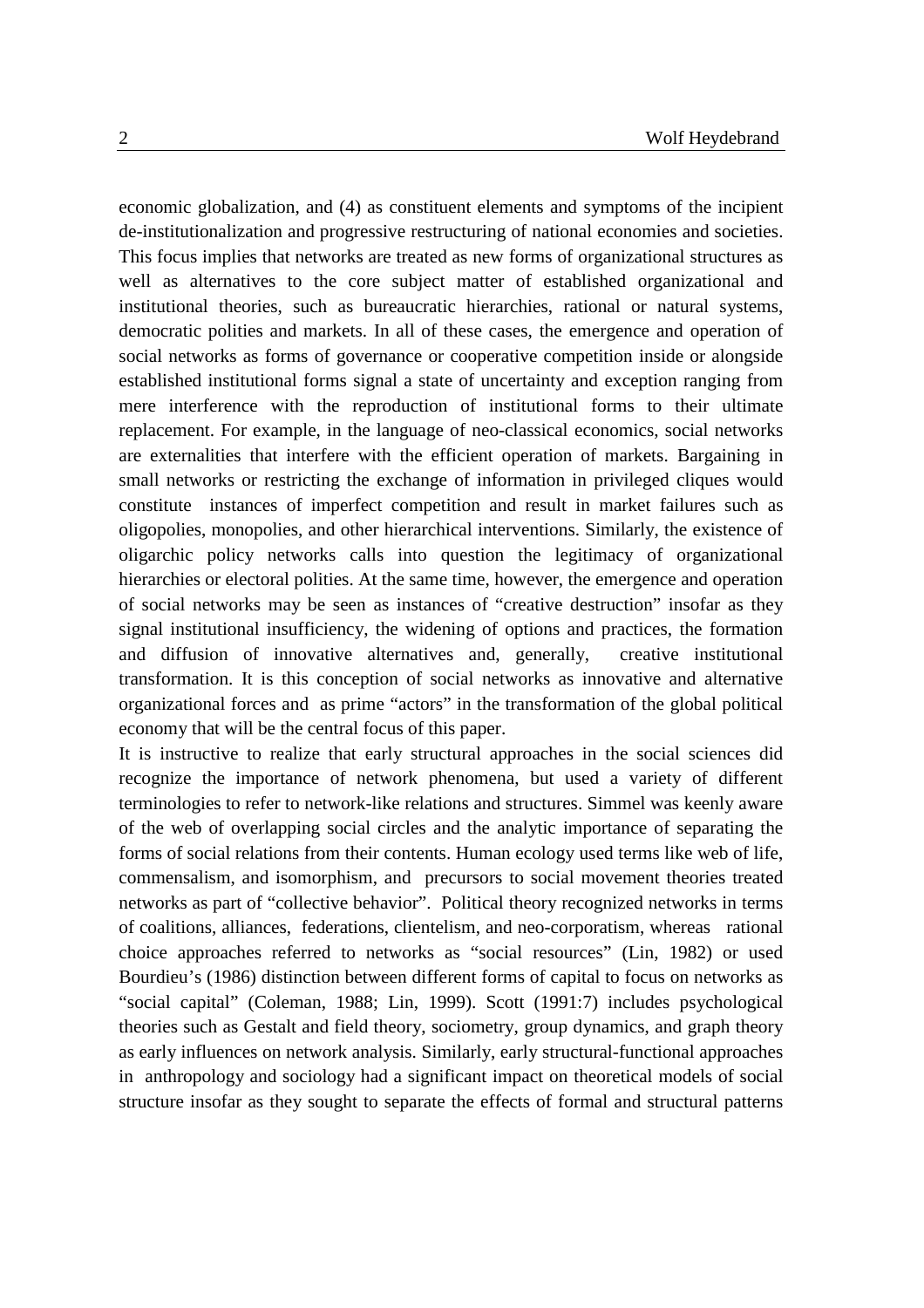from those of their cultural and institutional content. In line with this research policy, the British social anthropologist Clyde Mitchell (1969) tended to distinguish informal networks of social interaction from the formal relations of institutional structures. This important analytical understanding of networks, however, remained limited insofar as it was identified mainly with egocentric interpersonal networks and meaningful "communal" relations, even though Mitchell contrasted such partial interpersonal networks with the 'total networks' of a society which he conceptualized as "the everramifying, ever-reticulating set of linkages that stretches within and beyond the confines of any community or organization" (Mitchell, 1969:12, as quoted by Scott, 1991:31). In organization theory, Cyert and March (1963) stressed the importance of dominant coalitions in their behavioral theory of the firm, and Karl Weick (1976;1969) contributed the imagery of "loosely coupled systems" and of "organizing" and "self-organization" as ongoing social processes. Organizational network theory builds, to some extent, on structural theories of social action (e.g., Burt, 1982; White, 1992), but it remains distinct from the claims of methodological individualism and theories of individualist rational choice (Coleman, 1990; Williamson, 1985; see also the critique by Granovetter, 1985). Organizational network theory has also been developed further along the lines of neo-Marxist theories of the political economy (Benson, 1975; 1981) and the structure of interlocking directorates and inter-corporate relations (Mizruchi and Schwartz, 1987; see also section 2.1.2, below). Finally, the new institutionalism in organizational analysis has concerned itself with the embeddedness of relational networks in pre-existing cognitive and normative institutional contexts (Powell, 1990; 1991; Jepperson, 1991; Fligstein, 1991). This strand of development will be further discussed below in connection with Powell's research on biotechnology networks (Section 3.4.2).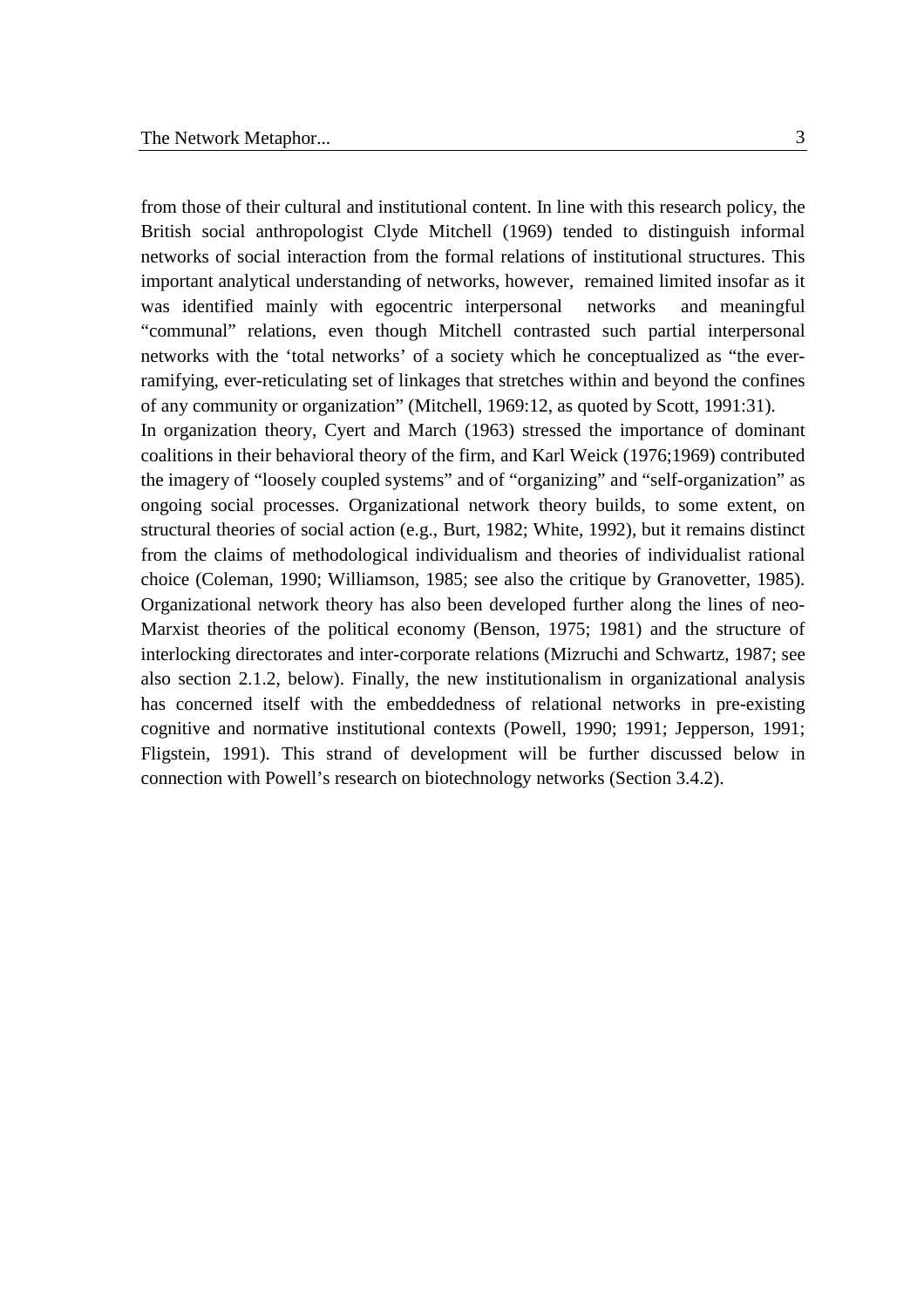# **2. The Nature of Social Networks**

As noted above, the purpose of this paper is to locate the phenomenon of social networks in the contemporary context of complex production and service relations. Accordingly, the first substantive section of the paper is devoted to matters of definition and conceptual clarification (beginning with Section 2.1 and ending with Section 2.2.5). Social networks are then examined in the context of industrial production relations, notably manufacturing and research and development in high-tech and knowledgeintensive firms (especially in information technology and biotechnology) and in the context of distribution and marketing (Section 3). Section 4 looks at social networks in complex service relations, with an emphasis on the rise of services and the nature of service networks and the "network enterprise". Transnational and global networking is discussed from the perspective of the international trade in services, the transfer of knowledge and technology through transnational networks, and the growth of business service networks in accounting, advertising, management consulting, and legal services (Section 5). The question of the effect of networks on the qualifications, employment relations, and the structure of labor markets is analyzed in Section 6. Finally, Section 7 provides a summary and conclusion. All literature references in the text are cited in full at the end of the paper.

### **2.1 Defining Social Networks**

A useful first approximation to the definition of networks as special kinds of social structures is the general notion that "social structures can be represented as networks - as sets of nodes (or social system members) and sets of ties depicting their interconnections" (Wellman and Berkowitz, 1988:4). Nodes can represent individual persons, groups, households, corporations, nation-states, or other collectivities. "Ties are used to represent flows of resources, symmetrical friendships, transfers, or structured relationships between nodes" (ibid.). A similarly structuralist definition refers to networks as "the set of social relations or social ties among a set of actors (and the actors themselves thus linked)" and network structure as "the patterning of relations and 'holes' among actors in a network"; content is defined as "the specific nature or type of relation linking actors in a network (e.g., exchange, kinship, communicative, affective, instrumental, or power relations)"(Emirbayer and Goodwin (1994:1447-8). Emirbayer and Goodwin, however, ultimately transcend this structuralist definition by suggesting a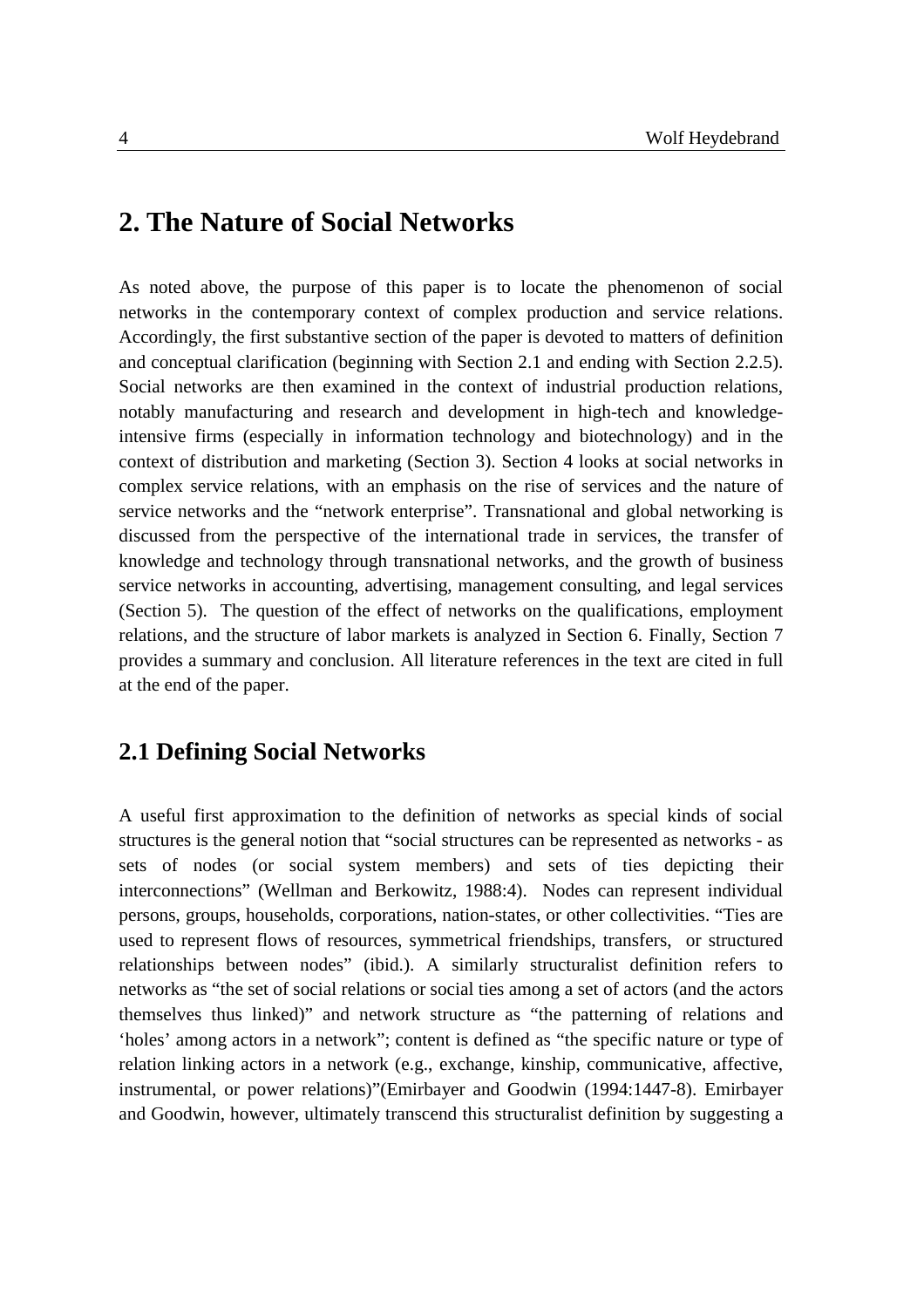theoretical integration of individual, network, and cultural analysis. A colloquial version of the above definitions of network is that it is "a set of interactions among a number of players who collaborate in order to gain values from their relationship" (Bressand, 1992:85; Kostecki, 1994:223).

A more institutionalist definition, by contrast, refers to network forms of organization as "typified by reciprocal patterns of communication and exchange" that "...entail indefinite sequential transactions within the context of a general pattern of interaction;...sanctions are typically normative rather than legal" (Powell, 1990:301). Note that in this definition, institutional elements are seen as shaping and structuring networks, for example, "typifications", the context of general patterns of interaction, and normative sanctions.

Finally, in a creative effort to integrate structure, agency, and discourse, White (1992:65) speaks of networks as "phenomenological realities as well as measurement constructs. Stories describe the ties in networks." Referring to evolving networks or networking in biotechnology, White (1992:66) claims that "there are social networks of ties spinning out among all the actors, networks sufficient to suggest a community evolving, an industry as economic community. These are ties of contention and of cooperation. Most important among them are contractual commitments between pairs or among sets of actors, commitments as to venture capital or joint development or marketing agencies and the like. There will be many distinct perceptions, many stories about particular ties and interconnections of ties". In addition, White (1992:315) relates his broadly conceived network metaphor to his notion of agency as resulting from efforts to control and "getting fresh action": "Agency is about relations. Agency is the dynamic face of networks". But while innovative with respect to the purely "structural" definitions of networks, White's imagery also displays a great deal of ambiguity in terms of the formal/informal character of networks: terms like "community" , "contractual commitments", joint venture and development serve to blur the boundaries between networks and institutional or institutionalizing structures. Thus, it is not clear whether social networks are seen as blocking action (as in corporatism or clientelism) or as facilitating action (as in "getting action") (White, of 1992: 147, 254; see also Starbuck, 1983 for a compelling analysis of the propensity of organizational routines and programs to block innovative action). If it is true that "any social formation whatever, complex or not, tends to settle into blocking action over time" (White, 1992:255), it would be difficult to discriminate between networks and organizations/institutions as well as between the processes of networking and institutionalization.

Generally, the analytic emphasis in network studies tends to be on patterns of interaction and relationships within and between social structures rather than on the origins,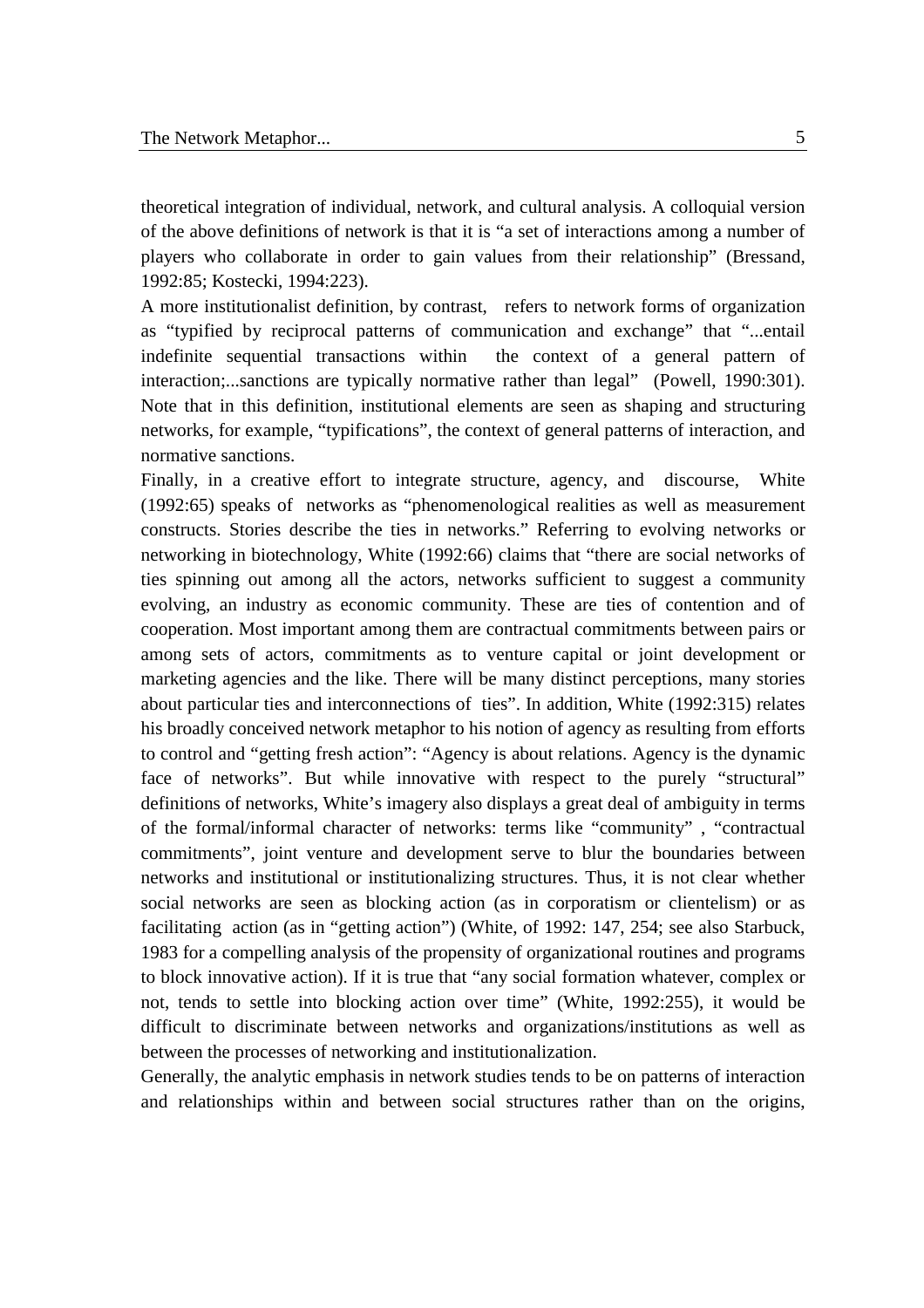formation, content, roles, trajectories and transformation of these relationships. It is, therefore, useful to add three elements to the general concept of social networks.

#### **2.1.1 Types of networks**

It may be helpful initially to distinguish between different types of networks, especially technical networks (e.g., telephone, Internet) and transactional networks (transportation, trade), on the one hand, and social and socio-technical networks, on the other. Routine communication and transportation networks are, of course, ultimately social or involve the interaction between people and technical systems, including computers, but they require a technical infrastructure the details of which are necessarily of secondary interest in this paper.

Socio-technical networks refer to the small but growing class of social networks that are emerging from social interaction within and through technical information and communications networks such as the Internet, but have distinct interpersonal or interfirm relational patterns that vary with industry-specific specialized service production and delivery systems. Examples (besides chat groups and virtual communities on the Internet) are computer reservation systems or R&D networks in information technology or biotechnology (Bressand, 1989; Spriano, 1989; Pisano, 1991; Powell, Koput, Smith-Doerr, 1996). We shall see that these types of networks play a decisive role in the work relationships within and between service systems and therefore represent historically and structurally new organizational and economic phenomena. Formal disciplines and limits are imposed on such socio-technical networks only by the nature and characteristics of the technical infrastructure itself and by certain regulatory rules and security regimes built into the protocols of these systems, for example, access codes and mechanisms of encryption (Horning, 1998). Legal and contractual issues such as the protection of intellectual property, compliance, and enforceability of contracts in cyberspace are much more amorphous and ambiguous and have led to the search for the viability of new legal instruments such as electronic contracts and international intellectual property regimes (Kingsbury, 1998; Horning, 1997; Dreyfuss and Zimmerman, 1997; Zimmerman, 1994). The flexibility, versatility, and interactive nature of socio-technical networks, however, also promotes informal styles and patterns of interaction among the network citizens ("netizens") and among organizations, patterns that ultimately transcend traditional state and legal boundaries of procedural regimes (Dezalay, and Garth, 1996).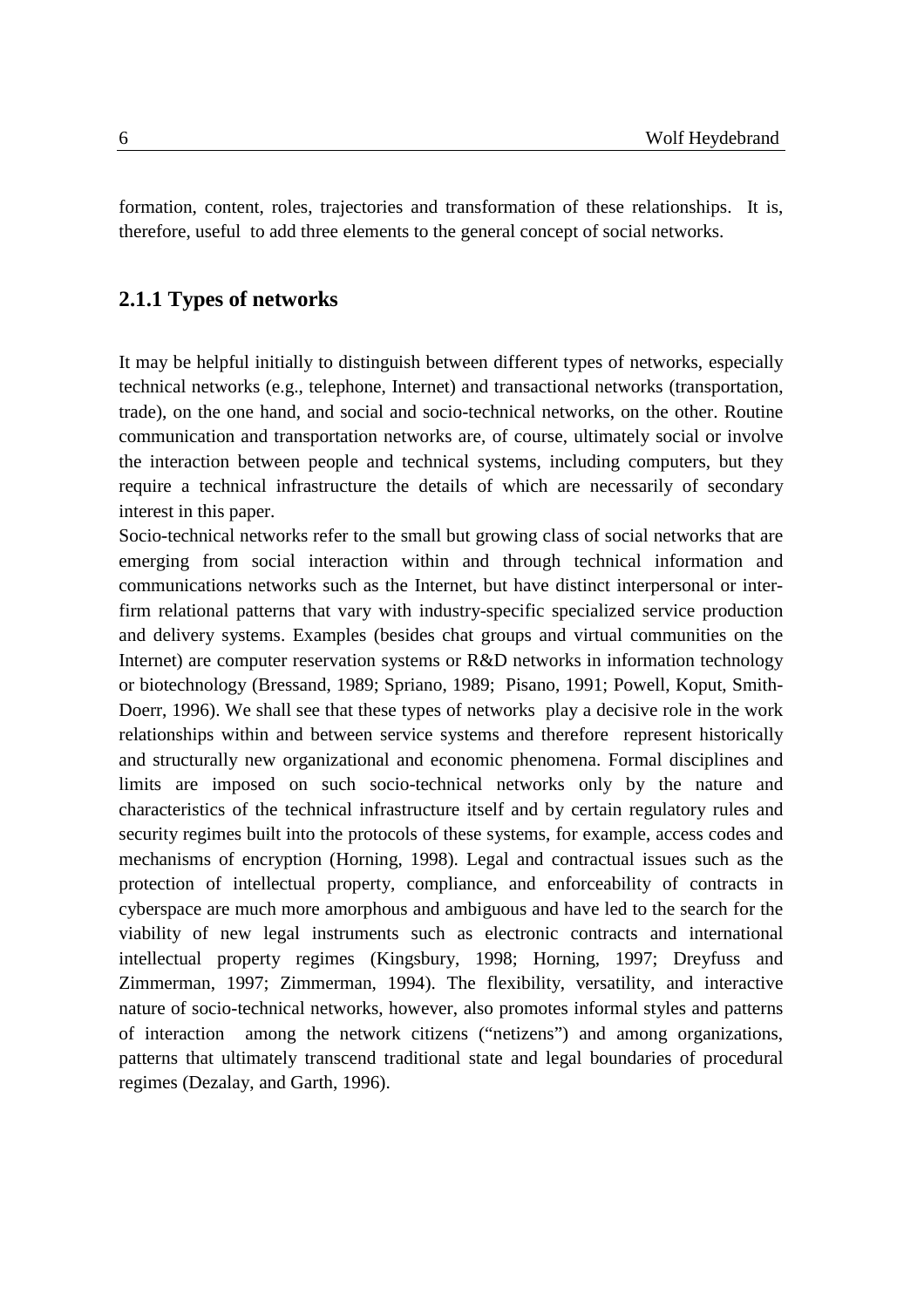#### **2.1.2 Origins of networks**

Secondly, the question arises , what exactly are the origins of social networks? As a first approximation, we may define social networks as either emergent (with no particular purpose except association, sociability, and companionship, expressing sentiments and solidarity, or acting on mutual identification or attraction etc.) or established (invented, constructed, constituted) for particular instrumental or strategic purposes, e.g., cooperation, exchange, power, participation, alliance, confederation, or governance. These deliberate contents suggest that inter-organizational networks will tend to cluster in the second category of established or strategic networks, although the fertile role of pre-existing and emergent opportunity relations in the formation of strategic networks should not be discounted.

In **emergent networks**, the causal imagery involved is that of mutual attraction, companionship, or attachment. It favors the Weberian notion of "elective affinity", a choice of interaction and relations based not on kinship or other institutionally predetermined relationships, but on a broad intellectual agreement among frames and styles of cultural patterns and an emotional correspondence among basic attitudes and predispositions of actors, similar to homophily or heterophily, as the case may be (Marsden, 1987; McPherson and Smith-Lovin, 1987).

**Homophily** involves attraction, fellowship, and friendship founded on common existential and situational experiences, shared emotional or intellectual predispositions, as well as perceived categorical similarities like age and generation, gender and sexual preferences, socio-economic status (education, occupation, income), ethnicity, religion, and nationality, as in "birds of a feather flock together". These categorical networks are often called "catnets". Although much less studied, **heterophily**, i.e. "liking otherness" or "desiring the other", as in "opposites attract each other" may, of course, also be based on categorical judgments or prejudices and is possibly one of the ingredients in heterosexuality and ethnic/religious intermarriage. It is conceivable that heterophily is involved in the structurally highly important "bridge" relationships or "weak ties" between groups, segments, and sub-networks (e.g., Granovetter, 1973; Blau, 1977).

An added causal factor in affinity and attraction to both sameness or otherness may be the intrinsic dynamics of interaction, as generalized in George Homans' proposition that "interaction leads to liking" (Homans, 1950; see especially the foundational role he accords to "sentiments" in addition to activity, interaction, status, and norms; see also, generally, Simmel's formal sociology which favors cognitive forms and categorical types of interaction and relations over normative content).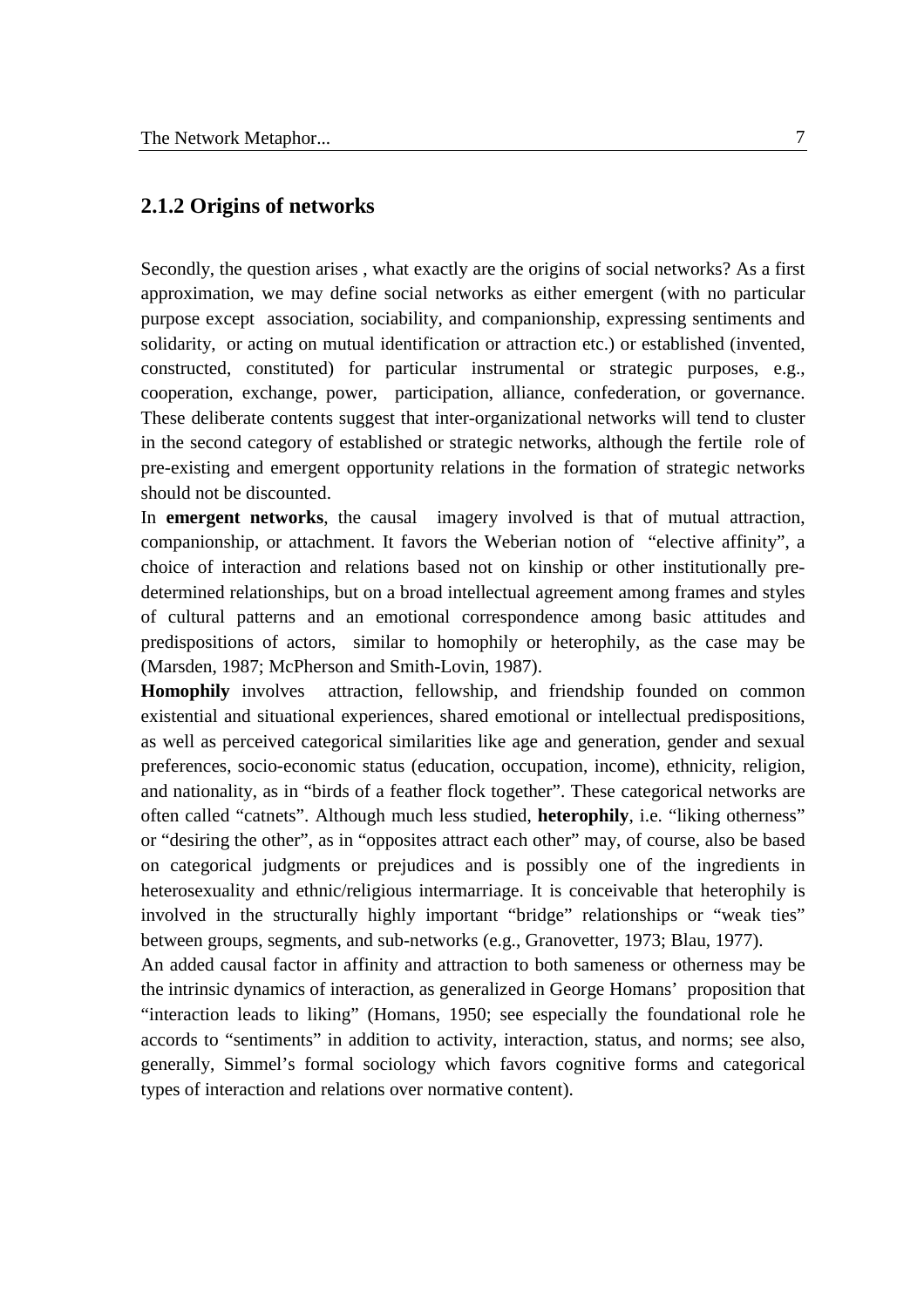**Established, instrumental or strategic networks** may also use categorical similarities/differences as the basis for establishing secondary social relations or use preexisting networks to maximize trust or cooperative attitudes, but the overriding collective goal is obviously to achieve specific purposes through informal relations rather than through some set of organizational or institutional channels. For networking strategists (in contrast to mere participants), therefore, homophily or elective affinity is a means to an end rather than an end in itself. Insofar as instrumental networks have a particular focus, theme, or content, they may shade over into certain types of loosely organized voluntary associations or interest associations, especially if the network relationships between members become enduring and routinized. But voluntary associations with a constitution, by-laws, procedural rules, elected officers, and a fixed agenda are no longer networks, but types of organizations.

At the next higher level of structural analysis, in turn, inter-organizational relations may vary from relatively informal, ad hoc, intermittent ties and transitional networks to more long-term, structured relations and from quasi-formal alliances, conglomerates, federations and interlocks to highly integrated legal and authoritative types of organizational and institutional hierarchies into which subunits are tightly incorporated. Intermediate forms like markets vary themselves in terms of formalization, depending on the degree of contractual closure and the structural distance between contractors, subcontractors, and consumers. The analytical problem thus is not so much the obvious distinction between networks and hierarchies, but between networks and the myriad intermediate forms such as quasi-formal markets, strategic alliances, coalitions, and interest groups (see, e.g., Baker, 1990; Powell, 1990; Powell and Doerr-Smith, 1994; Podolny and Page, 1998).

For example, the conceptual distinction between informal networks and quasiinstitutional interlocks or business groups is historically variable and structurally somewhat arbitrary. Granovetter (1994: 454) distinguishes between "business groups" as an "'intermediate' level of binding" among a set of legally independent firms from a "legally consolidated" set of firms, on the one hand, and " a set of firms bound merely by short-term strategic alliances, on the other. If business groups are informal coalitions without legal standing, one wonders about the status of inter-firm strategic alliances and other informal inter-firm networks. Granovetter appears to treat all three of his major categories as structural forms **above** the level of social networks; the latter are seen in one way or another as an example of the process of "how actors mobilize resources through networks of contacts" (454), i.e. as part of a sub-institutional level of action. Nevertheless, Granovetter (1994:455) includes "under the heading of business groups sets of firms that are integrated neither completely nor barely at all; many such groups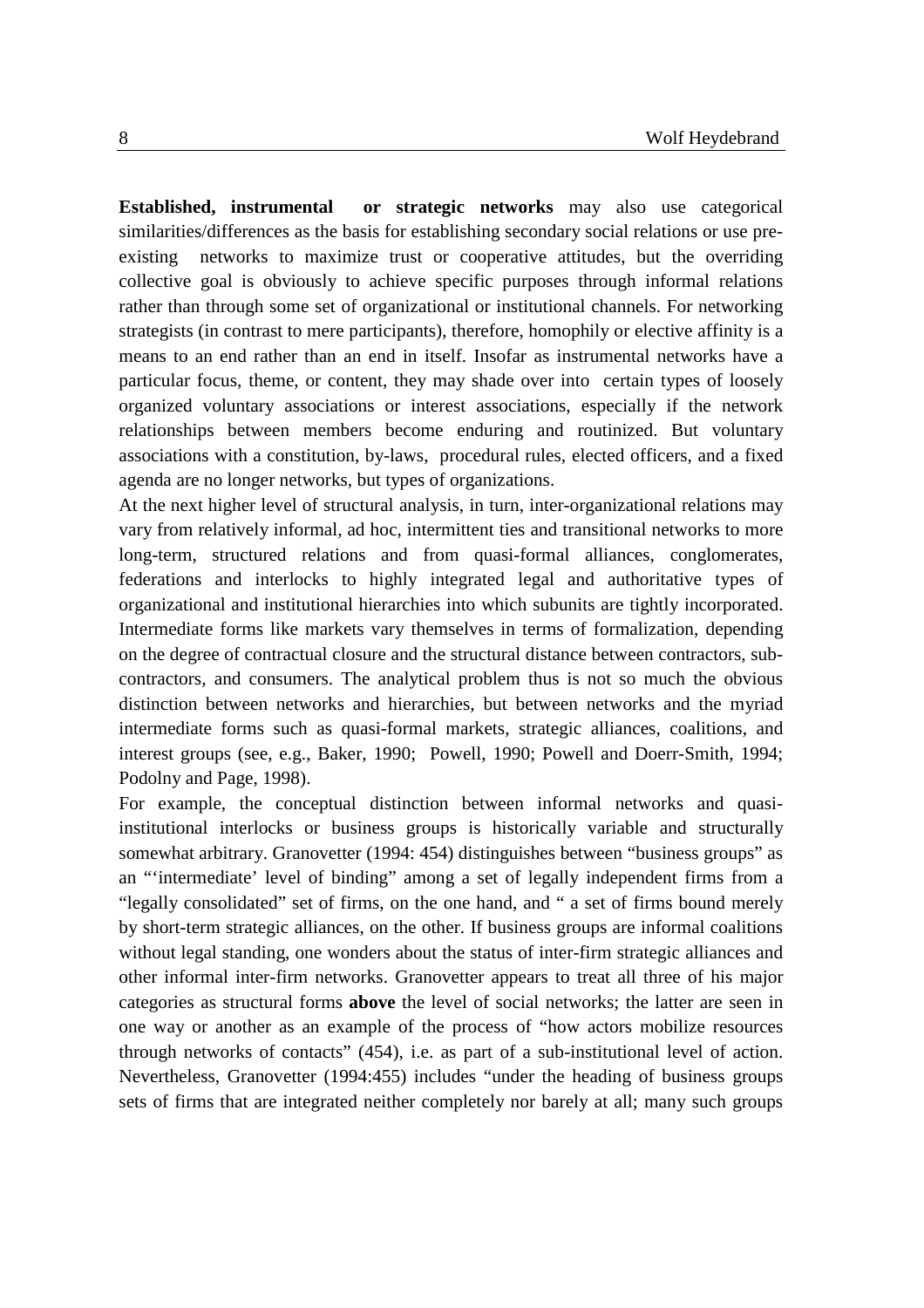operate in the middle range of coalitions and federations - forms that....Chandler (1977; 1990) [has] treated as transitional and unstable at least in capital-intensive industries, where, in his accounts, they must give way to the greater efficiency of large, integrated firms."

Granovetter (1994:461) identifies six dimensions of variation among business groups: legal ownership relations; axes of solidarity (e.g., economic interest vs. ethnicity and other categorical bases of identification); authority structure (vertical vs. horizontal modes of control); moral economy (dominant concepts of justice or mission); finance, capital, and the role of banks; and finally, the role of the state. While these dimensions are analytically independent, there are important empirical and historical connections among them. Thus, business groups hover structurally between strategic networks and quasi- institutional interest groups depending on the context in which they are embedded.

One important type of business grouping is that of interlocking corporate boards and directorates. Since such interlocks are an integral part of the legal form of the modern corporation and the governance of the capitalist shareholder firm, they are relatively "institutionalized" networks. Thus, even though interlocking directorates and other types of interlocks may arise from, or give rise to, informal network relations, the vast literature on this topic will not be considered here in detail (but see Kotz, 1978; Burt, 1979; 1982; 1983; Soref, 1979; Ratcliff, 1980; Galaskiewicz and Wasserman, 1981; Mizruchi, 1982; Palmer, 1983; Roy, 1983; Useem, 1984; Mintz and Schwartz, 1985; Soref and Zeitlin, 1987; Johnsen and Mintz, 1989; Kono, Palmer, Friedland, Zafonte, 1998; see also Fligstein, 1990, and Fligstein and Brantley, 1992; a closely related literature deals with corporate mergers from an economic viewpoint, e.g. Alberts and Segal, 1966 as well as sociological perspectives , e.g. Palmer et al. 1995; Fligstein, 1995; Palmer, Barber, Zhou, 1995; Stearns and Allan, 1996; Davis and Greve, 1997; Davis and Robbins, 1998). Interestingly, the geographical perspective represented by authors such as Cooke, Scott, Storper, Strambach and others has been central to much network analysis, but has been rediscovered by sociologists only recently (see, e.g., Kono et al. 1998).

The topic of business groups and interlocking corporate directorates is, of course, closely related to the issue of policy making networks. i.e. the government-economy (or state-class) nexus (e.g., Domhoff, 1996; Lauman and Knoke, 1987), the earlier community power structure research (e.g., C.Wright Mills, Robert Dahl, or Lauman and Pappi, 1976), the resource-dependence perspective (Pfeffer and Salancik, 1978), as well as research on at least three obvious beneficiaries of the advantages of extra-legal strategic networks: undercover intelligence and clandestine interventionist operations by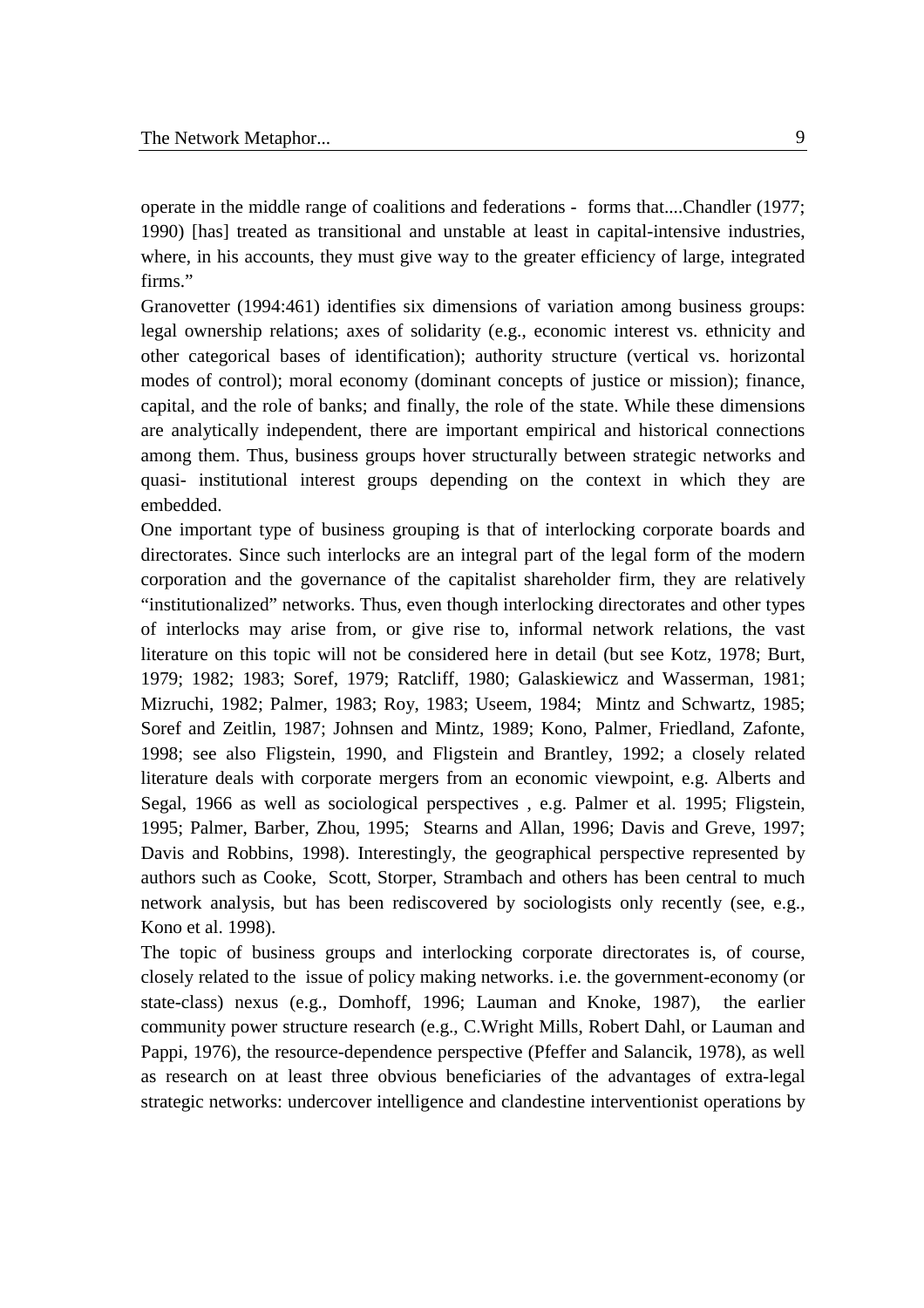government agencies, underground national and transnational activities of radical oppositional groups, and the secret intrigues employed in elite deviance, collusion, corruption, and organized crime (Baker and Faulkner, 1993; Tonry and Reiss, 1993; Walter, 1990; White, 1991; Walton and Cleveland, 1964; Ianni, 1974; Adams, 1990; Simon and Eitzen, 1990; Erman and Lundman, 1992; Della Porta and Meny, 1996; Ruggiero, 1996; Yeager, 1991; Nelken, 1997; Calavita, Pontell, and Tillman, 1997; Castells, 1998, Vol 3:166-205; Rosoff, Pontell, and Tillman, 1998:207-212; Della Porta and Vannucci, 1999; Vaughan, 1999:287-89). In the present paper, the discussion is necessarily restricted to economic networks in production and services even though organized and white-collar criminal networks are a subset of economic networks whose significance as informal, extra-legal social networks extends far beyond the confines of economic action.

#### **2.1.3 Structure and content of networks**

Third, in terms of structure and content, and in sharp contrast to organizations and institutions, networks are typically **informal, private, self-organizing, undifferentiated (although often segmented or fragmented), non-contractual, extra-legal, unregulated, unaccountable, non-transparent and, generally, of limited focus, size and duration**. Actually existing, concrete, empirical networks may, of course, vary along these dimensions, e.g. from single to multiplex focus or from transitory to relatively enduring relations. For purposes of this analysis, however, it is useful to acknowledge the initial categorical difference between informal networks and other types of social structures (see also Gartrell, 1987; Podolny and Baron, 1997). Although it is important to recognize the limits of an outright functionalist account of networks as "responses" to institutional stagnation or crisis, informality can be shown to be particularly important for innovative networks. As DeBresson and Amesse (1991:364) put it, "in comparison with other systems... networks of innovators are relatively loose, informal, implicit, decomposable, and recombinable systems of inter-relationships, although some successful ones can last many decades". Similarly, Kevin Kelly (1995:25-27, as cited by Castells:1996:61, fn 71, italics added) argues: "The only organization capable of nonprejudiced growth or *unguided learning* is a network. All other topologies limit what can happen. A network swarm is all edges and therefore open-ended any way you come at it. Indeed, *the network is the least structured organization that can be said to have any structure at all*... In fact, a plurality of truly divergent components can only remain coherent in a network. No other arrangement -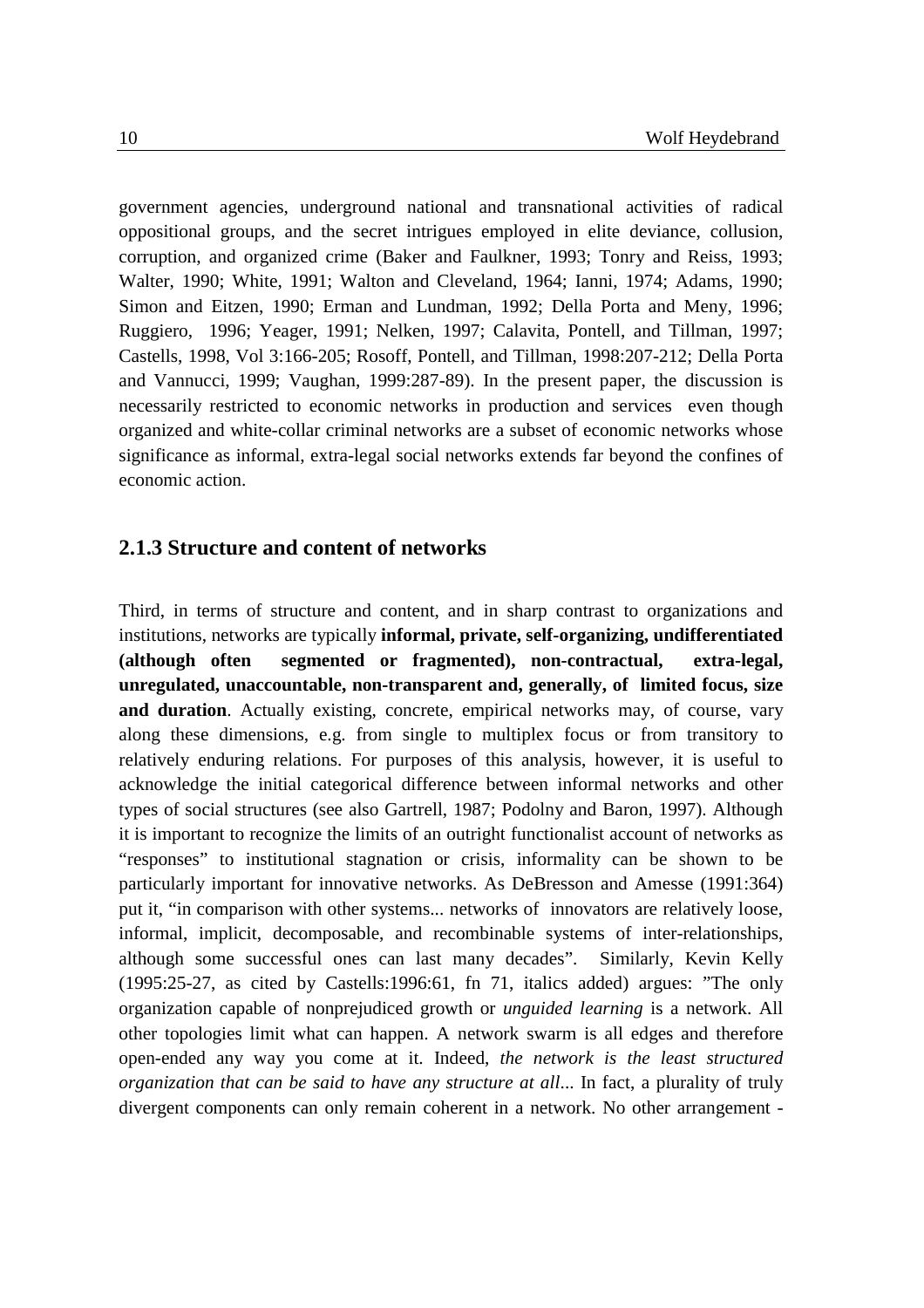chain, pyramid, tree, circle, hub - can contain true diversity working as a whole". Finally, at the end of his monumental treatise on the "rise of the network society". Manuel Castells (1996:470-71) offers the following definition and description:

"A network is a set of interconnected nodes. A node is the point at which a curve intersects itself....concretely speaking, [nodes and networks] are stock exchange markets, and their ancillary advanced services centers, in the network of global financial flows. They are national councils of ministers and European Commissioners in the political network that governs the European Union. They are cocoa fields and poppy fields, clandestine laboratories, secret landing strips, street gangs, and money-laundering financial institutions, in the network of drug traffic that penetrates economies, societies, and states throughout the world. They are television systems, entertainment studios, computer graphics milieux, news teams and mobile devices generating, transmitting, and receiving signals, in the global network of the new media at the roots of cultural expression and public opinion in the information age. The topology defined by networks determines that the distance (or intensity and frequency of interaction) between two points (or social positions) is shorter (or more frequent, or more intense) if both points are nodes in a network than if they do not belong to the same network.....Networks are open structures, able to expand without limits, integrating new nodes as long as they are able to communicate within the network, namely as long as they share the same communication codes... A network-based social structure is a highly dynamic, open system, susceptible to innovating without threatening its balance. Networks are appropriate instruments for a capitalist economy based on innovation, globalization, and decentralized concentration; for work, workers, and firms based on flexibility and adaptability; for a culture of endless deconstruction and reconstruction; for a polity geared towards the instant processing of new values and public moods; and for social organization aiming at the supersession of space and the annihilation of time".

While Castells' expansive and sometimes rhapsodic description mixes analytical elements that one might want to keep separate, e.g., social, socio-technical, and technical networks, or networks and systems, it gives an appropriate flavor of the ubiquity and pervasiveness of the network form in the contemporary phase of globalization. Like Castells, many prominent students of networks use the term in an inclusive and often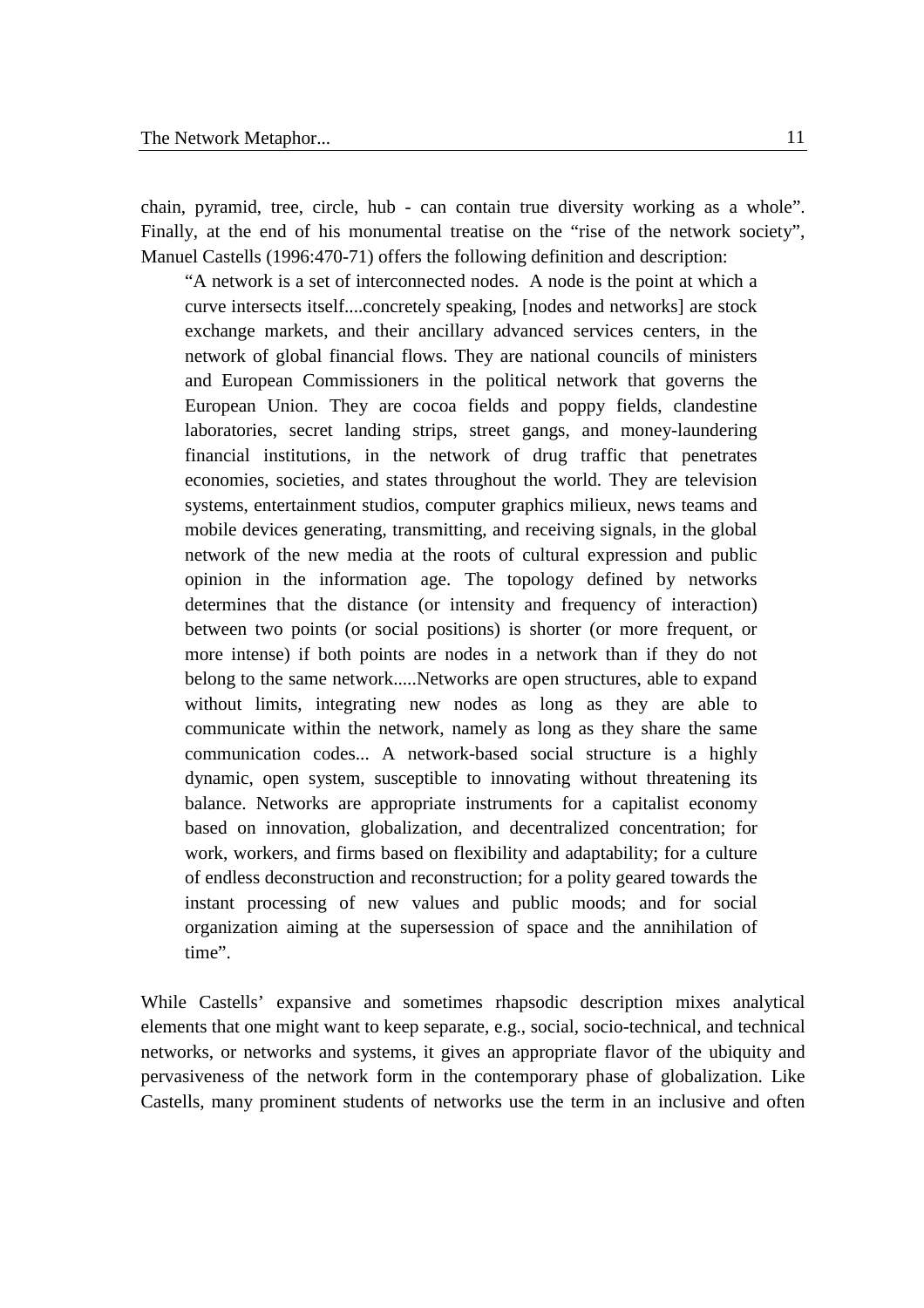somewhat colloquial manner. Recognizing the ubiquity of interpersonal ties and informal settings, for example, Camagni (1991) adopts a fairly broad-gauged conceptual strategy in referring to informal networks as "milieu relationships" (including, counterintuitively, regional and national sub-contracting and supplier networks; see also Lorenz, 1989;1990 who seeks to establish a middle ground between "friends" and "strangers", yet for whom "trust" in such informal networks is a key variable). More formal relationships involved in joint ventures and agreements, on the other hand, are called "networks" by Camagni (1991).

In contrast to a potentially wide-ranging and variable terminology, the present approach to networks is analytically slightly more restrictive and emphasizes their unique, generic characteristics at the lower limits of social structure, indeed, as "the least structured organizations that can be said to have any structure at all". Thus, the present paper shall refer to "formal" (contractual, authoritative, public) relations as inter-organizational **interlocks** or inter- institutional **channels** and reserve the term "network" for informal, private, non-contractual and unaccountable relationships. Social networks, following Homans, are therefore seen as non-institutional or "sub-institutional" phenomena representing "new patterns of social organization" that emerge from the activities, sentiments, and interactions among individual units, although one may not want to limit them, as Homans does, to exchange processes couched in terms of capital, resources, investments, and payoffs nor to interaction at the individual level (Homans, 1961:Ch.16). In sum, unless one uses the term "network" (or "system", for that matter) in a loose, colloquial, non-technical way to refer to any pattern of interrelationships among the different units of a social or organizational field, the definition of network will be restricted to informal, private, non-institutional patterns of relations among social actors, nodes or units.

#### **2.2 Sources, roles, benefits, and contexts of social networks**

Under conditions of long-term institutional legitimacy and stability, ample economic resources, established policies, forms of decision making, and routines in production, technology, and markets, and a generally high level of predictability of the social, economic, and political environment, the emergence of social networks would seem to be an occasional, random, or marginal event, a kind of social luxury limited to special social niches, times, and conditions. Whenever networks are found under such conditions, moreover, one would expect them to become routinized, formalized, and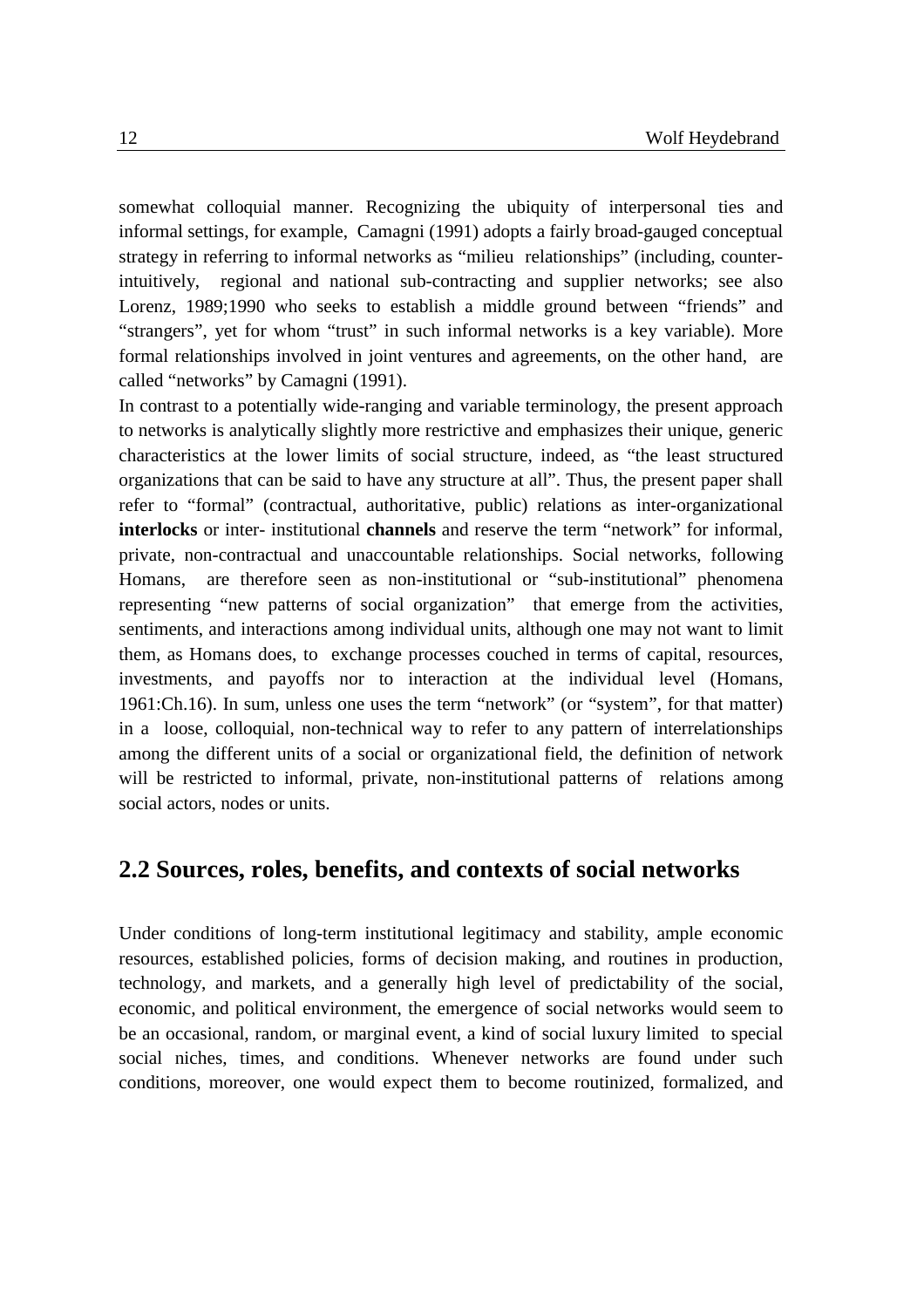institutionalized within a certain period of time and to fit easily into the institutional structure of the respective society.

By contrast, under conditions of institutional instability and change, relative scarcity, changing markets and increased competition, socio-economic and political insecurity, rapid technological innovation and change, new styles of policy and decision making, and new methods of management and administration, one would expect established social structures to give way to new social and organizational forms as well as to institutional transformation. Social networks of all types would be expected to top the list of "social innovations" under conditions of increased risk and uncertainty insofar as they offer significant advantages over established institutional forms of organizing social relations and doing business.

There is, however, a likely curvilinear dynamic: both institutional over-integration as well as dissolution can be expected to give rise to network-like structures. Political repression by authoritarian regimes may engender clandestine relations and oppositional networks, and over-institutionalized social structures may spawn deviance, corruption, intrigues, and deconstruction all of which would be impossible without the informal, private, unaccountable nature of networks. The more the circumstances of the emergence of informal social networks are specified in historical, cultural, and political terms, the less likely is it that functionalist or purely rationalist explanations will be sufficient or adequate in linking networks to conditions of risk, uncertainty, and crisis.

Nevertheless, the central insight of network analysis as well as the emerging theory of social networks is that small social networks in a changing economy and society can be seen as models of private self-organization and as particularly congenial and costeffective structures of communication, decision making, transaction, and concerted action. This may be particularly true under conditions of ambiguity, risk, danger, complexity, turbulence, uncertainty, and unpredictability. Whether one looks at these characteristics of networks from a functionalist, rationalist, or even social constructionist perspective, therefore, social networks offer these advantages over institutional structures because they are informal, flexible, adaptive as well as non-contractual, nonregulated, and extra-legal. Networks are also potentially secret, clandestine, and unaccountable insofar as they operate outside of bureaucratic and authoritative structures of control, contractual market relations, and elected public bodies without necessarily being illegal or corrupt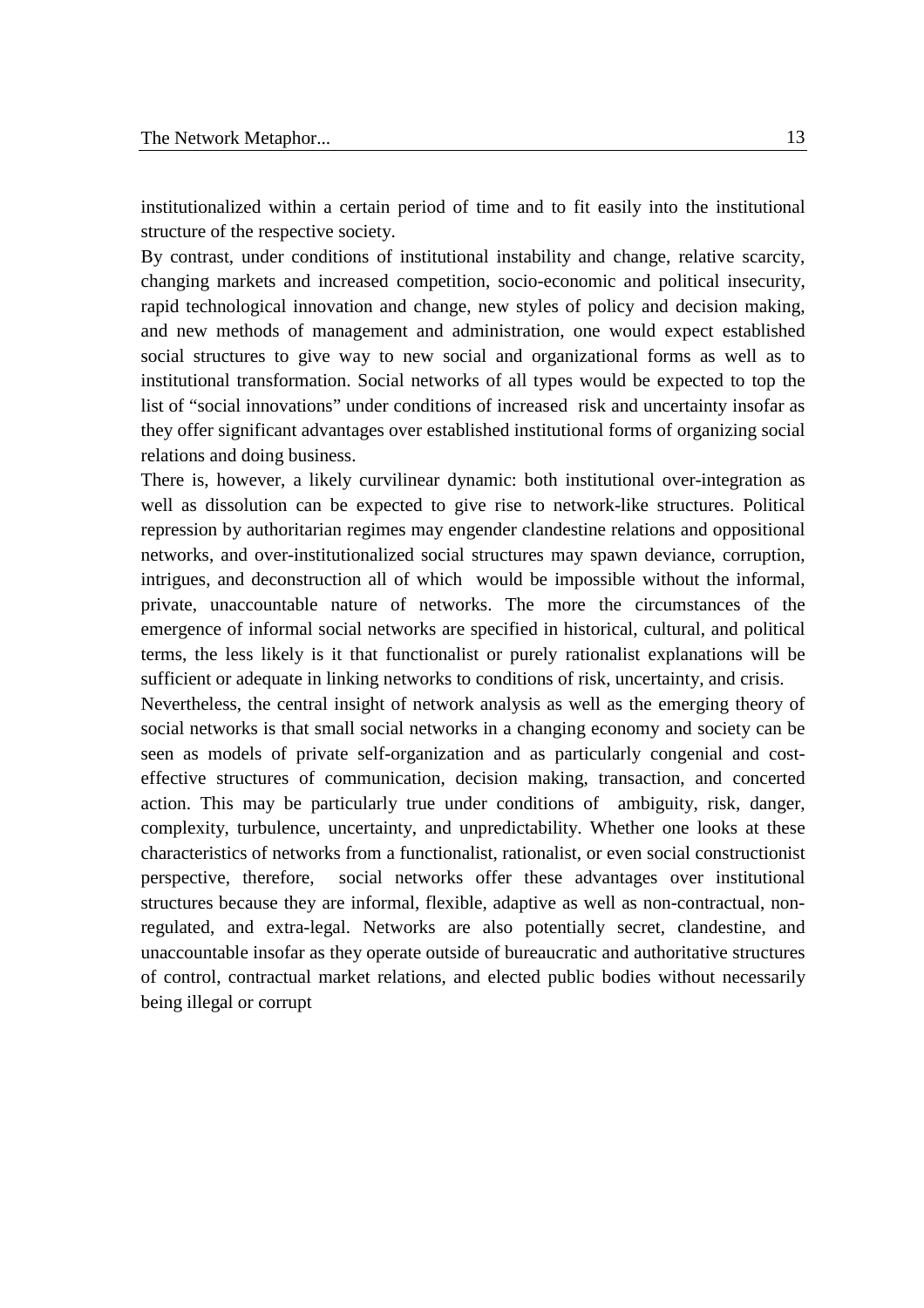#### **2.2.1 The role of technical and economic benefits**

Some network theorists emphasize the convergence of technological uncertainty (the absence of stable technologies, standardized products and long product life cycles) and the absence of clear property rights, i.e. uncertainty in the legal conditions of appropriation (DeBresson and Amesse, 1991:365). Social networks are favored by economic transactions that are risk prone rather than risk averse, high in entrepreneurship rather than routine production, management, and impersonal mass markets, and legally creative and versatile in terms of "relational contracts" (contingent clause contracts) rather than classical or neo-classical contractual forms (Macneil, 1978). In that sense, networks are collective, socially structured extensions and amplifications of the neo-liberal image of the independent, rational, and creative individual entrepreneur who is a master of self-activity and self-determination, and responsible only to him- or herself (see also Schumpeter's "heroic entrepreneur", Ayn Rand's "fountainhead" and "master builder", or Robert Reich's "strategic broker"). According to Powell (1990:323), participants in exchange networks are motivated by the "reduction of uncertainty, fast access to information, reliability, and responsiveness". They have a rational interest in low transaction costs, speed, and accelerated learning by the transfer of tacit knowledge and know-how (ibid., 324).

An important aspect of technological and market uncertainty is that networks may arise as a result of the "systems dimension of technology" (De Bresson and Amesse, 1991: 368; see also Freeman, 1991). This means that new technologies with shorter product life cycles such as computers, micro-electronic products, or information systems and, generally, complex technical production and service systems "require multiple sets of complementary technical developments which necessarily go beyond the scope of even the largest firms" (De Bresson and Amesse, 1991:368; see also Hakansson, 1989). Moreover, socio-technical cooperation among firms can be seen as producing superadditive gains in the sense of a "positive-sum game" (Landau and Rosenberg, 1986). Economic incentives and profits are seen as resulting from the transformation of individual entrepreneurship into a joint endeavor which combines human and technical resources through the medium of cooperative networks (Foray, 1991).

Additional benefits of networks are asset specificity (including "local knowledge"), trust (low opportunism), high exchange frequency, stability through mutual adaptation, flexibility through redundancy (overdetermination and multiplexity of relationships), small size, and the strength of weak ties or minimal obligations (Grabher, 1989). Expanding on the work of Sabel et al. (1989) and Miles and Snow (1986), Grabher (1989:18) suggests that redundancy in network relationships "will secure access to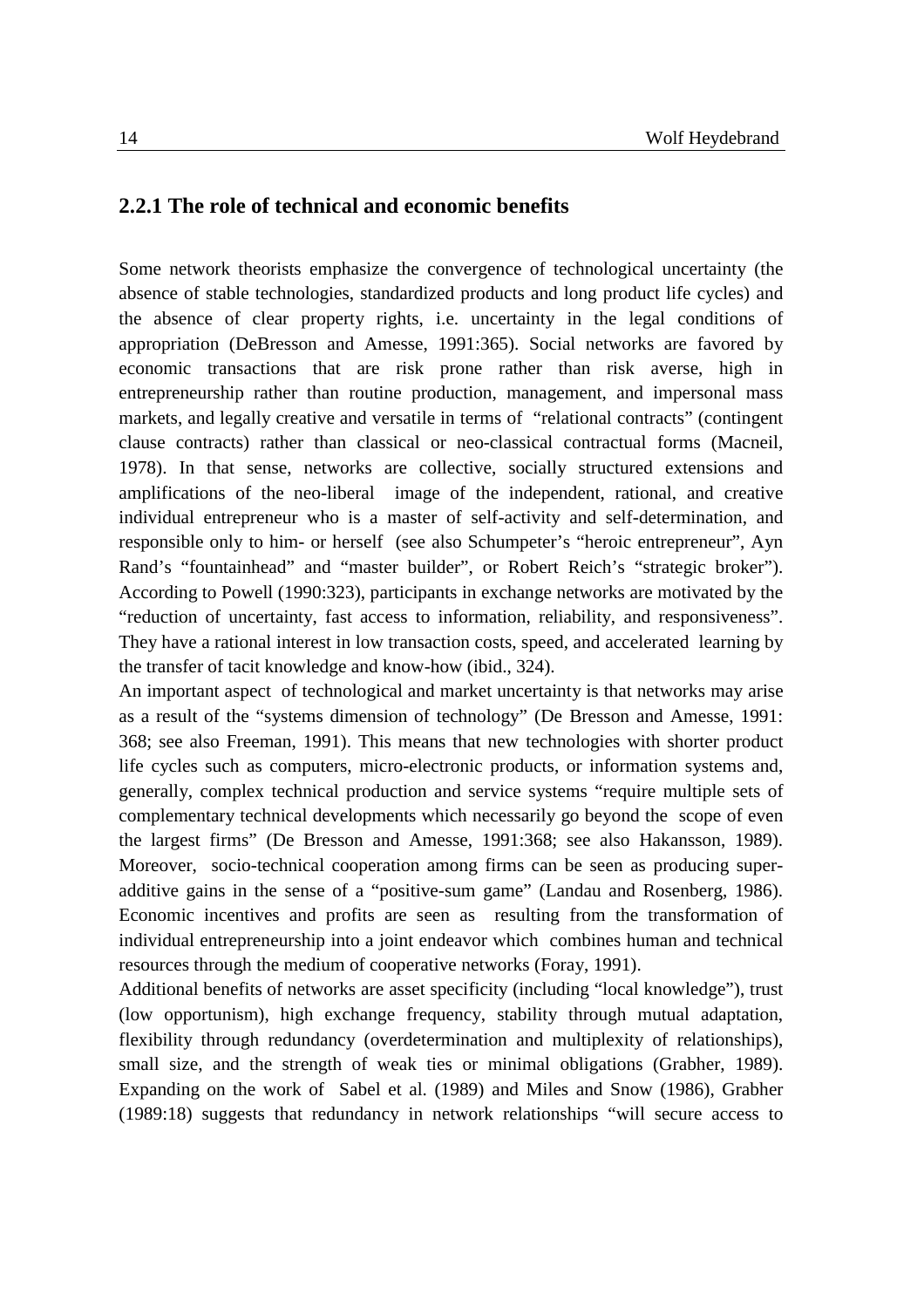complementary resources, reduce or eliminate the cost of searching for new exchange partners and of passing through new processes of mutual adaptation", and serves to "create opportunities for sharing the learning experiences of exchange partners resulting from their exchange relations with third parties". These opportunities are expected to produce virtual "learning systems", joint problem-solving, and high trust relations (Sabel et al., 1989; see also Lundvall, 1990; Pisano, 1996; Powell, 1996; Sabel, 1993 a,b; Starbuck, 1992).

Legally speaking, such favorable conditions minimize transactions costs " by freeing the parties from the impossible task of precisely specifying their respective rights and responsibilities through elaborate contracts" (Sabel et al., 1989, as quoted by Grabher, 1989:19; see also Macneil, 1978). There may, however, also be risks and market failures that derive from bilateral transactions under uncertainty, externalities and collusive behavior, and system-wide turbulence. Especially in cases where there are informational asymmetries, conjunctural uncertainty, and other market shortcomings, certain informal precautions or formal remedies may be necessary. Examples suggested by Holmstrom (1985, as cited by Petit, 1991:49) include: (1) contingent contracts, whereby payments will be partly based on the result and not on the effort of the seller; (2) reputation, where an asset of good fame is backing the commitment and ability of the seller; (3) signaling, where obvious signs of competence like educational level ensure the expertise of the seller; (4) certification and monitoring, where regulations and rules are issued by public authorities or professional associations. Most of these concepts refer to implicit contracts between two or more agents, i.e., an informal regime that should be particularly appropriate for network relations.

#### **2.2.2 The role of trust**

While the formation of networks does not guarantee the control of risk and uncertainty, most observers agree that it helps to reduce market uncertainties, technological risk, and opportunism, i.e. behavior that is activated by self-interest and special opportunities to place individual goals above collective or organizational goals. A key factor assumed to contribute to the reduction of opportunistic behavior is the prevalence of trust in network relations. The causal relation between durable, informal relations and the development of trust is probably one of mutual influence such that trust generates persistent network relations which, in turn, contribute to expanded trust (see also Saxenian, 1991, whose optimistic appraisal of trust will be discussed in connection with her account of "production networks", Section 3.1, below). Exchange theory asserts that the success of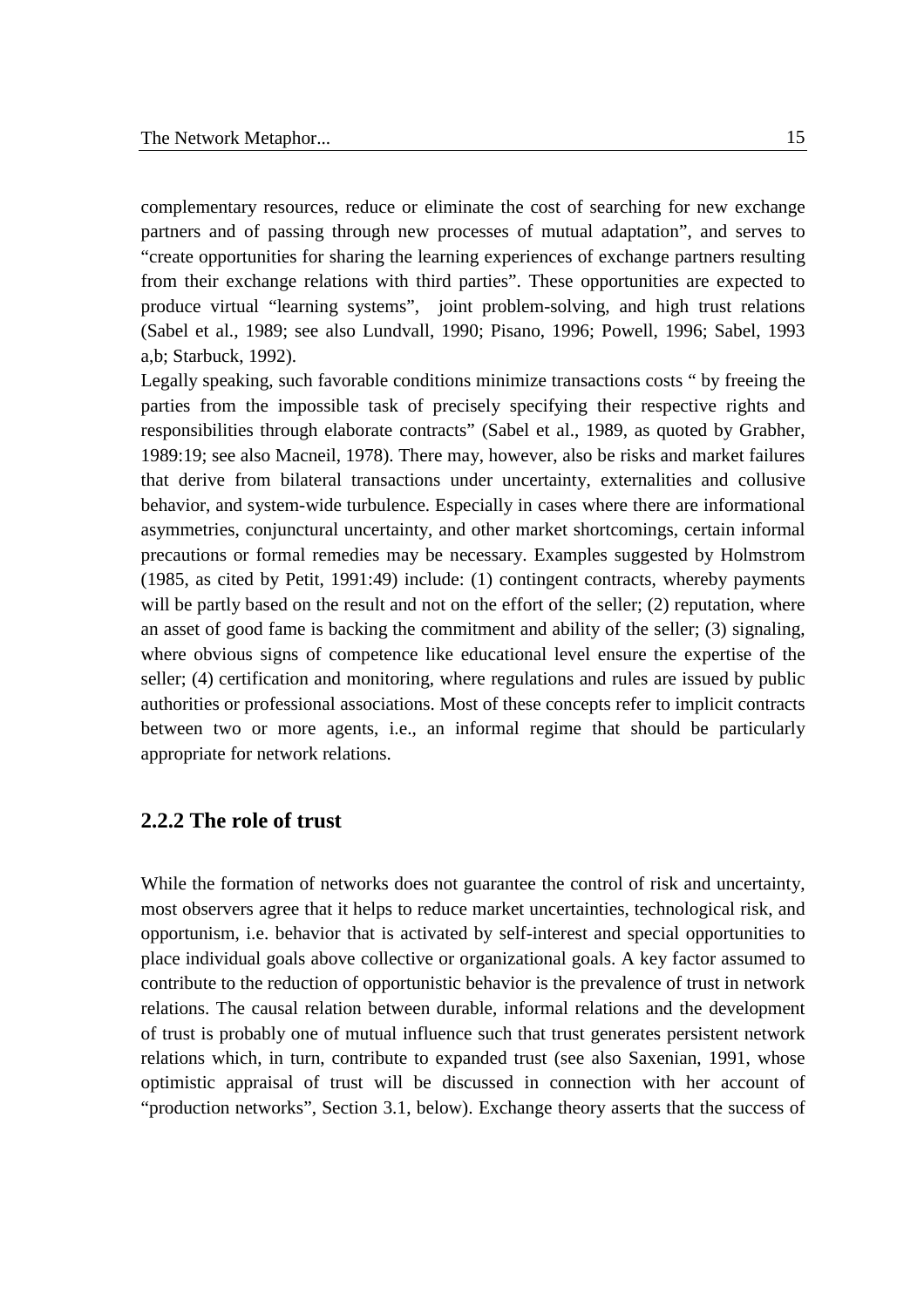small, episodic transactions may lead to greater investments in future transactions which, if satisfactory, may serve to confirm the justifiability of trust in still greater and more regular kinds of investments in a given relationship (Blau, 1964). As De Bresson and Amesse (1991:368) put it: "From an agreed upon initial *modus vivendi*, mutually credible commitments are made in networks on the basis of compatible preferences and goals, which can eventually evolve into a mutual dependency and bondage resulting in positive reciprocity, the development of common language, mutual understanding and, sometimes, trust. Although blind trust cannot be bought, there can be a continuum of states of cooperation leading to guarded trust, either within the firm or between firms". Thus, social networks do not and probably cannot operate completely on "blind trust", but are contingent and conditional on some reflexive evaluation of the "performance" in and of the relevant relationships (see also Bradach and Eccles, 1989; and Gambetta, 1990 whose performance-based concept of trust has a similar kind of rational twist).

Trust, then, appears to be not so much an interpersonal relationship, but rather a process (see also Yamagishi, Cook, and Watabe, 1998 who focus on the role of general trust in emancipating actors from the confines of safe, but closed relationships). Trust is based on "the mutual confidence that no party to an exchange will exploit the others' vulnerability" (Sabel, 1993a:104). In Sabel's view, "studied trust", reflexive cooperation, relational contracts, or "deliberative trust" are existential acts, almost like "a leap in the dark". They are based on the assumption "that individuals and groups must, to survive, enter agreements with others which create unanticipated states of the world" (Sabel, 1993b: 103-104).

A similar faith in the role of trust, though less existentialist and more conscious of risks and transaction-costs, is expressed by other students of networks such as Grabher (1989;1993), Granovetter (1985), Lorenz (1990), Powell (1990), and Uzzi (1996).

At the other end of the trust-distrust continuum, Harrison (1994:95-102) discusses the case of Prato, one of the famed "new industrial districts" of the "Third Italy" and once hailed as the epitome of flexible specialization. Sensitive to the negative consequences of excessive fragmentation in the production networks among local textile producers and merchants, Harrison argues that trust, "when it becomes a force for defending old ways, can actually suppress innovation" (Harrison, 1994: 101). While "information on production techniques does diffuse widely and rapidly because owner-operators talk to one another, because families live in the same social context, and because apprentices move easily from one workshop to another", the "impannatori", brokering among merchants and producers, have market and economic information that they are not necessarily willing to share freely in the face of global competition (101-102). Similarly, Saxenian (1990) shows that the economic crisis of the semi-conductor industry of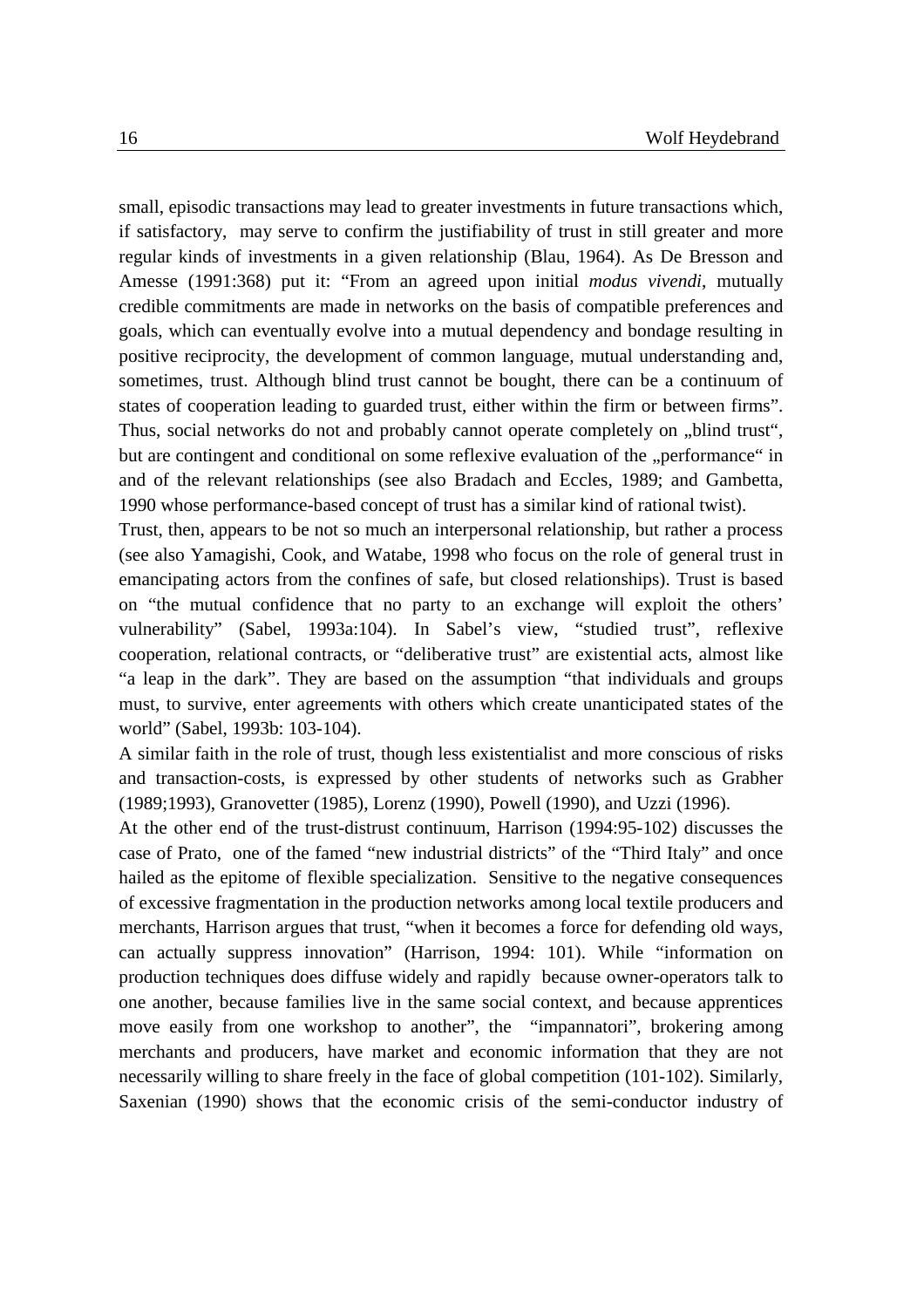Silicon Valley in the mid-1980s was partly generated by distrust and antagonistic relations between the producers of silicon chips and their suppliers. Distrust and antagonism, however, may in turn reflect larger dislocations caused by national and transnational economic trends (Harrison, 1994:22)

Thus, the fundamental role of trust which is typically taken for granted in traditional contexts and pre-modern social relations may be historically contingent and highly precarious. It is open to subversion by cut-throat regional competition in modern contexts as well as by the contemporary impact of globalizing forces. As a result, it may be prudent to recognize that the role of interpersonal and inter-firm trust cannot be taken for granted, especially since it is vulnerable in the face of strategic considerations. Contemporary global shifts tend to reduce trust to a barely calculable, but nevertheless highly valued aspect of human capital.

#### **2.2.3 The role of informality and flexibility.**

Of particular interest for the question of the adaptive or innovative capacity of social networks is their basis in the structural context of informality and flexibility. As noted above, "networks of innovators are relatively loose, informal, implicit, decomposable, and recombinable systems of inter-relationships" (DeBresson and Amesse, 1991:364). This assessment broaches the issue of formality/informality head on and invites comparisons with other structural terms and concepts as well as varying economic and historical conditions of rigidity/flexibility. For example, analyzing the transition in formerly state-socialist economies and firms, many observers stress the contextual, even "systemic" relevance of informal social networks that are based on reciprocity rather than merely on exchange relationships (Aderhold, 1994:41,55; Sedaitis, 1997; Heidenreich, 1992:335; Grabher, 1995:181-83; and Mushaben, 1997). In the context of East Central European state socialism, these political and economic networks played a particularly important role in the adaptation and survival strategies of actors in the "second" or "shadow economies" (see also Deppe and Hosz, 1989:36-41 on comparing Hungary and East Germany; also pp. 462-66 on the "legalization" of informal intra-firm bargaining processes). Similarly, the establishment of new market organizations after the transition depends heavily on pre-existing as well as newly constituted social networks. In the case of contemporary Russia, for example, strategic social and economic exchange networks often straddle the fine line between entrepreneurial privatization and public-private collusion and corruption (Handelman, 1995; Solnick, 1998). More specifically, Judith Sedaitis shows that "the social network density of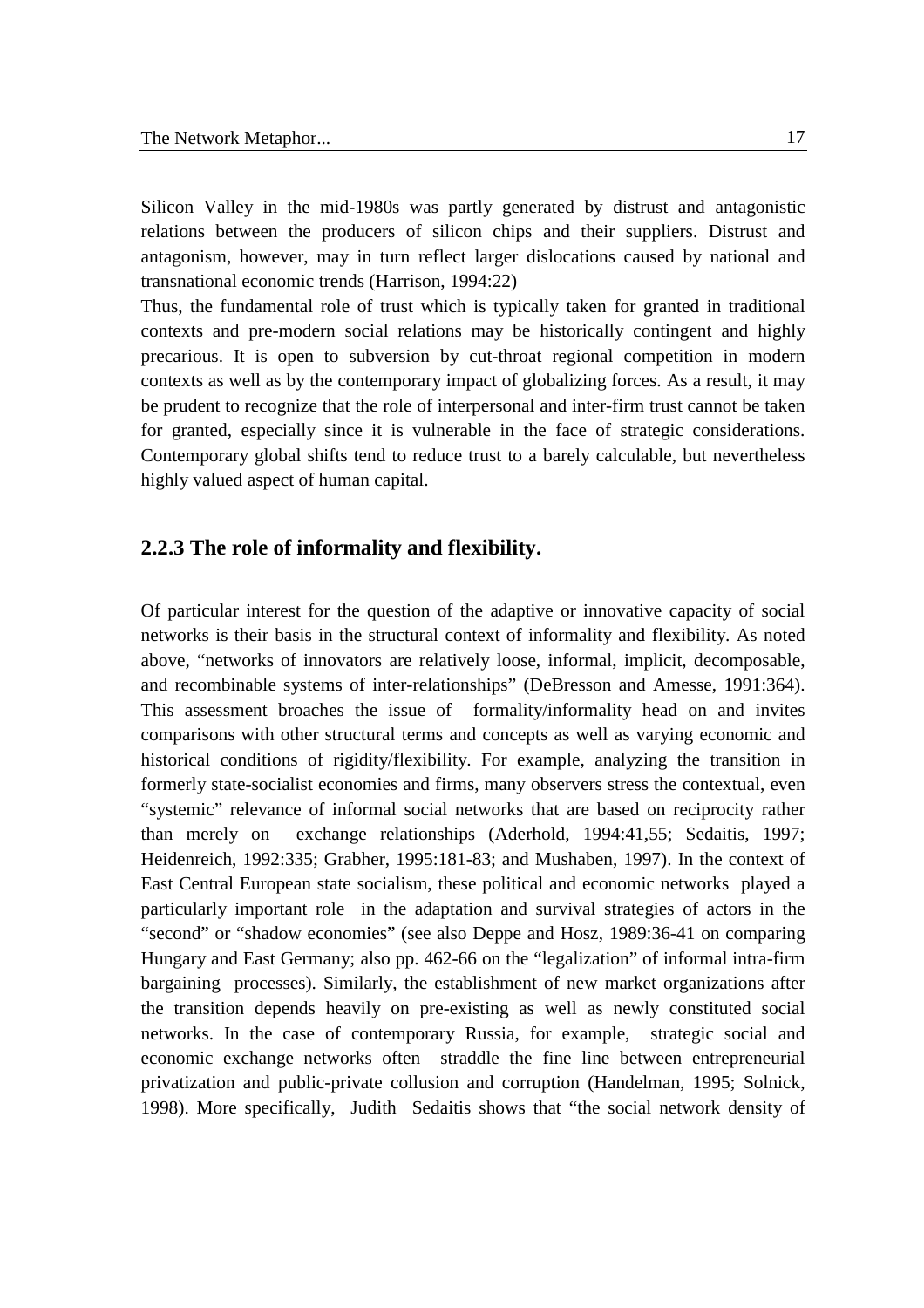founders shapes both internal organizational processes as well as external, inter-firm ties" (Sedaitis, 1997:137; see also Codagnone, 1994).

But the central issue for the present effort to develop the implications of the network concept is that of innovation in contemporary "production networks"(Saxenian, 1991; Harrison, 1994) and "learning networks" (Lundvall, 1990; Pisano, 1996; Powell et al., 1996) many of which emphasize the formal-informal structural dimension of social networks. Notions such as "innovation clusters" (Schumpeter, 1939:100-101), "innovation poles" (Toedtling, 1995); "development poles"(DeBresson, 1989) and "technopoles" (Scott, 1991) also suggest the importance of the flexibility and interactive capacity generated by ecological and geographical proximity. They recall the structural propensity of Marshallian "nodes" and industrial districts to facilitate flexible interaction and innovation. Innovative, hyper-interactive inter-firm networks provide a broader set of experiences than either cash exchange transactions or Oliver Williamson's "internalization" into a hierarchy. DeBresson and Amesse (1991:368) argue that cash exchange transactions are "impossible because of the embeddedness of technological know-how and the non-exclusive character of its exchange" while internalization "provides a narrower scope of possible combinations because of 'program persistence' and difficulties in maintaining autonomous entrepreneurial sub-units within an organization" (see also Starbuck, 1983, on fixed organizational programs and routines as action generators; Grabher, 1993; Lundvall and Johnson, 1994 on "lock-ins" and similar obstacles to learning; and Eccles, 1985 on intra-firm transfer pricing problems vitiating the putative benefits of hierarchy). Informal networks, by contrast, "encourage learning from other sets of clients and suppliers, leave scope for varied applications and experimentation, and reduce sunk investments and irreversible technical commitments" (DeBresson and Amesse, 1991: 368).

#### **2.2.4 Cultural and institutional context vs. structural dimensions**

Cultural differences - i.e. differences in the cognitive meaning and the normative content of social ties - can be expected to play a role in the degree of informalism desired or permissible in social networks (for a similar hypothesis with respect to the cultural influences on technology, see Bartholomew, 1997). Cultural differences may exist in the extent to which markets, in contrast to socio-political institutions, can both be either efficient or inefficient, thus defining the parameters of effective corporate governance or, alternatively, institutional failure and market failure (Thomsen, 1997:59). For example, the Scandinavian and Swedish approach to network studies tends to bring out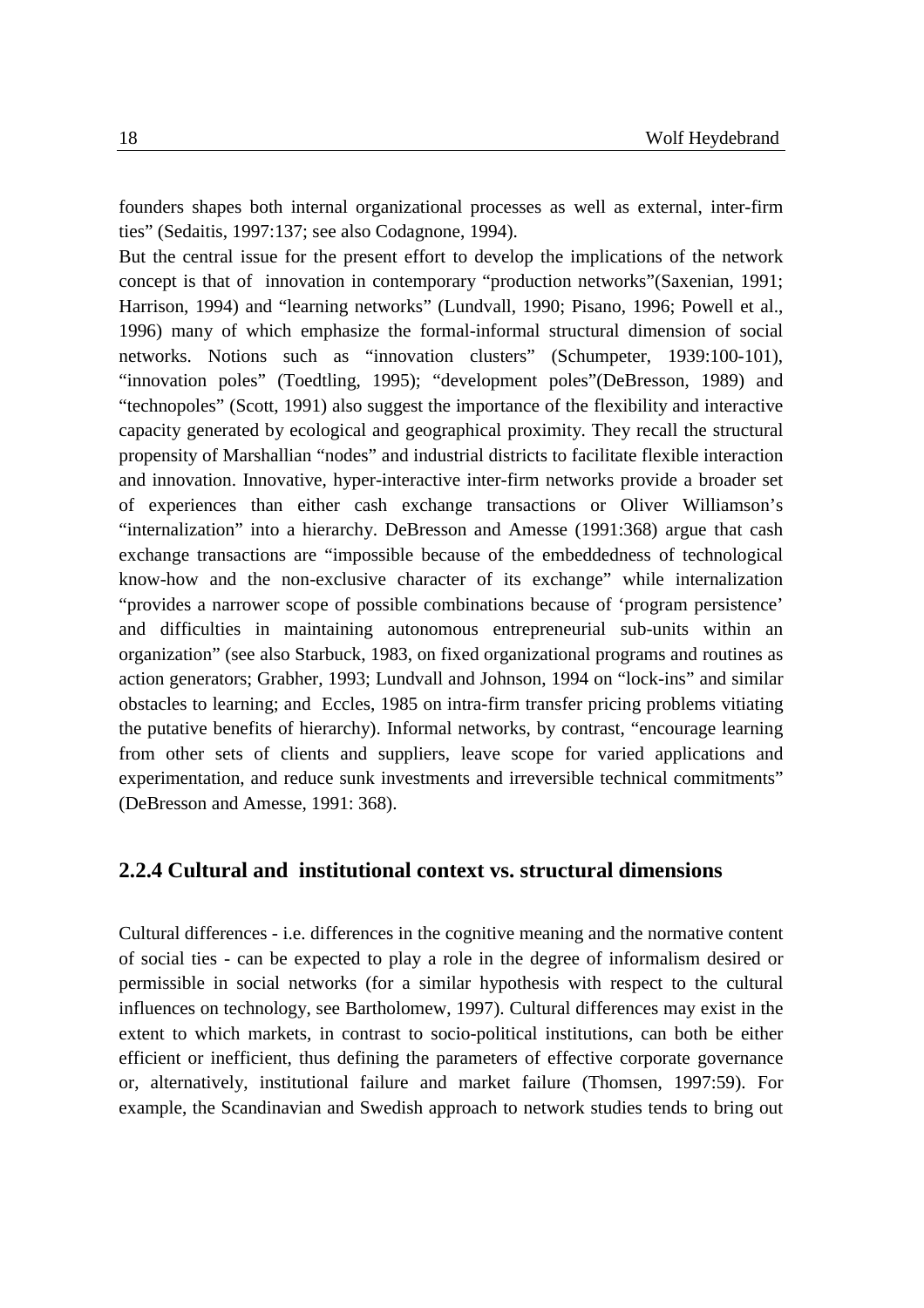the informal, personal, long-term, and practical aspects of inter-organizational networks (Johanson and Mattson, 1987; Lundvall, 1988; Hakanson, 1989; Axelsson and Easton, 1992; Forsgren and Johanson, 1992; Bjoerkman and Forsgren, 1997). On-going interaction in long-lasting business relationships is often seen as an end in itself and in some cases as more important than an instrumentally oriented approach to strategic decision making (Johanson and Vahlne, 1992). Interactive sensitivity and tolerance of diversity and difference may be preconditions for a kind of "inter-cultural competence" of firms as they enter into foreign network relationships in the process of going global (Langhoff, 1997). Similarly, the British cultural context of bargaining and the common law may favor the informal dimension in personal, small group, networking relationships (Cooke, 1988; Dyson, 1996; Smith, Dickson, and Smith, 1991, on research collaboration between large and small electronics firms). By contrast, continental approaches, such as French, German or Italian ones may be more sensitive to the formal, public, contractual, and civil law context of economic network transactions as well as the role of the state in structuring these contexts (Camagni, 1991; Bianchi and Bellini, 1991; Leoncini, Maggioni, and Montresor, 1996; Glasmeier, 1991). Japanese, American and European networks differ on still other dimensions (Freeman, 1987; Gerlach, 1992; Harrison, 1994, Ch.s 7 and 8; Aldrich and Sasaki, 1995; Hicks, Isard, Martin, 1996; Thomsen, 1997:58; Podolny and Baron, 1997, who focus on workplace mobility in a fairly large, California-based high-technology engineering and manufacturing firm; and Yamagishi, Cook, and Watabe, 1998). Differences among Korean, Taiwanese, and Japanese inter-firm alliances depend on the institutional relations between state, economy, and culture, with the state and playing a particularly important role in Korea as compared to large corporate networks in Japan (esp. after World War II), and familybased networks of firms in Taiwan (Hamilton and Biggart, 1988; Kaufman Winn, 1994). In Japan, in particular, the evolution from the family-owned business networks (*zaibatsu)* to the highly diversified post-war bank and industrial networks *(keiretsu)* has led to a rather unique amalgamation of traditional and modern elements, for example, the fusion between the "cultural" priority of the extended family and group (vis-a-vis individual rights and autonomy), on the one hand, and the more recent uses of "rational" quality control and network management techniques in organizations and interorganizational networks, on the other (Goto, 1982; Lincoln, Gerlach, and Takahashi, 1992; see also the extensive list of references on Japan in Harrison, 1994:288, fn.6).

Analyzing the role of networks in China is complicated by the contemporary instability and intersectionality among political, economic, and cultural transformations. In spite of accelerating economic change in urban China (Zhou, Tuma, and Moen, 1997), personal and political connections still appear to play an important role in job shifts and job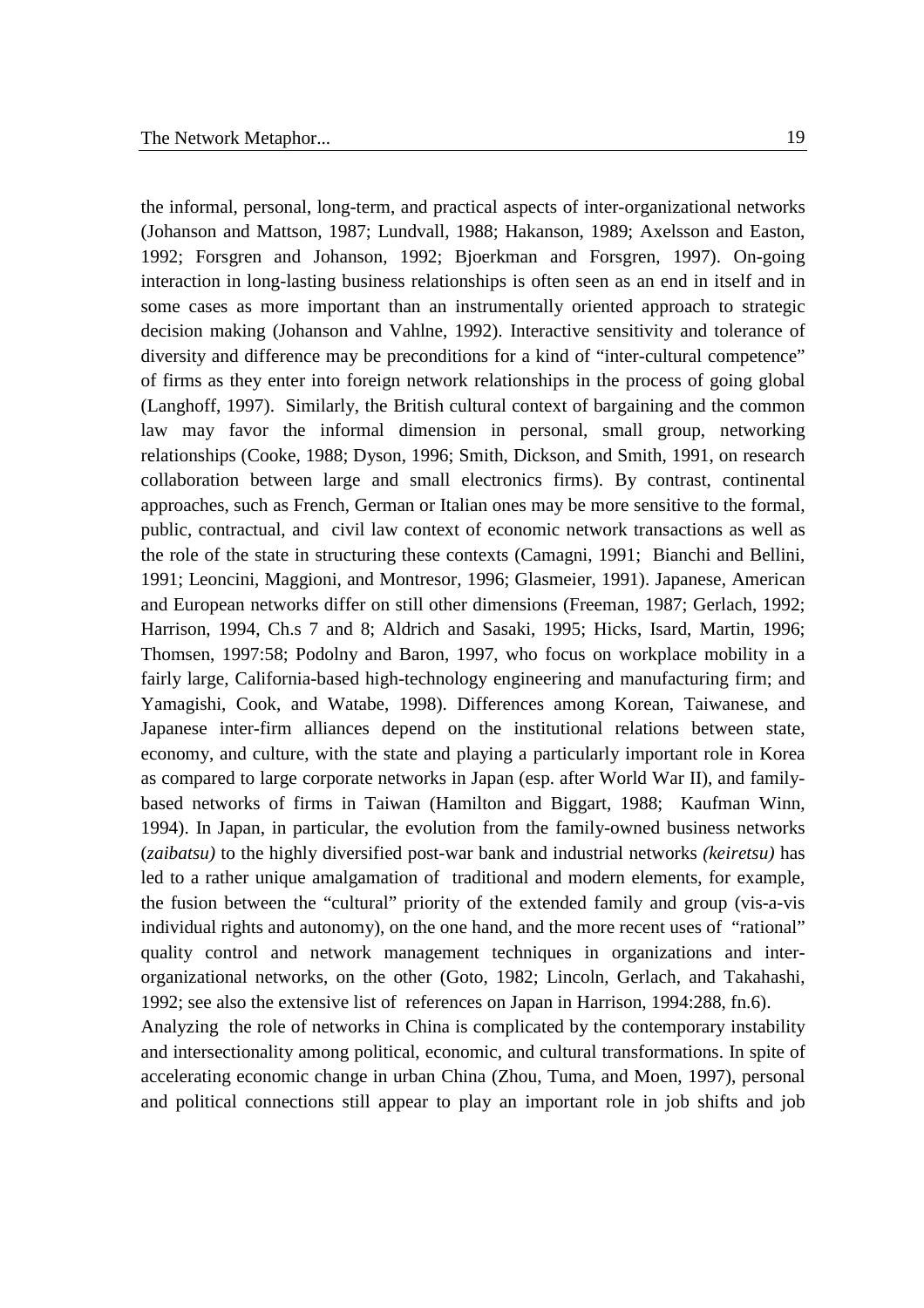searches (Bian, 1997; but see Guthrie, 1998, who argues that the significance of informal network connections *(guanxi)* in commercial and business relations is actually declining due to the rise of a state-sponsored rational-legal system in contemporary China).

Care needs to be taken, however, in **analytically separating the effects of culture from those of structure and size** even though cultural and structural factors interact at the empirical level. Small networks and/or the networks among small firms may ipso facto favor informal relationships regardless of cultural context (Szarka, 1990; Rothwell, 1991; Smith, Dickson, and Smith, 1991; Perrow, 1992; Granovetter, 1994: 458-61). Large inter-firm networks may be older and thus developmentally closer to more formal types of vertical structuring, integration, and institutionalization (Pisano, 1991; Storper and Harrison, 1991; Langlois and Robertson, 1992; Robertson and Langlois, 1995). Network structure may be primarily a function of business strategy (Gemuenden and Heydebreck, 1995) or reflect the structure of the particular industry within which they are located (Langlois and Robertson, 1992; Swann and Prevezer, 1996).

In an even broader context, the movement toward European economic integration has spawned cooperative ventures in technology transfer and in research and development that involved a variety of public and private actors such as research institutes in higher education, public research establishments, and private firms and laboratories (for Europe, for example, see Charles and Howells, 1992, sponsored by the EC Strategic Program for Innovation and Technology Transfer - SPRINT; see also the European Strategic Program on R&D in Information Technology -ESPRIT; and the work of R.Petrella, C.Freeman, J.Hagedoorn and others for the EC FAST program; for the United States, see the series on Trade in Services sponsored by the American Enterprise Institute, Washington, D.C.). But at the same time that governments assumed a larger role in managing the affairs of their national economies and encouraging cooperative ventures during the 1980s, the movement toward a global economy and financial deregulation began to accelerate with important signposts like the London Big Bang in 1986 and the October 1987 crash of the New York stock market (Bressand and Nicolaidis, 1989, representing the work of the Services World Forum; see also Giarini, 1987; and Giarini and Stahel, 1989, representing work sponsored by the Club of Rome and the Program of Research on the Economics of Services -PROGRES). The collapse of the Soviet empire and the end of the Cold War, in turn, set in motion a full-fledged movement toward globalization which involved finances, production, technology, services and, of course "human capital" (see Howells and Wood, 1993 for the MONITOR–FAST program of the European Commission; Howells and Michie, 1997 (EC Human Capital Mobility Program); Nilsson et al, 1996 for the European Science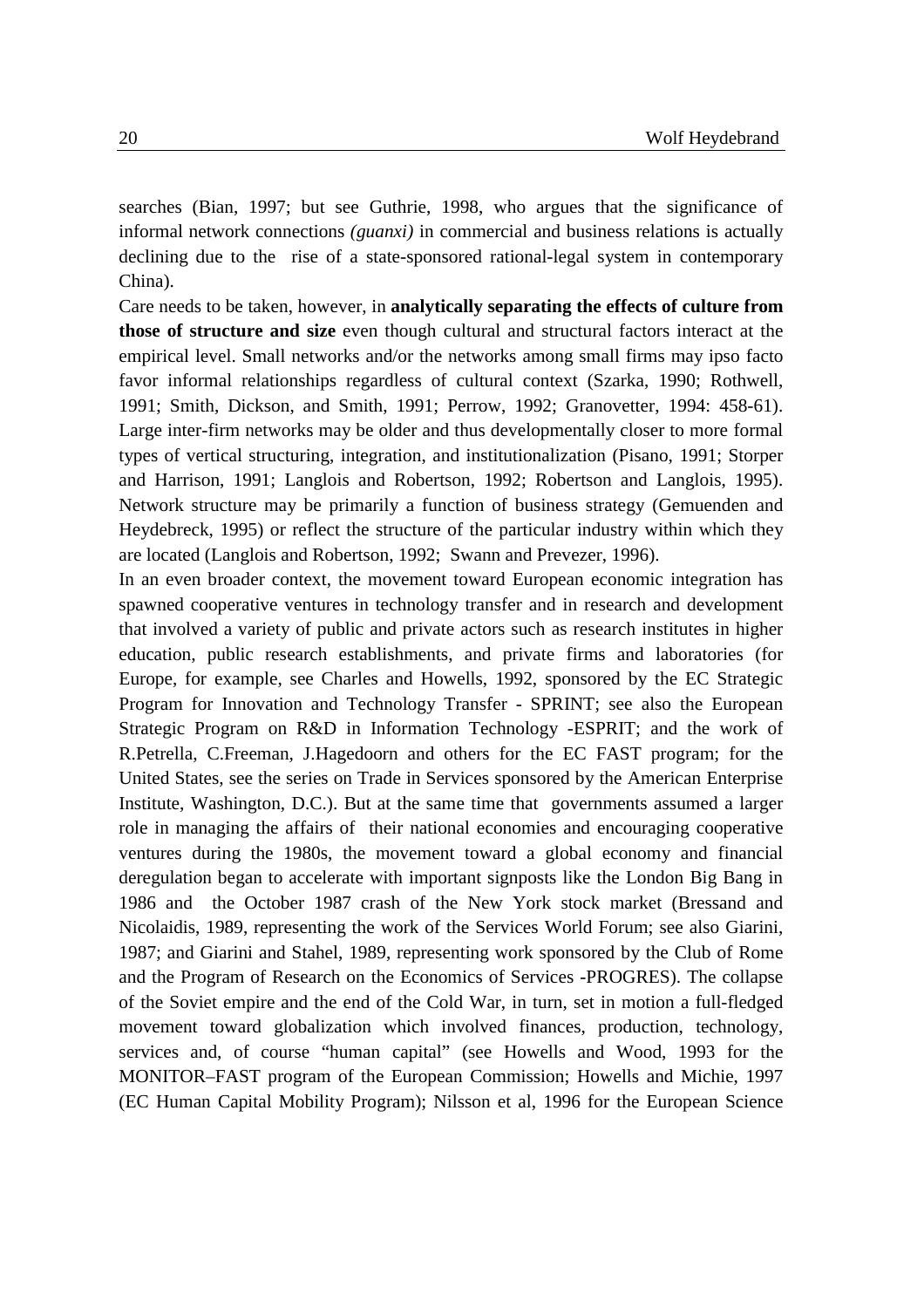Association). The processes of European integration and globalization do not necessarily imply the wholesale homogenization of national cultural differences or the harmonization of social and economic institutions. At the same time, however, they can be seen as structural developments in the form of market and network processes that tend to counteract, override, or simply bypass the (often hierarchical and changeresistant) framework of established social and cultural institutions (see, e.g., Glasmeier, 1995). It is in this sense that the effects of structural dimensions and cultural context should be conceptually separated and their interaction critically analyzed.

### **2.3 The epistemological status of social networks.**

By way of summary of the definitional issues discussed in this general part of the paper, it may be useful to clarify the epistemological status of social networks as generic social structures. In talking about patterns of social interaction and social relations among social units, regardless of their cognitive or normative content, sociologists often refer to the abstract, latent, underlying structure or form of any set of social relations, as compared to the manifest, meaningful operation of concrete groups and organizations. From this perspective, social network analysis is mainly a methodological device to extract the structural skeleton from the rich, concrete body of social phenomena. Such "structural" analysis can produce a wealth of information, knowledge, and insight about the more or less invisible operation of power and dependence, patterns of exchange, the existence of competition and conflict ("structural holes"), the manifest and latent "functions" of social practices, and the ways the dynamics of social interaction produce, reproduce, and transform social structures and institutions. As such, structural analysis has often served as a methodological adjunct of cultural, institutionalist, or functionalist analysis in cultural anthropology and institutional sociology.

Methodology, however, often expands to include epistemological and even ontological claims. An excessive concern with exclusively structural or cultural aspects of social phenomena may signal an ideological interest in asserting the independent existence of normative cultural belief systems as distinguished from "rational materialist" structure, or claiming the causal priority of one over the other (see, e.g., Edelman and Suchman, 1997:481-84 for a reconstruction of materialist-culturalist dualism in the form of two opposed "metatheoretical perspectives").

In contrast to this **dualistic** opposition between normative culture and material structure, I adopt an **interactive approach** in this paper. Accordingly, social networks are conceptualized as social phenomena **sui generis** rather than as the result of a structural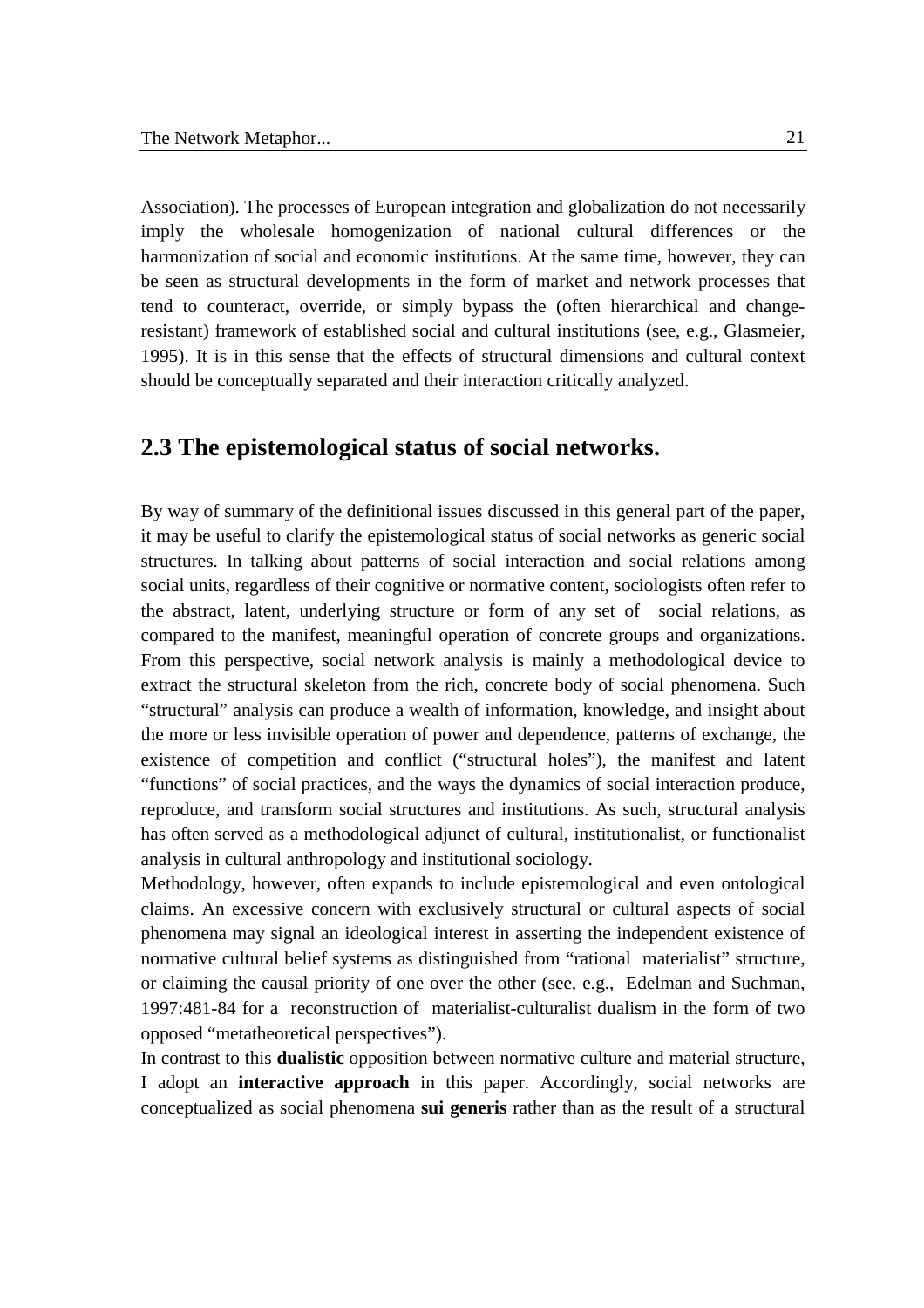methodology or analysis. Social networks are analytically distinguished from organizations and institutions, markets, polities, and voluntary associations by virtue of constituting alternatives to conventional, institutional forms of social organization. From this perspective, networks are not merely an "aspect" or a latent dimension of institutional phenomena, but concrete alternatives to social institutions. Instead of reproducing the materialist-culturalist dualism of the neo-institutionalist perspective, the present approach to social networks seeks to transcend the material-ideal dichotomy by conceptualizing networks as self-constituted, generic types of social structures that generate their own interactive and relational orders. Empirically, social networks may, of course, under certain conditions also produce their own cognitive self-definitions, shared meanings and emotions, and normative self-justifications (usually by creating "traditions" and claims to legitimacy). They may thus, over time, join the rank of institutionally organized social structures. But they are not, **a priori**, the result of either "materialist" or "culturalist" processes that are constituted or determined by rationalist or normative background forces. Moreover, there is no compelling logical reason to associate rationality with "materialist" structure or to classify Max Weber as a materialist because he is concerned with historical structures of rationality (Edelman and Suchman, 1997:484). Indeed, as Weber's (1978) work suggests, different types of rationality may be seen as operating on at least three analytically distinct levels: the cognitive (practical vs. theoretical rationality), the level of social action (value-rational vs. purposive or instrumental-strategic rationality), and the institutional level (formal vs. substantive rationality as, for example, in economy or law).

While the new institutionalist perspective relegates rational action to the micro level, social networks to the early stages of institutionalization, and organizations to the status of isomorphic representations of the institutional level, the interactive approach outlined here is strictly non-reductionist in that it treats social networks in holistic structural terms, rather than in terms of either methodological individualism or cultural constructivism. The webs and patterns of social networks are holistic structures, not merely an aggregate of individual actors or depositories of cultural patterns or institutional norms. Network holism is therefore part of the general tradition of sociological epistemology in treating as "real" such phenomena as organizations as well as loosely structured relational forms, for example, alliances, coalitions, cooperatives, teams and similar models of collective structures. Methodological holism or "social realism", then, is characteristic of the central tenets of sociology, as shaped by the theoretical frameworks of Marx, Simmel, and Durkheim. Distinguishing between individual and structural or institutional levels of analysis, these theoretical frames are strictly non-reductionist, thus treating networks at the level of project teams, firms, inter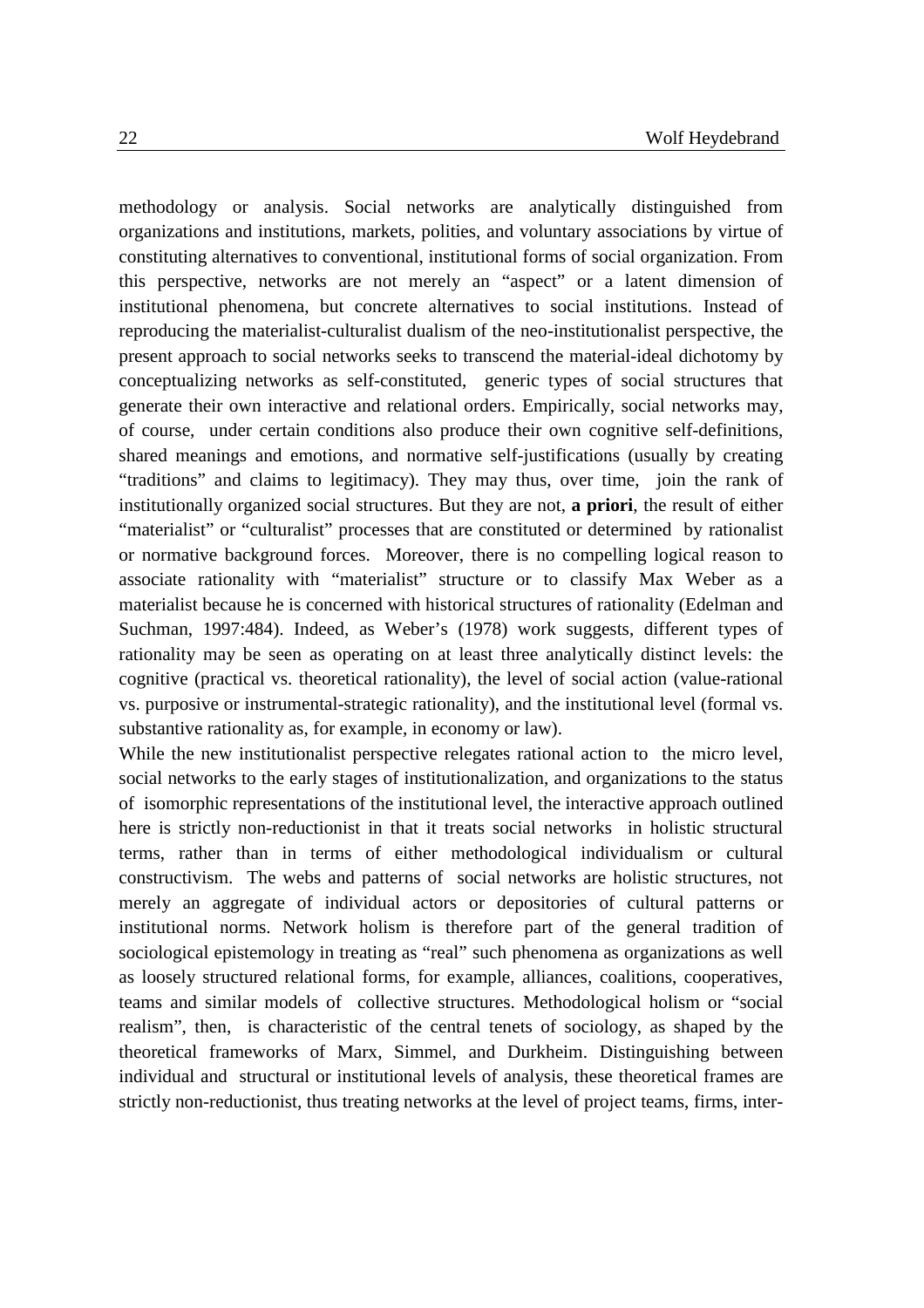firm, national, and trans-national social structures as "social facts" **sui generis** and not as aggregates of individual actors, groups, or social categories, or as the result of individual-level, psychological, or subjective processes resulting from socialization (see also Bates and Peacock, 1989 for a critical distinction between models of social structure and mere taxonomic social categories).

There is one branch of network theory, however, that hovers between holism and reductionism: rational choice theory in sociology and in economics. Coleman's (1988) reductionist conception of ego-centric networks as a form of "social capital" implies that socially connected individual actors may construct strategic networks to fit their preferences or find themselves at the center of (open or closed) social networks which they can use for their own purposes through rational, even opportunistic choices. Nan Lin's (1999) "neo-capitalist" theory treats social capital as an investment in social relations with expected returns such as gains in information, influence, social credentials, and the reinforcement of identity and recognition. These methodologically individualist conceptions of strategic social networks as social resources or "social capital" are, in turn, closely related to the economic concepts of networks and **network externalities** which serve to distinguish markets and networks (Economides, 1996; Williamson, 1996). The central idea of network externalities is that "the utility that a given user derives from a good depends upon the number of other users who are in the same network" (Katz and Shapiro, 1985: 424). As a result, there is a mutual interaction between network size and the value of accessible resources as well as incentives to join. Under certain circumstances, network externalities entail a positive feedback loop such that as networks grow, they become more desirable and thus have a tendency to become even larger. A further consequence is that industries with positive network externalities such as computer and software technology, knowledge-intensive producer services and new media inter-firm networks tend to experience periods of rapid growth (Saxenian, 1994; Heydebrand, 1998). Direct network externalities are commonly distinguished from indirect ones. As Farrell and Saloner (1985:70) observe, "there may be direct 'network externality' in the sense that one consumer's value for a good increases when another consumer has a compatible good, as in the case of telephones or personal computer software. There may be a market-mediated [indirect] effect, as when a complementary good (spare parts, servicing, software etc.) becomes cheaper and more readily available the greater the extent of the (compatible) market". The common understanding of "externality" is that it is an aspect of an imperfectly competitive or failing market. Network externalities can thus be related to various aspects of market failure such as vertical integration, oligopolistic and monopolistic formations, as well as standardization and regulation (see also Milgrom and Roberts, 1992:75, and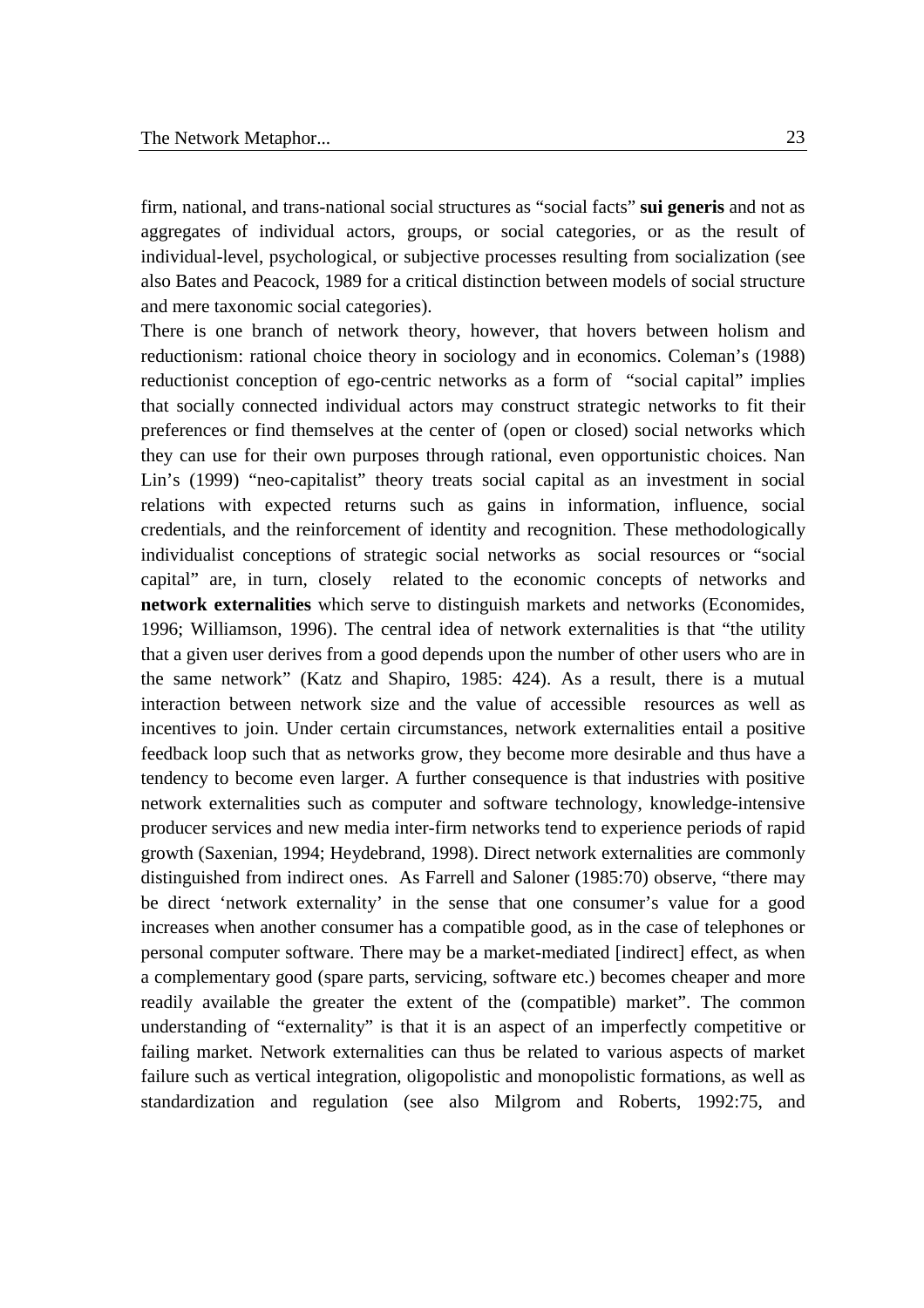Economides'(1999) extensive and periodically updated bibliography on the economics of networks at the following Internet web site: http://www.stern.nyu.edu/networks/site/html).

A final consideration in examining the epistemological status of networks is the possibility of **network failure.** Obviously, there is a chance that in spite of their utility and functionality in responding to crisis conditions or solving certain problems of governance, productivity, and innovation, networks may fail in precisely those respects that are seen as their unique strengths: their non-institutional character and their flexible and innovative capabilities. For example, Granovetter (1974) has shown that excessive embeddedness in strong local ties may imply isolation or social closure, hence be dysfunctional for establishing useful, non-redundant contacts outside one's social orbit. Similarly, Uzzi (1996) argues that while embedded network ties are functional for the economic performance of firms in the New York garment industry, too much embeddedness tends to close off opportunities and isolates economic actors from innovative trends outside their immediate social environment.

This theme is further developed by Podolny and Page (1998) who warn against focusing exclusively on the prevalence and functionality of network forms of organizations and ignoring the importance of negative evidence for the falsifiability of network-theoretical propositions. After reviewing the learning capacity as well as the legitimatory and economic benefits of networks, the authors ask: "Why do not all actors within an organizational population rely exclusively on the network form?" (Podolny and Page, 1998:66). In effect, they raise the important issue of why markets and hierarchies persist and why explaining the reliance of some economic actors on networks fails to explain why others do not.

Generalizing the issue of network failure to the level of theorizing the limits of networks, Messner (1995:244-45) suggests a series of analytical dimensions of networks that can lead to network failure. Among these dimensions, Messner identifies the following: (1) the problem of large numbers and the formation of power blocks such that the larger the number of actors in a network, the greater the "danger" of veto-positions blocking decision making; (2) the time dimension of decisions as it relates to long-term vs. short-term interests; mechanisms such as conflict avoidance, cooperation, and the development of social cohesion can contribute to conservative and reproductive tendencies as well as the trend to agree on the lowest common denominator; (3) institutional consolidation through the stabilization of cooperative relations and the formation of common identities and strong internal ties; networks are constantly challenged by the tension between disintegration (weak or conflicted ties) and the formation of a dense, cooperative internal structure that reduces the capacity to innovate;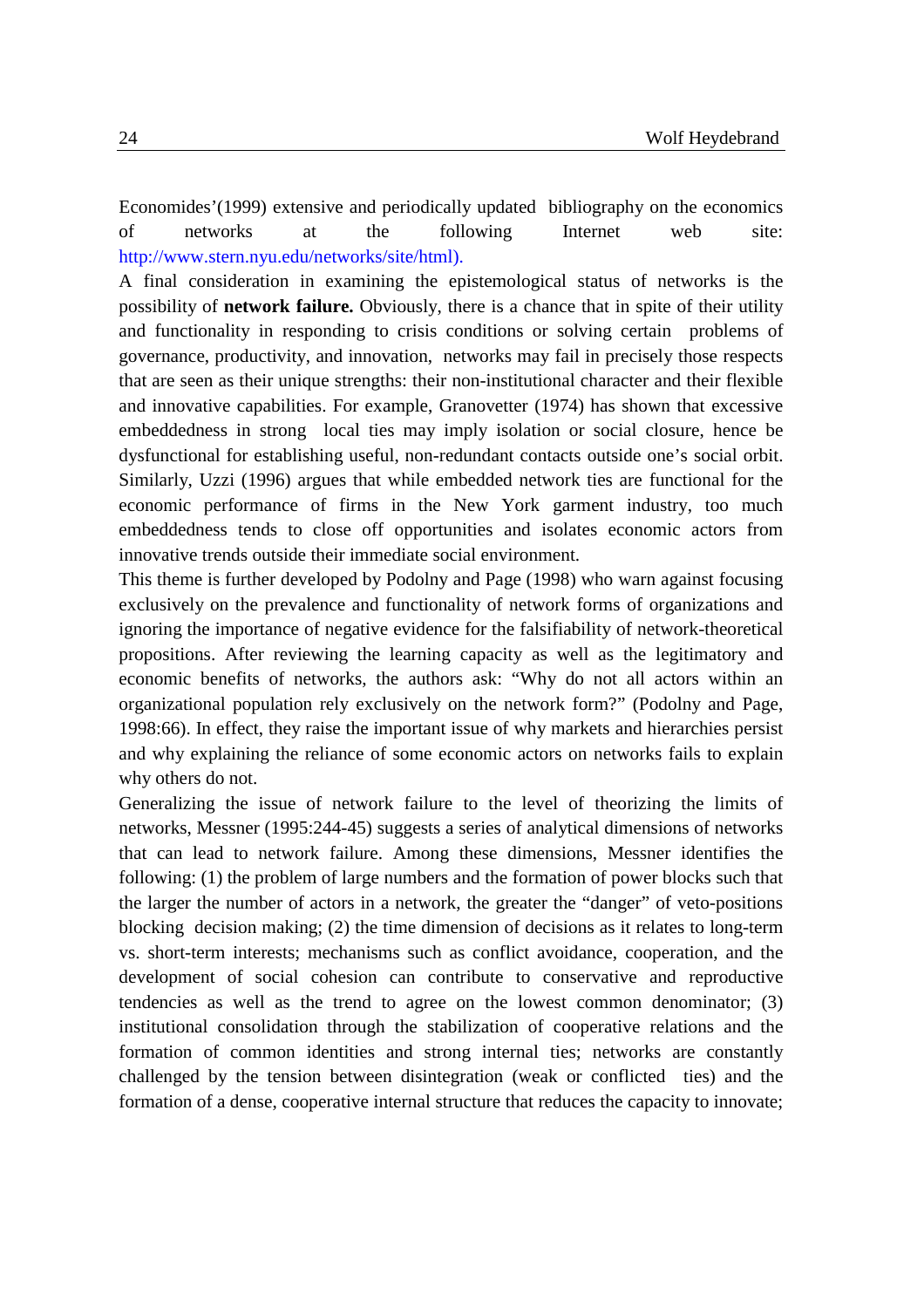(4) the problem of coordination and negotiation in view of the tension between trust and strategic action; the dilemma is that a shared understanding concerning the criteria of distribution of "gains and losses" is a condition for avoiding "endless disagreements", but the danger persists that negotiations may be blocked by power plays and vetoes; (5) asymmetric power relations among actors with different strategic resources may generate tensions and conflicts; since networks are not necessarily "democratic" or "egalitarian", power relations within the network and between the network and its environment may have contradictory consequences such as: (a) the strategic externalization of costs to the environment and/or (b) unintended effects deriving from the excessive internal orientation among actors which may seduce them into giving up the "need to learn" and undermine the collective "intelligence" of the network.

In his work on the "network society", Messner (1995) goes farther than most in developing a potentially testable theory of societal governance which includes not only social networks, but also a viable governmental apparatus designed to take up the slack in the coordination among networks. This is not the place to engage in a discussion of the extent to which networks can, in fact, be seamlessly integrated into mechanisms of societal governance, and to what extent both governments and networks are being subjected to a tacit imperative of competitiveness and innovativeness assuming the character of "objective constraints". Suffice it to say that both Castells and Messner have contributed immensely to the articulation of social networks as new and alternative forms of organization in a globalizing economy.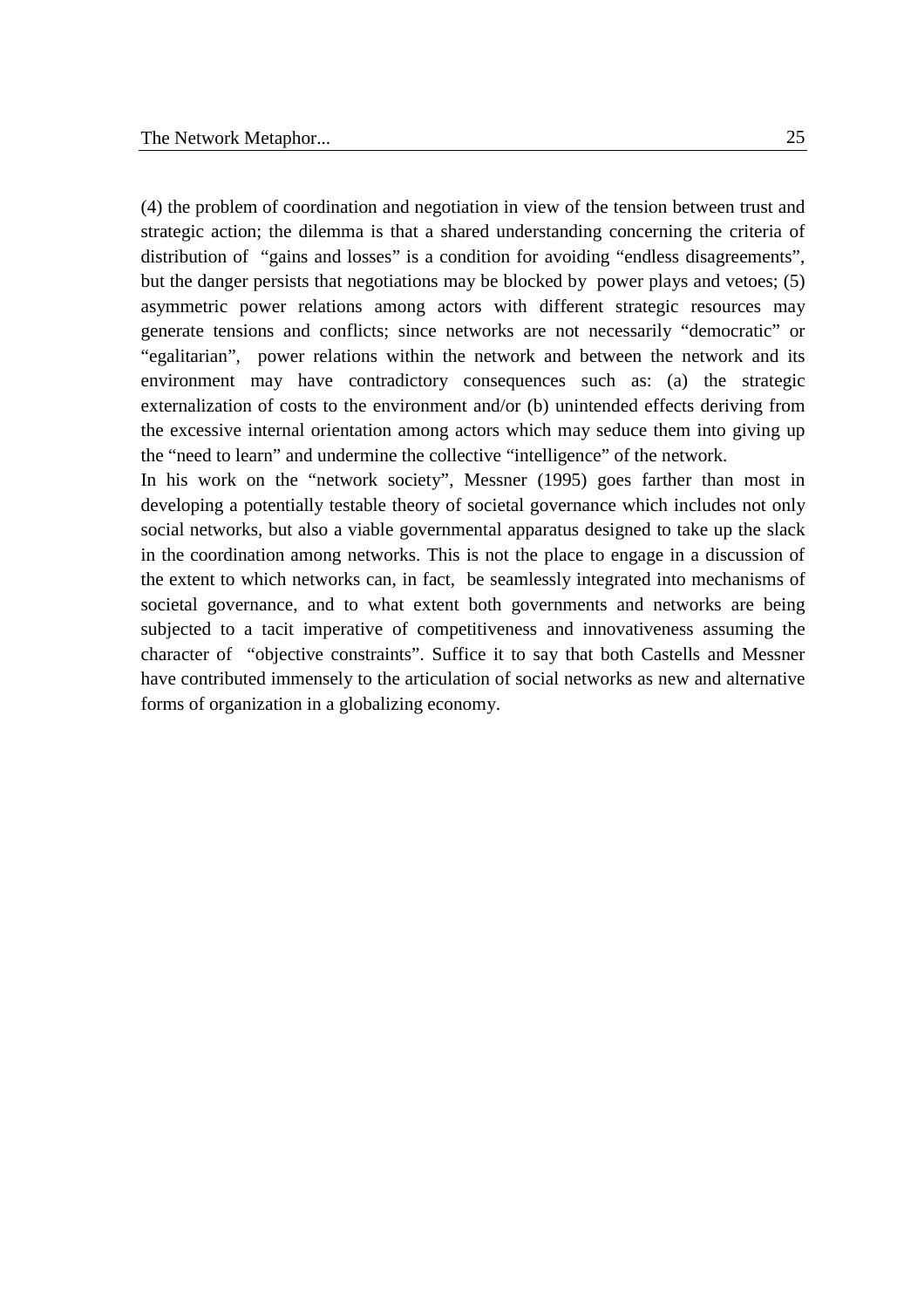## **3. Social networks in complex production relations**

Cooperative relations between human actors seeking to accomplish a common goal are probably as old as any organized human activity. Insofar as creative and productive activity is not merely an individual, but a social, cooperative, and collective accomplishment, networks can be seen as a source of energy, as an extension of human labor power and, hence, as a productive force. The network form of cooperative work based on informal ties, in turn, can be understood as "integrating" human activities at a primordial, even primitive structural level. This type of "social integration" arguably occurs intermittently throughout history and certainly long before the formation of rules, the division of labor, and institutional authority, in short, before the emergence of complex industrial production relations.

The primordial organization of work as a collective activity and as a social form has, of course, historically been transformed through a variety of forces such as the development of industrial capitalism, technological change up to the contemporary information and communications technology, and collective processes of "organizational learning" by both labor and management. The results have been the institutionalized forms of work organization that we have come to know as craft production well into the  $19<sup>th</sup>$  century, industrial production since the early  $19<sup>th</sup>$  century, mass production and Fordism since the 1920's , flexible specialization and "post-Fordism" since the early 1970s, and the rise of services and the so-called "postindustrial" society. This is not the place to review the development of the social organization of work or to sort out the causal links between cooperation, creativity, the extension of labor power through technology, and the mode of production. Suffice it to say that both human collective creativity and the technologies invented in the process have contributed to the intermittent revolutionizing (destruction and creation) of the means of production.

# **3.1 A "caveat" on technological determinism**

The perspective formulated in the previous paragraph is important in limiting the claims of technological determinism which conceptualizes technological progress as a natural, evolutionary process that shapes the economic and social development of society and the organization of work (instead of many, see, e.g., Alcorn, 1997; but see also Castells'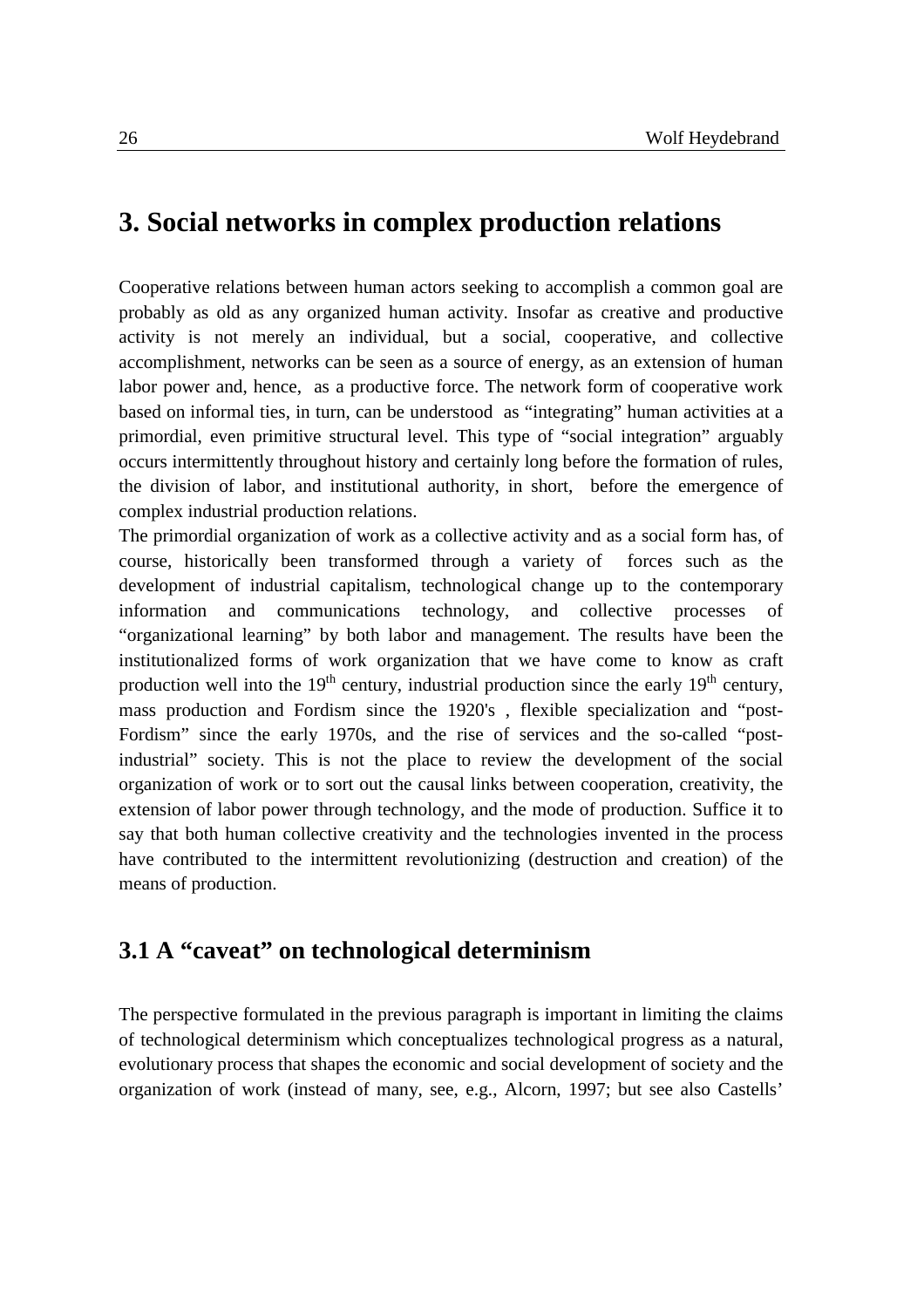1996 concepts of the "informational economy" and "network society" which give much weight to the impact of electronic networks on social relations and social structure).

The "objective constraints" and limits of technology are often invoked as an ideological veil for the effects of economic decisions. To be sure, once established, technical inventions like the telephone, the automobile, or the computer may exhibit their own, autonomous dynamics reminiscent of the sorcerer's apprentice dilemma: once the magic has been invoked, there seems to be no way to stop it or to control its consequences. But the transformation of technical innovations into methods, products and commodities and the investment of capital into their production and application is always the result of decisions that are influenced by choices about uses and profitability as well as the potential for obsolescence (see, e.g. Noble, 1977; 1984; Stern, 1960).

While a case can be made that many particular forms of doing work and providing services were influenced by the technology adopted for that purpose, a sociological approach to the organization of work tends to emphasize the interaction between collective, practical skills and knowledge, scientific innovations and technical applications, and the policies and decisions made in organizations and institutions in shaping and regulating the performance of productive work and services (see also Castells, 1996:240). For example, innovations in computer hardware through the micro chip, in software, and information and communications technology, generally, were developing and available since the early 1970s, but it was not until the onset of the contemporary phase of economic globalization after 1989-91 that the new information technology was fully activated and afforded the historic opportunity for integrating the mutual advantages of technical possibilities and transnational economic expansion. New labor markets and occupational specializations in advanced producer services developed, in turn, as a result of the new technologies and methods of creating and providing services. These new methods included "internal networks" bridging subunits within firms as well as "external networks" mediating between producers and users and between global markets and local "agglomeration", the clustering and density of "external economies" (Scott, 1997:333-34). Technology, as an established system, must therefore be sharply distinguished from technological innovations as an emergent force and as potentially disrupting and revolutionizing large technical systems, just as institutional forms of work and bureaucratic authority are being transformed by the "productive force" of informal social networks.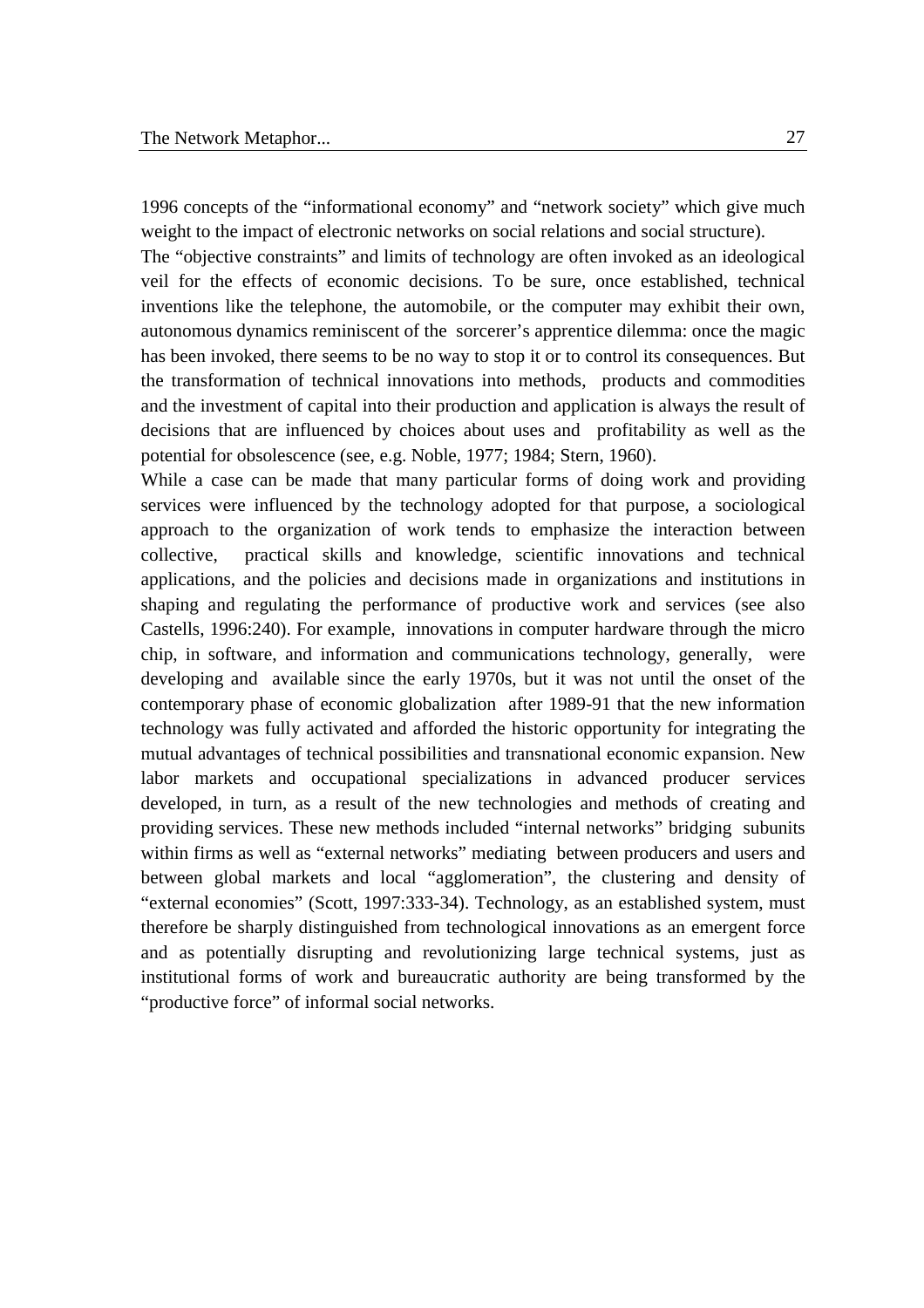### **3.2 Does the regulatory state foster competition or cooperation?**

In addition to the dynamics of technology, the state has been an important actor in the promotion and justification of cooperation as a societal force of production during much of the 2oth century. Anti-trust legislation in the early part of the century and especially since the New Deal in the 1930's and early 40s was initially directed at an illegal form of "cooperation" between firms, namely clandestine agreements on prices ("price-fixing"), the establishment of economic dominance and market control through both corporate centralization and sheer concentration, the suppression of innovations to protect sunk costs and investments, financial speculation and manipulation, and other "informal" anti-competitive corporate strategies that led to what was usually called "market failure", i.e., the breakdown of competition and the formation of oligopolistic trusts and holding companies. Anti-trust measures and the administrative programs of the regulatory state were designed to maintain a version of  $19<sup>th</sup>$  century style inter-firm competition, if possible, and to prevent the kind of centralization and economic concentration that marked the transition from competitive to corporate capitalism around the turn of the century and accelerated after WW I (Skowronek, 1982). This policy stance lasted until the late 1950s and early 1960s when the Kennedy administration, especially Robert Kennedy as U.S. Attorney General, sought to roll back economic concentration and price-fixing in the electrical industry (Walton and Cleveland, 1964; Baker and Faulkner, 1993). But the Cold War, in general, and the Vietnam War, in particular, had already made inroads on the resoluteness of American policymakers to maintain a strict regulatory position, and the economic paradigm shift from neo-Keynesianism to unbridled neo-liberalism in the early 1970s conspired with the policy of deregulation and military expansion of the Reagan administration to dismantle certain aspects of the regulatory apparatus built up since the New Deal and during the post-war decades of "Pax Americana" (Breyer and Stewart, 1985:159-60; Fennema and van der Pijl, 1987; see also Fennema, 1982). Although the trend toward deregulation had already begun in the 1970s under Presidents Ford and Carter and took off under Reagan, we now know that regulation was not abolished, but rather redefined and redirected under new auspices (Seidman and Gilmour, 1986; Heydebrand, 1990; Heydebrand and Codagnone, 1998;). While welfare programs and other social expenditures were curtailed since Reagan and Bush, and law enforcement and the military budget strengthened, economic and industrial policy favored the increasingly open cooperation between government and economy under the impact of globalization and the "new world order". Cooperation, private networking, and public-private partnership - this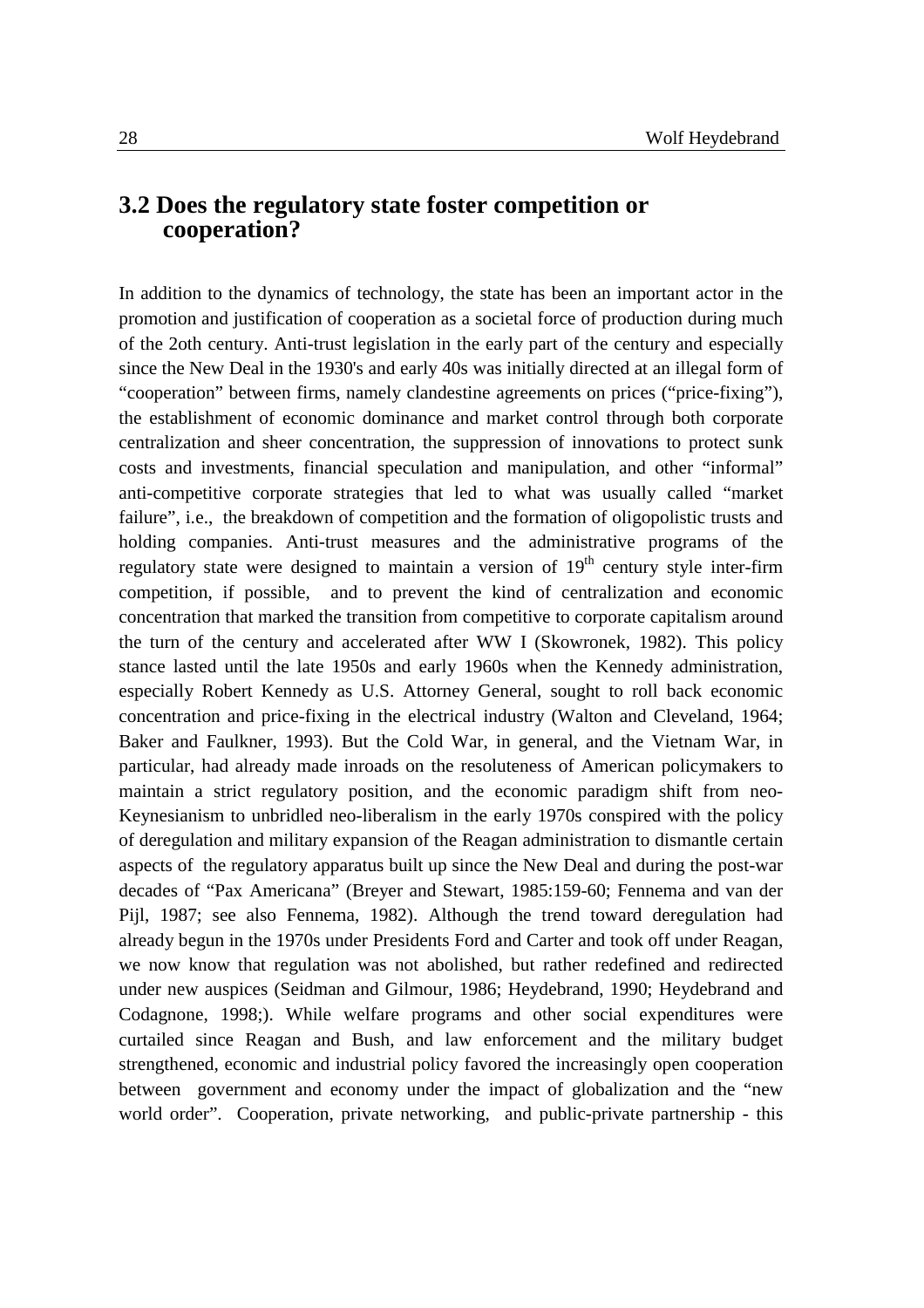time above board and for all to see - are explicitly encouraged under a new conception of regulation and sanctioned by both local public authorities and the "competitive state" (see also Bianchi and Bellini, 1991; Hirsch, 1995; Esser and Noppe, 1996). This neocorporatist regional and transnational economic and industrial policy involving "global webs" operated by "symbolic analysts" has been articulated by President Clinton's former Secretary of Labor, Robert Reich (1991), refined with respect to "risk regulation" to combat "regulatory gridlock" (Breyer, 1994), and justified in terms of the ideology of privatization and cooperative competition (see also Yergin and Stanislaw, 1998: 339-53; Garud, 1994; Powell and Brantley, 1992; Rosenfeld, 1996).

What is remarkable here is the emergence of a new doublespeak with respect to cooperation and competition. The new lingo redefines market competition - once seen as indicated by "structural holes" in otherwise cooperative networks (Burt, 1992) - to include inter-corporate cooperation in the form of local, regional, and global networking, economic concentration (although not necessarily centralization), and global regulation, all under the auspices of an international, presumably self-regulating market regime. As a result, the original analytic oppositions between self-preservation and co-existence, competition and cooperation tend to disappear or are being redefined under the more inclusive category of "co-opetition" (Brandenburger and Nalebuff, 1996; Comerford, 1998; see also Best, 1990; von Hippel, 1987). Co-opetition, like public-private partnerships under the aegis of a neo-corporatist "managed competition", is no longer encumbered by unnecessary and inefficient tensions between individual entrepreneurship, private ownership, and the public interest. Under the strategic leadership of "alliance managers" (Comerford, 1998:73; see also Iwabuchi, 1992, and Moulaert, 1996 on the management consulting firm of Arthur Andersen), ground rules are set to manage and monitor cooperative projects (Farr and Fischer, 1992, as cited by Clegg et al. 1996:225). Moreover, rules are needed to permit everybody in the field to "get to yes" without giving in (Fisher and Ury, 1991; see also Sabel's, 1993a; b; 1994, concepts of "studied trust", "negotiated loyalty", "learning by monitoring", and the "fusion of monitoring and consultation" in "constitutional orders", anticipating some of the functions of the "alliance manager").

### **3.3 Industrial Manufacturing and Production Networks**

The half century between the early 1920s and the late 1960s is generally known as the age of mass production for large, relatively stable markets. The assembly line for the mass production of automobiles introduced by Ford came to symbolize the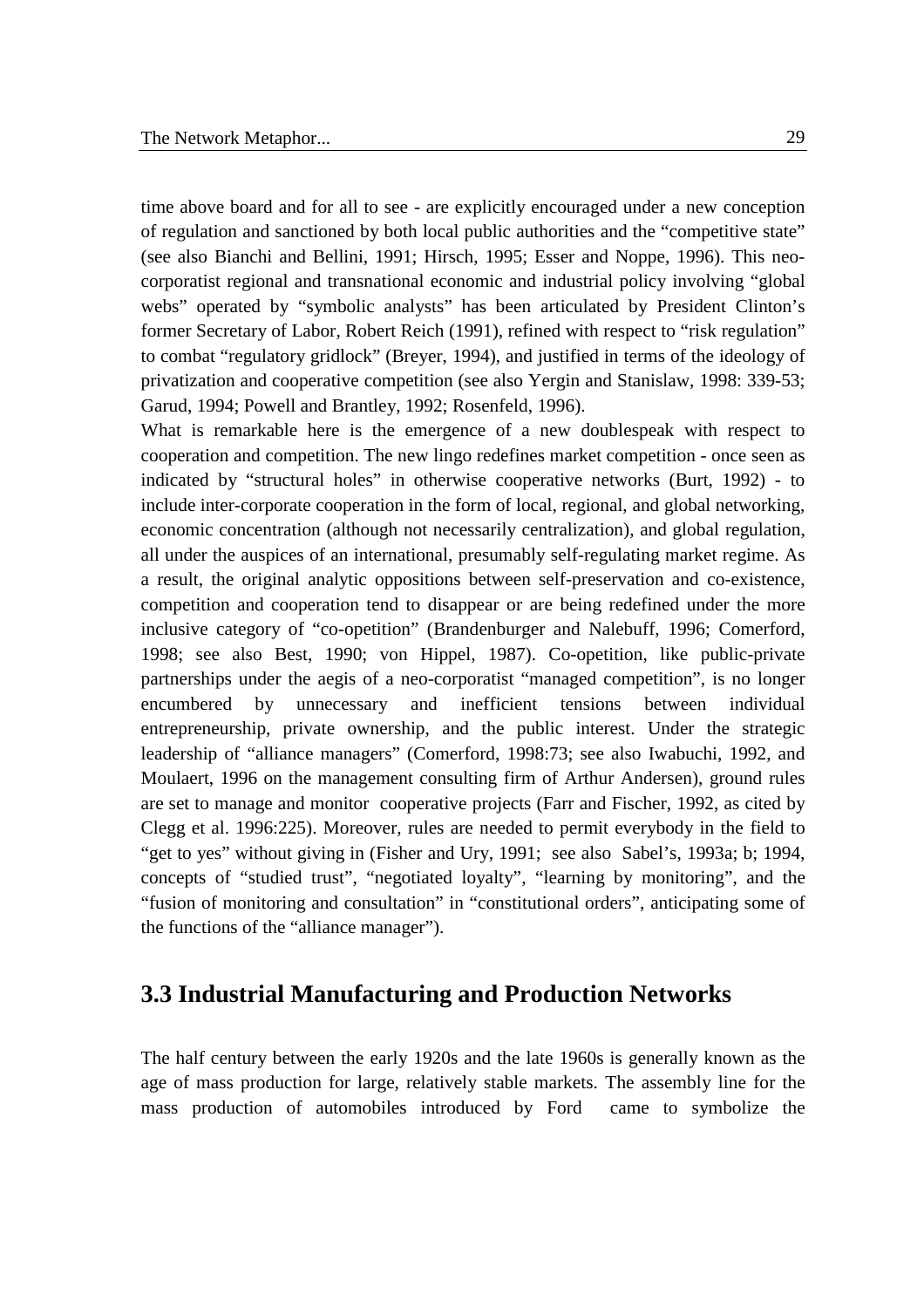characteristics of a mature industrial economy**.** "Fordism" is based on the manufacture of large quantities of standardized products by means of specialized machine technology and the use of semi-skilled and unskilled labor that became unionized in the 1930's and 40s. The large automobile manufacturers were bureaucratically organized corporations with rigid production schedules, internal labor markets, relatively long product life cycles, and large mass markets shared with a few other oligopolistic competitors (Doeringer and Piore, 1971). Production technology was based on established, increasingly capital-intensive and vertically integrated systems that changed only slowly through incremental innovations produced mainly by in-house research and development (R&D). Similar production relations could be found in other industrial and manufacturing segments such as machinery and electrical equipment, the latter notorious for anti-trust violations in the 1950s.

Ancillary to the relatively stable and government regulated core economy dominated by large-scale manufacturing firms was a more competitive and volatile periphery of small manufacturing and service organizations. It was much less unionized and regulated than the core and more vulnerable to the effects of economic recessions. It also offered less job security, lower wages, and fewer non-wage benefits to a predominantly female, minority, and immigrant labor force. This dual industrial structure, premised on a sharp distinction between production and services, came to be known as the "dual economy" or "industrial dualism" (Averitt, 1968; Noyelle, 1987; Gordon, Edwards, and Reich, 1982).

World War II and the quarter-century of post-war prosperity and American hegemony during the first phase of the Cold War served to consolidate the dominant technological regimes and to cement closer relationships between industry and government, especially the department of defense ( the so-called " military-industrial complex" which President Eisenhower belatedly [1959] acknowledged as posing a potential threat to the political and democratic integrity of the United States). The quasi- institutional interlocks (rather than merely networks) between the department of defense and production as well as R&D in strategically important private corporations since World War II and the Vietnam War were reactivated especially by the second phase of the Cold War and the rise of military expenditures under the Reagan administration (Adams, 1982; Seidman and Gilmour, 1986; see also Harrison, 1994:117-122). As mentioned at the beginning, the literature on business groups and quasi-institutional interlocks in the sense of interlocking corporate boards of directors as well as the "iron triangle" (Deparment of Defense, Congressional Committees, and the defense industry) is closely related to the study of inter-firm networks.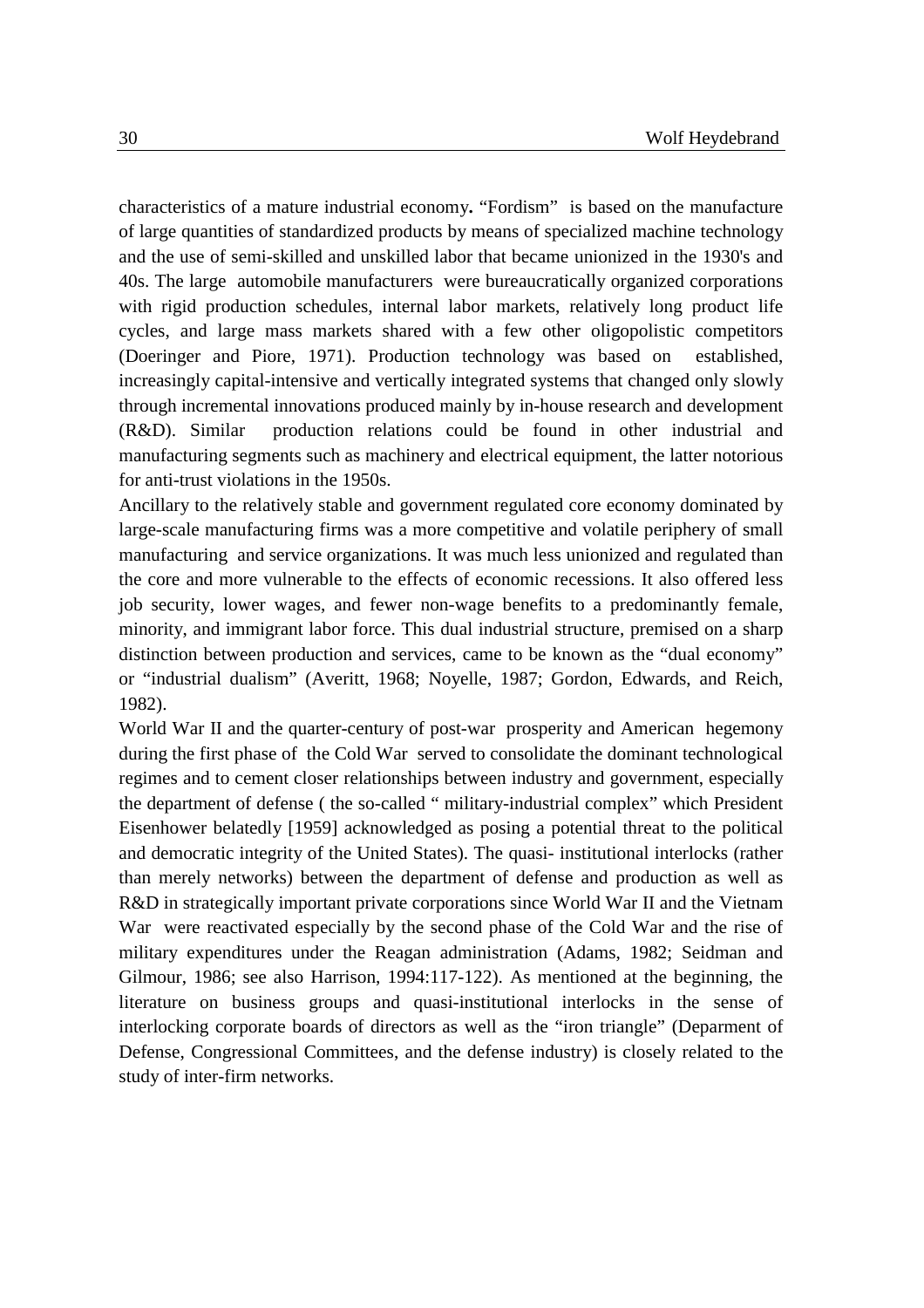The development of the aerospace-electronics industrial complex of Southern California between 1940 and 1960 provides a good example of the nature and consequences of these quasi-institutional interlocks(see also, generally, Harrison, 1994:150-88; Castells, 1996:40-60). In a compelling study of this development, Allen Scott (1991) shows how the earliest beginnings of the missile and military electronics industries coincided with the war period from 1940 to 1945. The geographical area in question is defined by a set of about a dozen high-technology industrial districts or "technopoles" extending from San Diego in the South through Los Angeles to Santa Barbara. Each technopole consists of "an elaborate production network in association with a dense local labor market" (Scott, 1991:439). Scott shows how these high-technology production networks rested on "agglomeration economies", an "endemic undergrowth of small subcontract shops and input suppliers providing specialized (often customized) services to high-technology manufacturers... these smaller firms were engaged in the production of such outputs as printed circuit boards, transistors, electronics assembly services, molded plastics, aluminum foundry work, and so on" (453). This industrial agglomeration and structuration also had a significant effect on the surrounding high-tech labor markets, specifically a "steady bifurcation ...with a well-paid managerial, scientific and technical stratum at the top, and a poorly paid unskilled stratum at the bottom...primarily composed of Hispanic and Asian immigrants (including large numbers of women)" (453).

The growth of the Southern California high-tech production networks was driven by an almost uninterrupted stream of prime contracts awarded to large aircraft and electronics corporations by the Department of Defense from the 1940s on. This financial stream of government sponsorship of the California defense industry continued after 1960 in spite of political attempts by other states like Texas, Connecticut, New York, and Washington to increase their share of the pie (Scott, 1991:453-54; Scott and Drayse, 1991; Scott and Mattingly, 1989). The term "network" is therefore appropriate in describing the linkages among defense contractors and between them and the federal government because formal and legal ties were overshadowed by financial and political considerations involving the relative power of congressional districts and the exigencies of the Cold War. Nevertheless, insiders argued that these networks consisted partly of traditional institutionalized interlocks in which what was good for the industry or particular firms was also seen as "good for the country" and therefore legitimate and legal.

In contrast to Scott's work, a more technologically oriented and business-centered conception of "production networks" emerges from Saxenian's (1991) analysis of the corporate dynamics of Silicon Valley. Nevertheless, the government-defense industry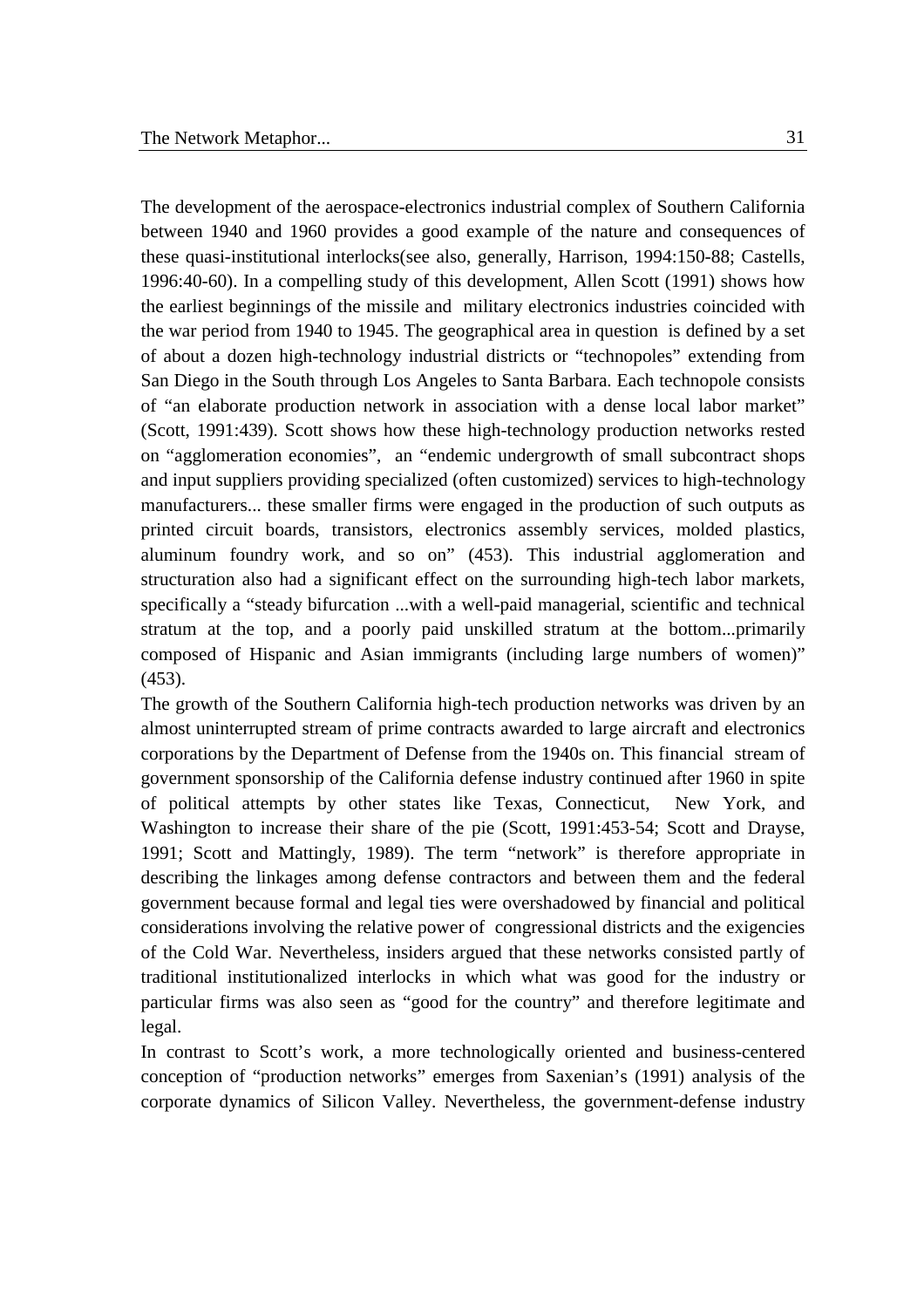nexus appears to be as important for explaining the rise of the Northern California districts as it is for Southern California (Harrison, 1994: 117-125; Ratti, Bramanti and Gordon, 1997; Markusen, Hall, Campbell and Deitrick, 1991; Markusen and Yudken, 1992). Certainly, the development of the computer industry and the INTERNET itself can be traced to the decisive impact of Cold War military procurement policy since the 1960s (Warf, 1995).

From a more narrow, endogenous industrial perspective, however, three key forces can be identified as driving the formation and success of production networks in such industries as computer systems firms, contract manufacturing, strategic alliances in semiconductor (silicon chip) manufacturing, and joint product development in the microprocessor industry: rising costs of product development, increasingly shorter product life cycles, and increased speed of technological innovation and change. Strategic production networks are crucially dependent on outsourcing as well as new kinds of relationships with suppliers, confirming the widely shared insight that "it is virtually impossible for one firm to produce all ...[needed]... components, let alone stay at the forefront of each of ...[a number of]... diverse and fast changing technologies" (Saxenian, 1991: 425). Similar to other high-tech settings, Silicon Valley firms focus on their own highly specialized production or assembly capacities and acquire the rest of their inputs from the dense infrastructure of suppliers. Saxenian argues that this supplier networking strategy marks a fundamental shift from the vertically integrated approach to computer production used by IBM and other large firms prior to the 1980s. It is a radical break with the "arms-length relations of a mass production system, in which suppliers manufactured parts according to standard specifications and competed against one another to lower prices, and in which portions of production were subcontracted as a buffer against fluctuations in market demand, output, and labor supply "(Saxenian, 1991: 427; see also Holmes, 1986; Scott and Angel, 1990). The new supplier relations among systems firms in Silicon Valley are based on "a network of long-term, trust-based alliances with innovative suppliers" and represents "a source of advantage for a systems producer which is very difficult for a competitor to replicate. Such a network provides both flexibility and a framework for joint learning and technological exchange" (Saxenian, 1991: 430). Saxenian notes that such networks of collaborative supplier relations have been documented also for American and German automobile makers (Sabel, Herrigel, Deeg, and Kazis, 1989), the French machine tool industry (Lorenz, 1988) and the Japanese electronics and auto industries (Freeman, 1987; Smitka, 1991). Two important additional points emerge from Saxenian's research. First, **geographical proximity** facilitates the emergence and maintenance of effective personal collaborative supplier relations. As Saxenian put is (1991: 430): "Face-to-face interaction allows firms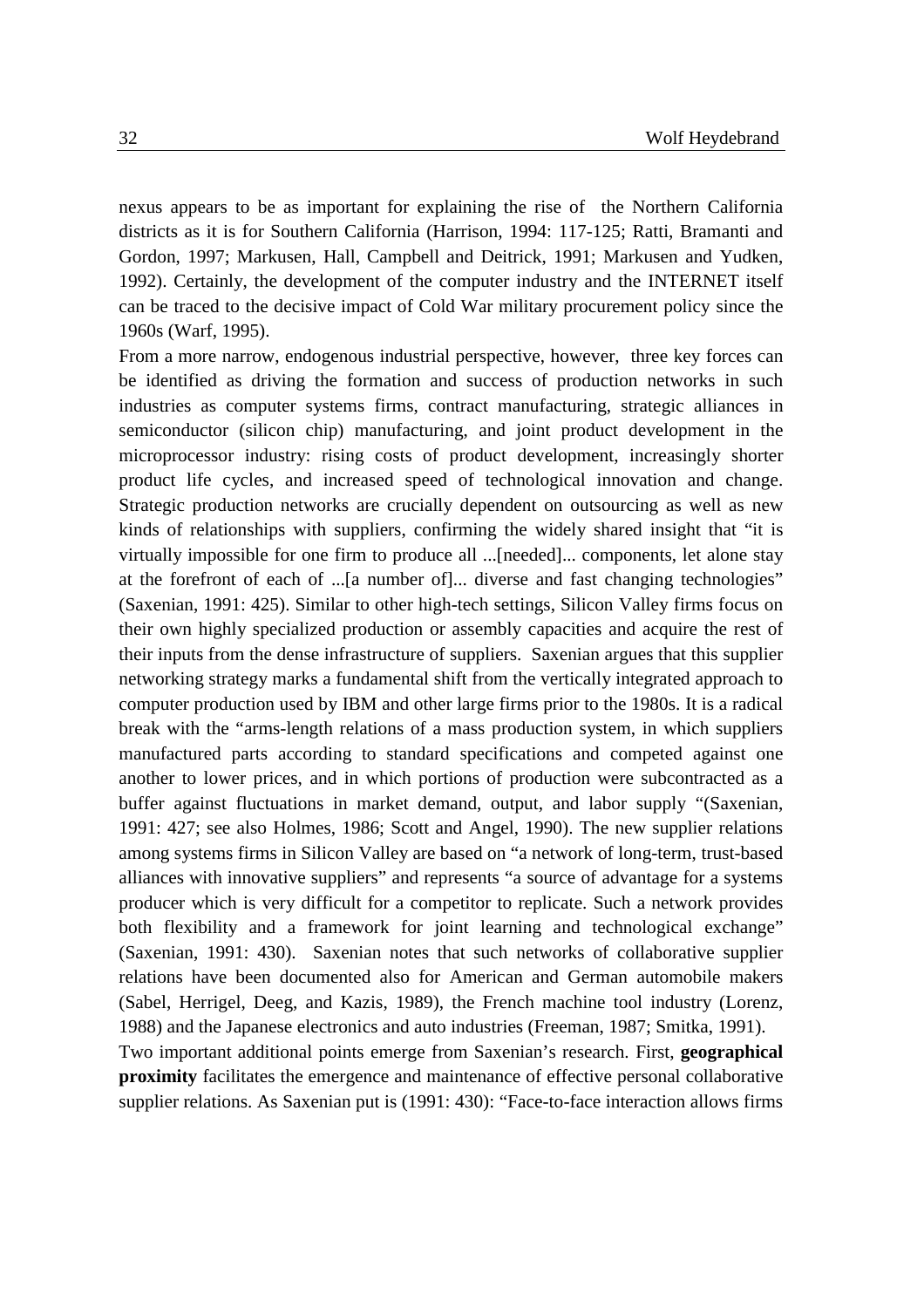to address the unexpected complications in a supplier relationship that could never be covered by a contract". As the president of a power supply manufacturing firm puts it: "I don't care how well the specifications are written on paper, they are always subject to misinterpretation. The only way to solve this is to have a customer's engineers right here. There is no good way to do it if you are more than fifty miles away" (quoted by Saxenian, 1991: 430). In another case reported by Saxenian, the chief executive officers of two collaborating firms usually meet for breakfast once a month to insure that trust is maintained at the top and policy problems are addressed. Meetings may occur even more often (weekly and daily) among the planning, engineering, purchasing and marketing staff from the respective firms, resulting in highly personalized relationships. Thus, "the trust, information exchange, and teamwork which are the basis of collaborative supplier relations require continued interaction which is difficult to achieve over long distances" (ibid.). It will, however, become clear later in the context of the discussion of service networks in global advertising and marketing that electronic networks do make inroads on face-to-face interpersonal contact and that the nature of social relations via the Internet is being transformed by the medium itself.

A second, related point concerns the quasi-formal or **informal nature of the business relationships** in inter-firm production networks. The close personal interaction just quoted suggests that the partnership relations of such strategic alliances and joint ventures resemble those of a "quasi-firm" (Eccles, 1981) in which the formal-legal nature of the inter-firm relations is subordinated to their economic and commercialized ties. Saxenian (1991: 429) makes the point that "non-disclosure agreements and contracts are normally signed in these alliances [although] few believe that they really matter (especially in an environment of high employee turnover like Silicon Valley). Rather, the firms accept that they share a mutual interest in one another's success and that their relationship defies legal enforcement".

This assessment accords with my personal conversations with Richard Horning, a senior partner in the law firm of Tomlinson, Zisko, Morosoli, & Maser, LLP, specializing in Silicon Valley legal business (see also Horning, 1997). Horning, in turn, implicitly confirms Macneil's (1985) notion that, in case of misunderstandings, disagreements, or non-performance, "relational contracts" (complex contingent clause contracts) are selfexecuting and usually re-negotiated or settled through out-of-court negotiation or arbitration rather than litigated, adjudicated, or enforced in a court of law (see also Salacuse, 1991; Dezalay and Garth, 1996). Similarly, Saxenian (1991:429) quotes Apple Computer's Manager of Purchasing to the effect that "we have found you don't always need a formal contract...If you develop trust with your suppliers, you don't need armies of attorneys...In order for us to be successful in the future, we have to develop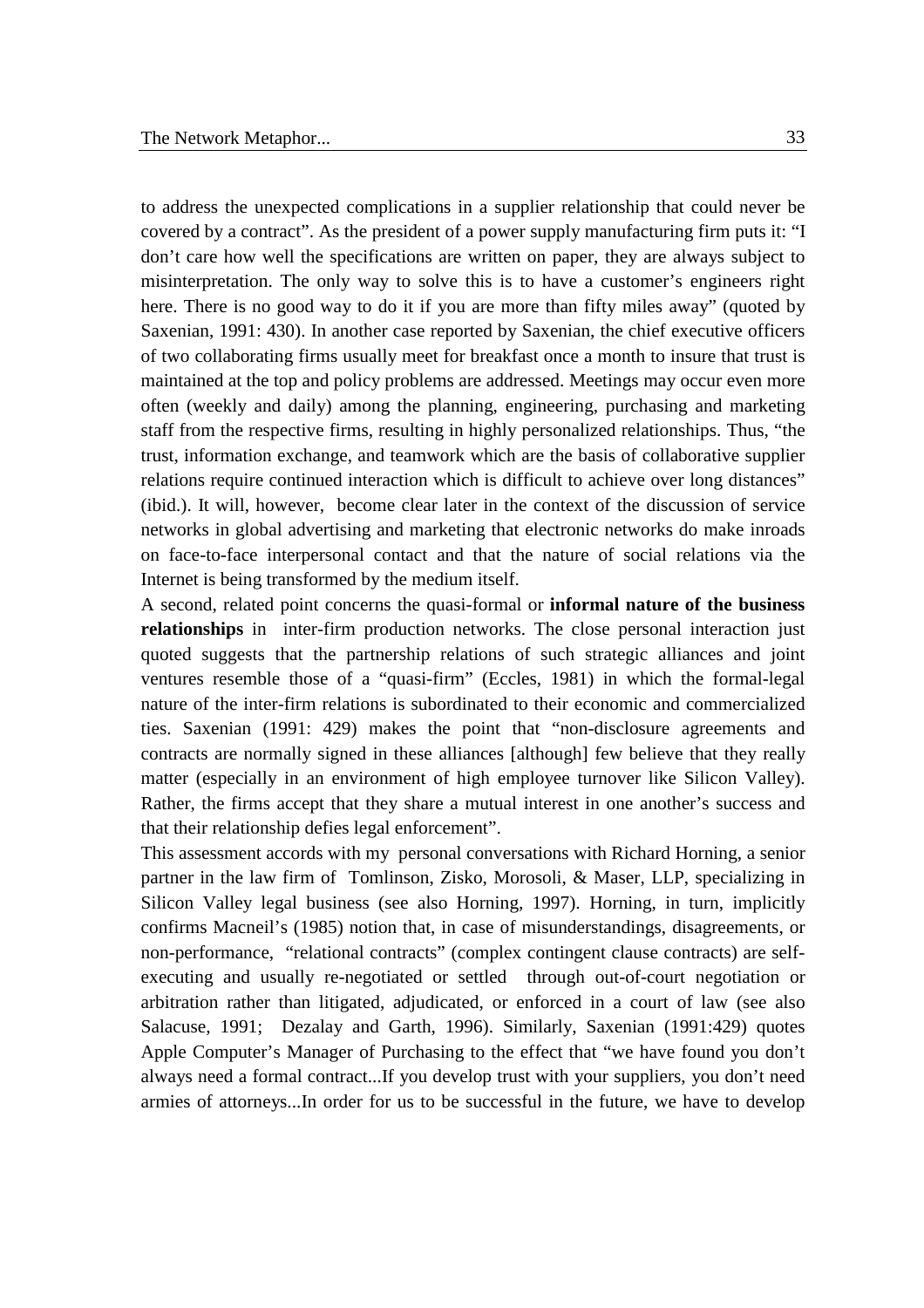better working relationships, better trusting relationships, than just hounding vendors for price decreases on an annual basis".

But while personal trust plays no doubt an important role in well-functioning inter-firm relationships and networks, Saxenian repeatedly emphasizes that though "interdependent", the parties to such relationships are "careful to preserve their own autonomy" and to avoid too much dependence on one another (Saxenian, 1991: 429; 434). "Most Silicon Valley firms" Saxenian asserts, " will not allow their business to account for more than 20% of a supplier's product and prefer that no customer occupy such a position" (429). Collaborating suppliers are therefore forced to find outside customers in order to avoid the possibility that dependence on a single account may put them out of business.

One may conclude that the kinds of production networks described by Saxenian and others operate under the constraints of a sociological paradox. These networks are obviously based on informal relations that enhance their viability and their effectiveness for collaboration, joint ventures, co-production, mutual learning, and complementary innovation. At the same time, however, they appear to be successful only to the extent that these informal ties develop into long-term relations of an organizational, even institutional nature. Saxenian(1991:435) argues that Silicon Valley's crisis conditions in the 1980s were merely "failures of coordination" and "do not signal inherent weaknesses in network forms of organization, but rather the need for the *institutionalization of interfirm collaboration* in the U.S." (emphasis added). If network relations, however, are useful only to the extent that they eventually become institutionalized, their efficacy and value qua networks must be attributed to an underlying mechanism that analytically overrides their attributes as networks or institutions.

This mechanism, it can be argued, is the strategic, short-term utilization of both traditional, formal-legal as well as non-traditional, non-legal, i.e. informal inter-firm relationships in the early phases of innovation and production, depending on context and opportunity. Eventually, however, both types of relationships are transformed into commercial relations of dependence and dominance that are subject to impersonal financial controls and sanctions. This means that both traditional and formal-legal relationships are transformed into economic relationships, and that privatized and essentially unaccountable forms of coordination and governance replace institutional ones.

Saxenian's "institutionalization" does not necessarily refer to the maintenance of the relative equality and autonomy of the erstwhile network partners, but to the establishment of a stable, reproducible, and economically controllable (interdependent) relationship regardless of whether it is "traditional" or "formalized". This ambiguity in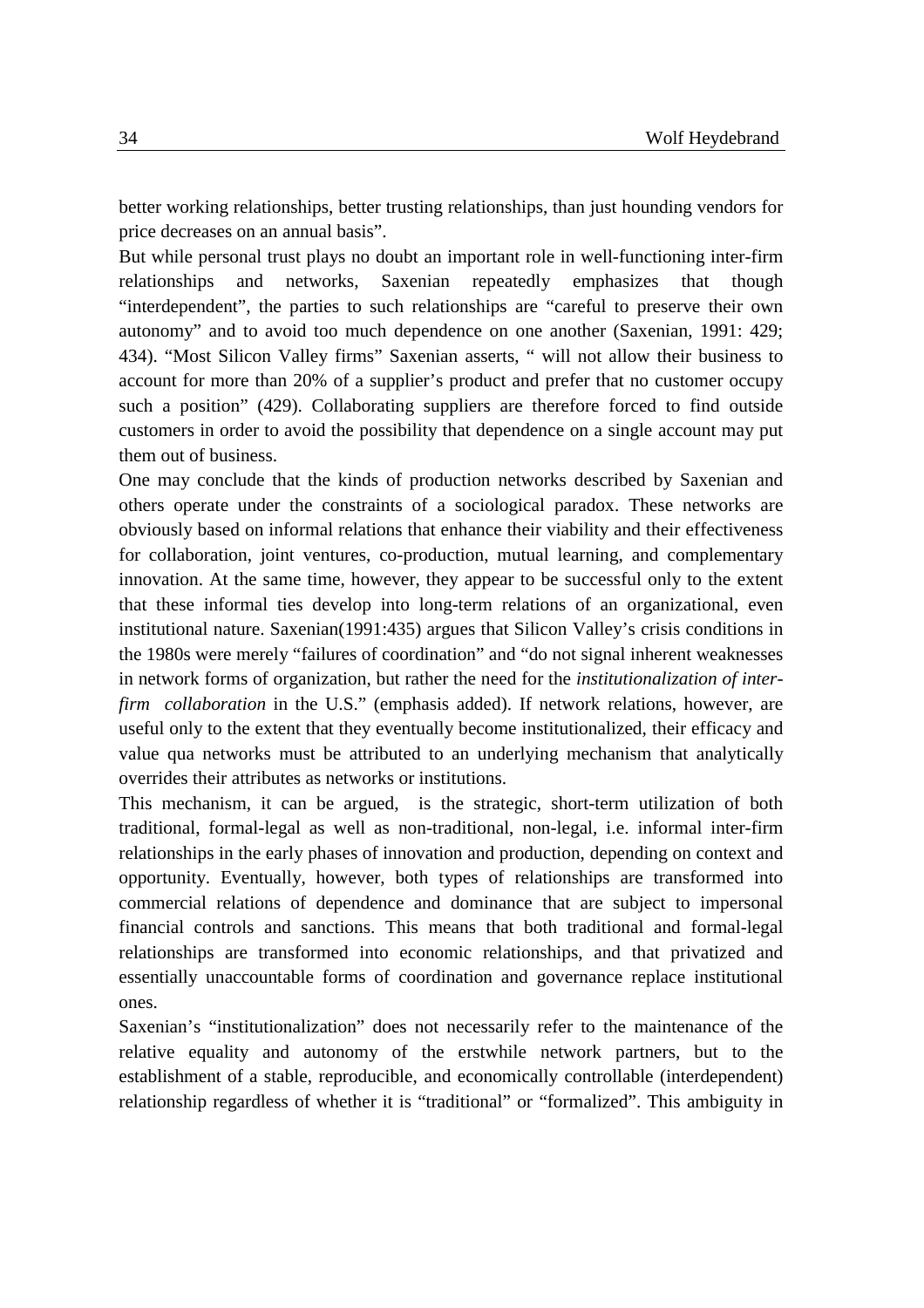the nature of "interdependence" (i.e., as hovering between dependence and independence) also marks the informal network relations of the "Emilian model": "the more continuous and long term the exchange relations between economic agents, the less likely is the need to formalize them legally" (Lazerson, 1988:340). But whose "need" is at stake? Lazerson (1988:333) asserts that "the dense web of market relations, often marked by long-established reciprocal relations and interfamily connections, is one of the strength of the Emilian model" as well as that "employers opposed firm-level [labor union] contracts because of a desire to maintain a direct relationship with their employees and avoid rigid work rules" (337). Is it old-fashioned traditionalism and neopatrimonialism, or is it the strategic realization that legal contracts become superfluous over time as economic concentration "institutionalizes" erstwhile informal, interdependent relations among truly equal collaborators (or competitors) by transforming the balance of power between them into a relationship of relative dependence? This question, while triggered by Lazerson's particularly clear and provocative formulation, applies equally well to other critiques of Williamson's approach which conceptualize networks as an alternative to the market-hierarchy distinction, e.g. those of Grabher, Granovetter, Lorenz, Powell, and Sabel, to name just a few.

As Saxenian (1991:435-36) rightly asserts, "proposals to replace Silicon Valley's decentralized system of production with an 'American keiretsu' - by constructing tight alliances among the nation's largest electronics producers and suppliers [citing Ferguson, 1990] - would sacrifice the flexibility which is critical in the current competitive environment". It is that quest for flexibility which fuels both the informality of inter-firm networks and the open-ended collaborative relations between producers and suppliers. "In Japan as in Silicon Valley", Saxenian argues, "a loosely integrated network form of organization has emerged in response to the market volatility of the 1970s and 1980s"(436). But ascribing the "continued dynamism of Silicon Valley" solely to the "proliferation of inter-firm networks"(436) conceals the underlying dynamics of economic globalization which engenders what Bennett Harrison (1994:171) calls "concentration without centralization" among inter-firm production networks in Japan, Europe, and the United States. Production networks thus turn out to be prime examples of strategies of networking that reflect a historically specific economic policy as well as conditions of growth conducive to joint ventures and cooperation. It is this success-oriented reasoning rather than merely a cultural taste for informality, flexibility, and open-ended relationships that seems to explain the "clear trend for computer systems producers to prefer local suppliers and to build the sort of trust-based relationships which flourish with proximity", even though it is acknowledged that "the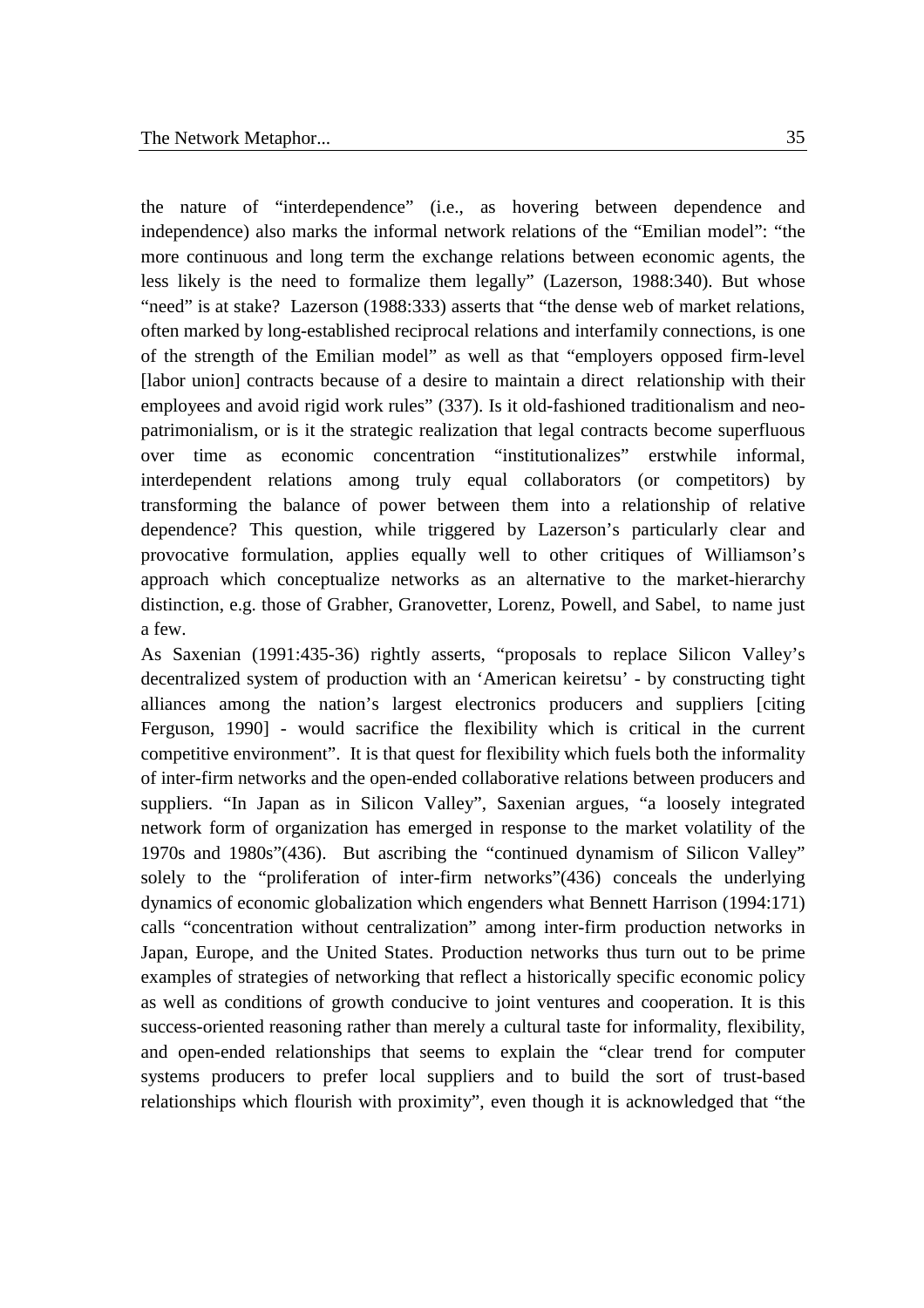region's firms rely heavily on global markets and distant suppliers" (Saxenian, 1991: 436). It is no doubt true that, as Saxenian(436) concludes, regional vitality is "enhanced as inter-firm collaboration breeds complementary innovation and cross-fertilization among networks of autonomous but interdependent producers". But this optimistic assessment hides the underlying forces of global competition that may undo yesterday's interdependence and autonomy tomorrow.

In this respect, then, Harrison's (1994:22) analysis of Silicon Valley's production networks is far more realistic without denying the powerful impact that network forms of organization have on enhancing productivity and innovation. Today, for example, thirteen years after the 1985 crisis of the semiconductor industry in Silicon Valley (as well as in Europe, as Hagedoorn and Schakenraad's [1992:165, Fig.2] data suggest), a second economic slump is threatening this industrial district, this time reflecting the crisis of East Asian economies which in the past have provided important markets for the California high-tech industry (CBS Evening News, Aug.8, 1998). The current situation illustrates the fact that "while networks and strategic alliances may have improved the coordination of global *production*, they can do nothing by themselves to stabilize and coordinate global *demand* (Harrison, 1994:30, emphasis in original). Clearly, the scope of the current crisis and its effect on the nature of production networks are not yet known, but it can be anticipated that the fallout of intermittently deteriorating economic conditions may continue to accelerate the trend toward economic concentration and the restructuring of the industry under the dominance of fewer, but larger and possibly more integrated inter-firm networks.

Economic concentration without centralization is the crucial diagnosis emerging from Bennett Harrison's analysis who provides by far the most comprehensive and recent treatment of production networks (see also Castells, 1996 whose analysis builds to some extent on Harrison's). Harrison concedes that small, flexible firms have been proliferating in certain industries during the past two decades and may play a part in the early phases of product development. But he sees their role in economic development more as followers rather than leaders. "Rather than dwindling away, concentrated economic power is changing its shape, as the big firms create all manner of networks, alliances, short- and long-term financial and technology deals - with one another, with governments at all levels, and with legions of generally (although not invariably) smaller firms who act as their suppliers and subcontractors" (Harrison, 1994: 8). Network firms thus constitute a new organizational form where production is geographically and organizationally dispersed. But their "strategy, marketing, and finance [are] ultimately controlled by (or in the case of the Italian districts, coming increasingly under the control of) the big firms" (Harrison, 1994: 22; see also Amin and Robins, 1990;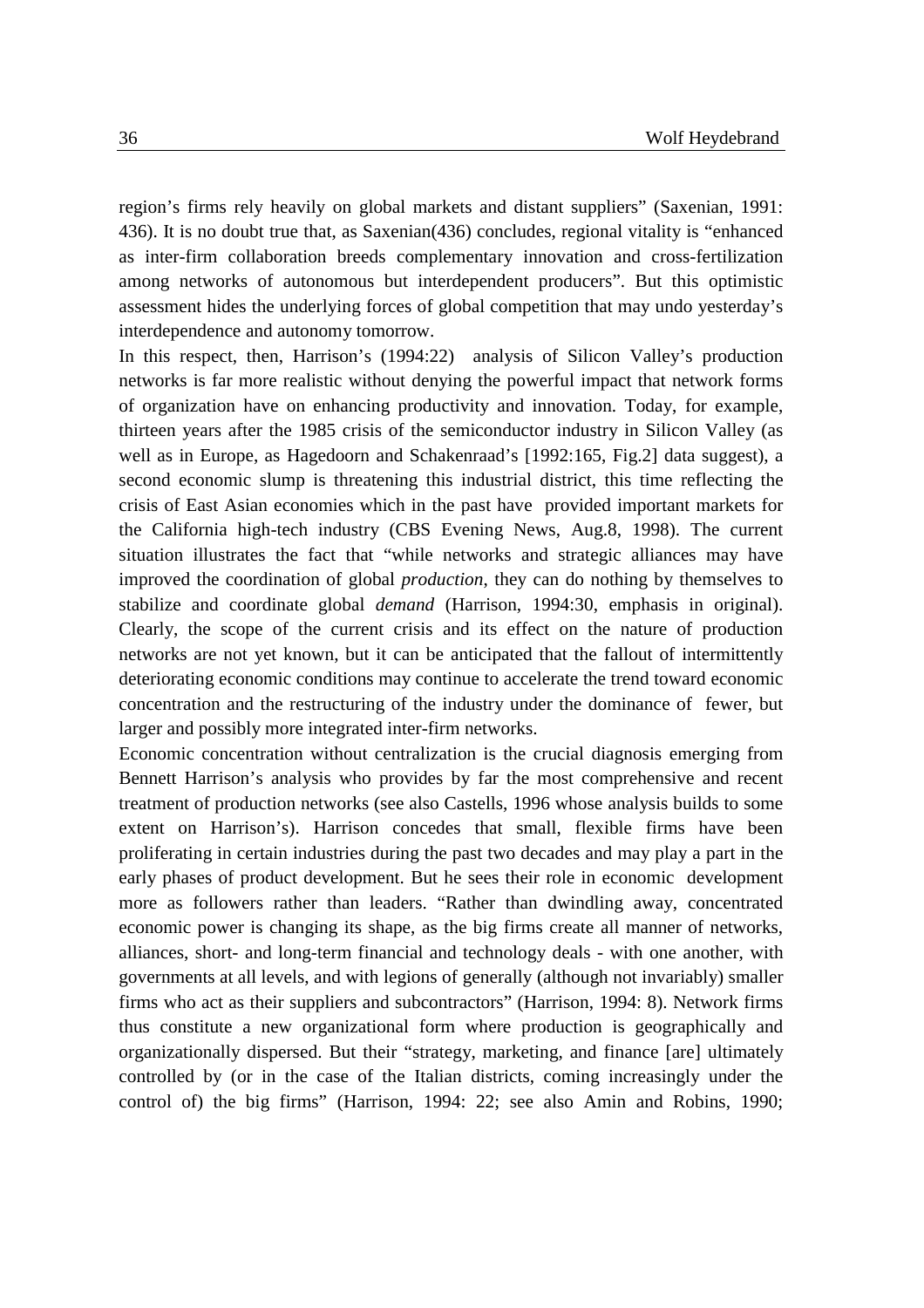Hagedoorn, 1995a; Hagedoorn and Schakenraad, 1992:168, Table 1; Castells, 1996:152- 168; Cohen and Levin, 1989; Martinelli and Schoenberger, 1991).

## **3.4 Innovative R&D Networks in High-Technology and Knowledge-Intensive Production**

Of particular and immediate interest for the purposes of the present analysis is the transformation of predominantly in-house R&D and the emergence of inter-firm networks of innovation in the context of high-technology and knowledge-intensive production regimes (Mowery, l983; 1988). The use of external sources of scientific, technical, and market information by business corporations is not new; information, however, tended to flow from relatively formal inter-organizational relations and interlocks such as joint ventures, direct investment, joint R&D and technology exchange agreements, as well as from membership in research corporations and associations (Camagni, 1991; see also Carter and Williams, 1959).

The nature and direction of transformation of these information sources is particularly dramatic in the context of modern high-tech and knowledge-intensive industries. A useful starting point is provided by Chris Freeman's (1991:500) review of what he calls "one of the most comprehensive empirical studies of innovations", viz. Project SAPPHO which analyzed paired comparisons between successful and unsuccessful innovations in the chemical and scientific instruments industry (Rothwell, 1974). Sensitive to the significance of the formal-informal dimension of networks, Freeman (ibid.) explicitly emphasizes that the role of "informal networks appeared to be the most important" in this study even though they are difficult to classify and measure. He argues that informal networks "have a role somewhat analogous to 'tacit knowledge' within firms" which is "often more important than codified formal specifications, blue-prints, etc. [citing Pavitt, 1986]. Because tacit knowledge is so difficult to communicate, the movement of people, in addition to documents and drawings, is usually essential for effective technology transfer; hence behind every formal network, giving it the breath of life, are usually various informal networks"(Freeman, 1991:503; see also von Hippel, 1987; 1988; Erikson and Hakansson, 1990; Johanson and Mattson, 1987).

The following hypotheses systematically discriminated between success and failure of the innovative characteristics measured.

1. User needs and networks. - Successful innovators made determined attempts to develop an understanding of the special needs and circumstances of potential users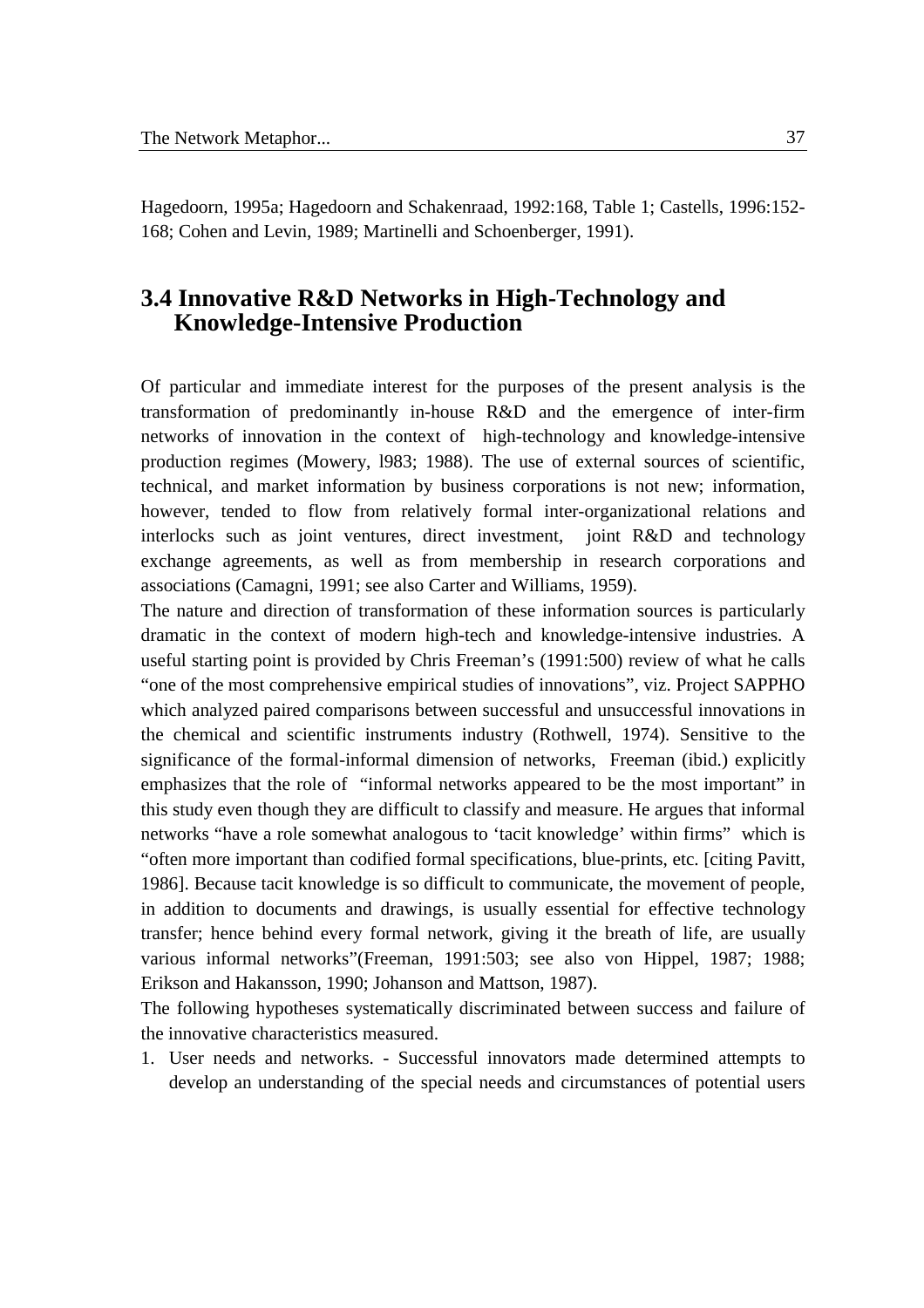of the new process or product. The critical importance of user-producer linkages has been confirmed by others, e.g. Lundvall, 1988; Orlikowski, 1988; Nelson, 1993).

- 2. Coupling of development, production and marketing activities. Successful innovators developed intra-firm techniques and internal networks of communication to integrate these activities at an early stage of the development work (besides several Japanese examples, e.g., Freeman, 1987; Freeman and Soete, 1990, Pisano, 1991; 1996, and Fairtlough, 1994 on networks in biotechnology).
- 3. Linkage of basic in-house research with external sources of scientific and technical information and advice (a major resource on European public and private "technology transfer" and R&D networks is Charles and Howells, 1992; on the U.S. biotechnology sector, see Powell, Koput, and Smith-Doerr, 1996; Pisano, 1991;1996).
- 4. Concentration of high quality R&D resources on the innovative project. While firm size did not discriminate between success and failure of innovations, the size and resources of the R&D project did. Both quality and quantity of R&D work complemented the importance of external networks.
- 5. High status, wide experience and seniority of the "business innovator". The business innovator is the person chieflly responsible for the organization and management of the innovative effort - effectively the Schumpeterian "entrepreneur". The fact that successful innovations were led by older individuals was interpreted as indicating that innovation could not succeed without the strong commitment of top management particularly in large organizations, and that the role of internal and external network coordination was very important.

In the following, networking in two different sets of technologies will be discussed because they exhibit certain common structural characteristics: both are rapidly changing, knowledge-intensive technologies, and both are generic and have broad systemic applicability (Barras, 1985; Castells, 1996:204 who refers to the revolutionary impact of information technology as *informationalism*). As Imai and Baba (1989) put it: "Information technology exerts a strong impact on the entire range of existing products and services. Eventually it renovates the total system. The dominant mode of innovation is systemic...The interactive process of information creation and learning is crucial for systemic innovation. Interaction includes three dimensions: between users and suppliers, between R&D, marketing, and manufacturing, and between physical products, software and services". Freeman (1991:511) adds: "IT [information technology] not only greatly facilitates various forms of networking, but has inherent characteristics such as rapid change in design, customization, flexibility and so forth, which, together with its systemic nature and the variety and complexity of applications, will lead to a permanent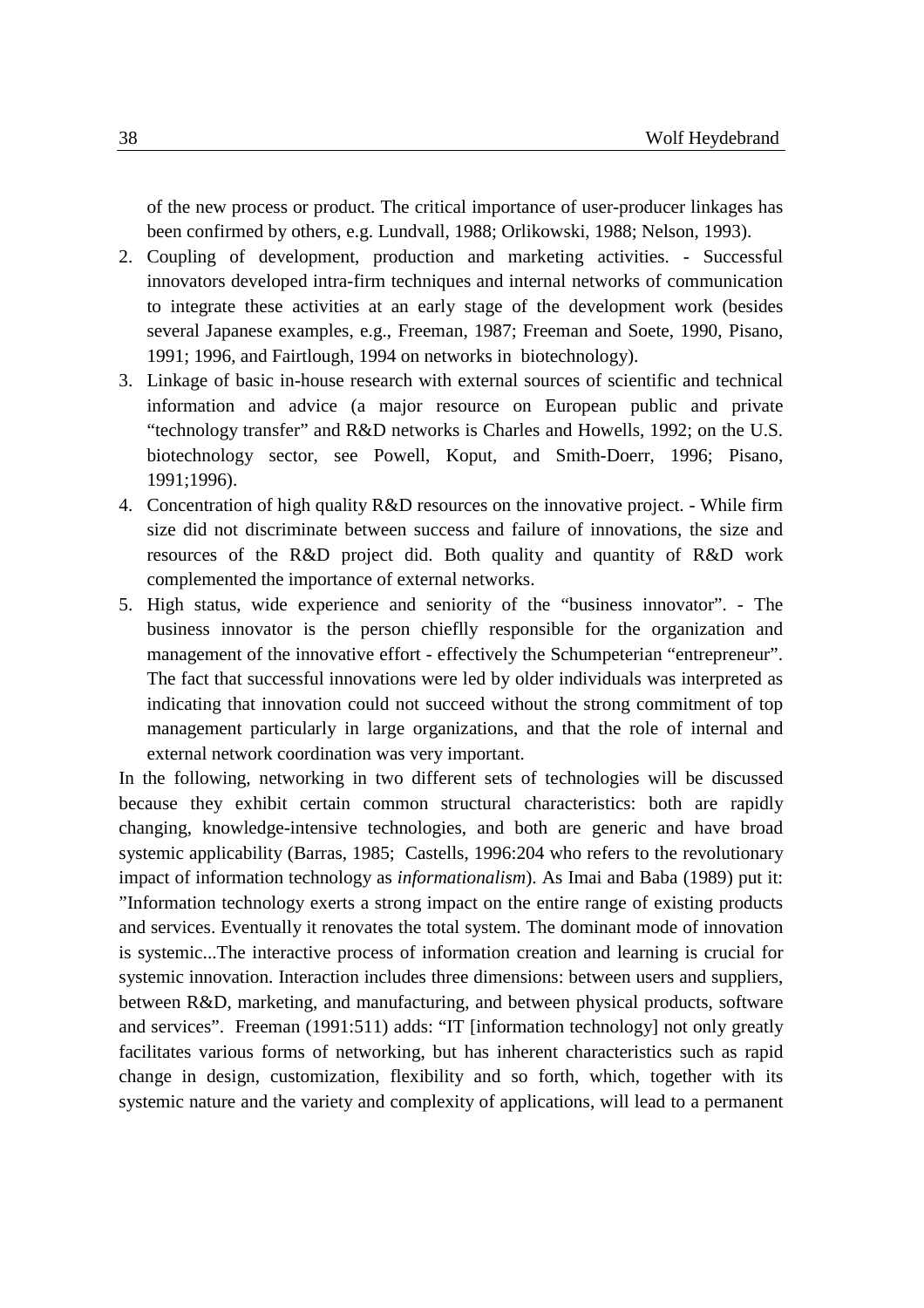shift of industrial structure and behavior". Similarly, Powell et al. (1996:123) point out that "biotechnology is not an industry per se, but a set of technologies with the potential to transform various fields - pharmaceuticals, chemicals, agriculture, veterinary science, medicine, even waste disposal". Let us first turn to information technology.

#### **3.4.1. Information technology networks**

Research on the various types of cooperative inter-firm arrangements such as joint ventures, R&D collaboration and agreements, technology exchange agreements, licensing arrangements, management contracts, sub-contracting, production-sharing, and outsourcing shows that most large firms use several of these modes of networking and that many firms use all of these forms, including informal contacts and networks. Freeman (1991:502) reports that almost all of the top twenty information technology firms in Europe, the United States, and Japan each made more than fifty cooperative agreements in the 1980s and that some made more than a hundred.

To gauge the scope and development of innovative R&D networks and other cooperative arrangements in Europe and the United States, it is instructive to look at the growth of newly established technology cooperation agreements in information technology over the twenty-year period from 1970 to 1989 (Hagedoorn and Schakenraad, 1990). The number of strategic technology alliances in information technologies (computers, industrial automation, microelectronics, software, and telecommunications) stood at over 50 in the 1970-74 period. In 1980, there were already over one hundred agreements. The early 1980s saw a rapid rise in the level of development, which flattened out from 1984 to 1987, increased sharply to 350 in 1988 and then declined to about 225 in 1989.

An analysis of the different sub-fields among information technologies during the 1980s reveals a more differentiated patterns of growth among the newly established strategic technology alliances (Hagedoorn and Schakenraad, 1992:165). Thus, in software, there was an accelerating rate of increase from about 5 agreements in 1980 to 80 in 1989. In telecommunications, the number increased gradually in spite of intermittent ups and downs. In computers, new alliances grew steadily, but then doubled between 1987 and 1989. In microelectronics, rapid growth in the early 1980s was followed by a slump in 1985 and, after that, by a fairly steady number of new agreements up to 1989.

The slowdown in some sub-fields (except software) after the mid-1980s and the downturn after 1988 may have been due to a certain degree of corporate density as well as incipient concentration in the information technology market, i.e., "the fact that a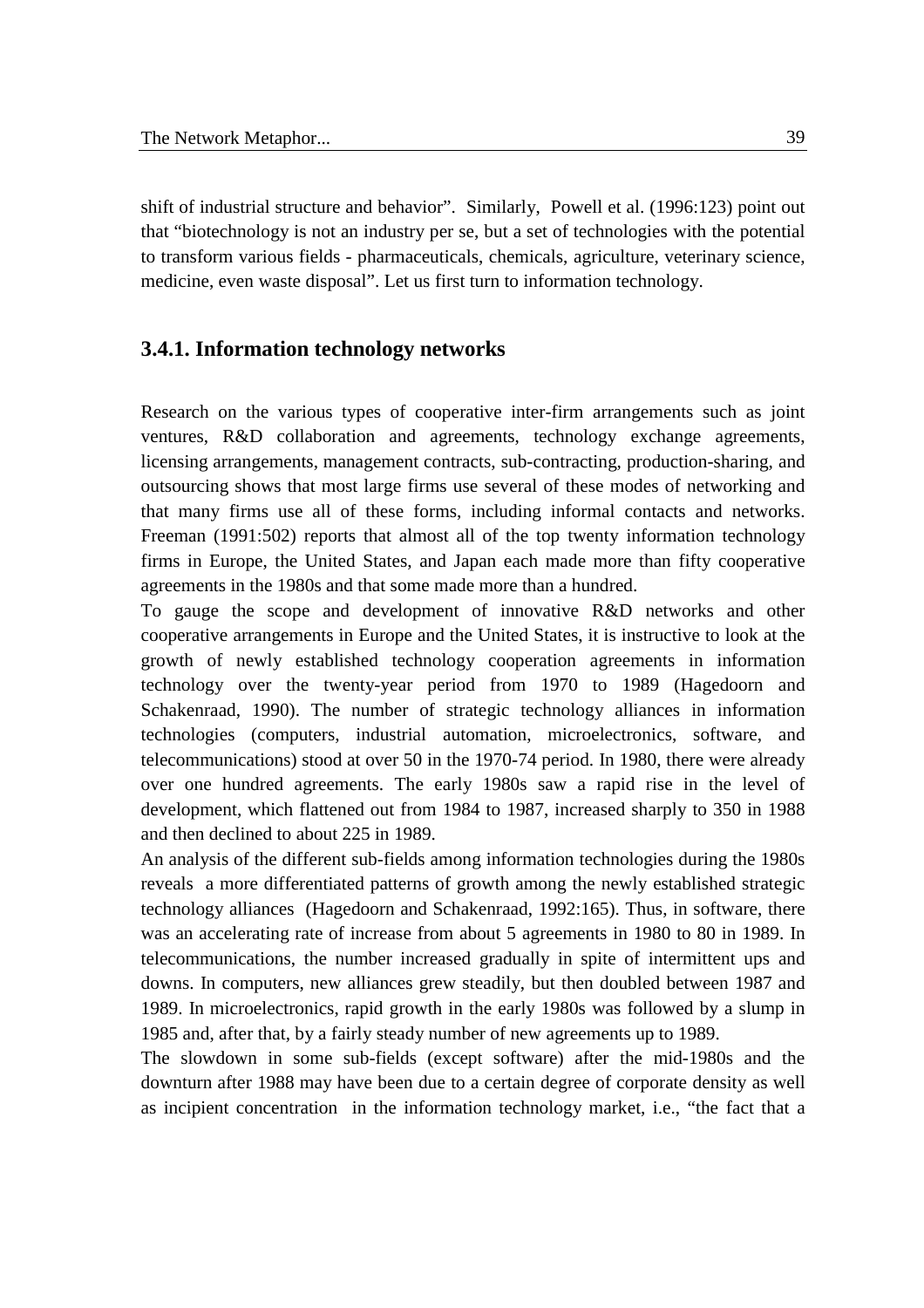great deal of strategic re-positioning for the single European market had already been completed" (Freeman: 1991: 509; see also Castells, 1996:40ff on the historical sequence of development of information technology).

Among the 2,718 agreements during the 1980s, the leading types of cooperation were (in declining order): joint R&D projects (N=749 or 27.6%), one-directional technology flows (581 or 21.4%), joint ventures and research corporations (458 or 16.9%), direct investments (357 or 13.1%), technology exchange agreements (328 or 12.1%), and customer supplier relations (245 or 9%) (Hagedoorn and Schakenraad, 1990, as quoted by Freeman,1991:504, Table 2).

Hagedoorn and Schakenraad's analysis generally supports Harrison's conclusions concerning the domination of networks by large corporations. For networks or "clusters " in information technologies as a whole, large firms in Europe, the United States and Japan appear to dominate the field during the 1980s. There is a slight shift away from concentration in computers (from five to seven clusters) and microelectronics (from two to three main clusters), but a movement toward concentration in industrial automation and software, and a shift from national to international groups in the telecommunications industry (Hagedoorn and Schakenraad, 1992:168, Table 1).

A somewhat different picture emerges if one looks at network density among the 45 most networked firms. Network density is measured by "the ratio of the actual number of links between companies (k) to the possible number of links  $1/2n$  (n-1) where n denotes the number of points in the network" (Hagedoorn and Schakenraad, 1992:183). This index shows that density in the information technology networks increased from 23% in the first half of the decade (1980-84) to 40% in the second half (1985-89). There was a slight decline in density for the computer industry networks (from 10% to 8%), but an approximate doubling of the network density in industrial automation, microelectronics, software, and telecommunications. In addition, the authors show that the relative positions of networked firms in the rank order changed during the 1980s, and that some new contenders appeared in the second half of the decade while others had dropped out. For example, for the first half of the decade the rank order is Motorola (53 ties), Siemens (51), IBM (48), Sperry (47), Fujitsu (46), Olivetti (42), Control Data Corporation (41), Intel (41), Philips (40),and Nippon Electric Corporation (39). For the second half of the decade the following rank order emerges: Siemens (134), Philips (127), Olivetti (110), IBM (108), Hewlett-Packard (96) Digital Equipment Corporation (95), AT&T (90), Thomson (83) Fujitsu (78), and Motorola (68) (ibid., 184, Table 3). In other words, European firms took the lead in networking after 1985.

The authors conclude that "the growth in the number of strategic alliances in information technologies parallels an increasing intensity and complexity of inter-firm technology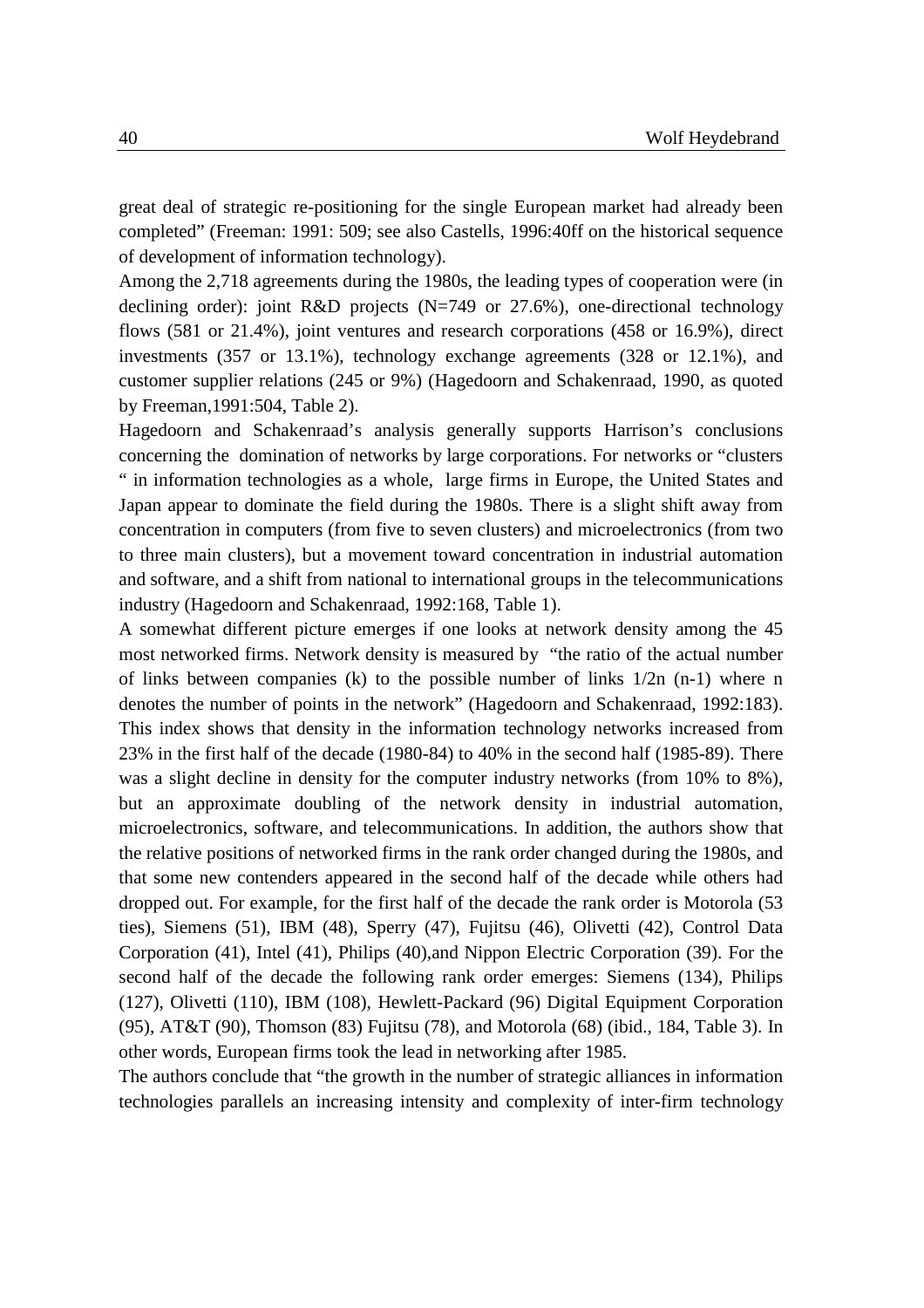cooperation in which particular companies appear to take a more active role than others" although the partnering patterns of leading firms are not necessarily close to their core activity (Hagedoorn and Schakenraad, 1992:185). For example, in the late 80s, Siemens led with 134 networking agreements, of which 45 or 34% were in telecommunications, 36 or 27% each in microelectronics and software, 7% in industrial automation, and 5% in others. In general, it is clear, however, that in spite of the rise of networking during the latter half of the 1980s, there has also been a trend toward vertical integration. While large firms and clusters of firms continue to use cooperative agreements with smaller firms, they increasingly dominate the field in terms of Harrison's "concentration without centralization".

#### **3.4.2 Biotechnology networks**

A second important example of innovative R&D networking is the relatively recent field of biotechnology. Two basic technologies central to the field are genetic engineering (recombinant DNA) and cell fusion (hybridoma technology) used to form cells that produce antibodies. Both technologies are basic to research in medical and pharmaceutical research and to the development of drugs and procedures in a variety of settings linking universities, research laboratories, and commercial ventures. As mentioned above, biotechnology has this broad, generic applicability in many different areas in common with information technology ( see also Barras, 1985; 1996 on the importance of generic technologies). We shall see that the development and distribution of organizational forms characterizing the biotechnology field are somewhat similar to those of information technology as well, although technological factors may be more important in information technology and a strong science base more in biotechnology (Swann and Prevezer, 1996).

According to Pisano (1991:239), small new firms, often founded by or in conjunction with university scientists, were the dominant source of R&D in biotechnology in the earliest years of the industry's development (1976-81). Pisano ascribes this development to the fact that "the basic technologies underlying the new [technological] regime were largely public and widely diffused" (ibid). Few large chemical and pharmaceutical corporations, among them Monsanto, DuPont, and Eli Lilly, had inhouse biotechnology programs by 1978, and such programs did not take off in other established firms until 1981 and after. "Much of the established firms' investments in biotechnology R&D were channeled to biotechnology specialist firms through R&D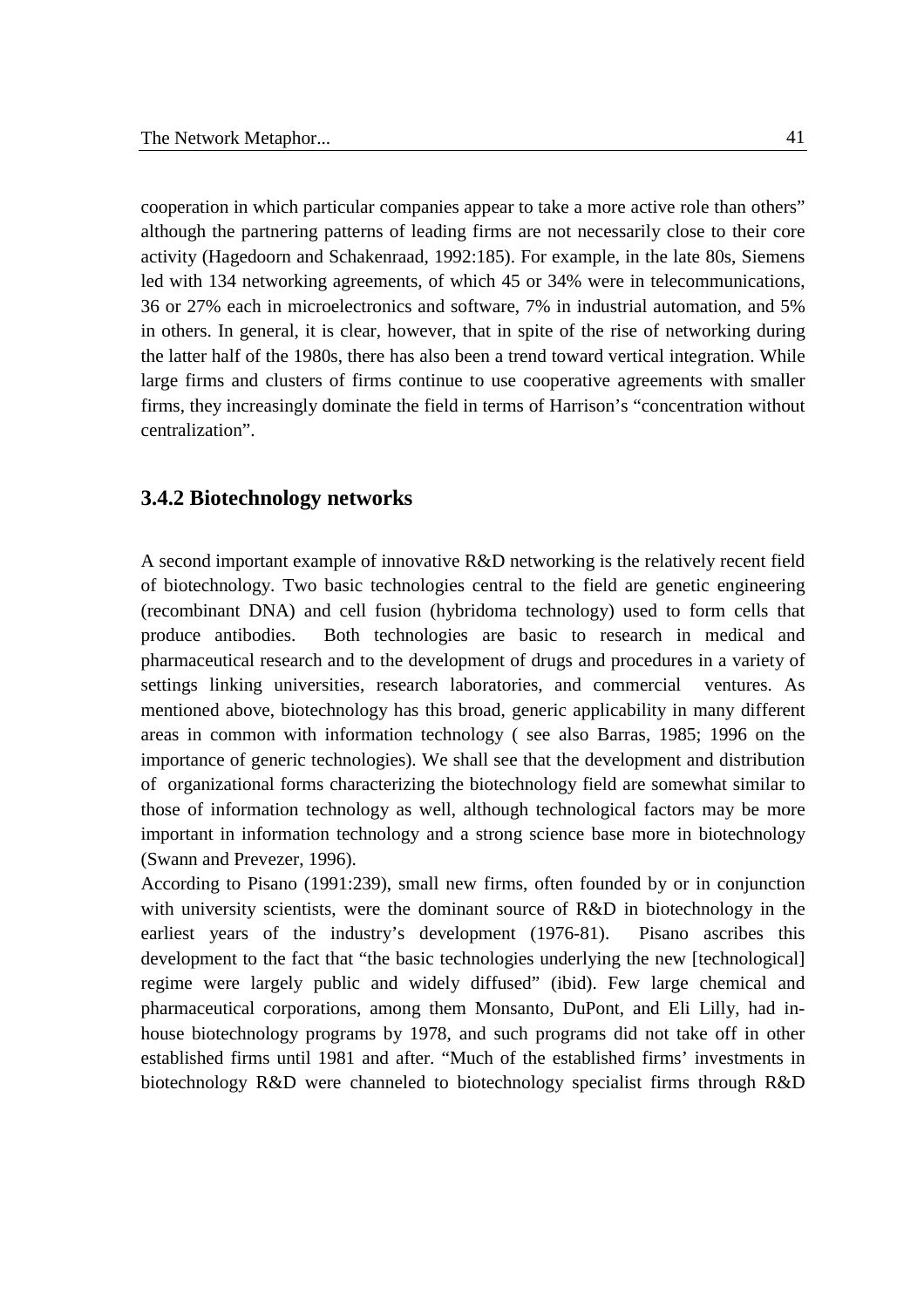contracts, equity investments, and joint ventures" (Pisano, 1991:239; see also Pisano, Shaw, and Teece, 1988).

These early "network" relationships were advantageous to the new firms because they provided access to capital and to the possibility of forward vertical integration, i.e. access to established facilities in manufacturing, clinical testing, regulatory processes, and marketing. Pisano points out that both of these factors were especially important in the human therapeutic segment of the industry, a segment studied for its "learning networks" in a later period (1990-94) by Powell et al (1996).

The large established firms, in turn, profited from acquiring R&D knowledge in biotechnology from outside and being able to manufacture and commercialize the products. Since the small new firms were either founded by, or were able to attract, top scientists from the relevant academic fields and offered them a congenial research environment as well as equity-based financial incentives, they constituted a set of advantages for the large firms attractive enough to provide capital and form partnerships and innovative networks.

The parallels between these developments in biotechnology and some of the other types of network processes discussed above such as the Northern Italian industrial clusters or Silicon Valley are suggestive. As Pisano (1991:240) notes: "Perhaps not by the intention of the founders of NBFs [new biotechnology firms], the biotechnology industry, in its early years, took on the characteristics of a specialized R&D supply sector. Indeed, it could be argued that the biotechnology industry emerged as a market for R&D, with NBFs on the supply side and established chemical and pharmaceutical enterprises on the demand side".

The growth of newly established technology cooperation agreements in biotechnology from 1970 to 1989 seem to bear out Pisano's hypothesis as well as the observed shift after 1981. In the period from 1970 to 1974, there were only a handful of such agreements. By 1980, there were over 50 agreements which had doubled by 1982. After a slight decline from 1982 to 1983, there was an increase to 150 agreements in 1985. From 1986 on, however, the growth curve flattens out and declines from 160 in 1987 to less than a hundred in 1989 (Haagedorn and Schakenraad, 1990, as reported by Freeman, 1991: 503). The decline continues to about 25 alliances in 1991, but increases rapidly to 125 by 1992 (Hagedoorn, 1995b, as cited by Walsh, 1997:118).

Among the 1,213 biotechnology agreements during the 1980s, the leading modes of technology cooperation were (in declining rank order): joint R&D (362 or 29.8%), direct investment (234 or 19.3%), customer - supplier relations (186 or 15.3%), one-directional technology flows (183 or 15.1%), joint ventures and research corporations (164 or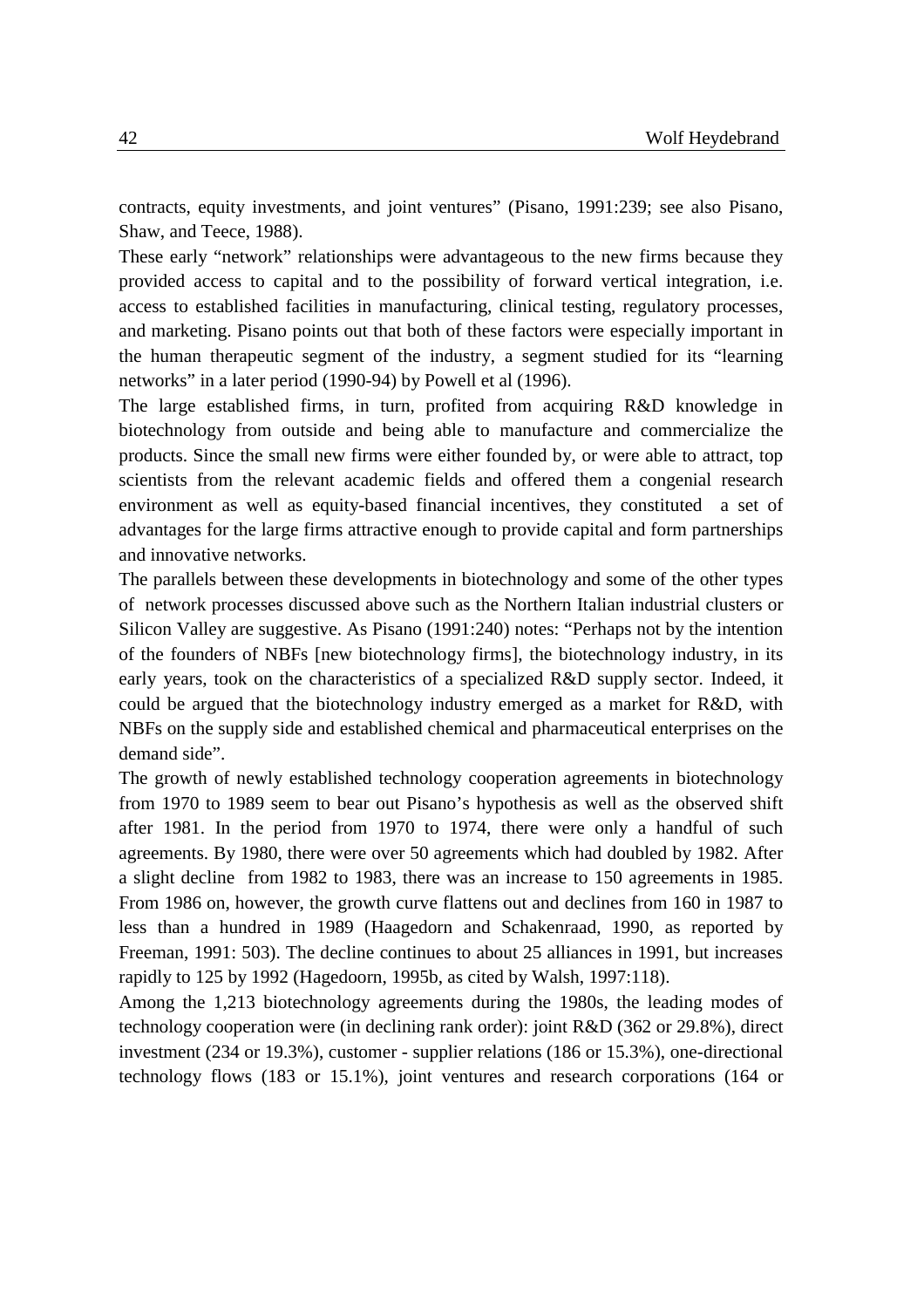13.5%), and technology exchange agreements (84 or 6.9%) (as quoted by Freeman, 1991:504).

Subcontracting ("outsourcing"), production-sharing, and supplier agreements constitute, of course, a particularly important category of networking in many different industries. As a 1981 survey of the Japanese electronics industry shows, for example, the reasons for large enterprises to use contractors are as follows (in declining order of importance): 1. subcontracting enterprises have specialized technology and equipment; 2. the parent company's production capacity is insufficient; 3. the production lot is small and outside orders are more efficient; 4. reduction of personnel costs and the unit price of products; 5. use of sub-contractors enables more flexibility toward fluctuations in lot size; 6. enables savings of capital for plant and equipment investment; 7. strong capital and personal ties with sub-contractors; 8. parent company does not have to hold excess inventories; 9. other reasons (Van Kooij,1990, as quoted by Freeman:1991:505, Fig.2; see also Sako, 1989). As this ranking shows, technological specialization in this particular context and time period turns out to be more important than factors like cost savings on capital investment and inventories.

The importance of access to specialized knowledge and the opportunity for learning from network partners also emerges as the key finding from Powell et al's (1996) research on the networking patterns of 225 independently owned firms in one segment of the biotechnology industry, human therapeutics and diagnostics. The R&D ties studied represent formal, contractual agreements although the authors share the general assumption of other researchers in the network field that formal relationships emerge out of "myriad informal arrangements" (126) and that "beneath most formal ties...lies a sea of informal relations"(120). Besides R&D ties, the closely related non-R&D ties include financial, investment/joint venture, manufacturing, marketing licensing, supply/distribution, and clinical trials relations which are conceptualized as non-R&D network experience. The following hypotheses are formulated and largely supported by the analysis:

- 1. the greater the number of R&D and non-R&D alliances at a given time, the greater the number and diversity of subsequent non-R&D alliances, controlling for prior levels (by including time- lagged dependent variables);
- 2. the greater a firm's centrality in a network at a given time, the greater its number of subsequent R&D alliances, controlling for prior R&D alliances.
- 3. the greater a firm's network centrality and total ties at a given time, the more rapid its subsequent growth (increase in size), controlling for prior growth;
- 4. the greater a firm's network centrality at a given time, the greater its number of subsequent R&D alliances, controlling for prior R&D alliances.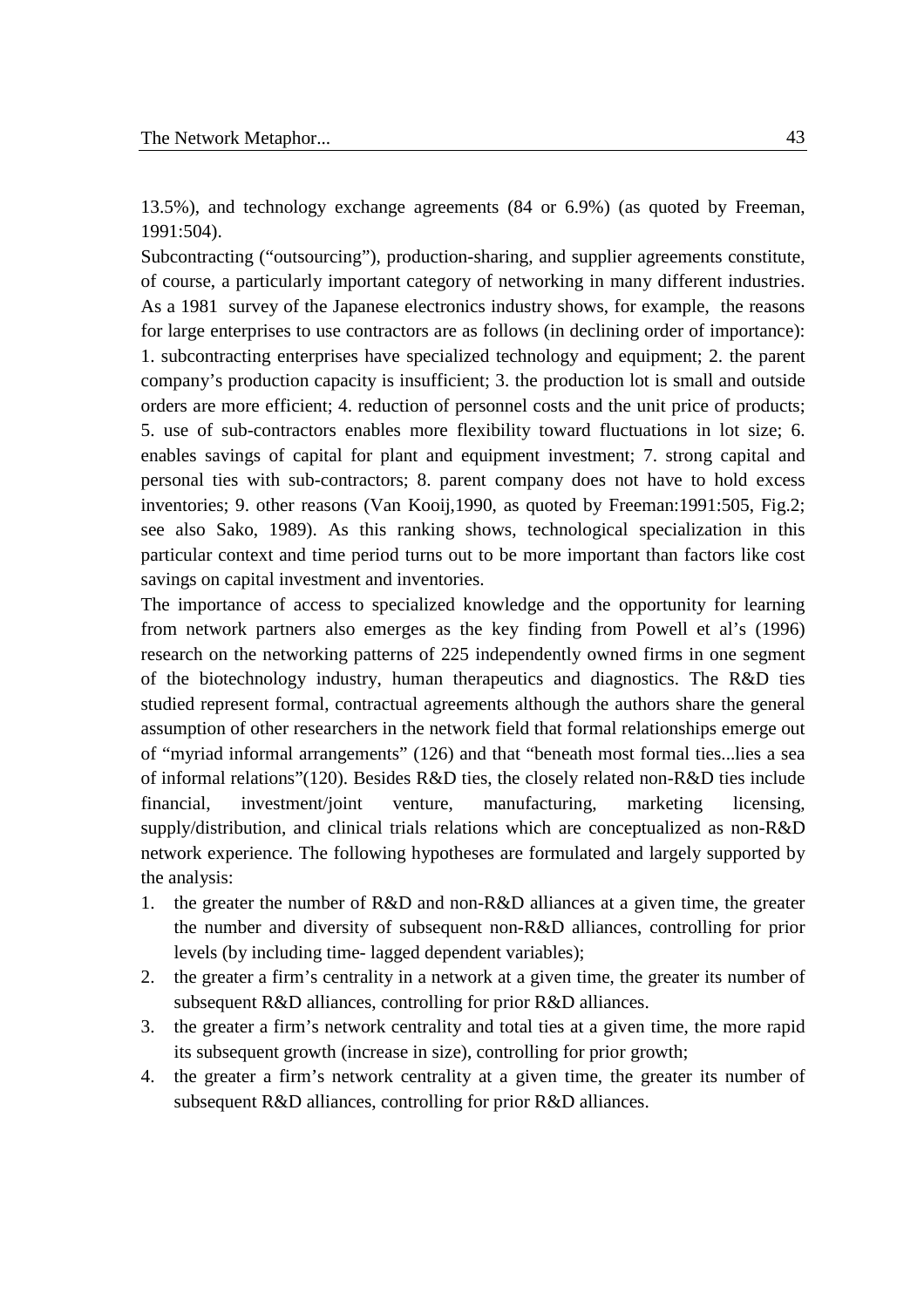Although the authors conceptualize firm size and age as proxies for rival theoretical explanations ( size as an indicator of hierarchy in transaction-cost analytical terms; age as a predictor in population-ecological terms), they use size as an independent variable only once, in relation to clinical trials, and otherwise mainly as a dependent variable (growth) where it is most strongly influenced by prior size. The role of age is not significant which could, however, be due to the generally young structure of the field and other extraneous influences.

The authors conclude that they found evidence for "a path-dependent cycle of learning in which an early choice of exploration elicited positive feedback" (Powell et al, 1996:142). In this cycle, "two processes of learning are occurring simultaneously and recursively. First, firms are increasingly using ties to enhance the inflow of specific information, resources, and products. Second, firms are becoming much more adept at and reputed for the general practice of collaboration with diverse partners" (143). As a result, the authors argue, the boundaries between firm-level and industry-level practices are "becoming ever more permeable. In contrast to the much-discussed liability of newness hypothesis...there appears to be a liability of unconnectedness" (ibid., 143, citing Baum and Oliver, 1992, who also argue for an "institutional embeddedness" perspective on organizational populations and networks; also see Uzzi, 1996).

While Powell et al. (1996) present a suggestive conception of networks as an institutionally embedded locus of learning and innovation, the results of their analysis are neither compelling nor conclusive since they depend largely on definitional fiat, highly result-oriented hypotheses and tests, and a creative, but one-sided interpretation of the findings. Given the high degree of interrelation of the variables used, their causal connection and direction is ambiguous and, therefore, not necessarily inconsistent with Pisano's and others' research on biotechnology and other networks (see, e.g., Swann and Prevezer, 1996). But Powell et al's framing of their analysis and the interpretation of their findings does not so much confront as exclude the perspectives of more structurally or market oriented network research. For theoretical reasons which have to do largely with the new institutionalist predilection for social construction and the postulated impact of institutionalized patterns and codes on learning and the conditions of organizational learning (ibid, 117-18), the authors reject the intentionalist, strategic interpretation of networking by other network researchers in favor of a constructionist view.

This new institutionalist agenda is well summarized by three points in Powell and Smith-Doerr's (1994:370) comprehensive review of the literature on economic networks: (1) there are essential linkages between economic and organizational practices and the institutional infrastructure of a region or a society; (2) industrial development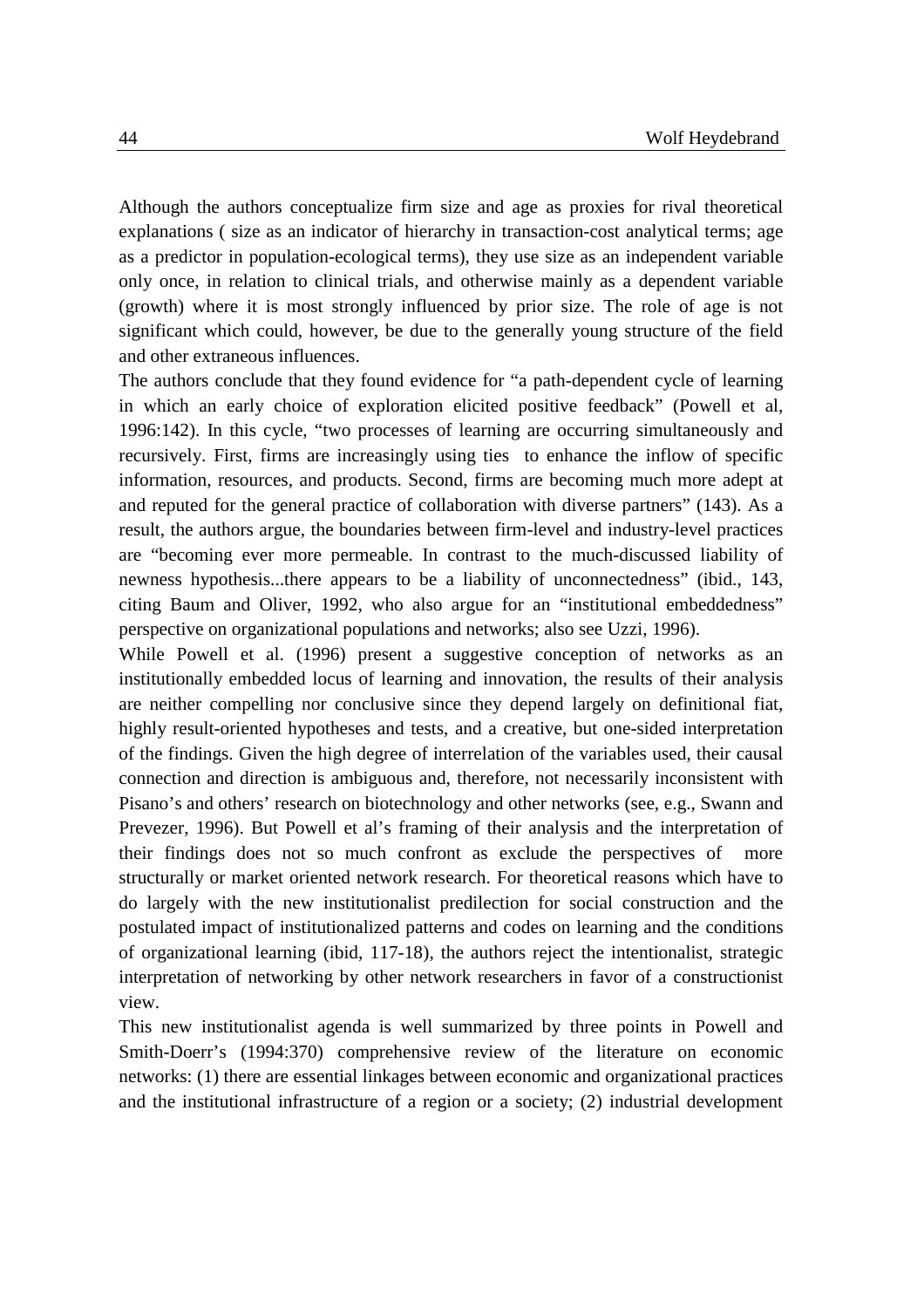need not involve vertical integration or standardized mass production but may rely instead on horizontal networks of production; (3) trust, mutual forbearance, and reputation may supplement and/or replace the price mechanism or administrative fiat (see also Bradach and Eccles, 1989 on price, authority, and trust).

In its treatment of networks, the new institutionalist perspective emphasizes learning by participation in (relatively long-term) relationships, practices, and activities (note that this perspective on learning could be theoretically enriched by the more interactionist "differential association theory" of the acquisition of knowledge and skills, for example in the area of deviant or criminal learning, which emphasizes selective participation and interaction in peer groups and occupational networks as a source of criminal knowledge and action, e.g., Sutherland and Cressey, 1978; Becker, 1963; Akers, 1985).

Communication and exchange in networks are thus seen as occurring "within the context of a general pattern of interaction" (Powell, 1990:301) and "within a learned and shared code" (Powell et al., 1996:118). The decision to "make-or-buy" (internalization vs. subcontracting) under conditions of competition and uncertainty which plays such a crucial role in Coase and Williamson's rationalist transaction cost framework of markets vs. hierarchies (see also Granovetter's, 1994, introduction to his paper on business groups) is thereby reinterpreted in institutionalist terms. To be sure, there is nothing wrong with invoking an institutionalist and constructionist explanation of organizational learning and innovation; in fact, institutional context has long been thought influential for theorizing innovation (e.g., Nelson and Winter, 1977). Powell et al's (1996) conclusions, however, are shaped by a particular, a priori interpretation rather than a rigorous test of rival hypotheses about the explanatory power of strategic action in networks and clusters vs. isomorphic behavior in institutionalized organizations vs. the role of the science base or market structure ( Prevezer, 1996). Thus, early on in their paper, the authors argue that "...organizational arrangements that provide access to knowledge quickly and reliably produce competitive advantage. But rather than seeing such activity as calculative or strategic, we draw on a long line of research that stresses the centrality of building skills and exercising routines in organizations" (ibid., 118). One might argue, of course, that networks may be superior sources of learning and innovation precisely because they do not rely on organizational routines and institutional procedures.

In addition, however, **market factors** and the **nature of the knowledge base** in different sectors of the biotechnology field may provide explanations for network formation and growth that Powell et al's (1996) research design does not accommodate. For example, Swann and Prevezer (1996:1156) hold that " demand effects have been particularly strong in biotechnology, with entry of new firms into diagnostics and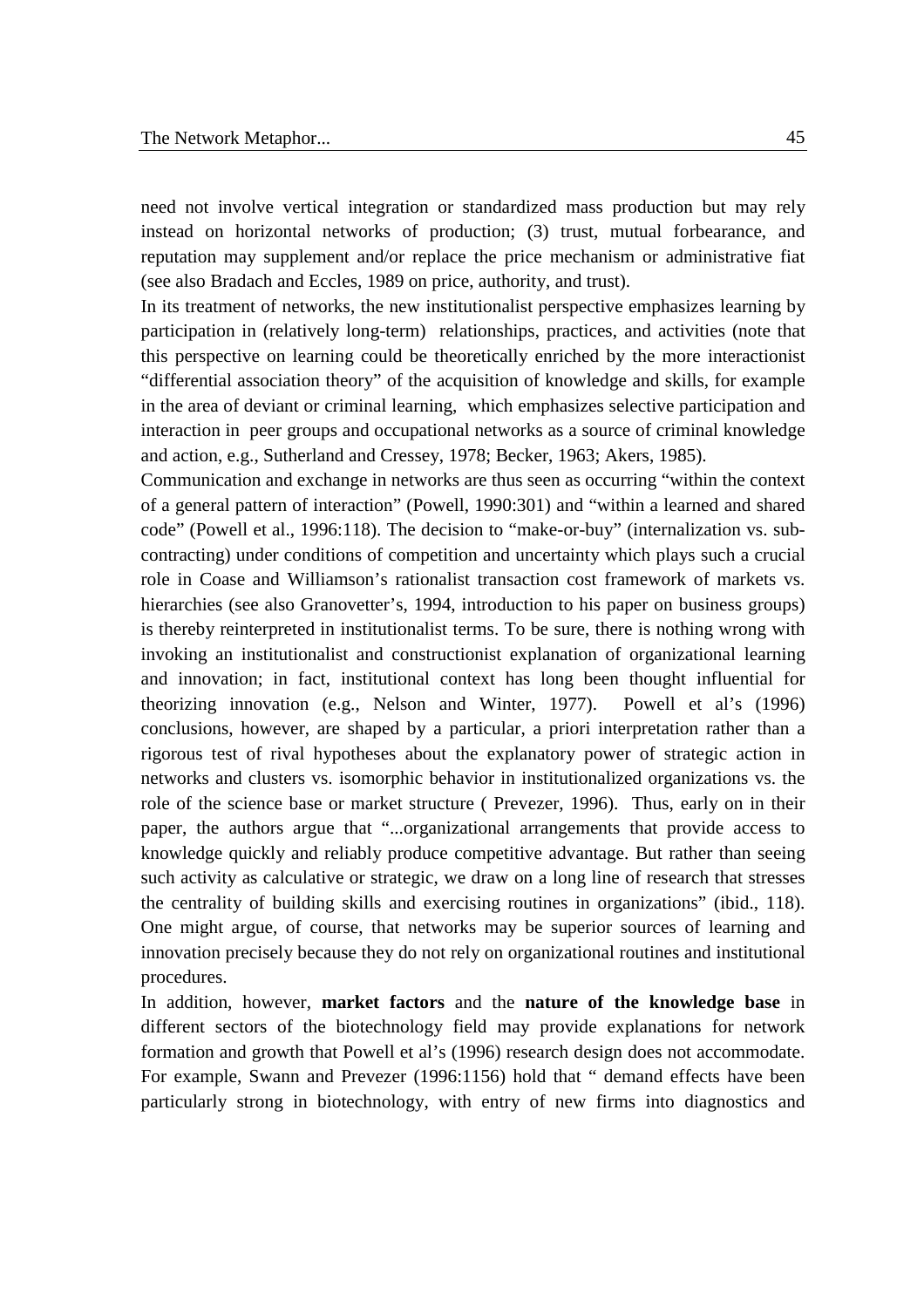equipment sectors probably attracted by the creation of new markets both in the therapeutics industry and in research establishments for new instruments and diagnostic kits to aid research. The supply side links whereby firms enter into a cluster in order to absorb knowledge spillovers or technical tacit know-how are possibly relatively weaker than attraction through the creation of new markets". In a more general comparison with computing, however, the authors argue that "the science base is more important in biotechnology in attracting entry of new firms" and to explain firm growth in networks (ibid, 1156).

The nature of the knowledge base and the distinction between formal-theoretical learning and informal-practical learning-by-doing in networks discussed above may also be relevant to the timing of knowledge transfer. Pisano's previous work pits Williamson's vertical integration in hierarchies against the transitory nature of the early biotechnology inter-firm networks. In a recent paper on the comparative development of process technology in biotechnology and chemical pharmaceuticals, he emphasizes the importance of timing in the process of technology transfer, i.e. sequential "learningbefore-doing" in contrast to simultaneous "learning-by-doing" (Pisano, 1996:1097). Learning-by-doing may be appropriate and efficient in fields like biotechnology where, as he argues pointedly, "underlying theoretical and practical knowledge is relatively thin". By contrast, in fields like "chemical synthesis where underlying theoretical and practical knowledge is deep enough to enable the design of laboratory experiments that effectively model future production experience" (ibid.), learning-before-doing may be more effective.

Pisano's distinction recalls the differences between the professional model of learning in which application follows theory, as compared to the craft model where learning occurs by practice and application, and where theory remains largely implicit and is often transformed and developed by practical applications and inventions (Mok, 1973). Innovative R&D networks would seem to favor the latter process of applied research, whereas the development of paradigmatic knowledge may be submerged, even inhibited, by the pressure to achieve short-term, practical results (Heydebrand, 1990:289-96). By comparison, basic research and paradigm development may require more formal institutions and a more lengthy learning process (Freeman, 1992). In many interdisciplinary fields, however, such as biochemistry, biotechnology, neuroscience, microbiology, artificial intelligence, and systems engineering, the conventional boundaries between basic and applied research have become blurred and superseded by new forms of disciplinary integration and autonomy. The emerging theory of social networks itself is perhaps the most recent example of such a newly integrated,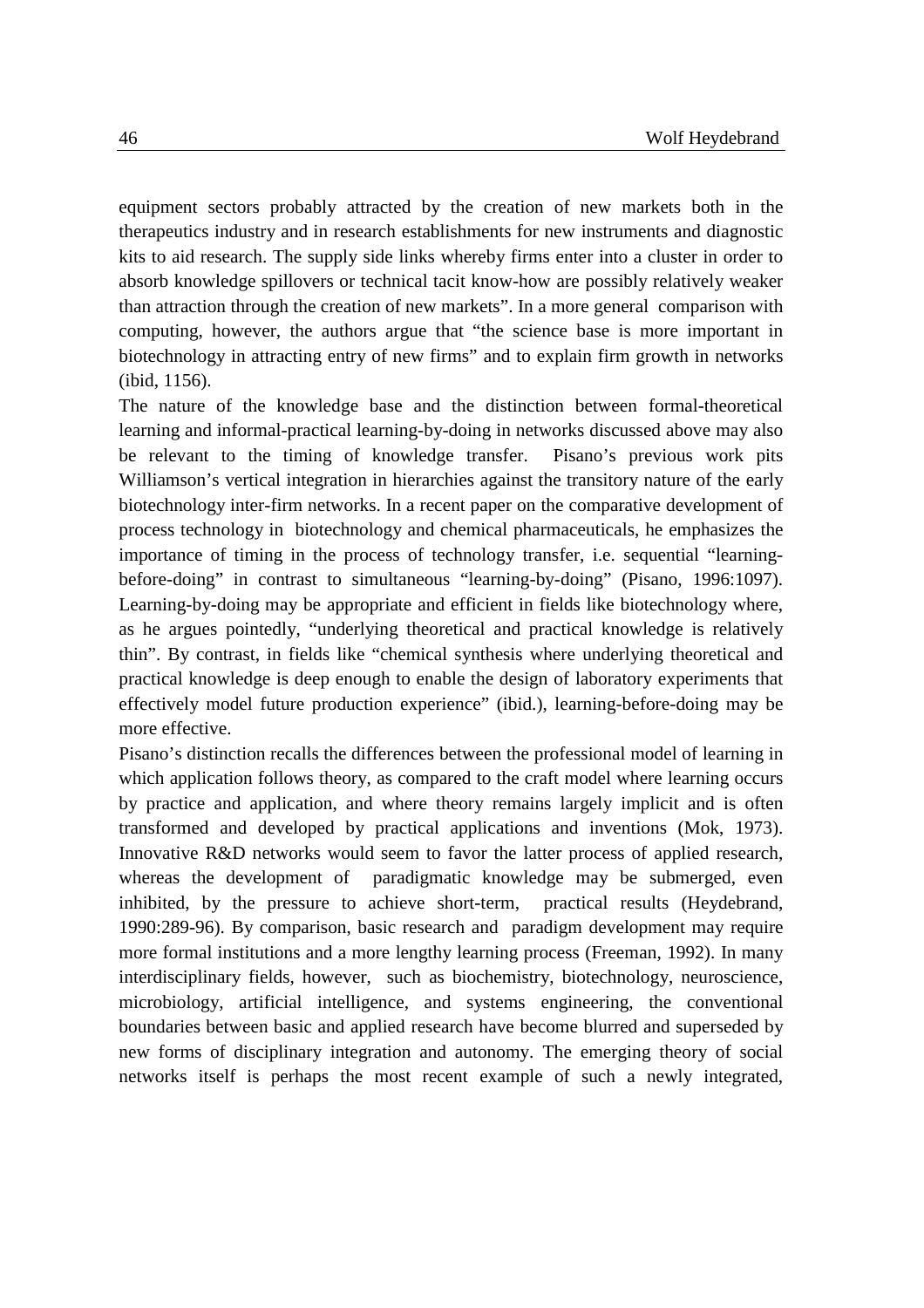interdisciplinary field spanning the boundaries of the social sciences and information and telecommunications technology.

Nevertheless, the distinction between learning-by-doing and before-doing remains implicit in the managerial problem of "how to cultivate embryonic industry" (Clegg et al, 1996:218-26). Among the range of strategic forms such as chains, clusters, and strategic alliances, networks take an intermediate, but important position. "Network organization improves immeasurably the probability that understanding is maximized through *learning by doing* in the network and through its synergistic strategies" (ibid, 222). The advantages of networks include (1) risk spreading and resource sharing, avoiding costly duplication of independent effort, (2) enhanced flexibility compared to other forms of integration, such as takeover or merger, particularly where product lifecycles are short, and (3) increased access to know-how and information through *collaborative relations at the pre-formal knowledge stage* (Clegg et al, 1996: 222, all italics added). The notion of a pre-formal knowledge stage, again suggests the affinity between network informality and the applied or tacit knowledge model, whereas formal, paradigmatic knowledge may favor more organized or hierarchical forms of learning and knowledge production.

The question of "networks of learning" and the structural locus of innovation in a "learning economy", as we will see shortly, has still another meaning and even more pervasive ramifications in the context of services (Lundvall and Johnson, 1994).

## **3.5 Marketing networks as extensions of R&D and production**

One of the newest conceptions of the function of networks is that they facilitate the integration of research and development, production, subcontracting and outsourcing, distribution, marketing, and all the associated services. What was once an elaborate, differentiated, and well-institutionalized system of division of labor, specialization, and hierarchical coordination has now become a chain of flows that connect a series of interdependent processes from conception to execution, invention to application, production to service (e.g., Midgley, Morrison, and Roberts, 1992 on the Australian life insurance industry; Uzzi, 1996 on the New York garment industry). "Successful innovation", argue DeBresson and Amesse (1991:365), "requires setting up a network and the generation of collective knowledge in order to establish the public norms and standards of the new market". In effect, marketing networks increasingly involve the interpenetration of markets and hierarchies where the informal structure of networks, as an independent third mechanism of socio-economic integration, plays an important role.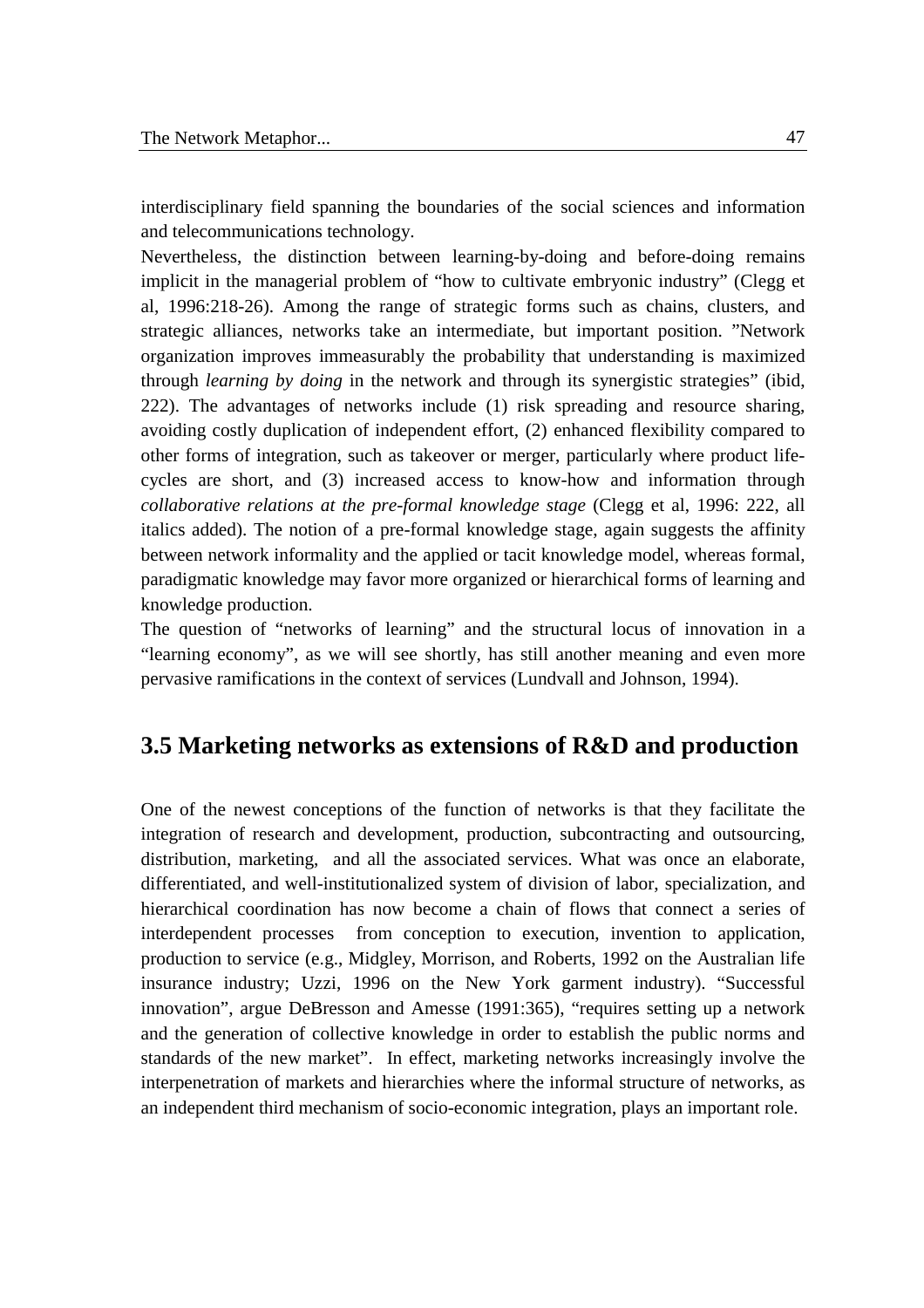A salient case well recognized by consumers around the world is that of Benetton, a flexible and electronically linked production and marketing network of some 200 small firm production units and some 2500 franchised distribution outlets (Perez, 1985:454, as cited by Clegg, 1990:121; see also Belussi,1989a and 1989b; Castells, 1996:162; Harrison, 1994:89-95). Perez describes how each point of sales is "furnished with specially designed electronic cash registers that transmit on-line full data about which items are being sold, their sizes, and their color. This information is centrally received and processed for decisionmaking at the design and production end" (Perez, 1985:454 as quoted and discussed by Clegg, 1990: 120-125). The "hollowness" of Benetton has certain parallels in other giants of the garment industry, for example, Manchester's Tootal (see, e.g., Peck and Dicken 1996:109-129).

Most research on strategic social and socio-technical networks in marketing uses examples with a somewhat narrower focus than the one suggested by the Benetton model and occupies a special niche among network analysts (Berkowitz, 1988; Teubal, Yinnon, and Zuscovitch, 1991; Iacobuzzi and Hopkins, 1992; Baker, 1993). Thus, the concept of network marketing refers not only to the distribution of goods and services through networks of more or less independent entrepreneurs. Merchant-entrepreneurs running smaller businesses may engage in full-time marketing themselves. In larger operations such as the pyramid-like Amway sales organization, others are recruited on a continuous basis to expand the sales effort. While the Amway system represents a hierarchical leadership system buttressed by an ideology of heroic entrepreneurship that transcends the usual informal network structure, the pyramidal system is widely advocated and promoted by marketing experts and by businesses building their own sales networks. Variants of this model are the "network marketing store" and the MCI "Friends and Family" campaign (Arabie and Wind, 1994:255). The network marketing store is a chain of brokerage firms which permit people interested in selling and distribution to contact relevant producers. The "Friends and Family"campaign of the MCI phone company "offers discount calls to residential customers when dialing a telephone number from a list prespecified by the customer, which in turn must furnish MCI with the names and other information about the 'targets' on the list. The latter are then contacted by MCI's sales force in an attempt to induce them to enroll in the discount plan" (Arabie and Wind, 1995:255). Competing phone companies have criticized this sales method as "an invasion of privacy and as an imposition by one friend or family member upon another" (ibid.)

Arabie and Wind (1994:256-59) propose a suggestive typology of social networks in marketing. The dimensions of this typology are whether the members of a marketing network are consumers or stakeholders, and whether the networks are under the control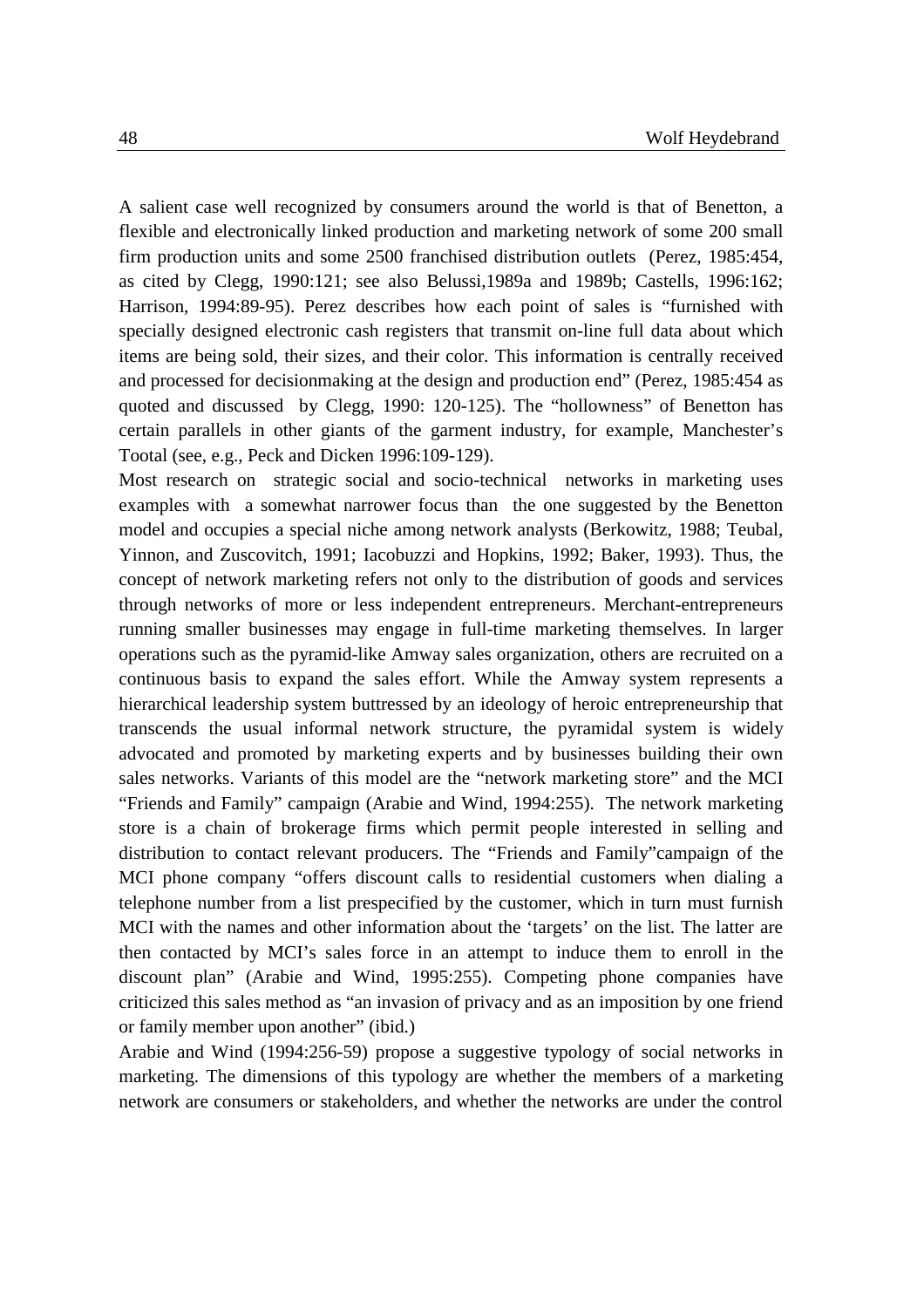of the firm or not. The two examples mentioned above belong to the first cell of this typology, namely consumer networks under the control of (or initiated by) the firm. The authors note that the creation of user and referral networks for marketing purposes is not limited to consumer markets, but is also popular in industrial markets. Moreover, as firms are becoming more marketing oriented, they seek to establish multiplex relations between themselves and the members of client organizations.

A second cell refers to consumer networks not under the control of the firm. "Networks in this category include buying centers, the social networks created by those engaged in word-of-mouth communication as part of any diffusion of innovation process, affinity groups that have been the target of many credit card companies, direct marketing buying club efforts, and the growing number of networks of users of electronic bulletin boards" (ibid., 256).

The third cell of the typology refers to stakeholders' networks under the control of the firm. Here the authors refer to the now familiar shift from traditional hierarchical, bureaucratic organizations to flatter, cross-functional and group-empowered forms often associated with post-Fordist and post-modern types of organizations (see also Boyer, 1991; Bergquist, 1993, esp. Ch. 10 on "the intersect organization" with "ambiguous boundaries", pp.210-228; Braczyk and Schienstock, 1996; Clegg, 1990; Galbraith, Lawler, et al., 1993, esp. Jay Galbraith's chapter 2 on the "business unit of the future", pp. 43-64, and Susan Cohen's chapter 8 on "new approaches to teams and teamwork", pp. 194-225; Harrison, 1994; Heydebrand, 1989; Wind and West, 1991). Arabie and Wind (1995:258) argue that organizations are increasingly viewed as networks of smaller networks, project teams, and task forces. "Although the firm has final control over its quality circle or other cross-functional teams... the control is not via traditional authority lines but through the creation of a shared vision and culture" (ibid.) One might add here that this cultural vision of control, which is similar to Ouchi's (1980) notion of "clans", is probably undergirded and augmented by interactional and relational mechanisms inherent in the structural properties and interest dynamics of networks (Galakiewicz and Wasserman, 1981; Mizruchi and Galaskiewicz, 1993; Uzzi, 1996). Thus, exchange and power relations in networks can be seen as generating their own control structures which may or may not become routinized over time (Cook, 1977; Blau, 1964) and which may or may not be linked via "weak ties" to other networks (Granovetter, 1973; Blau, 1977).

The fourth type of marketing networks is in many ways the most interesting one for the purposes at hand. It refers to stakeholders' networks not under the control of the firm and can therefore be said to constitute the quintessential network organization. "Companies are adopting the concept of the hollow corporation [citing Wilson and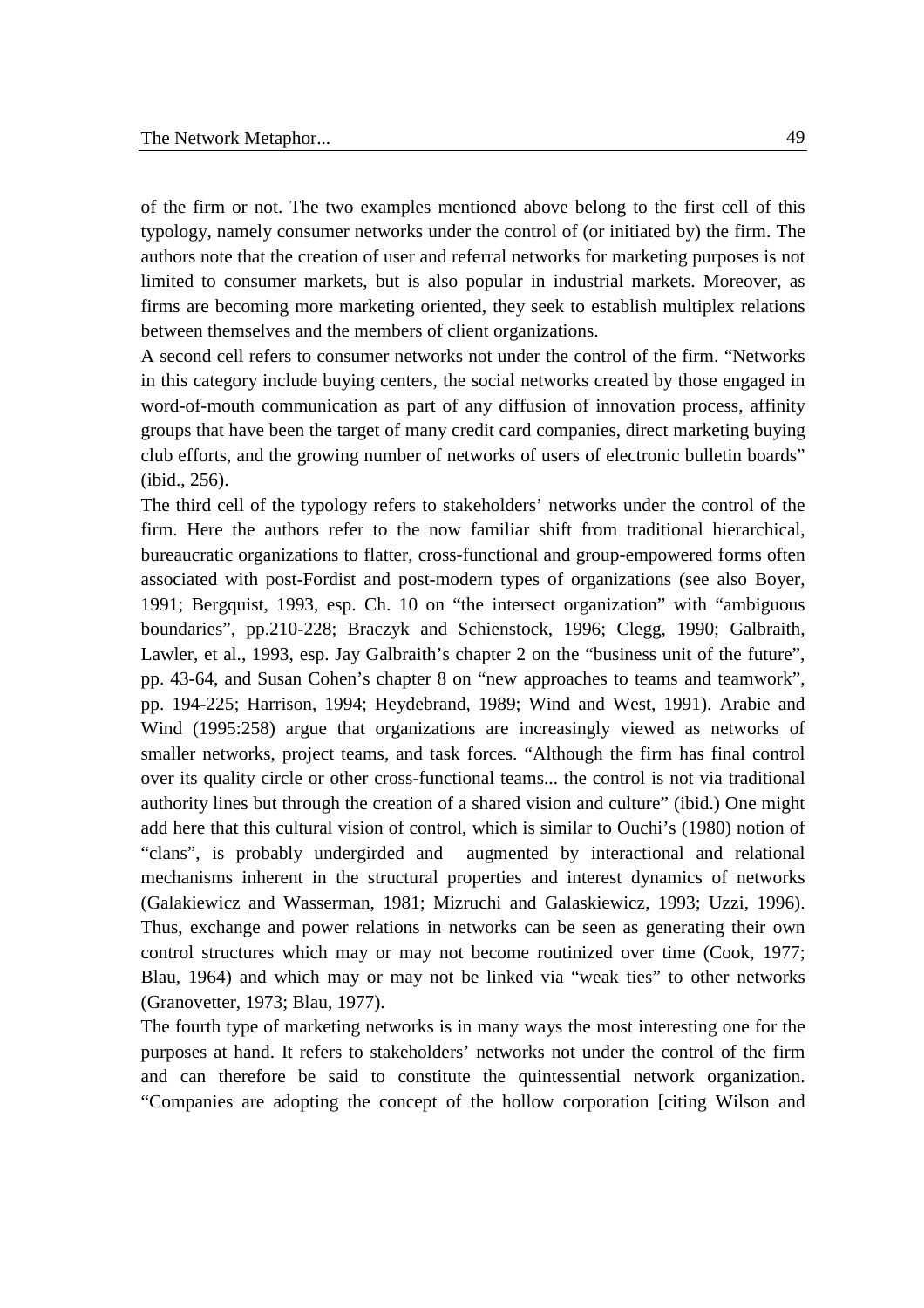Dobrzynski, 1986] which suggests that through strategic alliance and outsourcing, the firm can obtain many of the functions it requires without having to perform all of them internally, and there is increased interest in the ... management of a network of organizations" (Arabie and Wind, 1995:258). Clearly, there are important analytical parallels between the notions of the "hollow corporation", the "borderless enterprise" (Picot et al., 1996), the "virtual enterprise" (Davidow and Malone, 1993), and the "lean supplier system" (Weber, 1995). The hollow corporation has an octopus-like morphology in that a shallow center (in terms of depth of production) is supported by an array of supply- intensive and distributive arms extending outward as, for example, in the case of Benetton (Belussi, 1989a) and Tootal (Peck and Dicken, 1996).

A network organization is in part created by the need to manage the relationships with key stakeholders, especially where there is a focus on customer-driven production and services. A development of fundamental importance to which we will return in the context of discussing service networks is that in network organizations which integrate production, marketing, and servicing, "the voice of the customer" is internalized into the organization, i.e., it is incorporated into research and development as well as other crucial activities of the firm. This internalization of the market into the organization means that the analytical borderline between market and hierarchy theorized by Williamson (1975; 1985) is becoming permeable and that the conventional borders between organization and environment are increasingly blurred. It should be noted, however, that this blurring of the boundaries between market and organization is not necessarily due to the kind of institutional isomorphism invoked by the new institutionalism of Meyer and Rowan (1977) and DiMaggio and Powell (1983). Rather, it is the operation of market forces and the preferences and actions of networked consumer-clients which are mediated by relational networks and other interfaces between firm and market (such as "profit centers" , e.g. Eccles and White, 1986;1988) and which serve to deconstruct the traditional boundaries between markets and institutional structures.

Brian Uzzi's (1996) study of the networks of 23 apparel firms in the Manhattan garment district helps to specify the dynamics as well as the limits of the market - network interface as mediated by the level of social capital embeddedness. "When firms keep arm's length ties with one another, the pattern of exchanges produces a market-like structure; when they maintain embedded ties, the pattern of exchange produces a network"(Uzzi, 1996: 676). Uzzi's study shows that social embeddedness generates unique opportunities relative to markets and that firms organized in networks have higher survival chances than do firms which maintain arm's-length market relationships with trading partners. The relationship, however, is not monotonic but curvilinear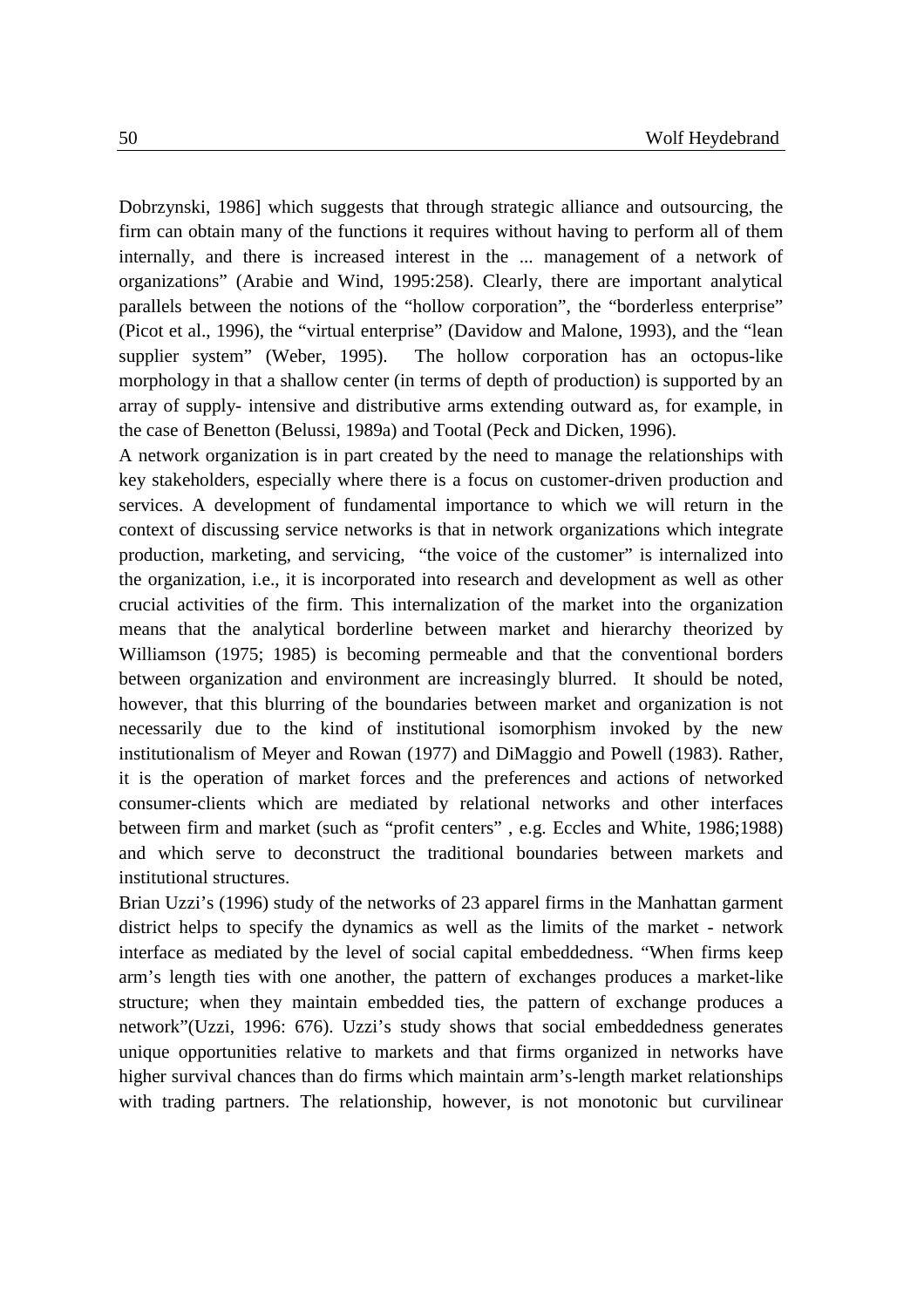insofar as "contractors that transact with low-embedded or highly embedded networks have an increasing likelihood of failure, while contractors that transact with moderately embedded networks have a decreasing likelihood of failure" (Uzzi, 1996:692). In other words, successful networks manage to integrate both embedded and arm's length ties, thus optimizing the balance between organizational learning, risk-sharing, and speed-tomarket. Network failure, by contrast, can be seen as a function of excessive closure, embeddedness, and institutional consolidation (see also Messner, 1995: 221-26).

To be sure, the ideological impact of consumerism and the pervasive effect of trends, fads, and fashions in markets can be seen as activating the preferences and mobilizing the actions of consumers. But their mediation and transmission by production, service, and marketing networks and their internalization into the organization itself is also driven by the strategic use of such networks for purposes of expanding and penetrating markets as well as amplifying the reach and effectiveness of the sales effort. It is perhaps for this reason that the positive effect of embeddedness reaches a threshold beyond which a highly embedded and closed network becomes vulnerable to larger market forces such as transnational competition and globalization.

Since marketing and sales networks can be seen as an aspect of services, their discussion constitutes a natural transition to a central topic of this paper, namely the nature and significance of service networks. This topic will be discussed in the following sections.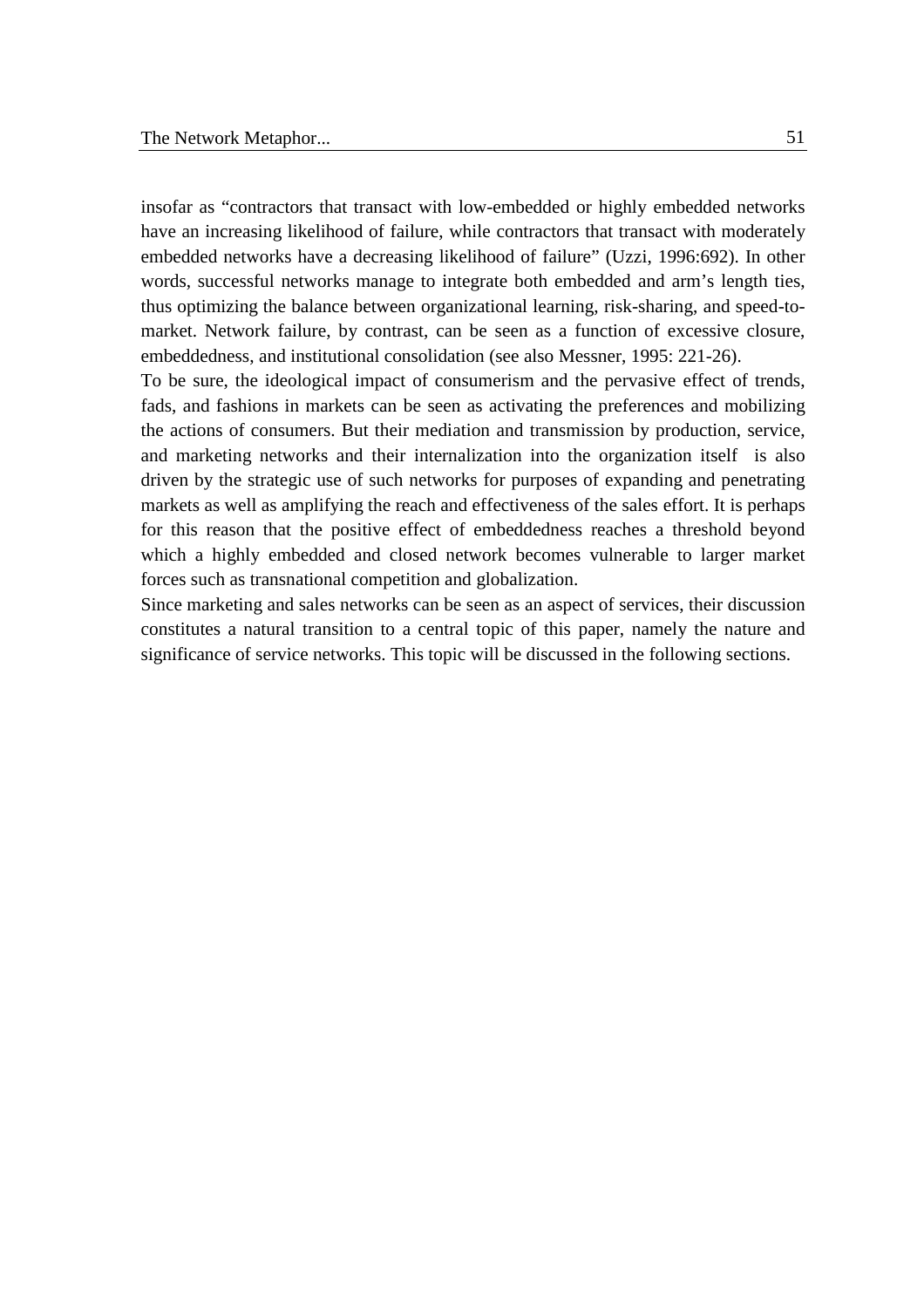# **4. Social networks in complex service relations [mainly in the 1980s and 1990s.]**

Historically, we have come a long way from the assumption of the  $19<sup>th</sup>$  century political economists that the long-term prospects for economic growth lie in industrial production and the extended accumulation of industrial capital. Consistent with the propositions following from this assumption, for example, James Stuart Mill, Adam Smith and later Marx believed that only industrial production involves truly productive and valuecreating labor and that what we call services today, such as professional work, administration and financial transactions were essentially unproductive forms of labor, or not labor at all (Nusbaumer, 1987:65).

## **4.1 Definition of services vs. production.**

A private service delivered to a client by a provider is inherently an act of cooperation even though the client typically pays the provider. Whereas in industrial production, the process and the product could until recently be analytically separated and empirically measured, in services the process is the product. Moreover, the process of "producing" a service is typically one of social or socio-technical interaction between providers and clients and, more generally, among a host of actors and agencies that constitute modern service systems. As Fuchs (1968) observed, the service consumer is a factor in production, "a cooperating agent in the production process" (194). Since services tend to be labor intensive and consumer-oriented and have no tangible product except the process of service delivery itself, "production and consumption of services occur at the same time" ( Singlemann, 1978:126; Fuchs, 1968:16; Gershuny and Miles, 1983:12-13; but see Nusbaumer, 1987a:12-18 on the distinctions between primary, intermediate, final services, as well as **non-durable services** [transport, wholesale and retail trade, recreational and personal services]) and **durable services** [financial, insurance, real estate, administration] in which case simultaneity of production and consumption would not hold.

Wood (1990:4-6) points to four additional characteristics of services which significantly augment and integrate the above definitions: (1) services constitute expertise required to support other economic activities, (2) the economic output, productivity, and contributions of services must be measured in relation to the benefits they bestow, directly or indirectly, on other activities, including other services; for example, the use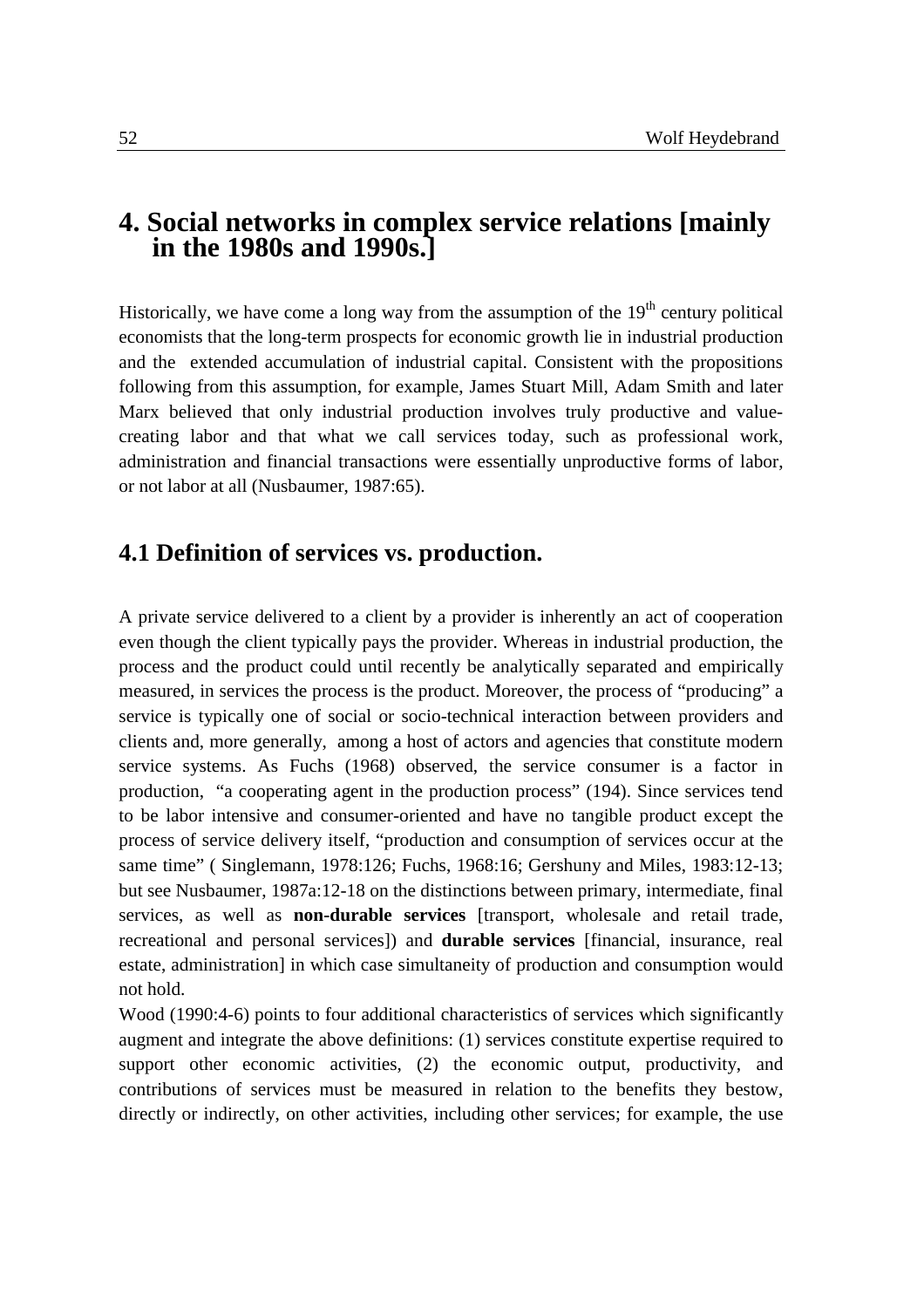of business services in manufacturing reflects their contribution to the overall production process, rather than the technology of service production itself; the worth of financial services relates to the specialized form of knowledge involved, the scale of resulting profits, and the operation of a world network of other service functions; (3) contrary to the notion that services are primarily competitive, small-firm activities, control over the patterns of both private and public services is increasingly dominated by large, multidivisional and multinational corporations; (4) employment growth in services reflects the persistent pressures to improve labor productivity and to reduce job numbers and leads to the bifurcation of services into a highly skilled, specialized, and differentiated sector of professionals, experts, and technicians, and a sector of low-skill, low-cost, routine jobs (Noyelle, 1990). This polarization has also led to a new flexibility in the role of large and small firms and to a search for specially qualified workers.

The question of whether the production and consumption of services occur not only at the same time, but also in the same place and territorial context depends on a variety of variables, including type of service, the kinds of networks involved, and the role of information technology. Scott, Saxenian and many others feel that close geographical proximity, local social embeddedness, and the possibility of face-to-face interaction remain important for the self-organization and maintenance of collaborative, coproductive network relations. Even though the relative use and diffusion of advanced information technology is clearly a key intervening variable and a potential challenge to traditional time-space configurations, announcing the "death of geography" is premature (see the geographically informed work of Daniels, 1985, and 1993:120-22 on urban service networks; Wood, 1988; Daniels and Moulaert, 1991; Castells, 1996:151-200; Sassen, 1994:53-76; Amin and Thrift, 1995; Maillat, 1993; 1995; Moulaert and Scott, 1997; Strambach, 1997a).

Services are interactive even in the marginal case of self-service which can be seen as an internalized symbolic act of cooperation between the self as both provider and consumer and illustrates the intrinsic problem of measuring productivity in services (Gershuny, 1978). Only in some public services such as policing, social control (total institutions such as mental hospitals, prisons etc.), and military service does interaction tend to be conflictual, custodial, and coercive.

Singelmann (1978:127) adds that a consequence of "the intangible nature of services is the lesser standardization of their products. As a result, the assembly line process of production is less appropriate for services, there is less segmentation of the work tasks, and more case-by-case decisions are required...". Yet there are, of course, tendencies "to organize service industries in a fashion similar to that in manufacturing industries"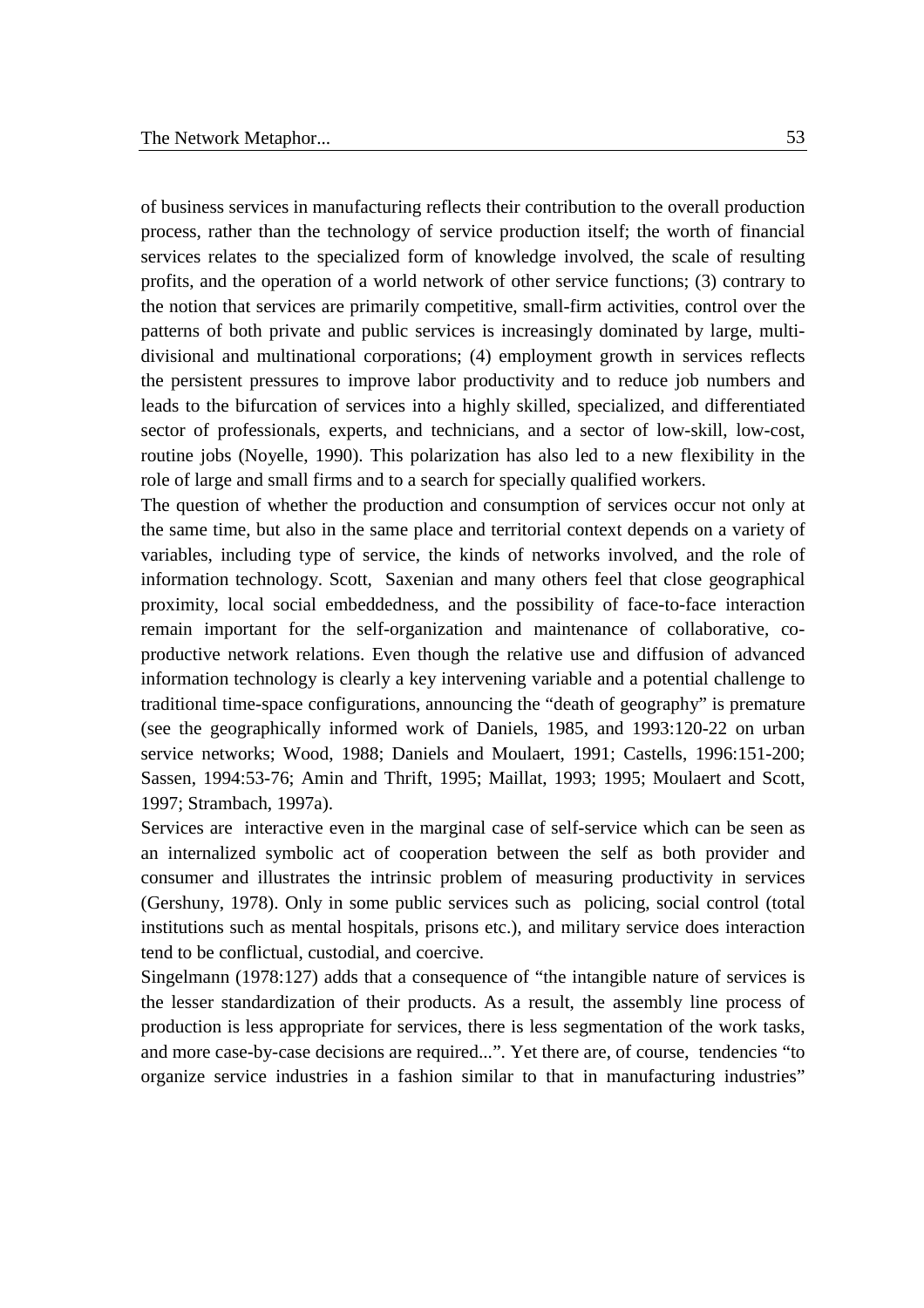(ibid.; see also Levitt, 1972; 1976 on the industrialization of services, and Ritzer, 1993, on the "MacDonaldization" of society).

Insofar as the interactive process of providing a service is itself the product, one may speak of the cooperative interaction between two or more actors as co-production, as, for example, in buying and selling, teaching and learning, consultation, therapy, management, translation, the performing arts, and many intimate personal service activities involving the body.

The key medium of co-production is communication and information transfer. Providing a service is therefore by definition an interactive and cooperative venture involving the constant use of language and symbolic interaction. Examples (usefully classified by Singelmann) range from the **distributive services** of transportation, communication, wholesale and retail trade to **producer services** such as banking, credit, and finance, insurance, real estate, architecture, design and engineering, advertising, accounting, management consulting, and legal services as well as **social ("people-processing") services** such as medical, health, and hospital services, education, welfare and religious services, the cultural and political services of non-profit organizations, and the category of **public services** such as government, postal, and military services. Finally there is the cluster of **personal services**, e.g. domestic, hotel, restaurant, repair, laundry, cosmetic, entertainment and recreational(travel, sports, tourism) services. In personal services, know-how, skill, and performance standards are often implicit and tacit, although no less constituted by language, speech, and symbolic interaction than in other services.

It is because of the centrality of language and communication that service delivery and co-production are profoundly affected by changes in information technology, from word-of-mouth and face-to-face communication and interaction to the telegraph and telephone, the dictaphone and tape recorder, Fax, computer, email, video and Internet. In short, innovations in the means of communication and information technology possess a generic quality and thus have a revolutionary, transformative impact especially on services (see also Nusbaumer, 1987a:29 on "services as functions of communication and information").

## **4.2 The rise of services.**

As is well known, modern industrial society was characterized by mass production in manufacturing which grew to unprecedented proportions in the first two-thirds of this century, specifically between the 1920s and the 1960s. From the late 1960s and early 1970s on, industrial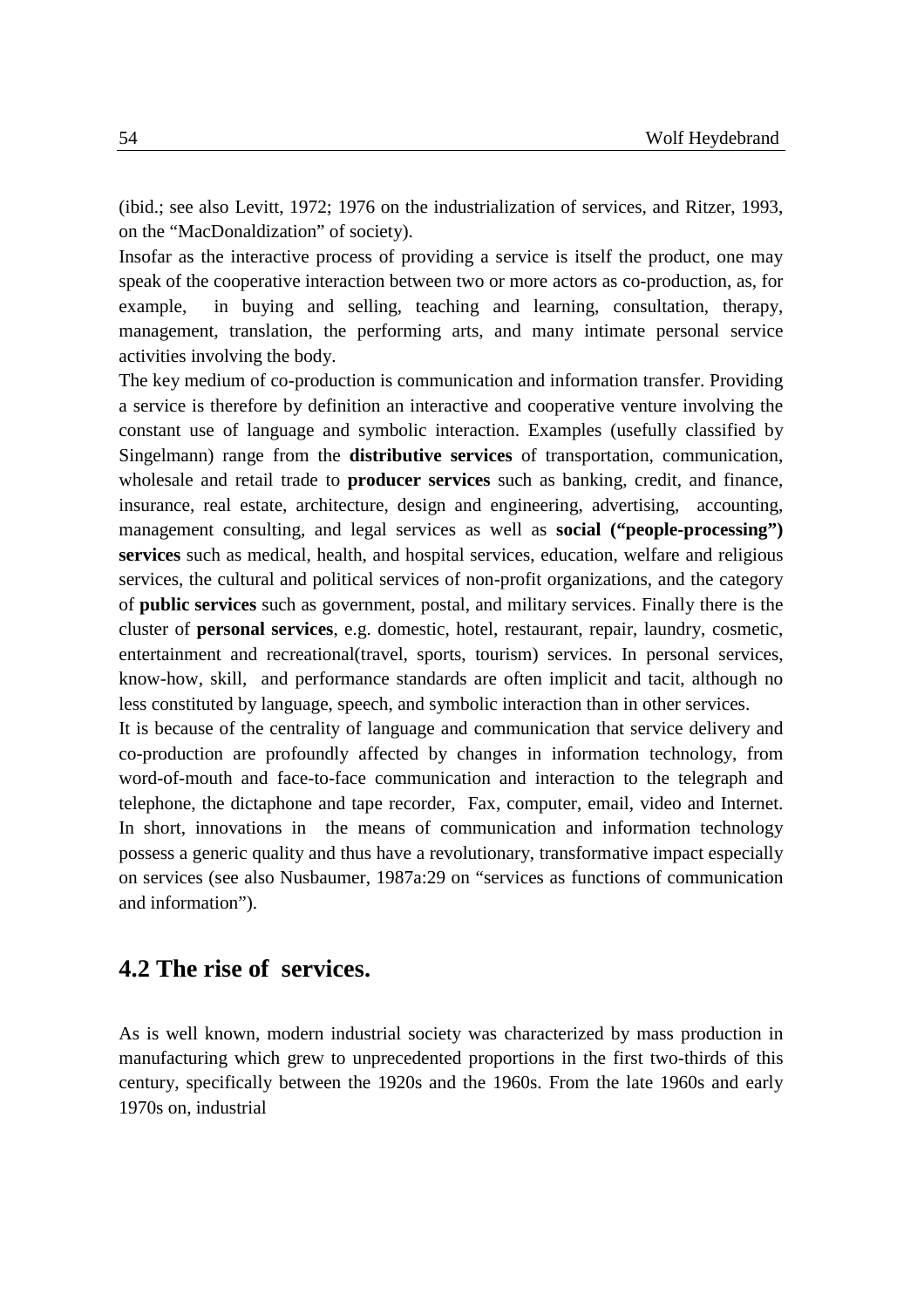employment and the growth in output began to shift not only to high-technology subsectors, but to the service sector. While industrialized countries differed slightly in the rate and speed of that shift, it appeared to be a near-universal process of transformation and restructuring of industrial production and labor markets that gave rise to the slightly inaccurate, but popular term "post-industrial society" ( Bell, 1976). The accelerating shift to services was predicated on the expansion of transnational markets (mainly the triad of Europe, Japan, and the United States, see Petrella, 1996), the introduction of new technologies, especially in the production, processing, and distribution of information (Porat, 1977), a demand for a more highly educated and skilled labor force, and a trend toward neo-liberal economic policies, including deregulation (see also Stanback et al., 1981; Inman, 1985).

To provide a comparative background for this development, let us look at this historic shift for the four most important economies **-** the United States, Japan, Great Britain**,** and West Germany in terms of two time periods, 1920 to 1960, and 1970 to 1990 (see Table 1, based on Castells, 1996: 282-310, Table 4.1 to 4.13; and Singelmann, 1978 ).

Clearly, the 1970-90 period shows an accelerated growth of services, with Britain jumping 20 points, Germany 10 points (to 1987), the U.S. 8 points, and Japan 6 points, ending up in third position at the end of the period in 1990. Updated figures for the U.S. and Germany between 1987 and 1995, however, suggest that the gap in services between the two countries is not closing and that the growth of services in Germany has remained relatively stable. In 1991, the share of services in Germany was 52.9% and in 1995 it was 57.8 % (Strambach, 1997a:84, Table 6-1; note that these figures are even below the 58.5% reported by Castells for 1987).

|         | 1920        | 1960        | 1970 | 1990        |
|---------|-------------|-------------|------|-------------|
| U.S.    | 52.0        | 61.8        | 66.0 | 74.2        |
| Japan   | 53.7        | 56.6        | 57.9 | 64.2        |
| U.K.    | 47.0 (1921) | 49.1 (1961) | 50.6 | 70.4        |
| Germany | 40.9 (1925) | 43.8 (1961) | 48.6 | 58.5 (1987) |

**Table 1**: **Percent Employment in services by country and time period**

The differences depend, in part, on what is included in services. According to Cornelson (1994, as cited by Haisken-DeNew, Horn, Schupp, and Wagner, 1996), services in Germany had climbed to 68% in April 1993, compared to about 72% for the United States. Moreover, based on an analysis of actual service related activities, including those of underemployed and dual employed persons, a 1994 Socio-Economic Panel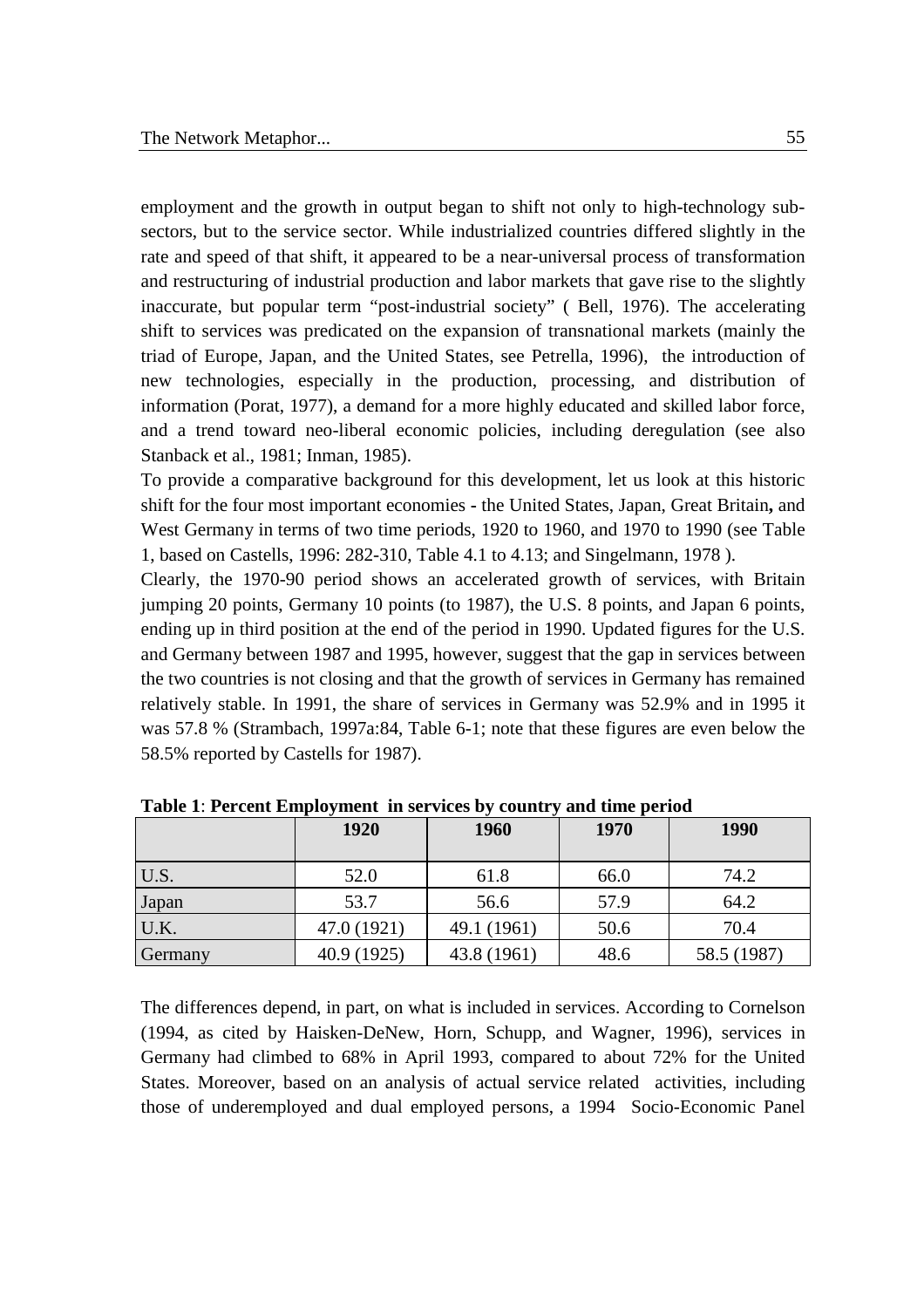(SOEP) survey by a Berlin based economic institute (DIW) found that 73% of all employed persons worked in some service capacity. Clearly, the U.S.-German differences between aggregate statistics reflect different methods of classification and data-collection (e.g. census vs. household surveys) and should probably be taken with a grain of salt.

A further comparison of employment in producer services and social services by country and time period is instructive (Table 2; based on Castells, 1996, Appendix A, 4.1-4.8, pp. 282-95). Producer services (now often referred to as business services) include banking, insurance, real estate, engineering, accounting, legal services, and miscellaneous business services (for example, market research and management consulting). Social services include medical, education, welfare, public and other miscellaneous services. Again, the U.K. leads in terms of the rate of growth in the 1970- 90 period, jumping by 7 points in producer services (reflecting a large increase in banking and miscellaneous business services, e.g., advertising), and 9.5 points in social services. The U.S. jumps almost 6 points in producer services (also due to banking and miscellaneous business services), but only 3 points in social services. Japan is next with an almost 5 point increase in producer services and a 4 point growth in social services. Germany shows an almost 3 point growth in producer services in the 17 year period from 1970 to 1987, with banking and miscellaneous business services the main factors. In the social services,

|                          | 1920       | 1960       |      | 1990        |  |
|--------------------------|------------|------------|------|-------------|--|
| <b>Producer Services</b> |            |            |      |             |  |
| <b>United States</b>     | 2.8        | 6.6        | 8.2  | 14.0        |  |
| Japan                    | 0.8        | 2.9        | 4.8  | 9.6         |  |
| U.K.                     | 2.6(1921)  | 4.5(1961)  | 5.0  | 12.0        |  |
| Germany                  | 2.1 (1925) | 4.2(1961)  | 4.5  | 7.3(1987)   |  |
| <b>Social Services</b>   |            |            |      |             |  |
| <b>United States</b>     | 8.7        | 16.3       | 22.0 | 24.9        |  |
| Japan                    | 4.9        | 8.3        | 10.3 | 14.3        |  |
| U.K.                     | 8.9        | 14.1       | 17.7 | 27.2        |  |
| Germany                  | 6.0(1925)  | 12.5(1961) | 15.7 | 24.3 (1987) |  |

**Table 2: Percent employment in producer and social services by country and time period**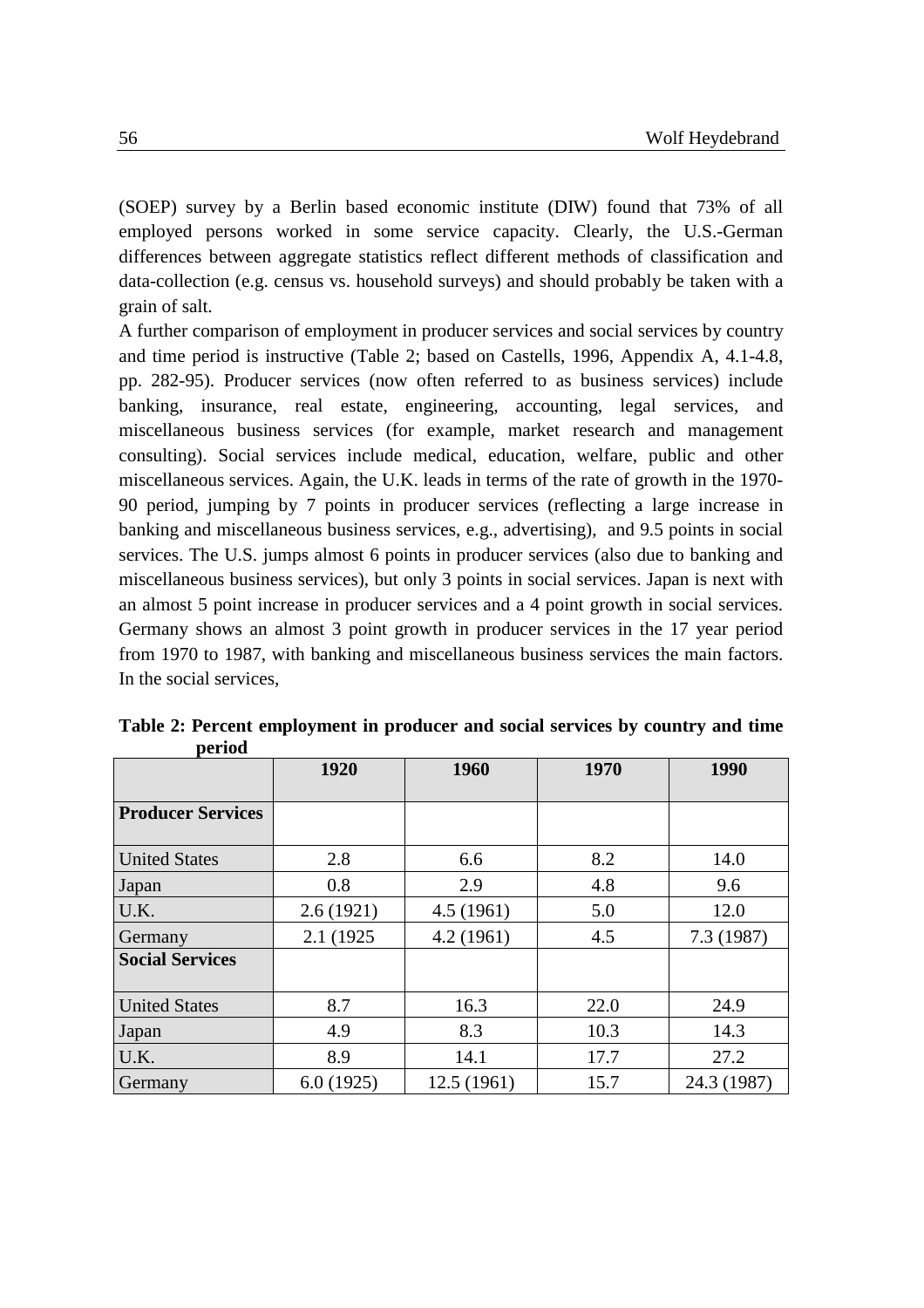however, Germany shows an 8.6 point jump, with government, medical and education the strongest factors, similar to the U.K.'s 9.5 points, although here the ranking of factors is the reverse: education, medical, government.

An update for German producer services between 1987 and 1995 suggests a fairly high degree of continuity (Strambach, 1997a:88, Table 6-3). Employment in technical services, the largest category, stood at 32.9% in 1987 and 32.4% in 1995. During the same period, business services rose slightly from 27.8% to 28.6%. Miscellaneous business services (which includes data processing, market and opinion research, and management consulting) rose from 21.5% to 23.8%, the largest increase among the categories reported. Legal services declined from 11.2% to 8.9%, and advertising from 6.5% in 1987 to 6.2% in 1995. Clearly, combined business services were the most active categories and accounted for over half (52.4%) of all producer services in 1995. Growth rates in advanced producer services employment between 1987 and 1995 present a similar picture (Strambach, 1997b: 237, Table 1). While the total growth rate in knowledge-intensive producer service employment for this 8-year period was 66.7%, miscellaneous producer services had a growth rate of 84.8% , followed by business services and tax consulting (71.5%), technical services (64.1%), advertising (58.2%), and legal services (32.3%). Clearly, combined (regular business and miscellaneous) producer services have the highest growth rate even though the technical services subsector, while growing more slowly, retains a share of almost one-third of total employment in producer services.

#### **The problem of low productivity and high labor costs in services**

An issue that throws further light on the significance of these comparisons is that of the unbalanced nature of productivity growth, i.e. the fact that the average productivity of labor in services consistently lags behind that of manufacturing. As economists have known for some time, the average growth of prices or "cost" in the service sector tends to outstrip the growth of prices in manufacturing, a phenomenon labeled the "cost disease" by William Baumol (1967; see also Griliches, 1992).

A comparison of the growth rates of productivity and prices in services for the 1970-90 period in the four national economies considered above shows that the imbalance is greatest in countries with the largest sectoral share of employment and output in services, i.e. the United States, Britain, and Japan. By contrast, in Germany, the relatively lower share of employment and output in services produced the most balanced growth of overall productivity and the lowest rate of growth in the average price of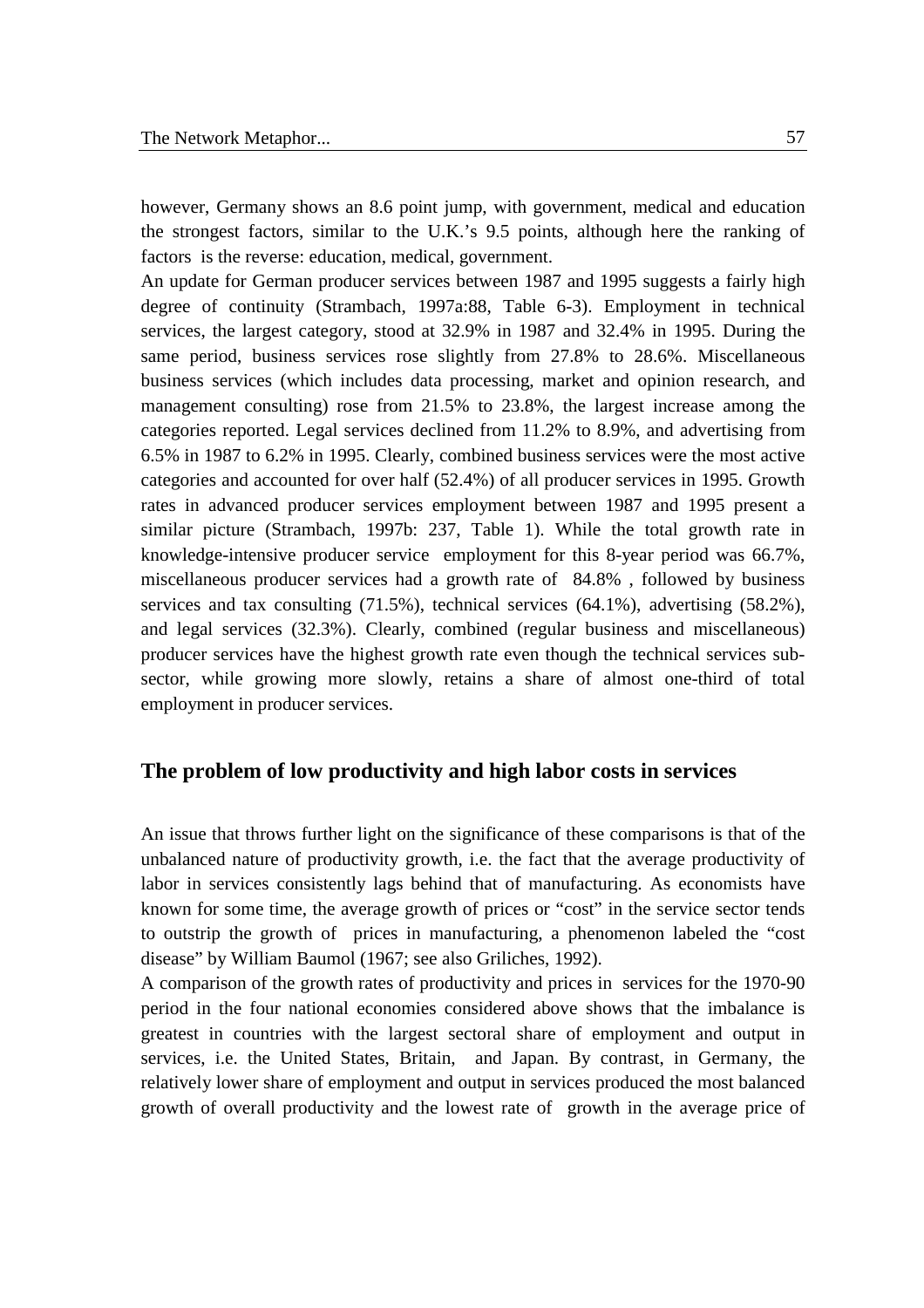services among the 12 OECD countries compared; indeed, the productivity growth in services is only 2/10th of one percent lower than that in manufacturing, and the rise in labor costs only 1.1% higher. The relevant data for this comparison presented in Table 3 come from the OECD (1996) and have been compiled by Jeff Huther (1997).

Based on empirical tests of the effects of differential productivity growth on labor costs in manufacturing and services in 12 OECD countries, Huther (1997) shows that the widespread phenomenon of unbalanced productivity growth has, indeed, led to unbalanced growth of real labor costs.

But there are important structural differences among national economies and among the different sub-sectors of services (Huther, 1997). Between 1970 and 1990, service labor's share of income hovered around 55% in the **U.S.** But while productivity and compensation in telecommunications tended to increase in tandem during this 20 year period, they declined in finance, insurance and real estate services (FIRE), in retail and wholesale trades, the hotel and restaurant business, and in social services.

|                | % Employment |      | % Serv. Output |      | % Prod. | % Price |
|----------------|--------------|------|----------------|------|---------|---------|
|                |              |      |                |      | Growth  | Growth  |
|                | 1970         | 1990 | 1970           | 1990 | 1970-90 | 1970-90 |
| <b>U.S.A.</b>  |              |      |                |      |         |         |
| Manufg.        | 29           | 19   |                |      | 2.9     | 4.4     |
| Services       | 55           | 67   | 56             | 65   | 0.5     | 6.3     |
| <b>Japan</b>   |              |      |                |      |         |         |
| Manufg.        | 29           | 25   |                |      | 8.4     | 2.3     |
| Services       | 40           | 54   | 45             | 54   | 3.4     | 6.7     |
| U.K.           |              |      |                |      |         |         |
| Manufg.        | 42           | 25   |                |      | 3.9     | 8.9     |
| Services       | 40           | 61   | 46             | 58   | 0.4     | 10.8    |
| <b>Germany</b> |              |      |                |      |         |         |
| Manufg.        | 44           | 39   |                |      | 2.8     | 3.4     |
| Services       | 34           | 46   | 32             | 43   | 2.6     |         |

**Table 3: Average growth of productivity and prices in manufacturing and services by country, 1970-90.**

It stands to reason that the gains in productivity in telecommunications were due to advances in information technology and computerization, but they do not (yet) show up in the FIRE services, a situation that may change once detailed data on advanced producer services and miscellaneous business services after 1991 become available.

In **Japan** during the same period**,** the share of service income rose from below 50% in 1970 to above 60% in the mid to late 70s, but tended to decline to below 60 % by 1990.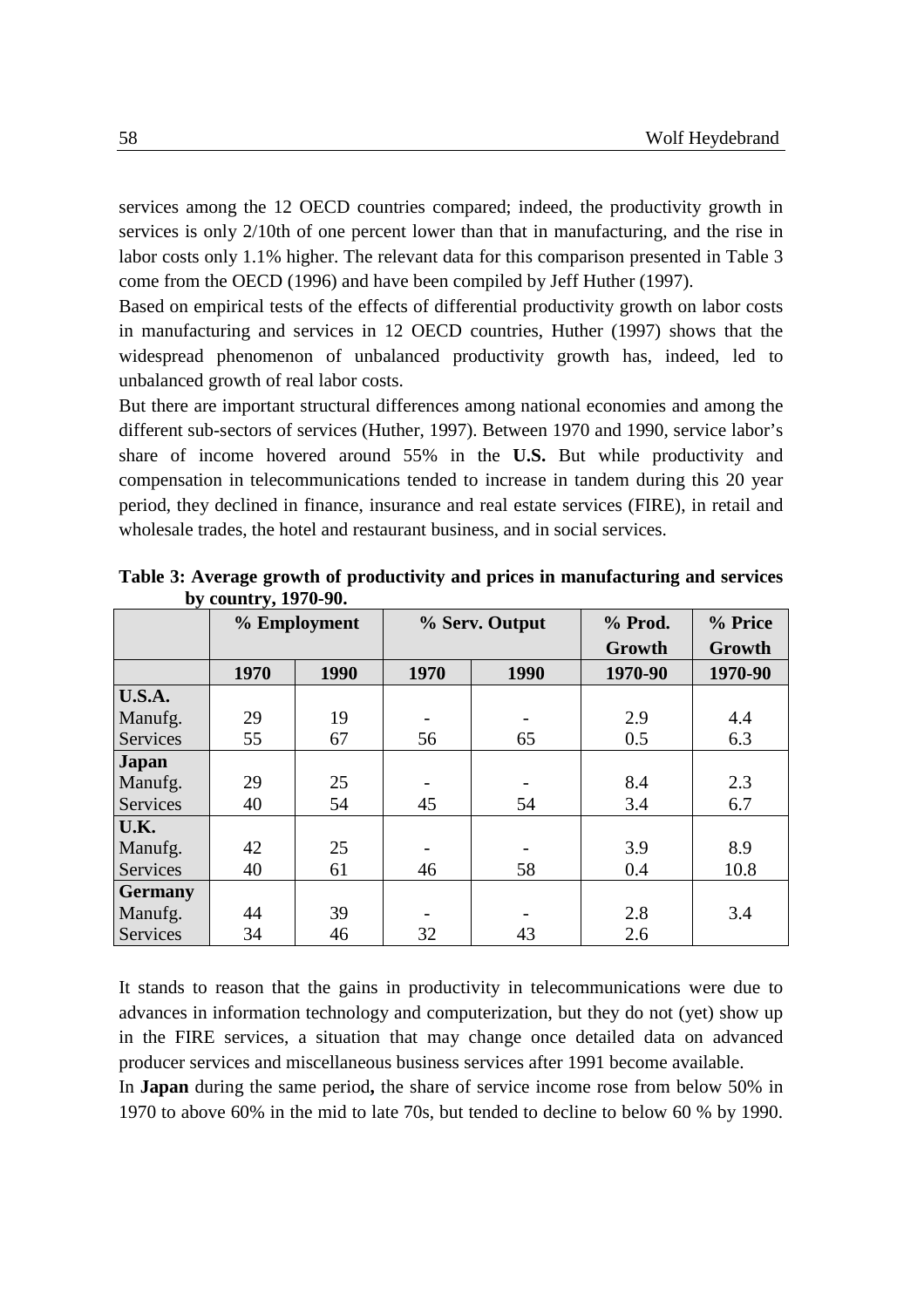Except for retail and wholesale trade which accounts for the rise in the seventies, productivity and compensation tended to decline in the FIRE and social services as well as in transportation.

In the **U.K.**, the share of income from services hovered around 60% with a slight upswing in 1990. Here, there was a general decline in average productivity and compensation in the trades, FIRE, and social services. Only telecommunication showed an increase in productivity which peaked in 1985. Interestingly, there was a slight increase in compensation in 1990 which was independent of productivity in all service areas except for telecommunications where a jump in both productivity and compensation could be registered.

In **Germany**, the share of income from services hovered around 60% in the early 1970s, increased to about 63 % in 1975, but then tended to decline to slightly above 50 % in 1990.

Germany shows the strongest inter-sectoral variation of productivity and compensation throughout the 70s and 80s. Telecommunications registered a strong increase in productivity followed by a weaker rise in compensation. In finance and insurance, productivity remained relatively stable, but compensation tended to be below par and dropped sharply between 1980 and 1984. From 1985 to 1990, however, compensation in this sub-sector rose and began to catch up with the level of productivity. While compensation in the social services declined consistently between 1970 and 1990, average productivity was low but stable between 1975 and 1990. The hotel and restaurant sector showed consistent decline of both productivity and compensation throughout the 20 year period. The greatest amount of turbulence occurred in the retail and wholesale trades. Not only were there considerable disparities between productivity and compensation which generally stayed above productivity; there was a decline in productivity from 1970 to 1985, followed by a significant increase only between 1986 and 1990. Compensation in the trades showed a fairly erratic pattern throughout the period.

Huther concludes that the results of his analysis provide strong support of Baumol's theory of "cost disease" in low-productivity growth sectors such as services. The strong relationship between slow productivity growth and rising prices suggests that the relative cost of services will continue to rise. Huther (1997:18) predicts that "to the extent that low productivity growth sectors, such as health and education, are provided or financed by the public sector, financing of these services is likely to become an increasingly contentious issue". Moreover, "the continued relative productivity growth in the manufacturing sector is likely to lead to continued declines in aggregate productivity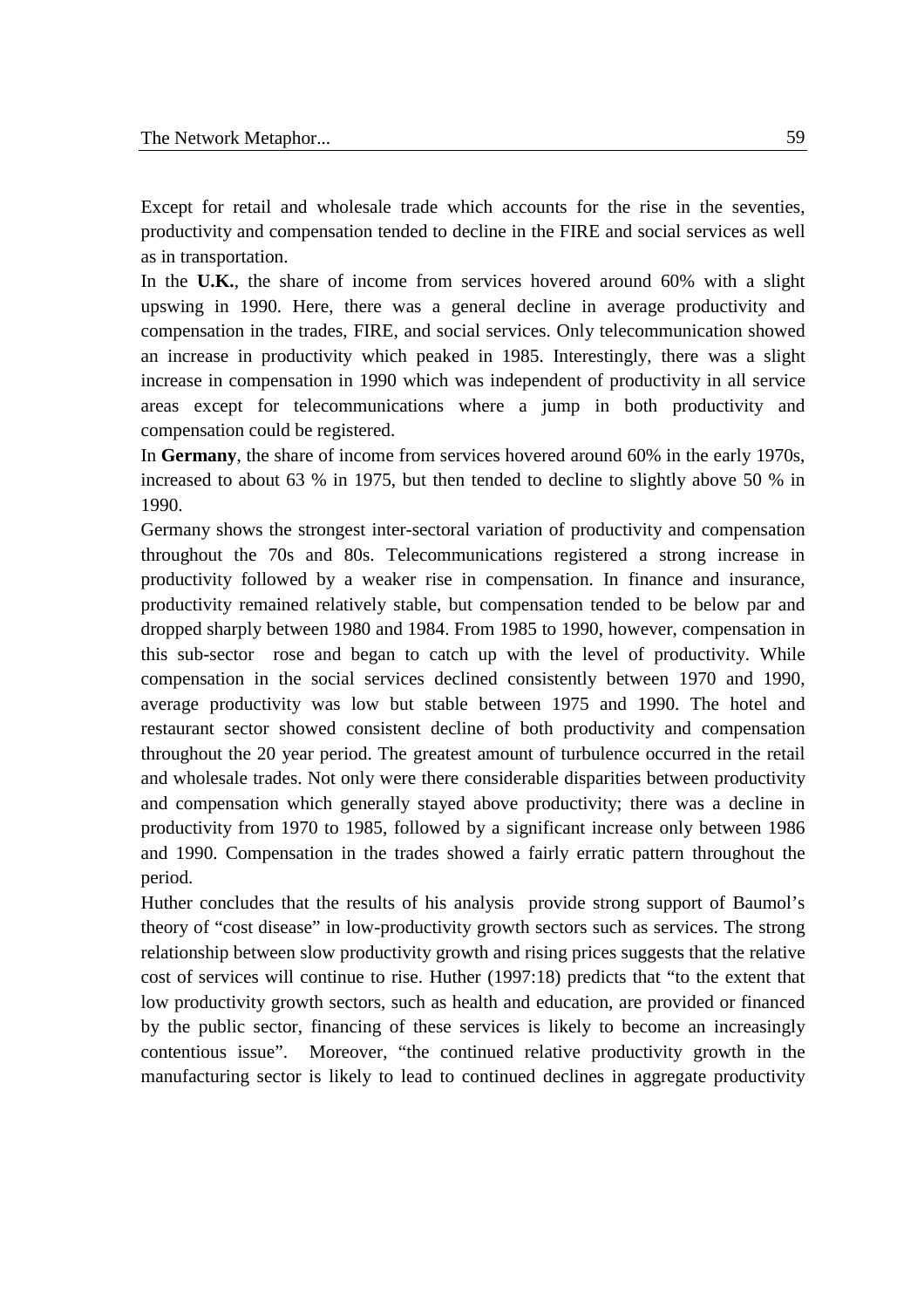growth in many countries as employment continues to shift into the lower productivity service sectors" (ibid.).

Given the paradox of rising services and labor costs and potentially lower productivity, let us examine the nature of service networks to see how new types of collaborative practices and interactive information technologies may be related to productivity, labor costs, innovation, and flexibility, all factors that can be said to determine competitive advantage.

## **4.3 The nature of service networks**

From the discussion of R&D, marketing networks, and the nature of services above, it should be obvious that the conventional boundaries between production and services and between production, marketing, and consumption have become blurred and that the old distinctions are no longer adequate. Functions like communication, transportation, administration, accounting, product development, and sales, while always important, were usually treated as separate and ancillary activities and subordinated to the primacy of production. They were often organized into separate corporate divisions and housed in separate quarters. The rise of innovative R&D, the advances in information and communications technology, the centrality of financial accounting and management in corporations bent on productivity and a lean labor force, and the crucial ability to respond accurately and flexibly to rapidly changing markets and rising competition due to deregulation and economic globalization - all of these changes have had the effect of placing service functions at the heart of production activities. Moreover, the needs, preferences, and viewpoints of individual and business consumers are increasingly being incorporated into the corporation itself, i.e., into "the production and sales of complex packages ('compacks') in which goods coexist with services" (Bressand, Distler, and Nicolaidis, 1989:17). The new "productivity frontier" explored by corporations "calls into question the old dichotomy between manufacturing and services" (ibid, 18). Many observers feel that "the blurring of the boundary between production and transaction", i.e. between hierarchy and market, points "toward a new organizational and wealthcreation paradigm centered on networks and networking strategies" (ibid., 18).

As a result of new network relationships between producers, suppliers, joint production alliances, joint services (services produced as complements to be consumed jointly, e.g. the catering and transportation services of an airline), distribution networks, and customers, there is a need to focus on the increasing volume and the demand for attention and response of the network of relationships. This new managerial demand has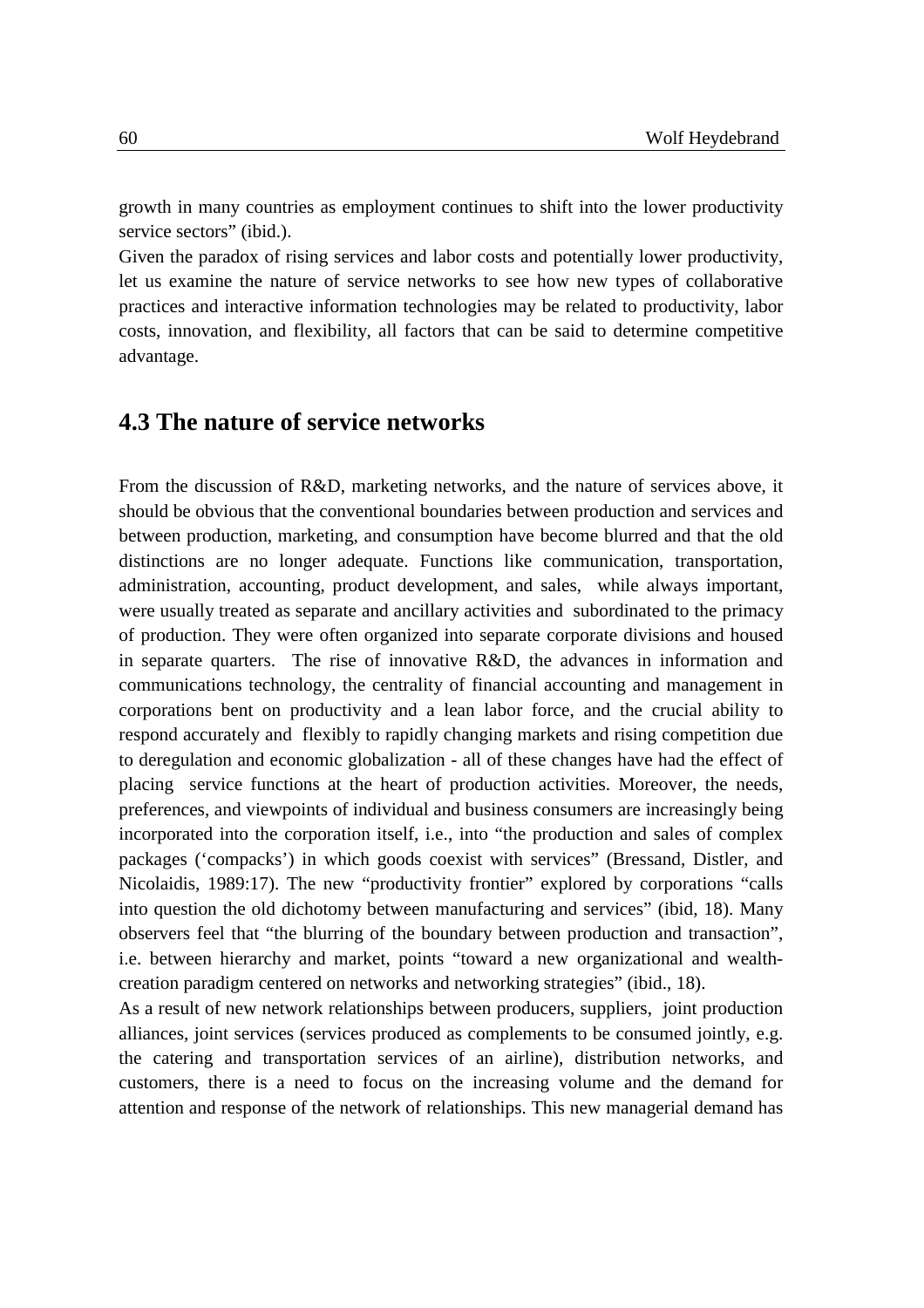led to the development of what has been called relationship management, connection management, or alliance management (in addition to the references on alliance management cited above, see the burgeoning literature on service management and marketing strategies for services, e.g. Mills, 1986; Groenroos, 1990; Teare, Moutinho, and Morgan, 1990; Kostecki, 1994; Clegg and Palmer, 1996). For example, Vandermerwe (1994:49) points out that service networks consist of the interactions and relationships between (1) the players (from individuals to firms), (2) their activities which may be either "transformational" (combining the resources, expertise, and knowhow of the players and thus improving the offering) or "transactional" (linking providers and receivers), and (3) the resources, consisting of the physical infrastructure and IT, and the players, their knowledge, expertise and skills, together with the information they possess or can acquire. They are grouped either formally or informally. Activities are coordinated by a combination of account management and alliance or relationship management built around a particular client or network of clients.

The development and diffusion of information technology usually ensures significant productivity gains from relationship management. Productivity is improved in quantitative terms, i.e., by the ability to manage a greater number of relations by handling a higher number of parameters (see, e.g. Bressand, 1989 on computerized airline reservation systems; also Reutlinger, 1994). Information technology also improves the depth and quality of the management of relations, e.g., through "real-time electronic interactions... in the customization of holiday packages or the fine-tuning of financial instruments to specific tax, currency, cash flow and risk preferences" (Bressand et al, 1989:19). Rather than products and marketing demanding and creating network relations, the relations in the value-chain constitute "independent economic variables" in that a diversity of actors and their interconnections in the co-production process contribute to the creation of value (ibid, 20). Thus, in information management in banking, financial services, insurance, and airline operations, and many other advanced producer services, consumer-oriented strategies and customer relations become important resources even as they attract greater resources to the improvement and expansion of infrastructural information systems. As mass customization is made possible by incorporating transactions and relations into the computerized process of service "production", transaction costs are reduced. As a result, information technology (IT), flexibility, and the relational components of networking contribute to gains in productivity and the lowering of costs. One may reasonably hypothesize, therefore, that future productivity and cost statistics in IT-driven and highly networked advanced producer services should reflect the kinds of improvements visible up to 1990 only in telecommunications where, in 1984, according to Miles (1990:80, Table 5.1)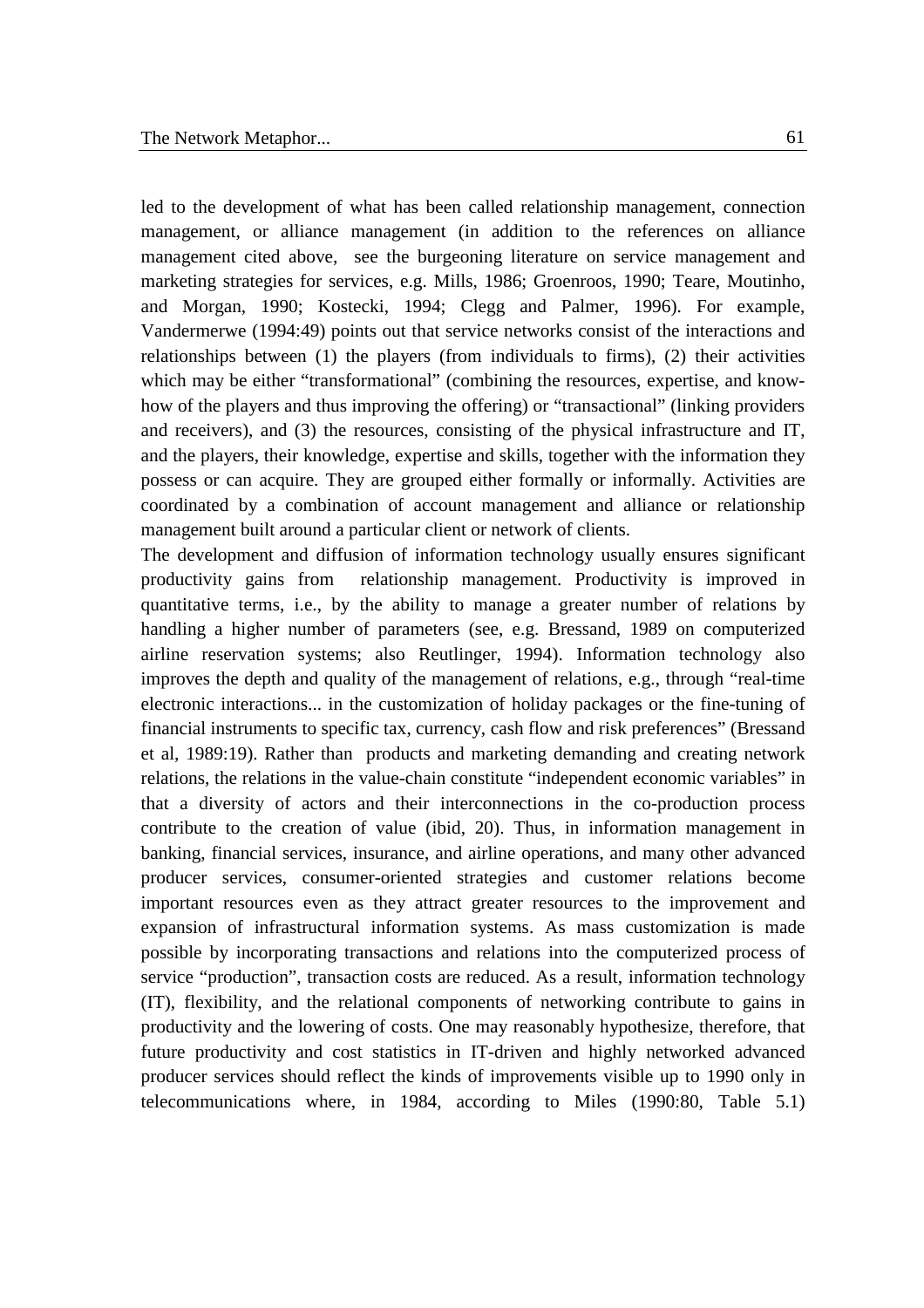information technology in the U.K. had by far the highest proportional investment intensity (61.74%) among all industry categories.

In sum, socio-technical service networks are factors of production and productivity. But texts on service marketing and "total customer service" leave no doubt that the networking game is a deadly serious strategic matter. In a section entitled "ties that bind", Davidow and Uttal (1989:174-76) make clear that "highly specialized service factories act to unite company and customer in an economic bear hug". In spite of the optimistic belief that "instead of circumstances being made to suit the [bureaucratic] structure, the [network] structure is made to suit the circumstances" (Vandermerwe, 1994:50), the realistic view is that "infrastructures need to be as flexible as possible because of the classical difficulty of matching service capacity to service demand" (Davidow and Uttal, 1989:176). But since it is also difficult and expensive "to build infrastructures that are flexible enough to accommodate fluctuating demand, most companies with extensive customer service operations strive to shape demand to fit their infrastructures. Peak and off-peak pricing are the usual tools. Airline, hotels, and carrental agencies offer special rates on weekends when demand from businessmen is low and they are stuck with idle capacity"(ibid). A flexible social network service to compensate for the relative inflexibility of the service infrastructure would be very expensive (Giarini, 1989; Dickinson, 1989).

#### **The network enterprise**

The causal complexity of the relationships between advances in information technology and the emergence of network-like organizations is well captured by the concept of the network enterprise (Castells, 1996: 168-72). Castells rightly considers both processes as relatively independent developments, arguing that advances in computer technology in the absence of fundamental organizational change merely aggravated some of the dysfunctions of rigidly structured bureaucratic organizations and did not necessarily improve productivity. For example, early studies of the effects of computers on work organization and productivity showed that the new technology merely extended the degree of control of the existing authority relations over the workplace rather than transforming it (Applebaum, 1985; Shaiken, 1985). Nor did it necessarily improve the productivity of labor (Attewell and Rule, 1984). In fact, Koppel, Applebaum, and Albin (1988:134) argued that computer technology changed work organizations into "algorithmic" systems that utilize computer-controlled operations to limit skills, reduce the role of knowledge and judgment, and are designed to minimize human intervention.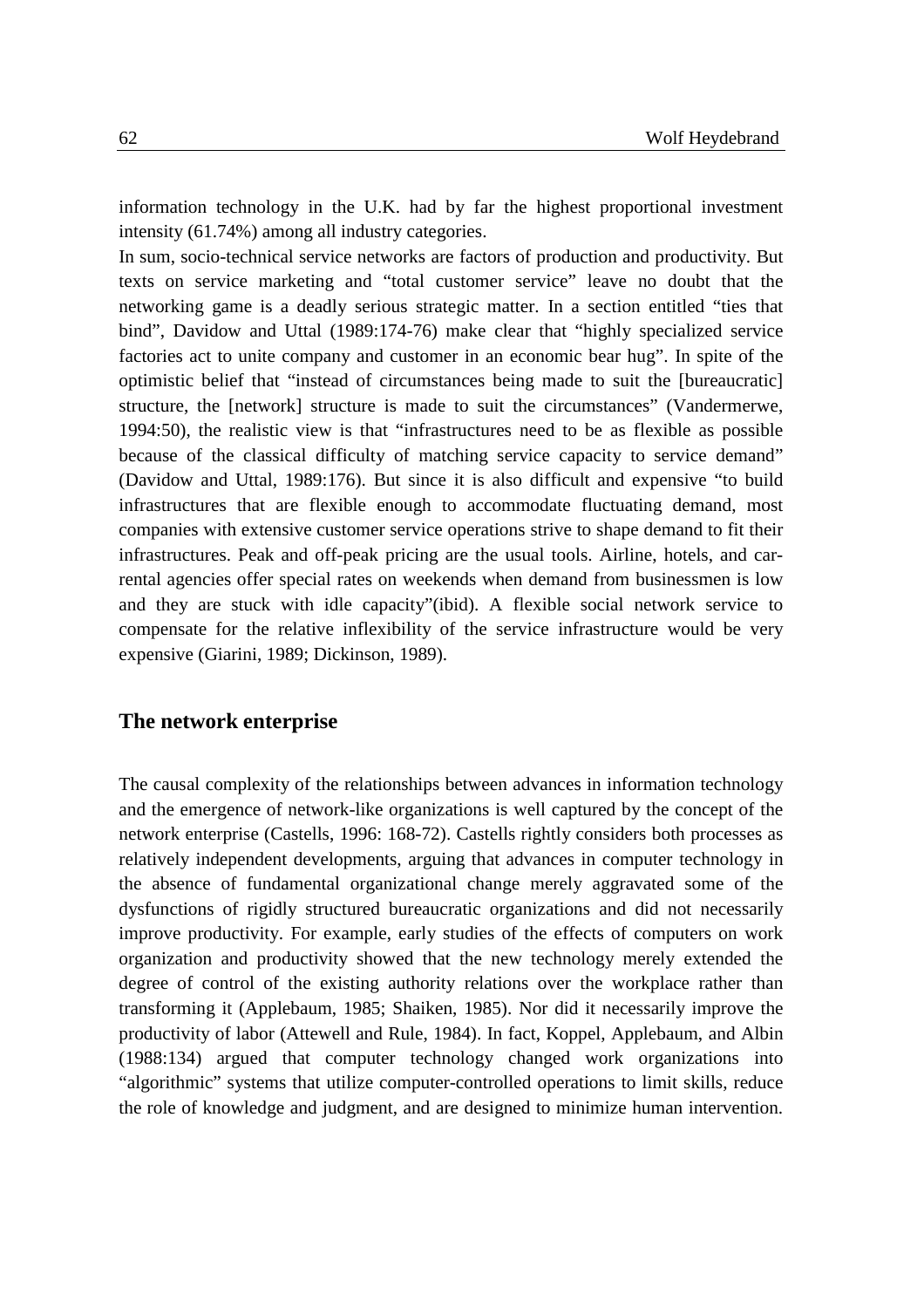They leave the existing work and authority relations intact and thus serve to extend and augment bureaucratic control. Algorithmic systems grew on particularly fertile ground in insurance companies, utilities like telephone and electricity, the internal revenue service and similar highly routinized work settings.

By contrast, socio-technical arrangements that combine computer-integrated services with fundamental changes in the organization of work are "robust" in the sense that they enhance the skills and learning capabilities of workers and service providers. Robust systems do not only use computerized service systems for purposes of "informating" (Zuboff, 1988), the simultaneous processing of services and of information about the servicing process itself. They are also becoming flexible and adaptive and can respond quickly to internal problems like errors and failures as well as external challenges. In robust systems, the social organization of work and authority is significantly altered in the direction of reducing or eliminating hierarchical control and developing informal, flexible, relatively autonomous and self-directing subsystems (see Amin, 1994 on "flexible production" and post-Fordism) or relational networks oriented toward learning and development (Hirschhorn, 1984; 1985:172-90). In fact, one could argue that robust socio-technical service systems permit, even encourage a symbiotic relationship between information technology and network-like social relations (Heydebrand, 1989:341). Many of the formal rules, procedures, and external controls found in previous organizational forms are now incorporated into the technical language, codes, and protocols of software. The new information technology, then, has certain unanticipated social consequences insofar as the internalization and condensation of formal rationality, calculability, and procedural protocol engenders the development of informal social and work relationships. Significantly, none of the early texts on services cited above speak of "social capital" or "networks" as such, although the importance of provider-client interaction and cooperation are, of course, widely recognized.

The rather unique nature of service delivery organizations and networks in the private sector, then, consists in the fact they do not have much of a permanent organizational structure apart from the IT infrastructure and the service delivery process itself. The flexible practices and processes of providing the service constitute and activate the structure which is essentially implicit or dormant when not in use. Small private service networks, therefore, tend to be hollow and borderless social structures that do not need to solve the problem of organizational maintenance independent of providing the service. Whatever efficiency they may possess lies increasingly in their capacity to terminate organizational functions as soon as service tasks have been completed and part-time or temporary employees have been dismissed or put on hold. Controls are exercised not as a matter of organizational authority, but are a consequence of service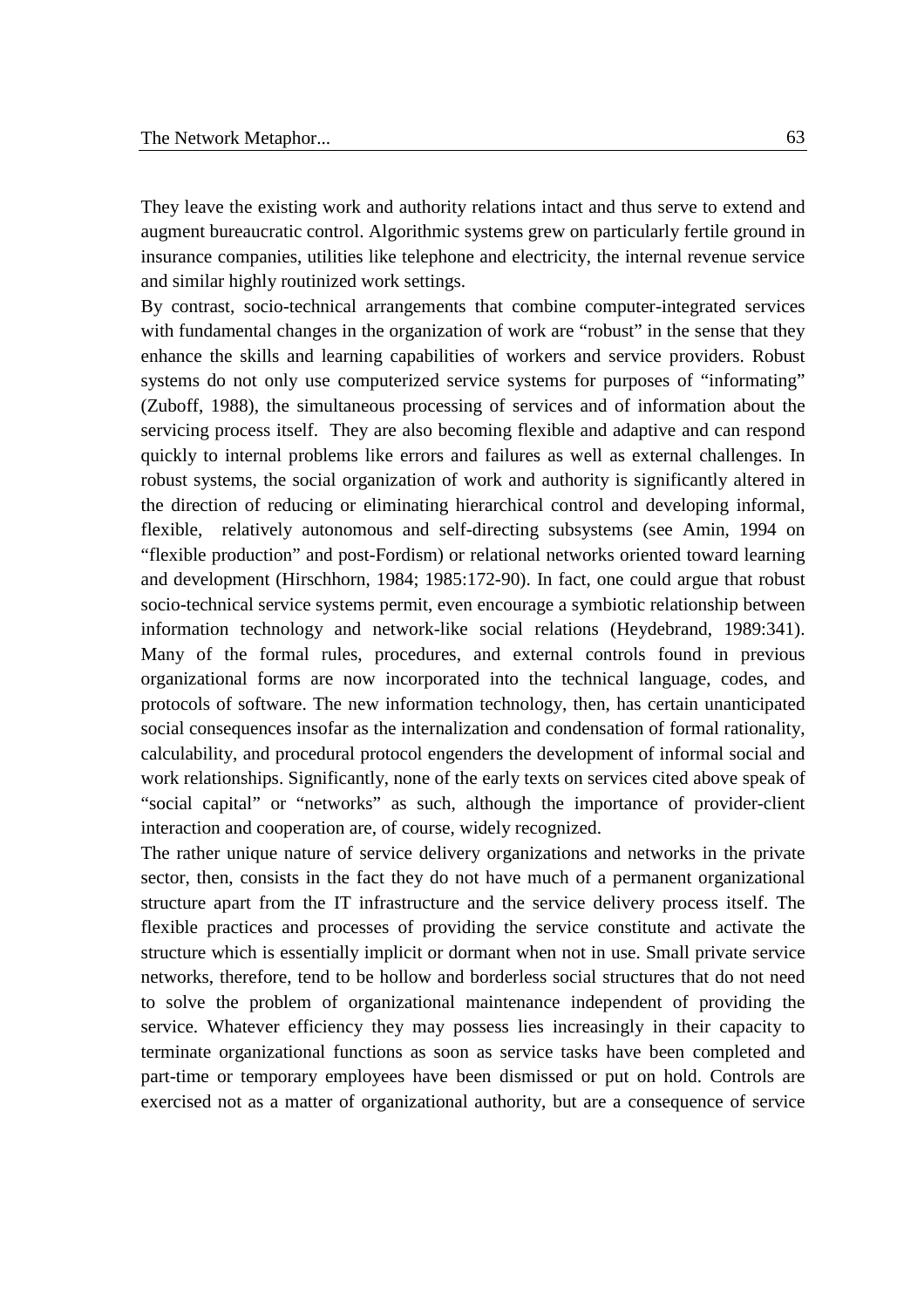practice. In this sense, service networks are much like anarchist work organizations that constitute and organize themselves on demand, but abandon the maintenance of organizational structure as an end in itself.

Clearly, this model of privatized services differs from conventional non-profit public and governmental delivery systems which must hold themselves ready for providing services almost continuously, i.e., they must maintain an elaborate infrastructure and labor force even when there is little demand for service. Obviously, any "privatization" of such public service delivery systems cuts heavily into the concept of the "public interest" or the "public good" and contributes to the transformation of government into governance. Conversely, insofar as large, private transnational service corporations aspire to assume governance roles and have to maintain expensive IT equipment, offices, and infrastructure, they have to sacrifice a portion of the gains they may derive from a flexible, networked labor force, or else, cut down on the services they provide.

The "network enterprise" is, therefore, something of an ideal type of a socio-technical network which emerges from of the interdependence between a highly advanced information-technical infrastructure and the social and service networks that surround it and emerge from it (see also Grenier and Metes, 1992). The fusion of structure, service, and output is typical. It is not accidental that the software giant Microsoft claims this fundamental integration of "product" and "service" as part of its current legal defense against the charge of anti-trust violation by the U.S. Department of Justice. Delivering a service via both technical and social networks constitutes an ambiguous, grey area in which it is arguably difficult to maintain the distinction between competition and cooperation.

In contrast to bureaucracies, Castells (1996:171) defines enterprises as "organizations in which goals, and the change of goals, shape and endlessly reshape the structure of means". The performance of network enterprises depends on their "connectedness" (their structural ability to facilitate noise-free communication between its components) and their "consistency" (the extent to which there is sharing of interests between the network's goals and the goals of its components). It follows that successful network enterprises are "able to generate knowledge and process information efficiently; to adapt to the variable geometry of the global economy; to be flexible enough to change [their] means as rapidly as goals change, under the impact of fast cultural, technological, and institutional change; and to innovate, *as innovation becomes the key competitive weapon"* (Castells, 1996: 171-72, italics added; Howells and Michie, 1997).

The new advanced producer services thus give rise to networks that are not only interactive learning environments, but self-directed, pro-active, productive and transformative structures. One may conclude that, in theory at least, the integration of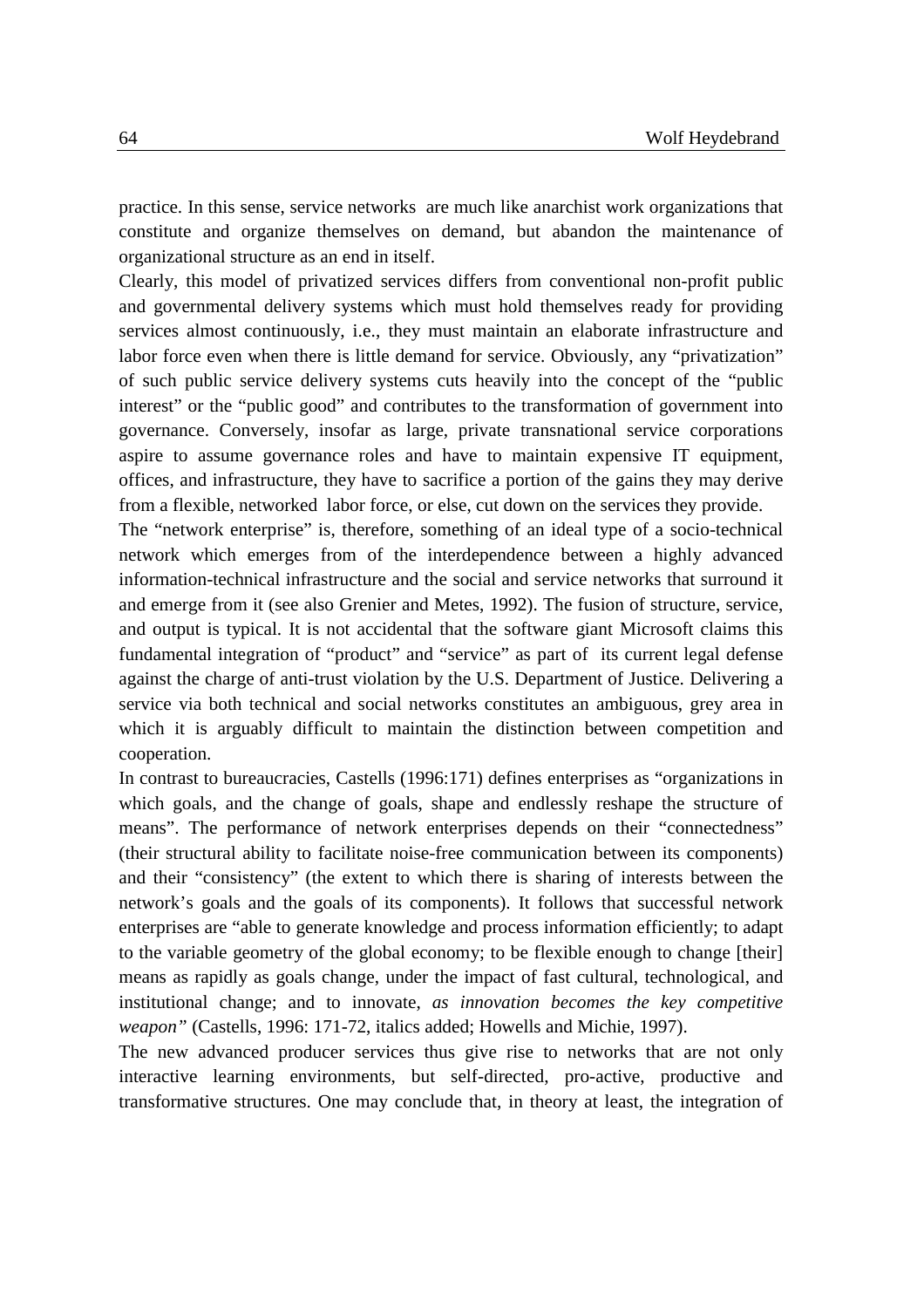(1) advanced information technology and (2) informal, flexible, and collaborative work relations in strategic, socio-technical (2a) firm-based and (2b) inter-firm production and service networks contributes significantly to (3) the improvement of productivity, (4) the lowering of costs, and (5) the enhanced capacity to innovate. Effective empirical testing of this general, multivariate proposition will probably not be possible until research can make use of the accumulated statistical evidence of the 1992-2002 decade, i.e. the first complete decade of full-fledged economic globalization.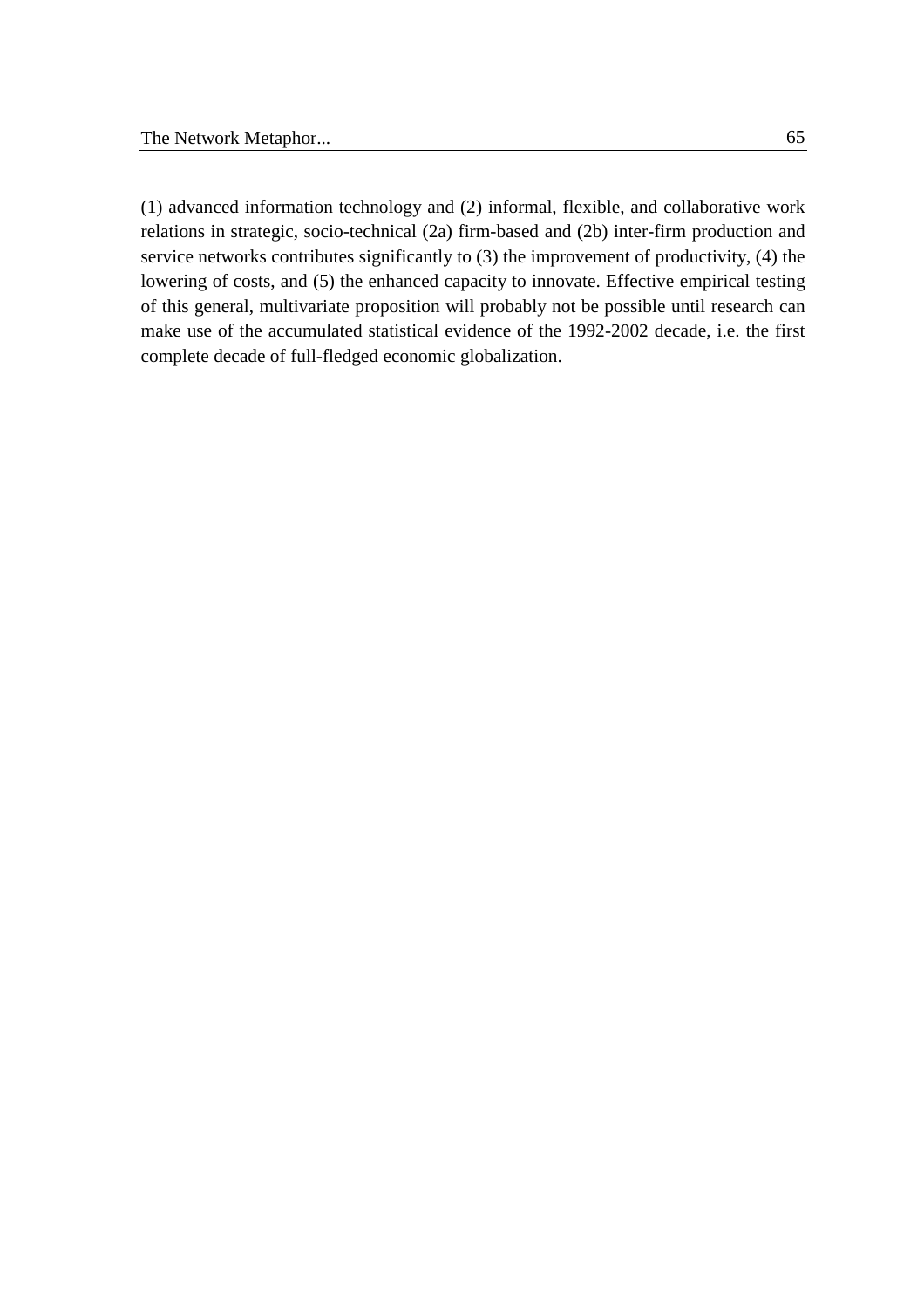# **5. Transnational and Global Networking**

The recent economic expansion of regional economies in Europe, the United States and Japan (triadization) and the newly industrializing countries (NIC's) around the Pacific rim has largely occurred through the transnational transfer of capital and technology, the trade in services, and the development of advanced producer services networks (Bressand and Nicolaidis, 1989; Charles and Howells, 1992; Cox, Clegg, and Ietto-Gillies, 1993; Howells and Wood, 1993; Kostecki, 1994; Nilsson et al, 1996.) In describing these processes, some observers have proposed distinctions between their different functional, regional, and historical aspects. For example, in Petrella's(1996:63) view, "[t]he internationalization of economy and society refers to the ensemble of flows of exchanges of raw materials, semi-finished and finished products and services, money, ideas and people between two or more nation-states. Trade (exports/imports) and population movement statistics are the most visible instruments to measure and monitor the nature, scope, and direction of internationalization". Interfirm strategic technology partnering, however, can also be seen as an aspect of internationalization. For example, Duysters and Hagedoorn (1996:6-8) propose a "relative internationalization index" (RIIi) of strategic technology partnering in information technology (computers, microelectronics, and telecommunications). This index is calculated for each sector (here: information technology) as the relative distribution of intra-regional alliances (RAi) and inter-regional alliances (IAi) divided by the relative distribution of total intraregional alliances (TRA) and total inter-regional alliances (TIA) : RIIi= RAi/IAi **/**TRA/TIA. Applying this index to the triad of Europe, US., and Japan, the authors show that "strategic technology partnering [in information technology during the 1980s] has become relatively more concentrated within major regions of the triad instead of becoming overwhelmingly international" (Duysters and Hagedoorn, 1996:8).

The inclusive concept of "internationalization" draws attention to the historical ubiquity and continuity of the process, but it blurs the differences between pre-modern, modern (nation-state-centered), and contemporary (transnational, post-national, and global) phases (which the above research does not address). By contrast, the notion of multinationalization or transnationalization of economy and society focuses on "the transfer of resources [capital, labor] from one national economy to another. A typical form of multi-nationalization in the economy is the creation of production capacities of a firm in another country via direct subsidiaries, acquisitions, or various types of cooperation (commercial, financial, technological, and industrial)....[b]ecause corporations are seen as powerful and influential economic actors from a foreign country, they often acquire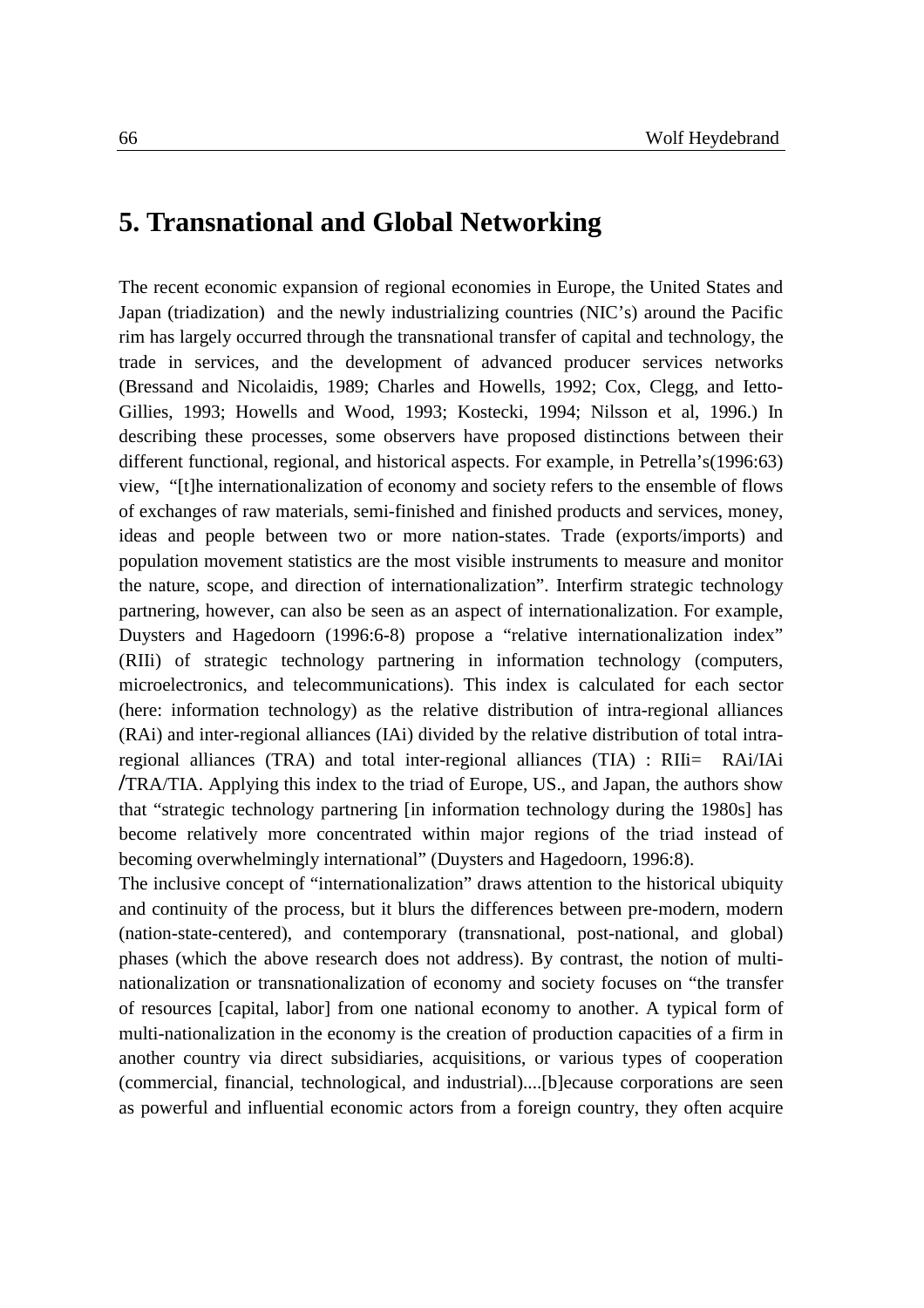the capacity to control the host country's economy...[t]his is why, contrary to internationalization processes, multi-nationalization provokes a strong cultural and political nationalistic reaction to the presence of 'foreign-owned enterprises' and 'foreign investments' " (Petrella, 1996:63-64; see also Andersson and Johanson, 1997:43 on the distinction between international and multinational enterprises). One consequence of this reaction has been the selective use of protectionist economic policies, affecting especially the relations between the U.S., Japan, and Europe.

Multinational and transnational practices emerged particularly after World War II and grew rapidly in the 1960s and 70s (Sklair, 1993). Besides production and distribution, their significance extends to their innovatory capacity based on the development of global R&D networks, selective foreign direct investment in large and economically secure markets, and favorable technological and macro-organizational policies pursued by the respective host governments (see, e.g., Dunning, 1994; and Miller, 1994 who discusses the regional and multi-regional R&D strategies of "post-national corporations" in the automobile industry and shows that global networks are constrained only by communication difficulties, travel time and cost, and by indigenous pressures for regional autonomy).

Finally, Petrella shares this author's position that globalization and "glocalization" (the interdependence between global and local processes) are of more recent origin and can be said to characterize developments especially since the early 1990s. Here, the main referents are the interpenetration of financial markets at a global level (Barfield, 1996); corporate strategies of collaborative ventures and global networking in global production and technology (Howells and Wood, 1993; the worldwide diffusion of technology, R&D, information, and knowledge(Howells and Michie, 1997); the transformation of consumption patterns into cultural products with global consumer markets (i.e. the development of spatially variable "cultural economies", Scott, 1997); Moulaert and Scott, 1997), the emergence of new managerial and regulatory patterns in the global political economy (Michie and Smith, 1995), and the "diminished role of national governments in designing the rules for global governance" (Petrella, 1996: 64; Ohmae, 1993; Held, 1996; McGrew, 1996).

The relevance of the network metaphor for global processes is well expressed by Anthony McGrew and Paul Lewis (1992:22, as cited by Petrella, 1996:64):

"Globalization refers to the multiplicity of linkages and interconnections between the states and societies which make up the present world system. It describes the process by which events, decisions, and activities in one part of the world come to have significant consequences for individuals and communities in quite distant parts of the globe. Globalization has two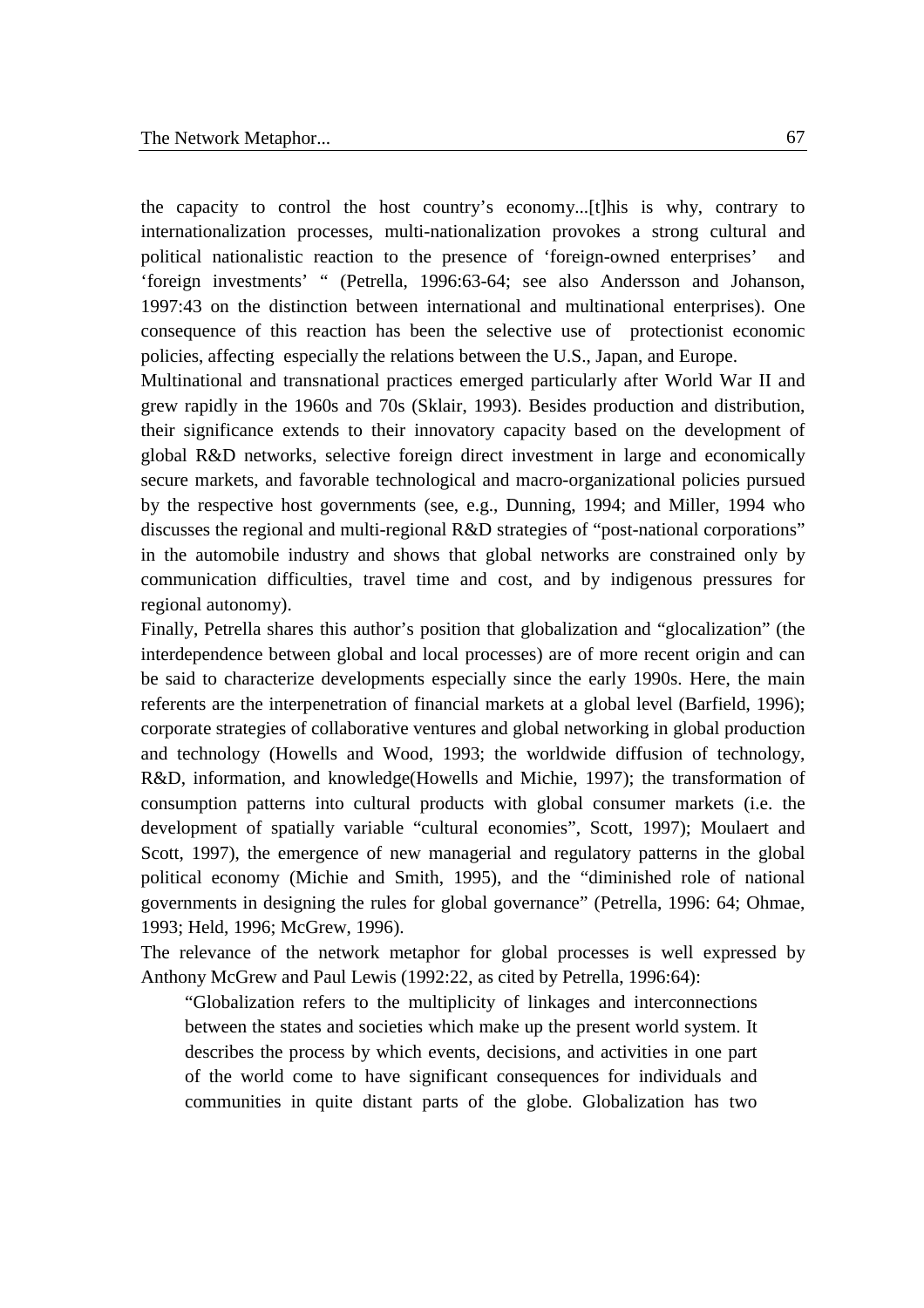distinct phenomena: scope (or stretching) and intensity (or deepening). On the one hand, it defines a set of processes which embrace most of the globe or which operate worldwide; the concept therefore has a spatial connotation. On the other hand, it also implies an intensification in the levels of interaction, interconnectedness, or interdependence between the states and societies which constitute the world community. Accordingly, alongside the stretching goes a deepening of global processes".

It goes without saying that the concepts of globalization and global interdependence have an ideological dimension insofar as they underplay the centrality and power of some regional or global network actors relative to others and thus hide the potential dependence and inequality generated or aggravated by globalization (see Ohmae, 1990; Ruigrok and van Tulder, 1995; Sassen, 1998). Similarly, the term 'globalization' implies the complete or balanced penetration of all national economies by capital flows, direct investments, trade in manufactured goods, and interfirm strategic technology alliance when, in fact, the bulk of these processes is highly uneven and concentrated within the triad, thus by- passing or "de-linking" many of the newly industrializing countries (NIC's) and almost all of the less developed countries (LDC's) (see Petrella, 1996: 77- 81; Duysters and Hagedoorn, 1996; but note that these data show developments only up to 1989/1990, thus omitting changes between 1990 and 1998 that might alter this bleak scenario).

## **5.1 Trade in Services and the International Transfer of Knowledge and Technology**

In 1970/72, the exports of services (in OECD categories: travel, transportation, government services, processing and repair, insurance, advertising, films, and television) amounted to 28.8% of the exports of goods in the Western OECD countries (Bairoch, 1996:174). This figure dropped to 24% for 1979/81 and rose to 27.4% for 1990/92, growing from 3% of GDP (gross domestic product or Bruttoinlandprodukt) in 1970/72 to 4% in 1990/92. Exports of goods increased by two thirds, whereas exports of services grew only by one-third. In the U.S., however, exports of services grew more rapidly during this period than in other economies, and "since 1986 the United States has enjoyed a growing surplus in the balance of payments for services (about 21% in 1991)" (Bairoch, 1996:174). The increasing globalization of export trade appears more pronounced in the U.S. than in Europe, but in the early 1990s the United States just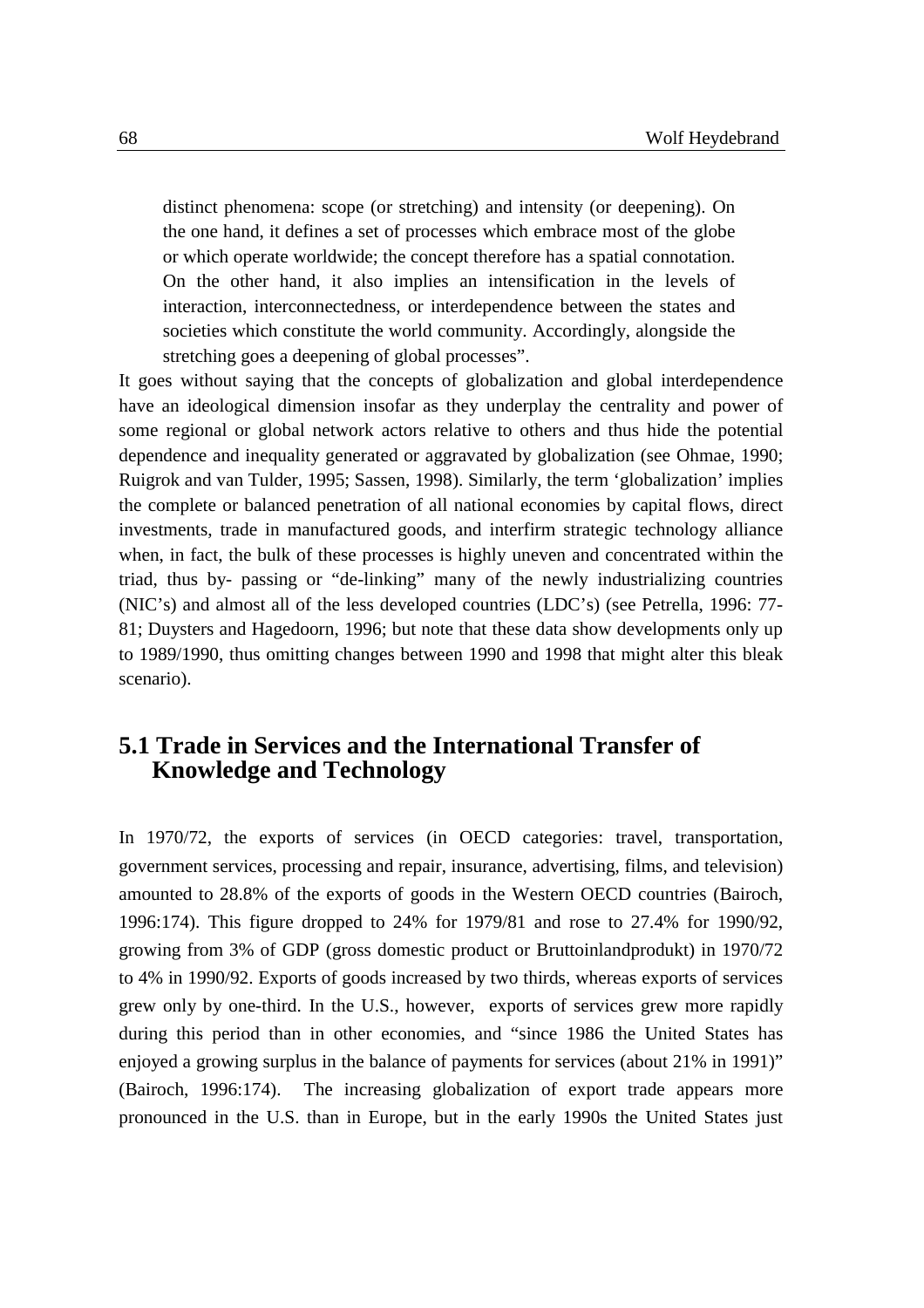reached the level that Western Europe was at in the early 1970s, a divergence that Bairoch attributes to an empirical regularity to the effect that "ceteris paribus, the larger a country is, the lower its rate of exports" (ibid). Thus, while the level of service employment is highest in the U.S., as we saw above, the American level of service export did not take off until the early 1990s. It is likely that the growing surplus of American balance of payments for services since 1986 largely reflects the results of the Multilateral Trade Negotiations under the auspices of the General Agreement on Tariffs and Trade (GATT) in Punta del Este, Uruguay in September 1986. The U.S.-initiated negotiations of the so-called Uruguay Round resulted in a liberalization of trade in services and in the formulation of new trading rules for different kinds of services (Giarini, 1987; Nusbaumer, 1987b; Nicolaides, 1989; Kraus, 1994; see also Bressand and Nicolaidis, 1989, Ch.'s 9-12). The American Enterprise Institute for Public Policy Research in Washington commissioned a series of studies on international "Trade in Services", i.e. trade liberalization, deregulation, and globalization in such areas as aviation and air services; banking and financial services; business services such as accounting, advertising, law, and management consulting; ocean shipping; construction, design, and engineering services; telecommunications services in information and data processing as well as trade in motion pictures, television, and pre-recorded entertainment (see Feketekuty, 1988 for an overview). Similar policy reforms on trade in services had been set in motion in the European Community in financial services, telecommunications, transportation, and professional services (Nicolaides, 1989:60-79; for the transition from GATT to the WTO [World Trade Organization] in Geneva, see especially Hoekman, 1995; Paemen, 1995; and Krueger and Aturupane, 1998). In its effort to create a single European market, the European Commission has long pursued a policy of encouraging business cooperation across national frontiers and to eliminate fiscal and legal obstacles to transnational networking (Swann, 1991:89; Castells, 1998, vol.3:310-334 on the European "network state"). Given this general background on the transnational trade in services, let us look briefly at the role of networking in business and advanced producer services.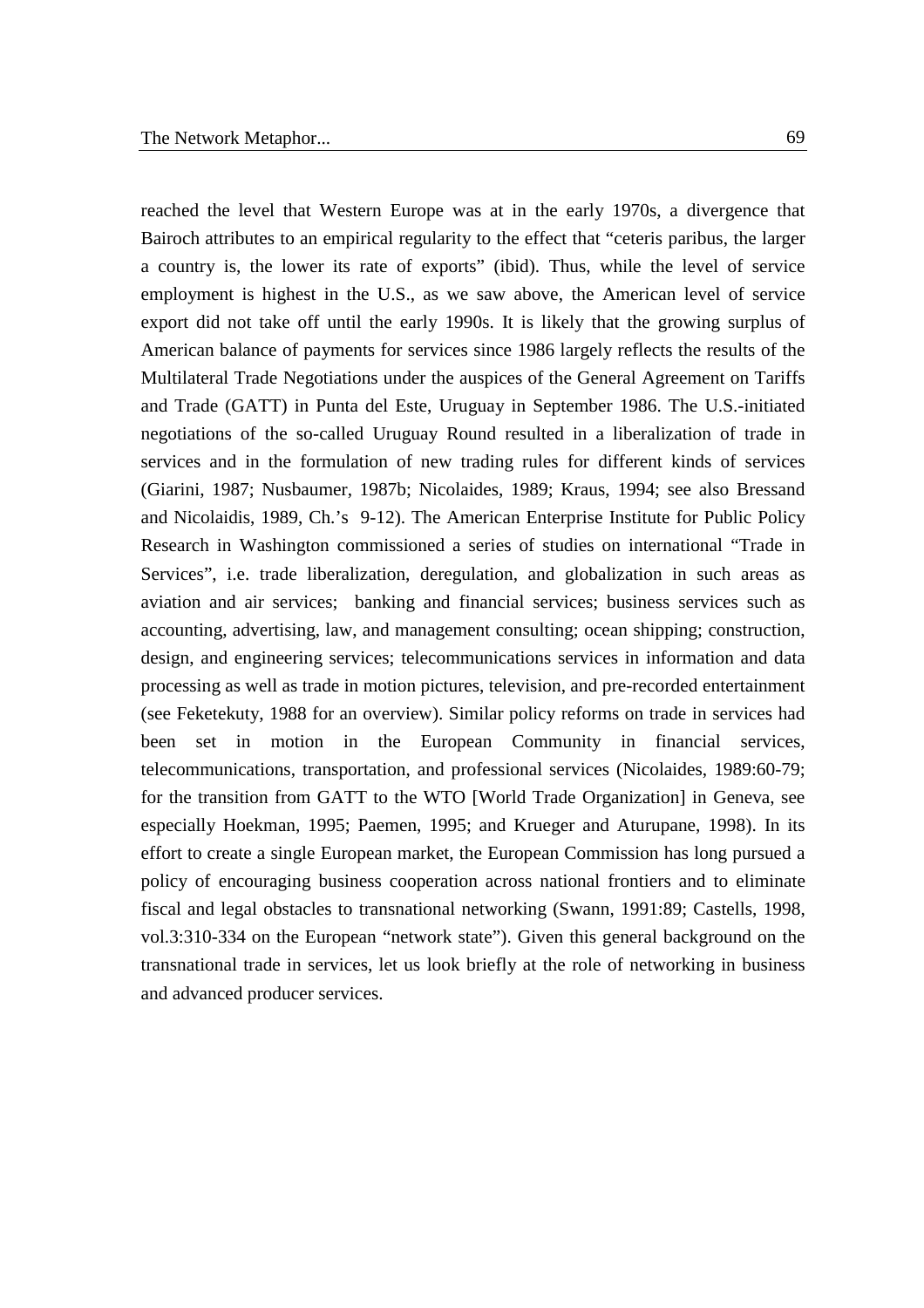## **5.2 Business Services Networks**

One of the most important phenomena in the growth of business services is the simultaneous development of internationalization and networking. Expansion of services and the transnational trade in services in the last quarter century has given rise to large service firms and network enterprises that may use any of several strategies to sell services to foreign clients (Feketekuty, 1988:12-17). They may serve foreign customers out of the home office or regional offices in third countries. They may establish local service and distribution networks in the importing country or contract with local businesses to sell the services.Most importantly, they may form an international association, franchise, partnership or other cooperative arrangement with independently owned local service firms in the importing country, provided local rules and regulations permit it. "Such an association or partnership can be no more than a mutual referral service, or it can establish common standards and offer common administrative services to its members. Many international professional firms in law, accounting, consulting, executive recruiting, and real estate are legally international associations of national partnerships" (ibid, 14).

Communication services based on advanced information technology obviously play a crucial role in these arrangements. Multinational banks operating in a variety of countries and locations, for example, need data processing, accounting, legal, economic information, data entry, computer programming, and advertising services. Other multinational corporations, in turn, need banking and other financial services, in addition to the usual business services such as accounting, advertising, management consulting, and legal services. The mutual needs and dependencies among different services thus create the agglomerations and spatial configurations of banks, legal offices, advertising agencies, management and accounting firms typical of large cities (Daniels and Moulaert, 1991; Moulaert and Scott, 1997; Scott, 1997). Obviously, technical and social networks as well as formal and informal, legal and extra-legal, local and global networks intersect each other in such settings and create the kind of "cultural economy" described by Scott (1997).

The shift towards services does not mean that modern economies are no longer producing goods, but that goods and services are being produced in ways that are different from earlier periods (Noyelle and Dutka, 1988:Ch.3). Thus, in addition to changes in what is produced, the significance of services reflects changes in how both goods and services are being produced (Stanback et al, 1981). Business services, in particular, grew in response to new ways of doing business nationally and internationally, largely under the dominance of British and American firms (see Table 2,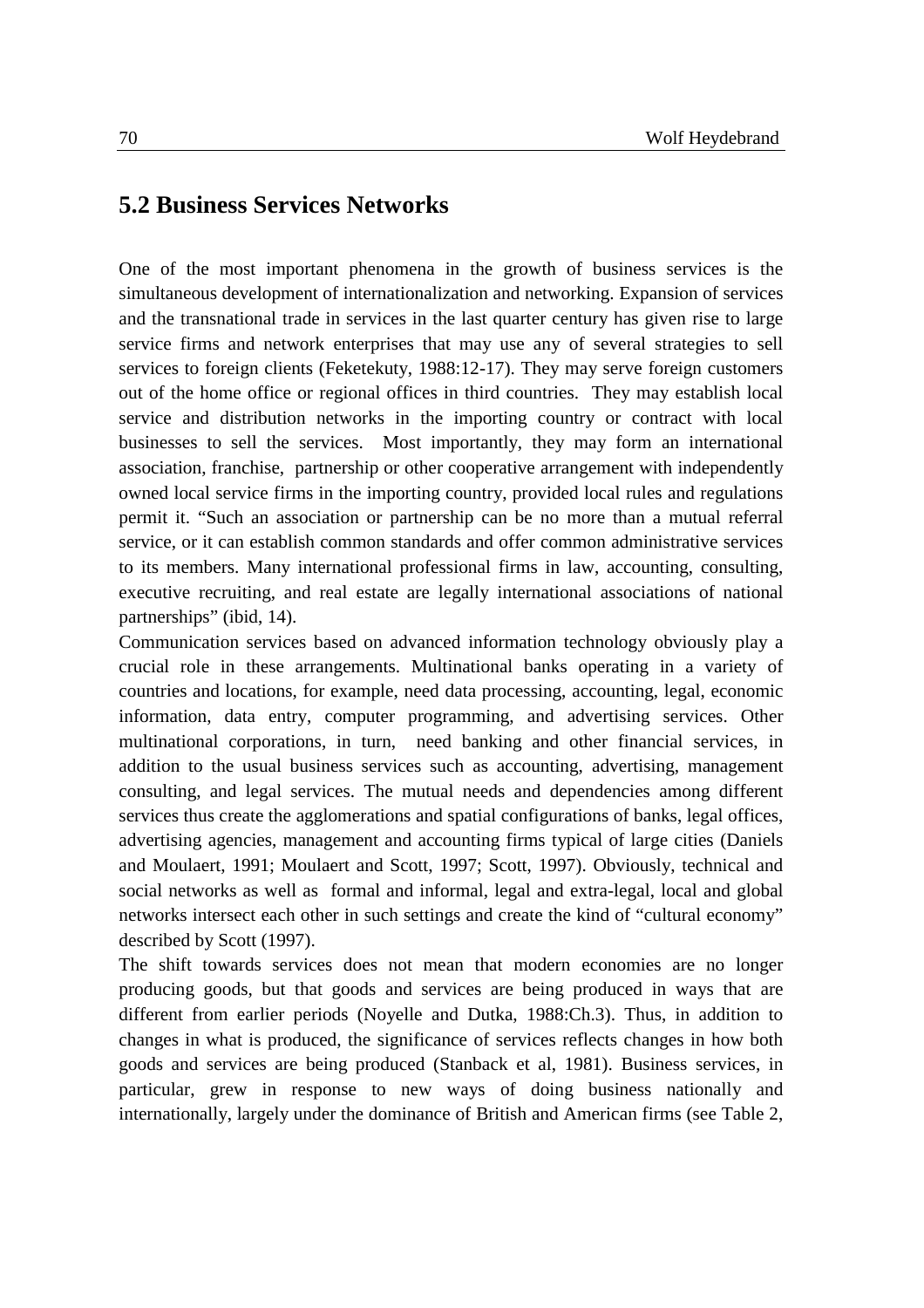above, on the growth of producer services). Apart from the fact that certain financial audits and legal documents are required periodically by law and thus help multinationals to position themselves favorably in a given environment, they also improve financial control. For example, auditing services result in better accounting control systems and, in turn, improved controls over costs and productivity. Similarly, new methods of market research targeting specific market segments and well-defined consumer groups result in more accurate knowledge of consumer behavior and demand. Advertising, in turn, uses opinion and market research to probe into the details of consumer tastes and preferences in order to activate, mobilize, and influence them more effectively. Social scientific methods of sampling as well as open discussion in focus groups are being used to test the acceptance or rejection of goods and services and to explore potential consumer preferences concerning future products.

In all of these areas, business services expanded through an increasing externalization of service functions by user firms. Services were increasingly contracted out rather than produced in-house, leading to the formation of chains and networks of service suppliers. Thus, historically, the growth of the industrial multinationals paved the way for the expansion of the business service multinationals and their networks.

#### **5.2.1. Accounting**

Accounting is one of the professional and licensed business services that has long been central to the model of rational management in business corporations. Once a purely inhouse entrepreneurial activity, it became increasingly professionalized and relegated to external accounting consultants and specialized accounting firms (Kotz, 1978; Fligstein, 1990; Johnson and Kaplan, 1991; Prechel, 1994). The most important linkage between the accounting service and the client firm is the financial audit which is usually mandatory and required for raising capital (Davis, Hanlon, and Kay, 1993.) As a result, "the traditional linkages between the Big 8 Anglo-American firms and New York or London-based financial institutions is giving those firms a formidable comparative advantage over other accounting firms" (Noyelle and Dutka, 1988:48). The authors quote an insider to the effect that "the accountant is in and out of his customer's premises on a weekly basis and benefits from having a unique access to the customer's books. In turn, this puts him in a remarkably favorable position to suggest additional tax or management consulting services" (ibid.).

As large accounting firms expanded internationally, they had to comply with the requirements of many countries that branch offices be set up in partnership with locally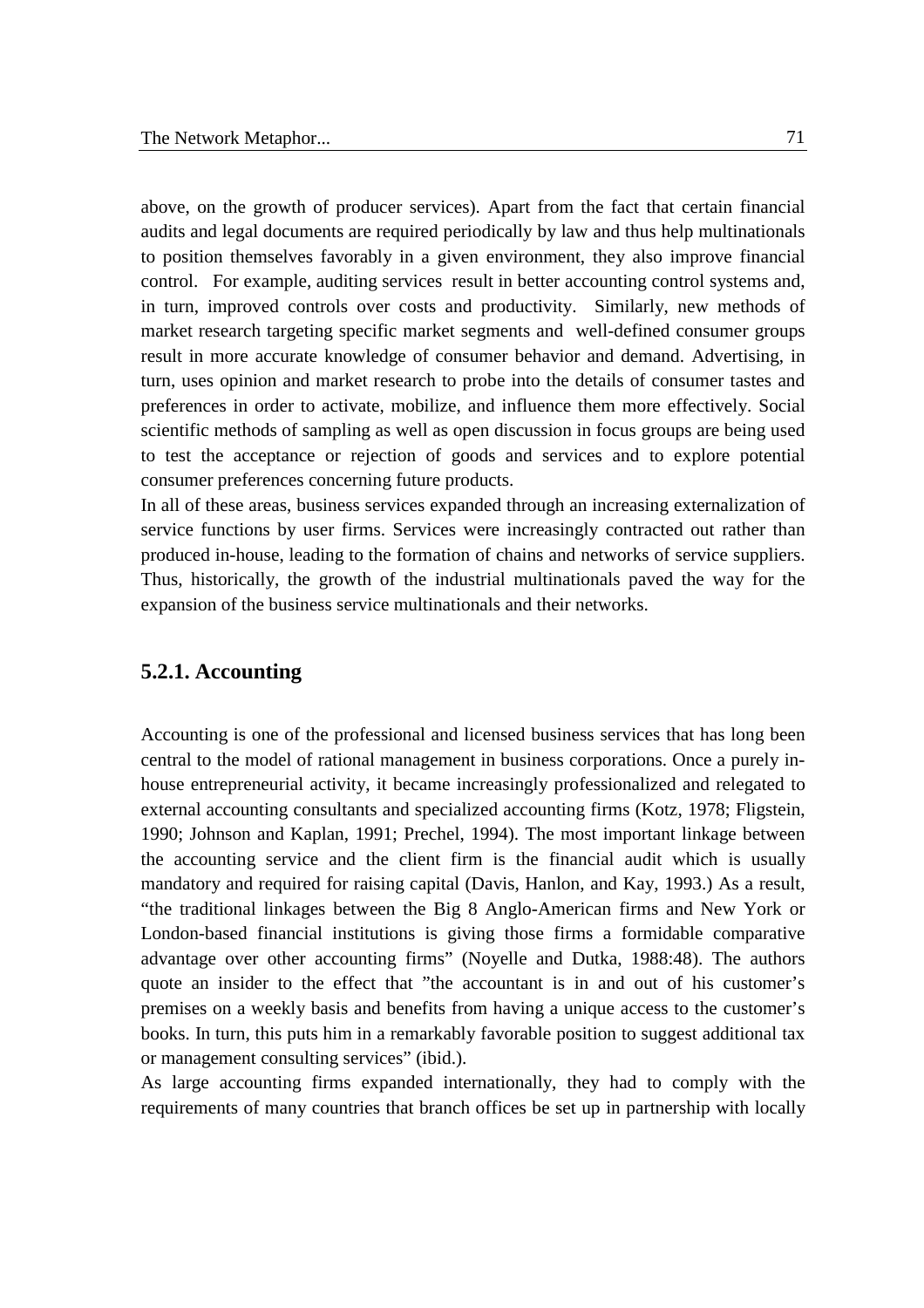licensed accountants. As a result, "large accounting firms expanded principally by joining forces with existing local accounting partnerships, which they then brought under a a more or less binding federating structure called an 'affiliation'. Typically an affiliation structure provides a legal framework under which certain training and development costs can be shared among affiliates, personnel can be exchanged, and a unique brand of accounting methods can be offered worldwide" (ibid.,36-37). Since 1982, some of the largest firms like Arthur Andersen, Peat Marvick, Coopers and Lybrand, Price Waterhouse and Arthur Young dominated the accounting services market; others such as Deloitte Haskins & Sells and Touche Ross later merged to form one of the world's largest accounting firms, Deloitte and Touche.

Some of these transnational affiliations constitute relatively long-term networks out of necessity, not choice. As Noyelle and Dutka (1988: 39) point out, "the pressure to stay with large multinational clients is fundamental to understanding the pattern of international expansion. Mergers among affiliations often are driven by the need to expand smaller networks into larger ones if the needs of key clients are to be satisfied. For example, the 1957 merger of Coopers (U.K.), Lybrand (U.S.), and McDonald (Canada) which resulted in the creation of Coopers and Lybrand, was dictated in part by Lybrand's need to follow Ford in Europe and Coopers' to follow Unilever in North America....this seemingly never-ending drive to build large international networks has resulted in a high degree of market concentration among the largest firms. In 1983, the world's nine largest firms controlled probably over one third of the world's accounting business".

Not all accounting firms have the same organizational pattern or follow the same transnational trajectory. For example, Arthur Andersen (AA), one of the oldest accounting firms (founded in 1913 and incorporated under the current name in 1921), has a relatively centralized organizational and affiliation structure. Organized as a worldwide cooperative organization, AA has two major business units, Arthur Andersen (AA; auditing and accounting with over 18,000 personnel in 1992) and Andersen Consulting (AC; consulting with over 22,000) and is coordinated from Geneva and Chicago (Moulaert, 1996:76; see also Iwabuchi, 1992). Both units realize about half of their business volume outside the United States. A number of activities are coordinated at the global level, e.g. corporate strategy (finance and investment, technology, human resources), R&D (consulting and training methodology, information and media technology, software development methodology), and training. AA's human resources and training policy, in particular, shows a strategy of centralized organizational culture (Moulaert, 1996:83; see also the AC magazine "Outlook" which is used to diffuse common precepts and policies throughout its affiliated networks). This centralized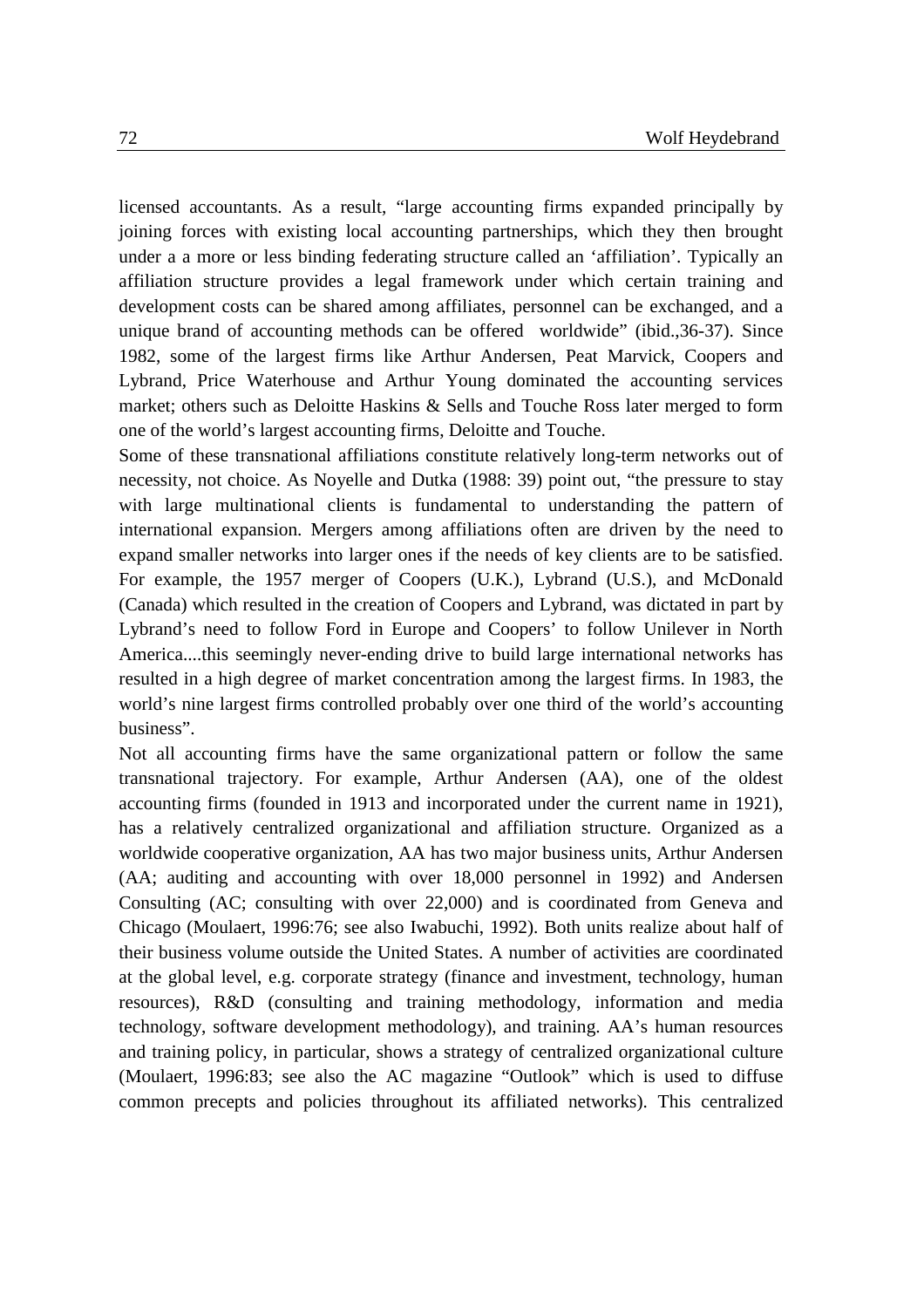organizational policy approach is accompanied by a fairly high degree of de facto organizational flexibility. Moulaert (1996:86) argues that there is a trend "towards sectoral and methodological specialization as a function of client needs in particular cities and regions. This professional flexibility or flexible specialization at the local level is possible not only because of the human resources policy and the methodological approach, but also because of the flexibility of organization...it is guaranteed through the application of a number of principles which could be considered as proper of the adhocratic business structure [citing Mintzberg]....Among these principles are the lightness of administration, the horizontality of communication and cooperation, and the creation or dismantling of business functions, task units, or groups depending on the objectives of AA as a worldwide organization". Part of the actual functioning of this flexible service organization is that it includes not only its own corporate(in-house) training program (located at St.Charles near Chicago where all AA professionals pass through), but also its own R&D service operations like training and methodology, operations which themselves reflect the rules of flexible organization. Thus, service R&D in accounting and consultancy is oriented toward creating new consulting methodology, systems development tools, training methods, and relevant technology.

#### **5.2.2. Advertising**

Similar to accounting, "close firm-client relationships" and the need to retain the accounts of large and important clients have fueled the transnational expansion of adverting agencies in tandem with the multinationalization and globalization of their corporate clients (Noyelle and Dutka, 1988: 39-40). Advertising is proverbial in its use of project networks that include not only the ties between firm and client, but also between firm and suppliers of market research, graphic, audio, video, and computer services. The advertising agency resembles a loosely coupled network of activities both internally as well as in its external relations. Independent management consultants and trend researchers who specialize in market trends and forecasting may put together a network of enterprises around a particular project or client, or client-generated networks may be established temporarily for purposes of producing wide-ranging, transnational advertising campaigns involving music, dance, film, promotion, and public relations. Short-term technical services from the local labor market may be provided by temporary and part-time workers and freelancers who often develop personal relationships with creative personnel and with each other, thus contributing to the transfer of tacit knowledge and technical know-how. In one study of cooperative ties in knowledge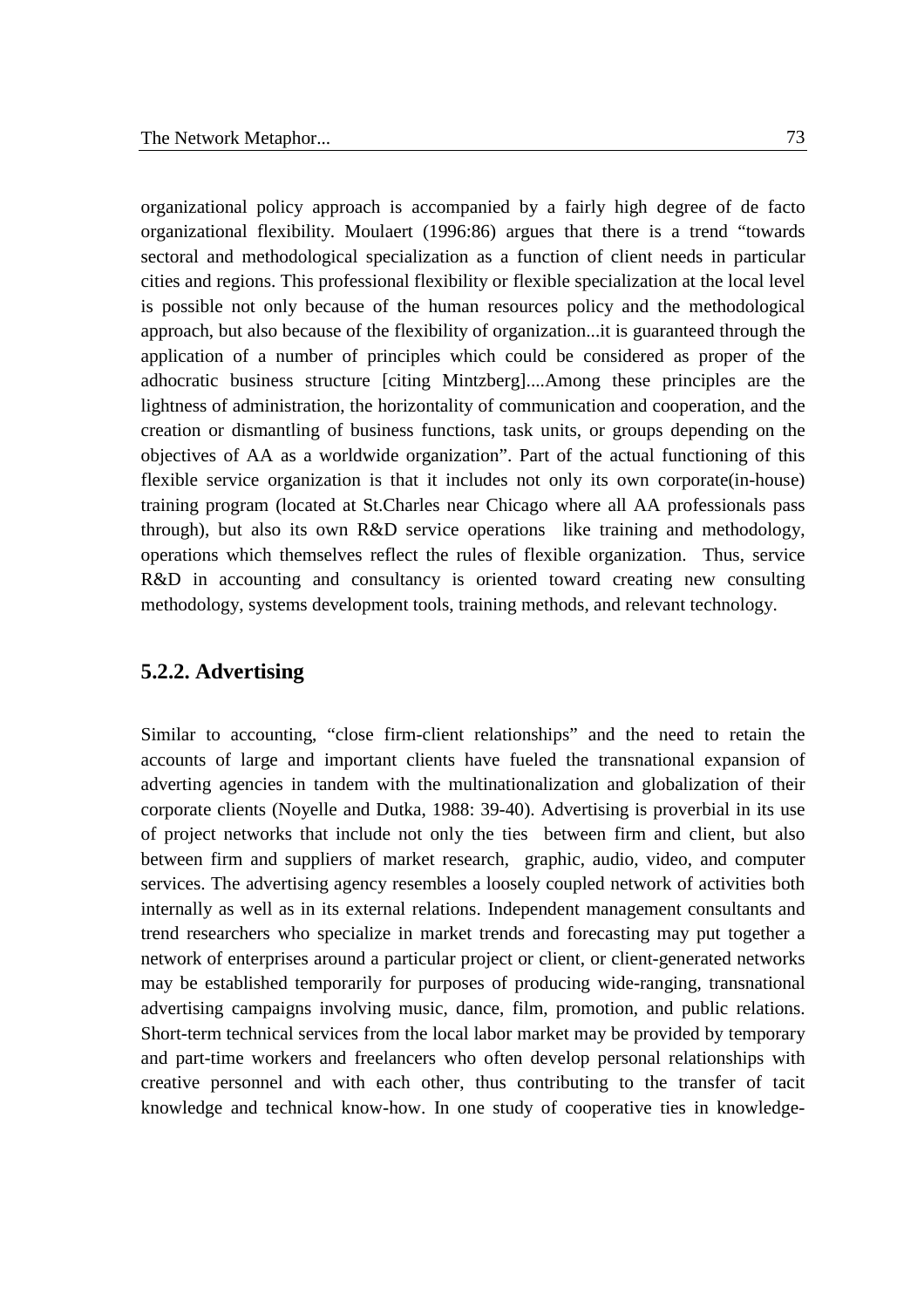intensive service networks, 73% of the advertising agencies were found to have highfrequency cooperation with other units, followed by 48% of units in other business services (Strambach, 1994). Significantly, a large proportion (up to 80%) of these cooperative inter-firm relations were not regulated by formal legal contracts. While many of these agencies were relatively small and local, the tendency has been for adverting enterprises to grow rapidly in scale and scope and to cross national boundaries where ties can be both formal and informal.

Today, large multinational advertising agencies dominate the field, similar to accounting and other business services. Notwithstanding the fact that out of the 30 largest worldwide advertising agencies in 1983, 23 (or 77%) were U.S. based, their gross income outside the U.S. tended to represent a large proportion of the total income (for example, 37% for Ted Bates Worldwide; 50% for J.Walter Thompson; 41% for Ogilvy and Mather; 68% for McCann Erickson; 38% for Leo Burnett). Already in 1973, however, the gross income of most of these advertising giants tended to be concentrated in the developed countries, i.e. the triad of Europe, the United States, and Japan. The next largest group, Latin America and the Carribean, constituted less than 10 percent of the gross income generated by the triad, and Africa and the Middle East constituted less than 1%. Comparable figures for inter-firm strategic technology alliances suggest, if anything, a deterioration of the situation throughout the 1980s (Freeman and Hagedoorn, 1992:41, as cited by Petrella, 1996:78). Although there is little systematic information on how large service firms in advertising, accounting, management consultancy and data processing operate in third world countries, Noyelle (1991) suggests that the main impact is in the areas of employment creation, technology transfer, and forward interlinkages, i.e. the demand for further inputs from business service firms.

In sum, the most important linkages between advertising agencies and their clients are based on notions such as 'total marketing' and 'global advertising'. "Total marketing implies that advertisers look at their promotional budgets in their totality, that is, in terms of the trade-offs among advertising expenditures, public relations dollars, discount campaigns (for instance, coupons in the food industry, cash rebates in the automobile industry), and other promotional techniques. With global advertising, multinational advertisers attempt to target markets on a customer segment basis rather than on a geographical basis and to project a unique image to a particular target segment across borders... [t]o offer total marketing, advertising agencies must be able to offer concurrent and complementary services - market research, advertising, public relations and so forth. To offer global advertising, advertising firms.... must offer a worldwide network of agencies to carry out local campaigns consistent with [global] concepts" (Noyelle and Dutka, 1988: 49).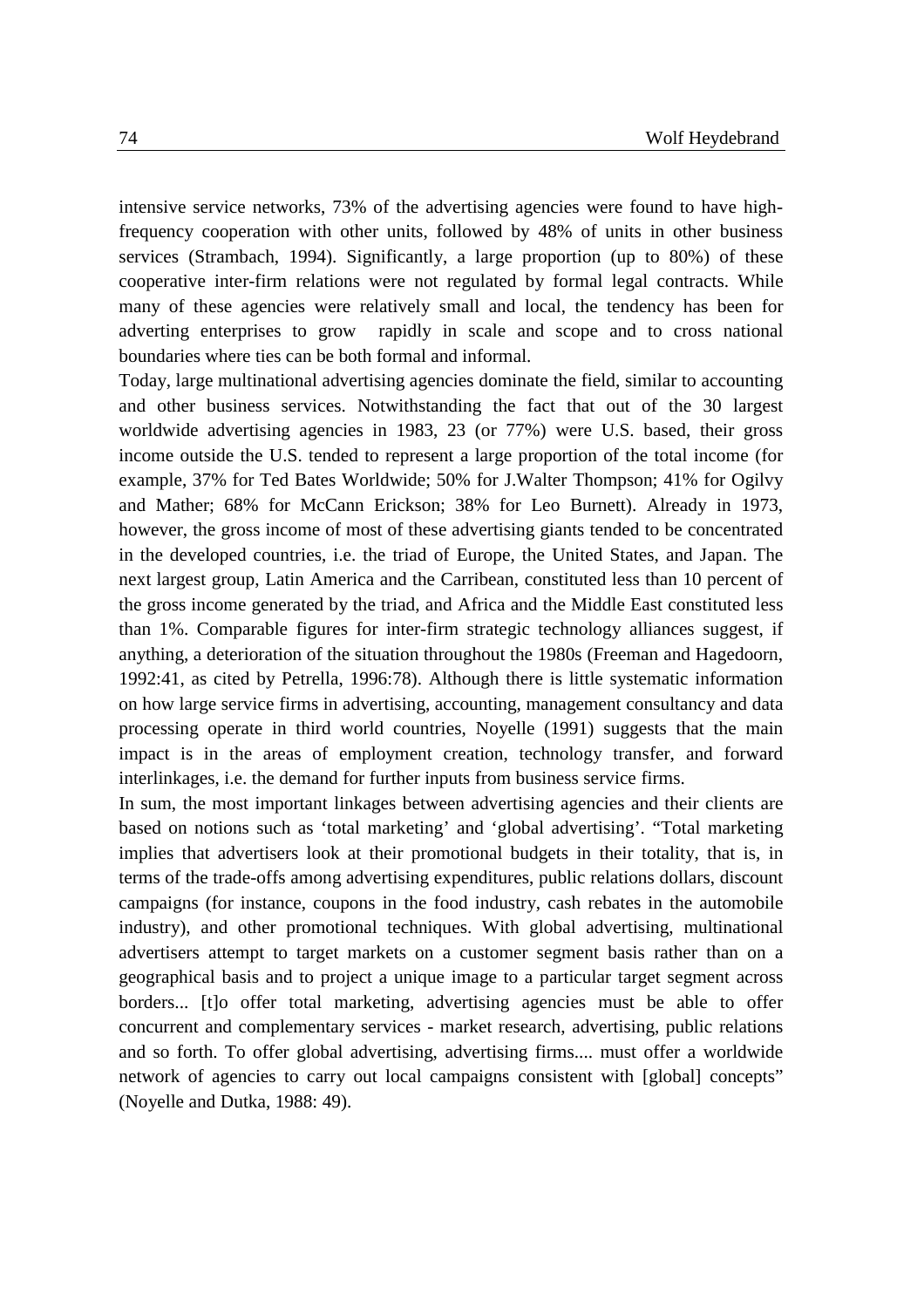#### **5.2.3. Management consulting**

Although developing in the United States since the 1950s in conjunction with accounting, tax, and other types of consultancy, the field of management consulting did not take off until the late 1960s in tandem with the advances in information technology made possible by the rapid development of microprocessors and computers and the rise of knowledge-intensive services. Thus it was not so much the algorithmic extension of administrative capabilities made possible by computers, but the shift to computer-aided and computer-integrated flexible production and service systems as well as the associated management information systems that gave a decided impetus to the expansion of management consulting services (Orlikowski, 1988). Management consulting involves an intense and often long-term relationship between the consultant ( or a consulting firm) and the client corporation. Once established, however, there may be less of a need for a network structure in the provider-client relationship. This may be the reason that when management consulting firms first went international, they tended to establish branch offices in foreign capitals, financial and government centers. Later on, however, they also developed the kinds of local affiliations and partnerships mentioned by Noyelle and Dutka (1988:37;54-55) and Feketekuty (1988).

In 1984, there were fewer than sixty members of the Association of Management Consulting Firms, "a close-knit group including a limited number of the largest and/or most prestigious independent management consulting firms (Noyelle and Dutka, 1988:41). Throughout the 1960s and 1970s, management consulting firms or the consulting divisions of previously mentioned accounting firms expanded internationally, "with the number of firms with international offices growing from four with a total of four foreign offices among them in 1961 to nineteen firms with 139 foreign offices among them in 1980" (ibid). In 1984, the six largest U.S. management consulting firms or divisions were Booz Allen & Hamilton with worldwide revenues of \$150 million, SRI (\$123 million), Arthur D. Little (\$121 million), Arthur Andersen MAS (\$114 million), McKinsey (\$100 million), and Coopers & Lybrand (\$83 million) (Noyelle and Dutka, 1988:36, Table 3-8). Today, the dynamics of the management consulting industry seem to be influenced more and more by developments in other business services, for example, consulting firms specializing in strategy or market research may experience growing competition from accounting, advertising, and financial institutions.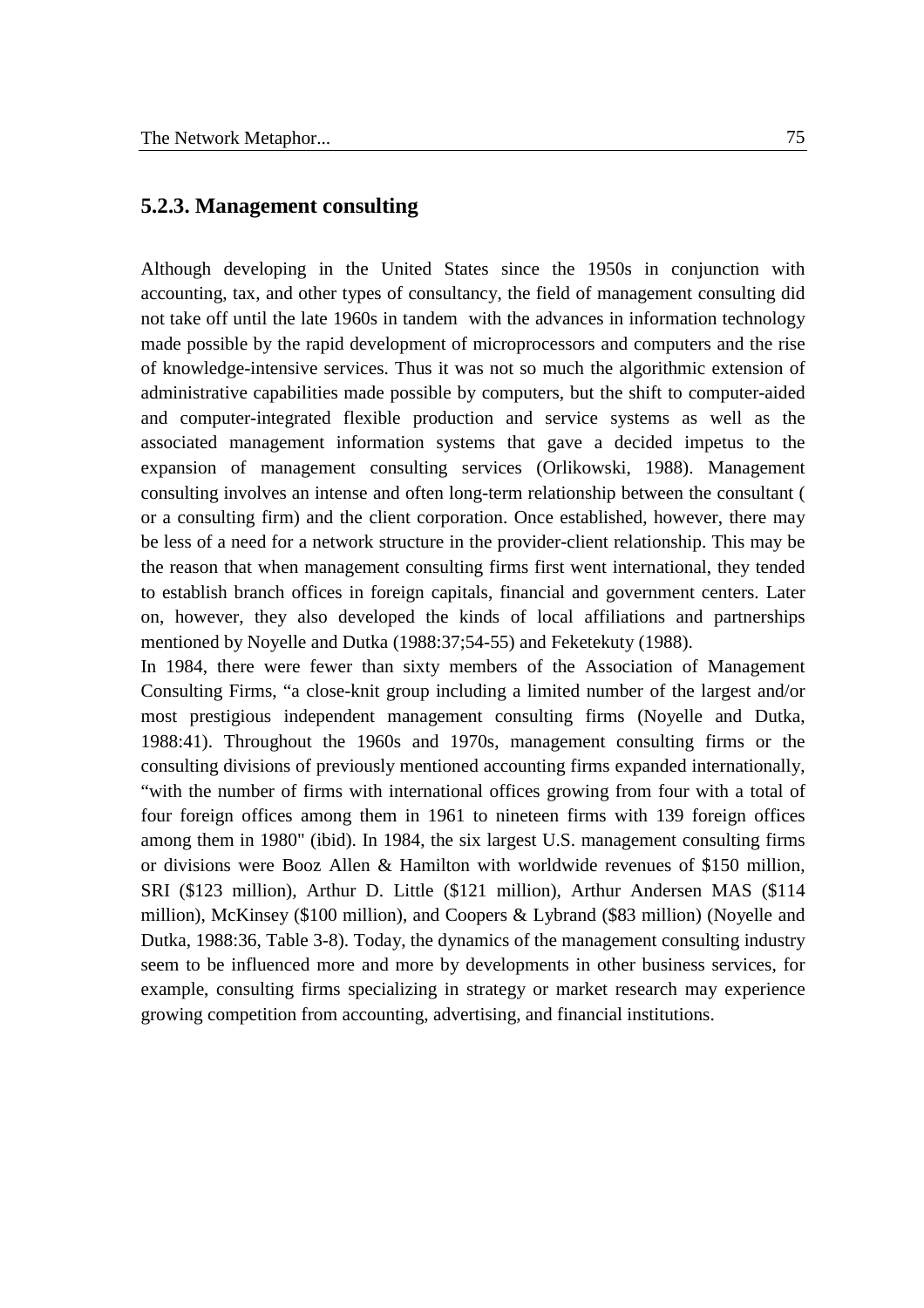#### **5.2.4 Legal Services**

Similar to accounting, legal services constitute a highly professionalized and licensed business service. With the growth of large corporations towards the end of the  $19<sup>th</sup>$ century, attorneys were increasingly retained as in-house counsel on a permanent basis. This practice has survived to this day even though corporate law firms have grown in number and size to match the increasing interconnection among financial institutions and corporations. In a path breaking study of the structure of the legal profession, Heinz and Laumann (1982) show that a large segment of lawyers and law firms are predominantly defined by their orientation to the corporate clients they serve. To be sure, there is another, more traditional segment of the legal profession that is organized in small partnerships or solo practices and handles personal clients and divorce and personal injury cases. But by far the largest and most lucrative part of the profession is the corporate client sector, dealing with large corporate clients, banks, unions, and regulatory and government agencies and handling antitrust, business litigation, real estate, tax, labor, securities, commercial and financial cases (Heinz and Laumann, 1982:48). The legal profession is virtually segregated into two separate hemispheres, where corporate lawyers and their firms interact, collaborate or share specialized activities in one hemisphere and general practice lawyers dealing with personal clients in another (ibid., 51). While networks of association, organizations and political activities are concentrated within each of the two hemispheres, there are few ties or bridges between them (ibid., Ch's 7-9). As the proportion of solo practitioners has declined, the relative volume of corporate house counsel (in-house lawyers), associates or partners in law firms, and government lawyers has increased. One of the main functions of in-house counsel, of course, is to select and maintain connections with outside corporate law firms (ibid., 367-69; Abel, 1989:168-72). As Heinz and Laumann (1982:16) state, " the decline of the individual, general practitioner who makes his living through service to a number and variety of clients, and the great increase in the full-time employment of lawyers by a single client, usually either a corporation or a government agency, are probably the most significant changes in the nature of law practice in this century" (see also Galanter and Palay, 1992; and Seron, 1992; 1996).

An argument can be made that the pattern of internationalization of law practice and law firms differs from that of accounting, advertising, and management consulting firm, especially with respect to "following the client" (except banks). "Rather than being driven by relationships with major multinational industrial clients, law firms during the post World-War II period have tended to locate branch offices where major banks and financial institutions are found... This is so because financial institutions have become a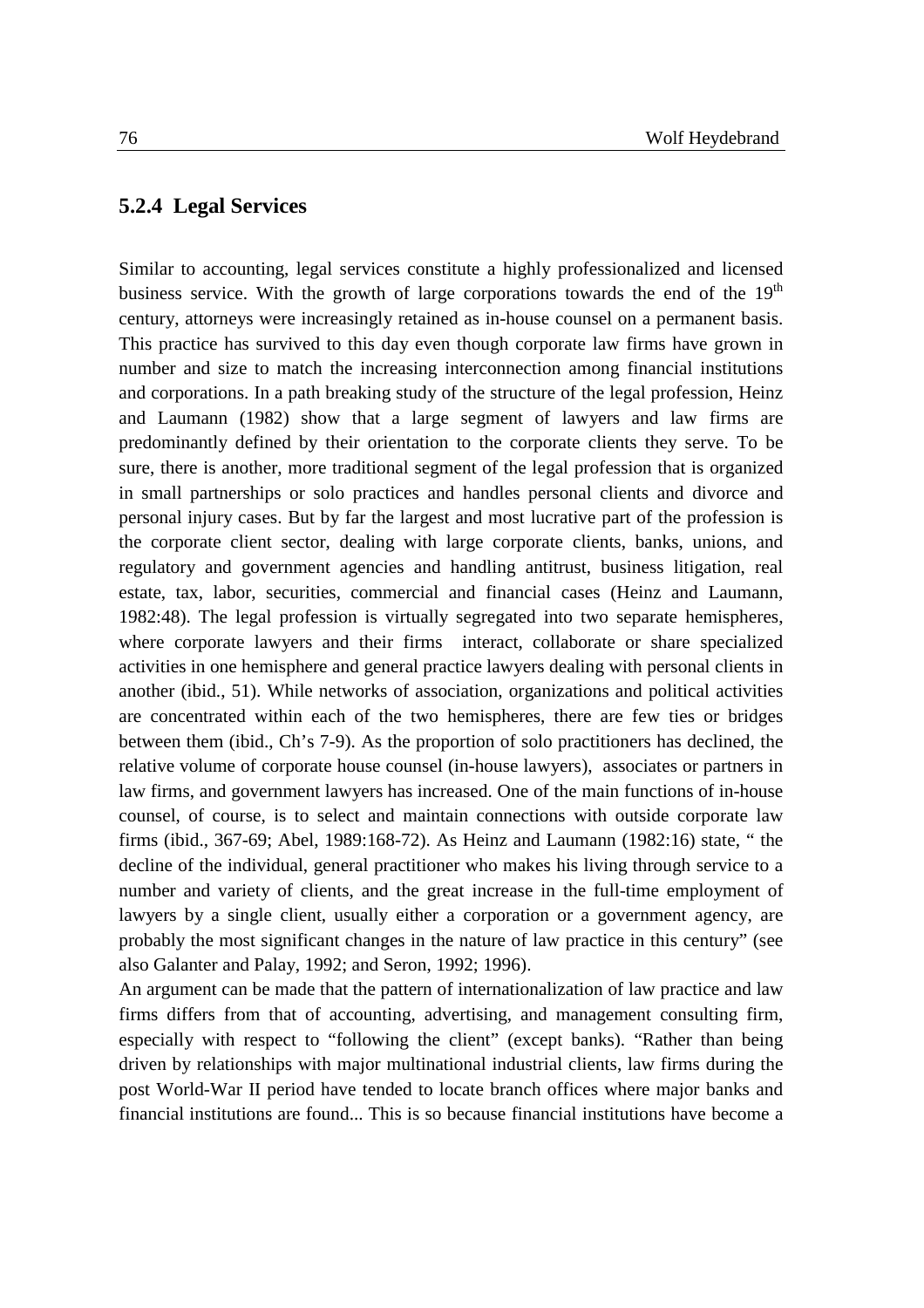principal source of referrals to law firms, and because legal work demanded in the preparation of financial and like documents has become a staple for many large business law firms" (Noyelle and Dutka, 1988:42). Thus, major financial centers like Paris and London managed to attract multinational law firms, and so did Brussels because of its increasing importance as the seat of the European Commission, a connection that should now also show up in the rise of legal services around the European High Court in Luxembourg. The internationalization of law firms was also driven by the presence of the International Chamber of Commerce (ICC) in Paris and similar institutions for international commercial arbitration in London, Stockholm, Cairo, and Hong Kong (Dezalay and Garth, 1996; see also Dezalay, 1990; and Martinelli, 1991 on the general tendency for producer services to be concentrated in the metropolitan centers of the developed world).

There is no apparent uniformity, however, in the way law firms become international. One insightful participant observer (Ulmer, 1994:163-72) distinguishes between (1) the centralized "one-firm" concept (unified management, common name, uniform standards, centralized revenues); (2) the decentralized "one-firm" concept (one-firm identity, but significant internal decentralization and local autonomy of offices and branches); (3) the "alliance" concept which does bear a comparison with the international spread of the large accounting firms like A. Andersen (Ulmer, 1994:164-166). Firms may retain their names and identities, but also present themselves as being part of an alliance of various firms in different countries. Typically, the alliance provides for exclusive or preferential dealings and joint referral programs between the firms in the alliance. "In a looser variation on this system", Ulmer says, "some firms from different countries are linked by 'gentlemen's agreements' which are generally non-exclusive. Such arrangements encourage cross-referral, cooperation and provide some framework for handling international legal problems, but do not involve their members in the overheads and management complexities of financial or practice integration across international borders"(165). One possible consequence of the internationalization of large law firms is that individual lawyers may spin off and set up their own smaller, personalized ("boutique") firms with lower overheads and less institutionalization.

In addition to these organizational variations, however, regulatory barriers are an important variable in both internationalization and networking (Arkell, 1994). "Regulatory constraints have played a greater role in shaping the internationalization of large law firms than is the case with other business services" (Noyelle and Dutka, 1988:42; see also Cone, 1986; but see Rossi, 1986, on the resistance to networking by government and profession in accounting as well). The authors argue that in contrast to England, and France, "West Germany did not capture a share of the legal activity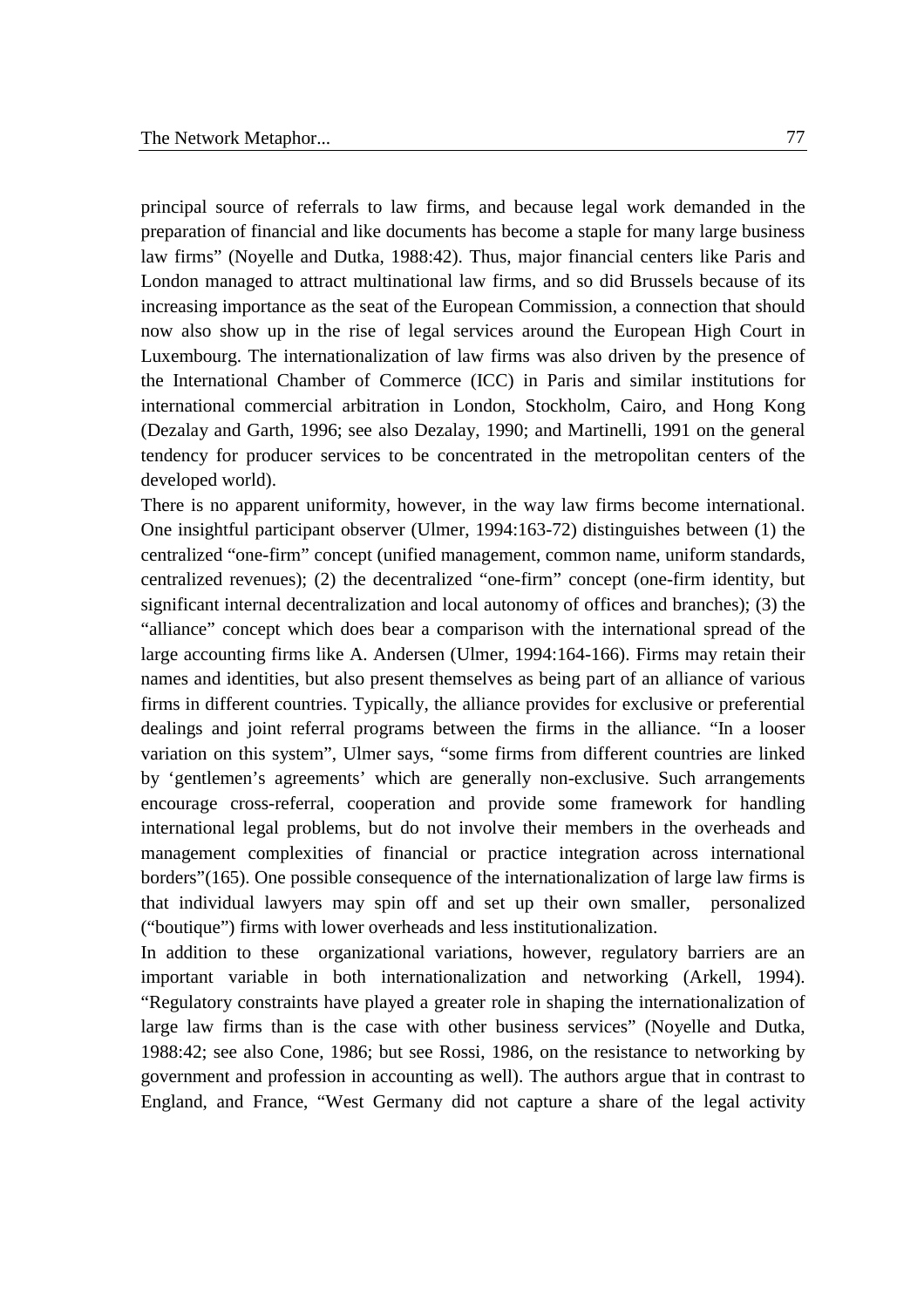commensurate with the importance of its economy and the size of its banks. A highly restrictive regulatory environment locked out foreign firms, closed out options for the emergence of large local firms, and confined the bulk of legal work to only a few of the large in-house legal departments of the large German banks. Paris benefitted from West Germany's relative protectionism in legal services as Paris-based firms picked up some of the German business" (ibid, 42; see also their Ch. 5 on "Impediments to Trade in Business Services: Restrictions on the Licensed Professions [law and accounting]").

#### **5.2.5 Financial Services**

Transnational and global financial services are clearly among the most important of the advanced producer services, but also the most complex and dynamic ones. The so-called FIRE services (finance, insurance, real estate, as discussed above in connection with Table 3) have long played a central role in the growth of this segment of the services industry. From a historical perspective, multinational banking strategies were developed already during the period of  $19<sup>th</sup>$  century British imperialism and "had reached industry maturity by 1914" (Jones, 1993:45). After World War I, however, global banking had shifted from British to American predominance. Between 1914 and 1960, banks generally had to adapt to changing corporate strategies and declining trade as well as a great deal of political and economic turbulence. In the U.S., the New Deal brought banking regulations such as the Glass-Steagall Act (1933). The Bretton Woods agreements of 1944 imposed a degree of international monetary stability, albeit under American leadership. From about 1960 on, however, global currency and capital markets began to resume their interrupted trajectory with the rise of foreign direct investment, a process that accelerated during the 1970s after the uni-lateral suspension of Bretton Woods by the Nixon administration in 1972 (see also Jones, 1993:55; Fennema and van der Pijl, 1987; Bairoch, 1996; Eichengreen, 1996). As Barras (1990:229) put it, "following the first wave of deregulation in the beginning of the 70s, the second and more drastic wave of deregulation and concentration of financial services in the 1980's has now created a very different and much more competitive institutional regime".

Moreover, the widespread computerization of banks and other financial institutions and their integration with the information processing capacity of other business services such as insurance and real estate revolutionized the provision, marketing, internationalization of financial services. Banks have begun to encroach on other fields of business service such as accounting, tax counseling, insurance, and recently even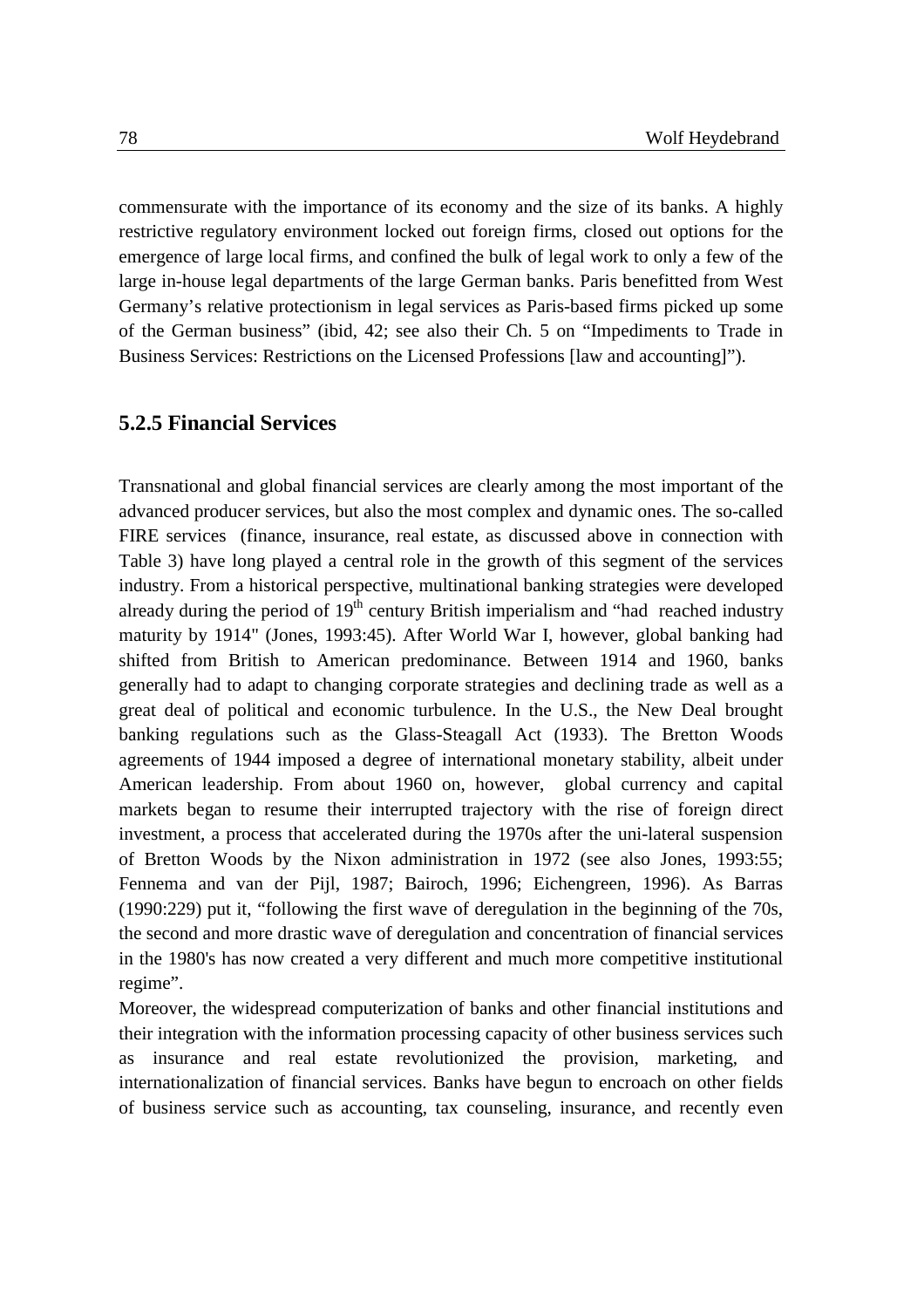retail trade, a process that is typically both competitive and cooperative. Significantly, while international trade in banking (Dermine, 1996) and the organization and marketing of financial services have changed enormously since the 1980s (Morgan and Piercy, 1990; Petit, 1991; Levine, 1996), one of the fastest growing sub-specialties in the world of banking and finance capital is corporate risk management (e.g., Dickinson, 1989; Schauerman, 1990).

In his partly historical, partly "structural" analysis of innovation in financial and business services, Barras (1990:229) offers a view of the emergence of "new network services". Retail banking, in particular, began to offer "package(s) of personal financial services which also includes mortgage lending, insurance, taxation, and investment advice" (ibid.). Most importantly, "the formation of integrated financial conglomerates or 'financial supermarkets" attempting to offer the fullest possible range of services" (230) led to increased competition in traditional markets and expansion into new ones. Barras (1990:230) observes that "just as some banks have bought chains of estate agents to extend the span of their business, so competing alliances are now being formed between building societies and insurance companies, and while the banks continue to promote their credit cards, so the large retailing chains have responded by offering their own". It goes without saying that the banks' corporate computer networks are constantly being upgraded to operate as "integrated systems based on real time, on-line transaction processing" (ibid.).

In addition to network services, the importance of social networks in financial services such as portfolio management can be gleaned from the methods used to reach potential investors and to establish joint ventures. Odier and Lenhard (1994:119) observe that one of the major methods of gaining access to potential clients are "attempts to influence intermediaries and advisors (attorneys, accountants, financial planners, and tax advisors in the case of individual investors, consultants in the case of institutional investors". Another method is to use "existing client referrals" . This is "probably the best source of new clients, as satisfied clients often mix primarily in their peer group. For most established firms, referrals from existing clients based on competence and investment performance represent the biggest single source of new business and compare very favorably with publicity" (ibid., 120).

When it comes to establishing joint ventures, partnerships or alliances, "combining one's current services with an existing provider can expand the capabilities of both parties and allow them to share both costs and profits. This strategy has two major advantages: it is less expensive initially and usually provides immediate cash flow" (Odier and Lenhard, 1994:120). The authors illustrate this strategy by relating the particulars of a joint venture which combined one firm's know-how in US domestic institutional fixed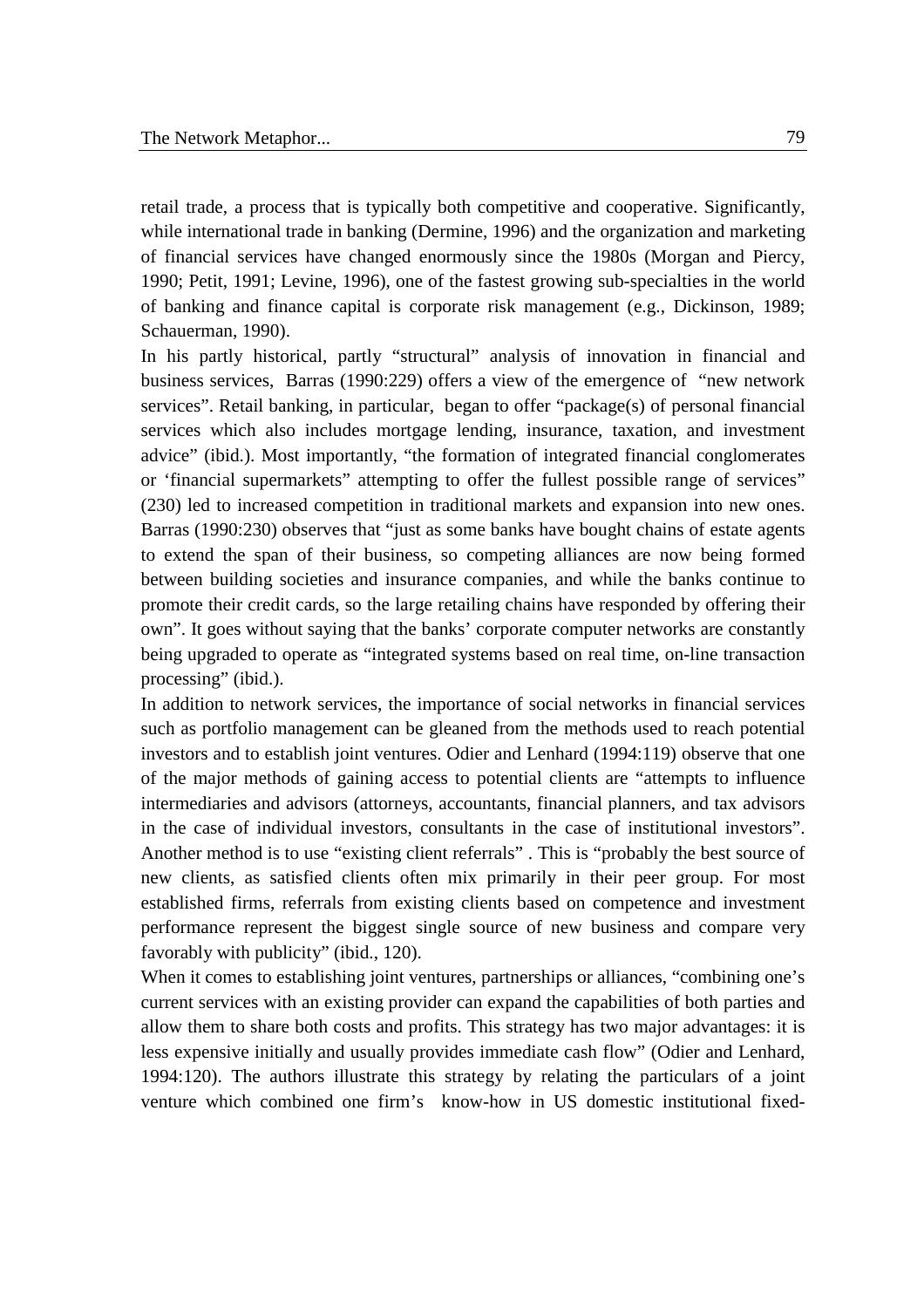income portfolio management with another firm's opportunity to attract new business and expand the range of services to global fixed-income portfolio management (ibid, 120).

The description of the internationalization of financial services networks could easily assume the form of separate papers, especially since independent analyses could be made of the insurance industry (see, e.g., Midgley et al, 1992; Marbacher, 1994; Lehmann, 1994; Skipper, 1996), the urban and inter-city real estate industry (Daniels, 1993; Daniels and Moulaert, 1991; Moulaert and Scott, 1997), as well as the many illegal forms of international financial transactions (e.g., Walter, 1990; Calavita, Pontell, and Tillman, 1997) Suffice it to say that there seems to be a definite affinity between networking and the needs of different kinds of financial markets.

Today, in the context of the contemporary phase of globalization since 1992, much of what is called economic globalization is driven by an insatiable appetite and frantic search for low-cost investment capital on the part of corporations and competitive nation-states. In a world of expanding economic horizons and highly seductive options, the demand for investment and venture capital, rapid decision making and transactions, and a high level of liquidity and capital mobility is unprecedented. But if the need for capitalization and the profits resulting from the financial transactions involved appear to be the driving force of contemporary regional integration and globalization, they are also its Achilles heel, as some observers have pointed out (see, e.g., Soros, 1998:47-58; 101- 134).

In one scenario, observable to some extent in California's Silicon Valley as well as the new media industry of Silicon Alley in New York, the emergence of inter-firm networks can be interpreted as a response to the demand for venture capital as well as the paradoxical willingness of venture capitalists to invest in promising and highly valued, but not yet profitable start-up enterprises (Bankman, 1994; Bankman and Gilson, 1999; Malmude, 1998). As Malmude (1998) argues, network-producers have formed these networks in response to increasing competition, among would-be recipients, for available investment (financial) and skills (in-kind) capital. They have formed their networks to increase their attractiveness to venture capitalists. Network-actors realize that in the post-modern world, development capital is allocated and provisioned according to several criteria:

(1) competitive business planning and "grant-making" standards by a capital community which includes government units, non-profits/foundations, for-profit investors, creditrating agencies, and "floating skills communities" (e,g., programmers, scientists, and consulting engineers);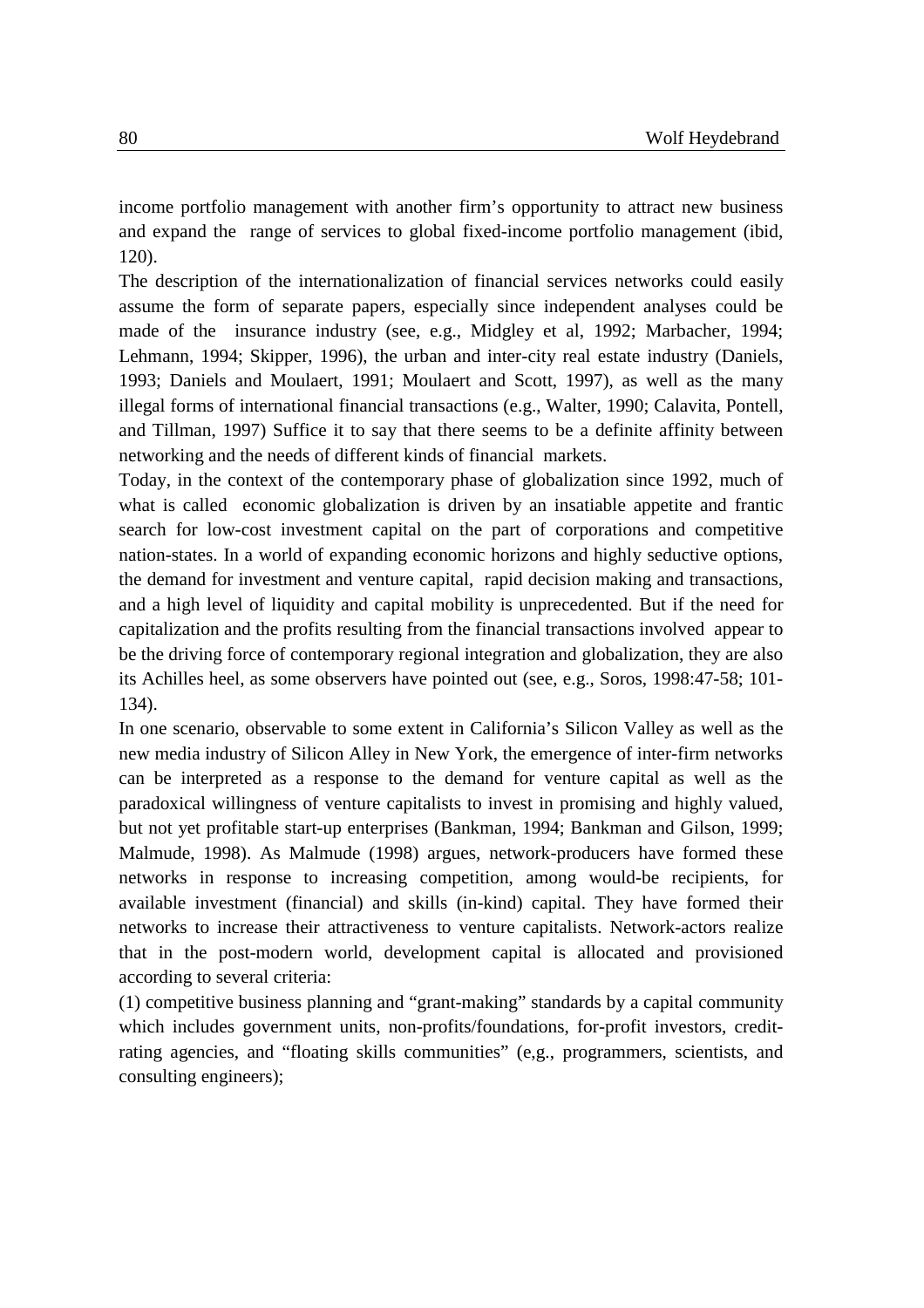(2) a shift toward smaller numbers of more powerful capital sources, like transnational banks or large corporations which are positioned to select their grantees from

(3) greater pools of regionally, trans-regionally, and supra-nationally dispersed networkactor applicants who, in turn, are increasingly driven to share the benefits of financial and skills capitalization to optimize their attractiveness to capital sources.

In other words, this scenario assumes that networks constitute a cooperative, informal, ad-hoc "pseudo-trustified" response to the post-modern realities of highly competitive and regionally dispersed capital formation. It is conceivable that venture capitalists share some of these beliefs and see themselves, together with lawyers, accountants, and entrepreneurs, as belonging to a kind of "cooperative community" which, paradoxically, generates and engenders competition. The secret of this imaginary "community" is that network-actors do not think they can compete without selectively, but substantially collaborating with fellow actors in the network; hence, entrepreneurs operate without profits, lawyers give advice without billing their clients, venture capitalists are prepared to pour millions of dollars into ventures repeatedly without definite expectations of short-term returns, or with the assumption that only one in ten start-ups will be successful in the long run (see also Suchman and Cahill, 1996, who ascribe to lawyers the role of an invisible hand in guiding these communities toward institutional integration, stability, and ultimate success, and who also see these communities as locally constituted and geographically circumscribed). There is some evidence that Silicon Valley is grounded in local traditions and path-dependent events, whereas Manhattan's Silicon Alley has a less clearly defined business culture and may be more interconnected with global dynamics.

The puzzle is the patent and contradictory co-existence of rational and non-rational elements in the motivation and action of these netizens, as well as the structured coexistence of cooperation and competition ("co-opetition), autonomy and dependence, rational interest and suspension of rational beliefs, local commitments and global aspirations in their networks..

To return to the issue of the "Achilles heel" of globalization, Malmude (1998) believes that one effect of this paradoxical trend of transnational collaborative competition is the networked penetration of institutional hierarchies and infrastructures, including states and national governments, by the emergent capital-enabling networks and the selfexpansive tendencies of finance capital. This does not mean that every globally embedded state is powerless (Weiss, 1997). But the deconstructive process envisioned here runs counter to the long-assumed trend of structural differentiation and institutionalization in modern societies. It accounts for the current inability of many authoritative structures to maintain standards of legality, contractuality, and regulatory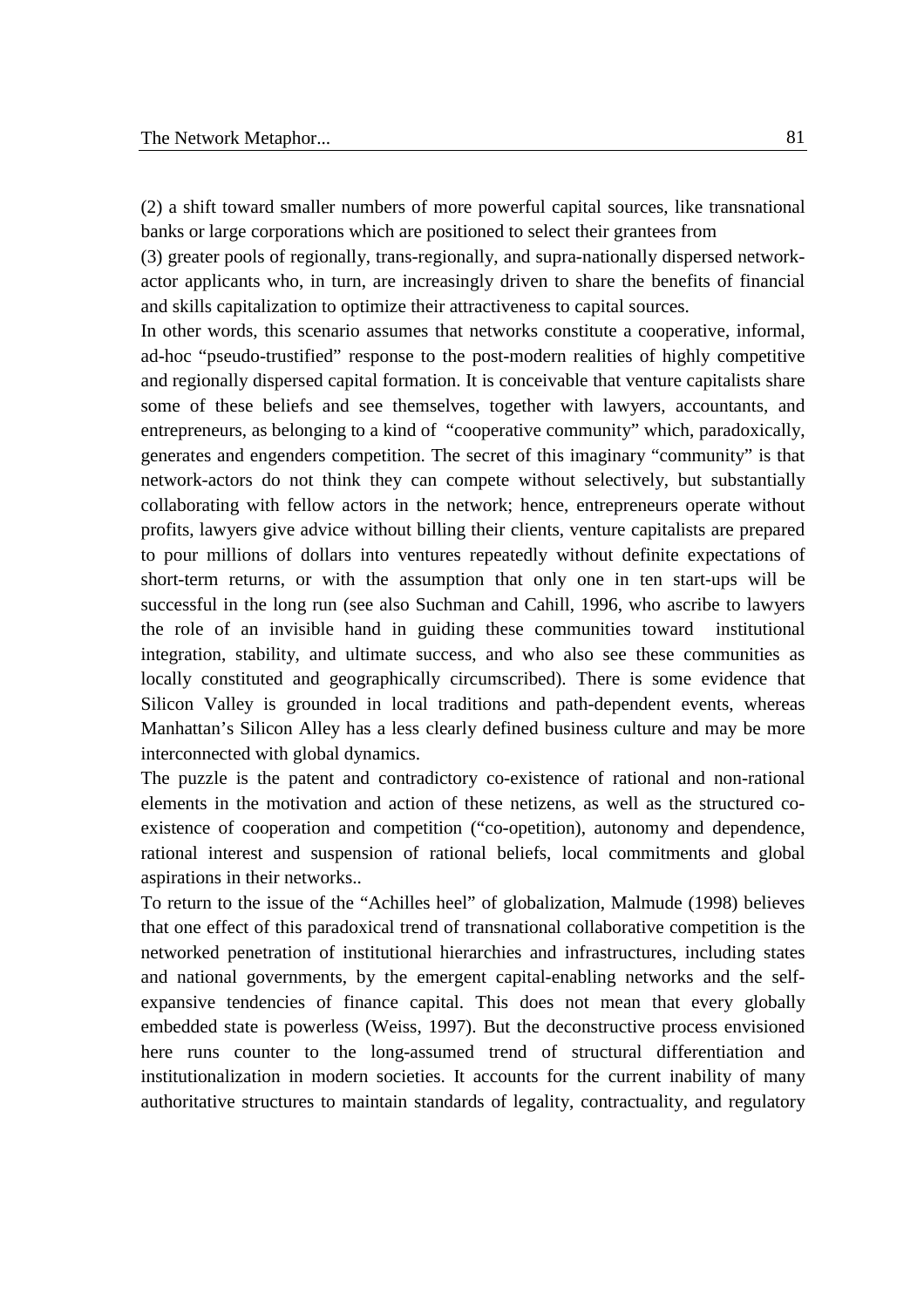effectiveness. Whether the capital-enabling networks themselves would be exempt from this deconstructive effect, or else, might collapse by virtue of participating in a selfcontradictory force field remains an open question. Some of these speculative considerations, however, are being formulated as empirical hypotheses as well as specific policy issues and are currently discussed in the context of regional and global regulation, deregulation, harmonization and competition (Barfield, 1996; Hoekman, 1994; 1995; White, 1996; von Furstenberg, 1997).

#### **5.2.6 Interim conclusion on advanced producer services networks**

In summing up the findings of their important and far-sighted study of international trade in business services, Noyelle and Dutka (1988: 46-50) emphasize several critical factors underlying the creation of comparative advantages by large multinational business service organizations and suggest important questions regarding the nature of competition in some of the business service markets. The main objectives in the strategic development of large multinational networks are "the search for greater economies of scale and scope as well as the desire to raise costs of entry and competition for others in the market. The strategy used to reach these goals is the creation of special linkages, both geographical and institutional, that encourage clients to use an ever expanding diversity of services from the same supplier while making it costly for these clients to switch over to competitors or to multiply the number of their suppliers" (47). Advanced information technology is playing an increasing critical role in integrating the various affiliates within a network enterprise through growing inter-office and inter-firm flows of information and by changing the nature of the services delivered to clients, including the constantly changing and upgraded training of both service personnel and clients. Inter-firm information flow and the diffusion of know-how and innovations is, of course, also a function of the conditions and limits of labor mobility, as the comparison of different industrial districts shows.

Economies of scope are also a crucial factor in the formation of large networks. As Noyelle and Dutka, 1988:48 note, "in services...clients have very limited means of assessing the quality and usefulness of the product that they are purchasing until they have indeed done so. Service firms must invest considerable resources in building their reputations and in enhancing their clients' trust in the professionalism of their work. They may need to spend a considerable number of non-billable hours with prospective clients negotiating, discussing, and explaining the firm's service offering. This is the impetus behind the attempts of service firms to recoup some of these costs by trying to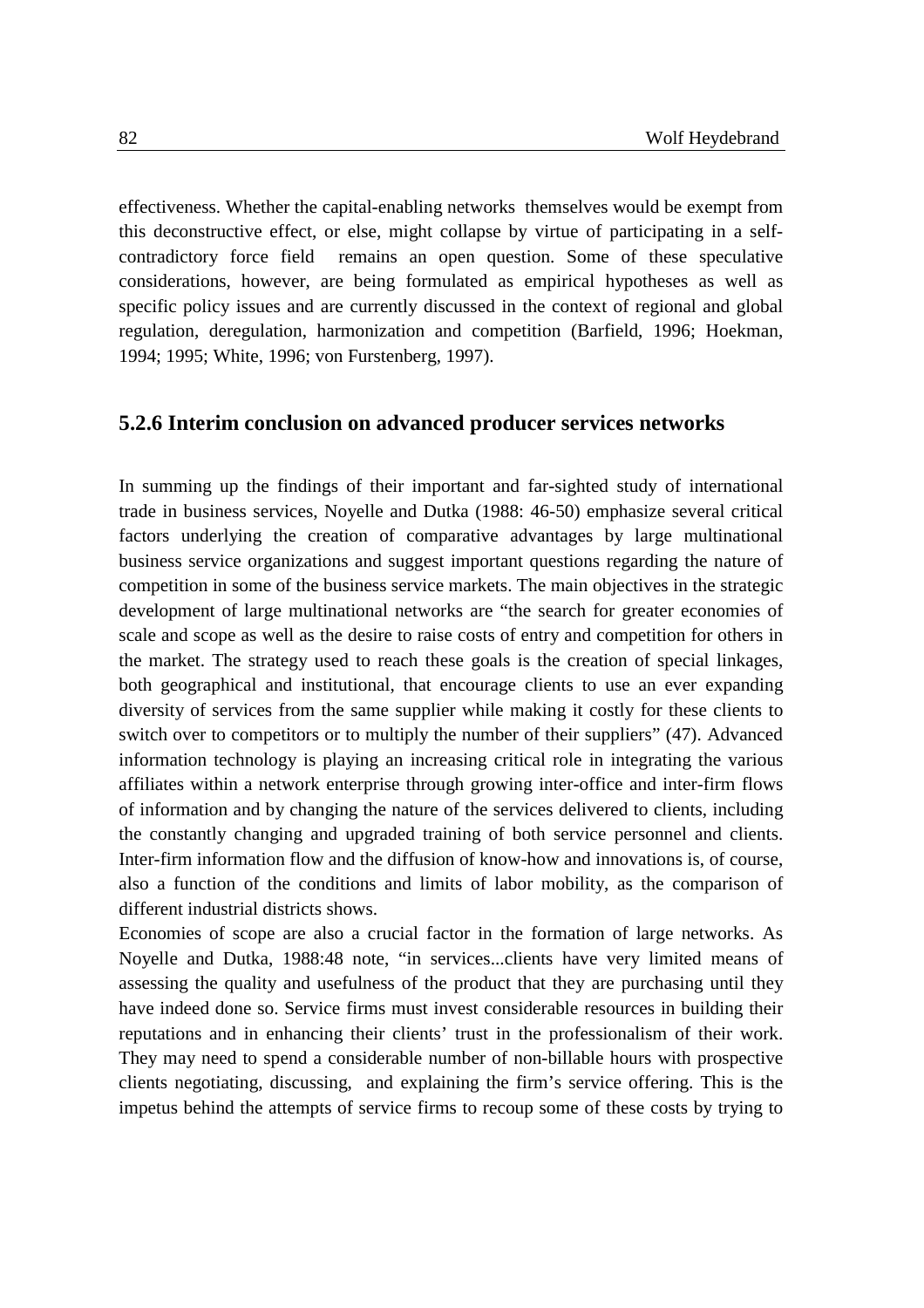expand the scope of their offerings, a trend often further reinforced by the maturing of traditional markets...Putting together greater scale and greater scope assumes that the firm is able to establish unique linkages with clients that competitors may not be able to reproduce". It should be obvious that this dimension of "asset specificity" also plays a role in Oliver Williamson's analysis of hierarchies and thus could be seen as a factor shared by both hierarchies and networks.

In sum, we can conclude that the network concept makes an inordinately significant contribution to the analysis and understanding of complex service networks. Strategic innovations in technology and transnationally evolving forms of organizations, as well as the achievement of market scale and scope can, indeed, be accomplished at the present time only through flexible networking among enterprises, high labor mobility, and a supportive inter-firm context. As Moulaert and his associates put it, "such networking involves professional synergies, interactive learning, and therefore, loose coupling among agents [citing Grabher, 1993:10]. It can be achieved only by pursuing what Johannisson (1990) has called 'economies of overview', that is, the systematic externalities that become available in network forms of organization [Grabher, 1993:11] or the 'virtual agglomeration economies' of networks or network firms [Camagni and Salone, 1993:1054]. In the contemporary world, these networks may range in spatial extent from the local to the global, from the network city to networks of cities" (Moulaert, Scott, and Farcy, 1997:106).

It is worth repeating, however, that the mutual attraction of networks and venture capital is occurring in a specific historical context, viz. the current phase of globalization since 1992 which has sent the U.S. stock markets to unprecedented heights and has created a euphoric sense of great expectations. Financial markets and their network externalities, however, are not stable and may experience intermittent crises. As a result, the current boom in networking may recede or give way to a new wave of economic concentration and even corporate centralization, as Harrison (1994) suggests.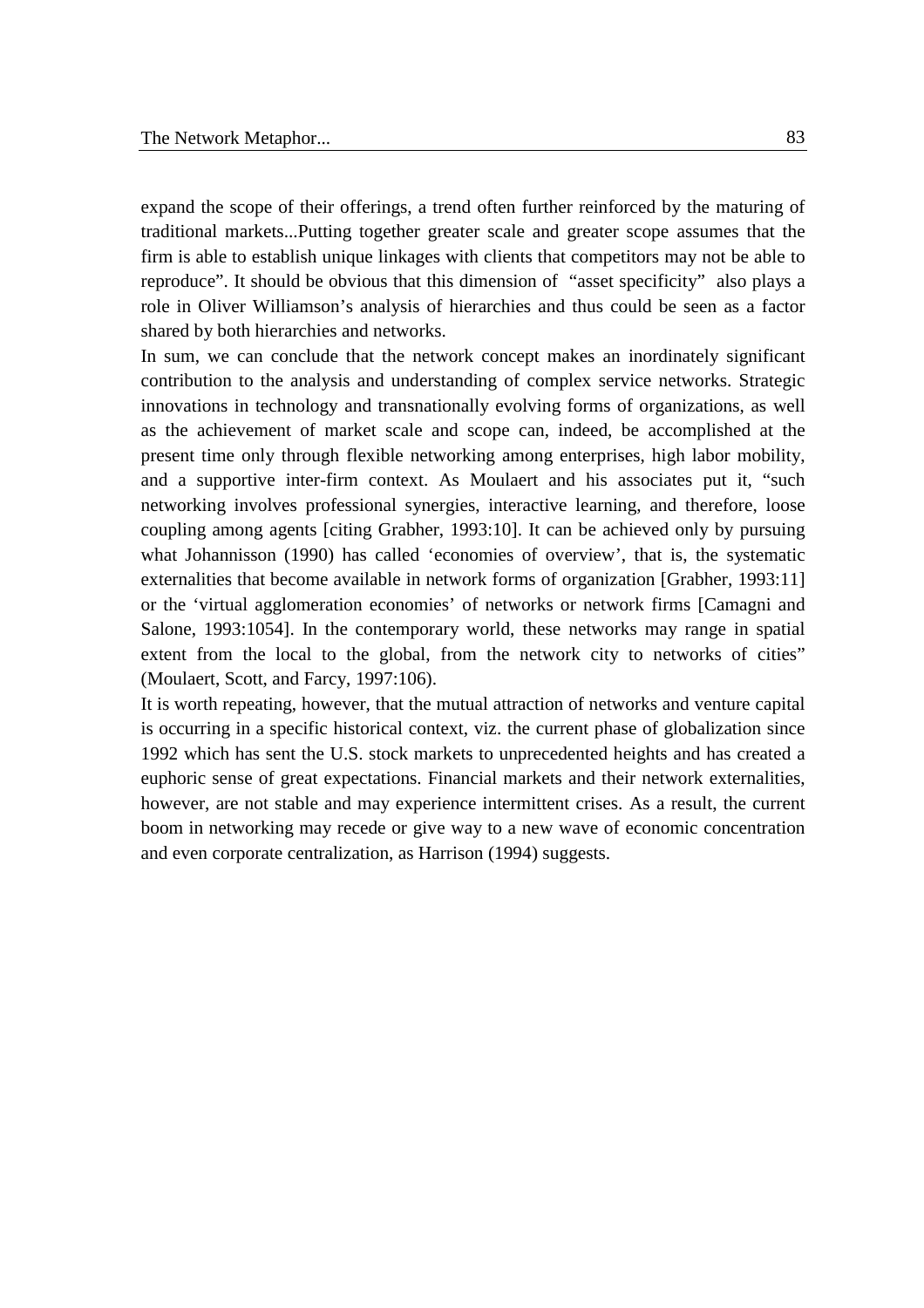# **6. Qualifications, employment relations, and the structure of labor markets**

The overwhelming evidence on the rise and centrality of the network form of organization in production, services, and their new combination and post-dualist integration in "producer services" raises the question of the effect of these changes on skills and qualifications, employment patterns, and the structure of labor markets. Since there are no data or empirical studies that would allow one to analyze the specific contributions of the network form in comparison with previous or alternative patterns of organizing work, it is unavoidable to operate with the assumption that the network form is an implicit and integral part of the spectacular rise of producer and business services. Therefore, it is instructive to look at the relationship between these specialized services and certain structural aspects of their labor markets. There is no one-way causality implied in this exercise. The rise and internationalization of business services networks in conjunction with advanced information and communication technologies have, no doubt, contributed to the restructuring of the labor market in services. But changes in educational qualifications, skills, transnational migration and life styles have also helped to make the network enterprise a viable alternative to previous forms of work organization, notably hierarchical and meritocratic forms of which professional and collegial structures are only one sub-type. Nor does using business services as a proxy for the network form imply that there is no variation in the propensity toward network formation or in the actual density and distribution of networks among these services. The point is that in the absence of specific information about the nexus between networks and the labor force characteristics of people working in networks, one has to be content with estimates and educated guesses. The following three sections will take up this challenge with respect to qualifications, the employment relation, and the structure of labor markets.

## **6.1 The question of skill, knowledge, and qualifications of networkers**

While the size of the U.S. labor force increased by 35% from 87.3 million in 1973 to 118.1 million in 1987, the proportion of college graduates more than doubled (108%), from 12.4 to 25.8 million. For college-educated women, the increase was 150% which reflects, in part, the rise in female labor force participation, in part the feminization of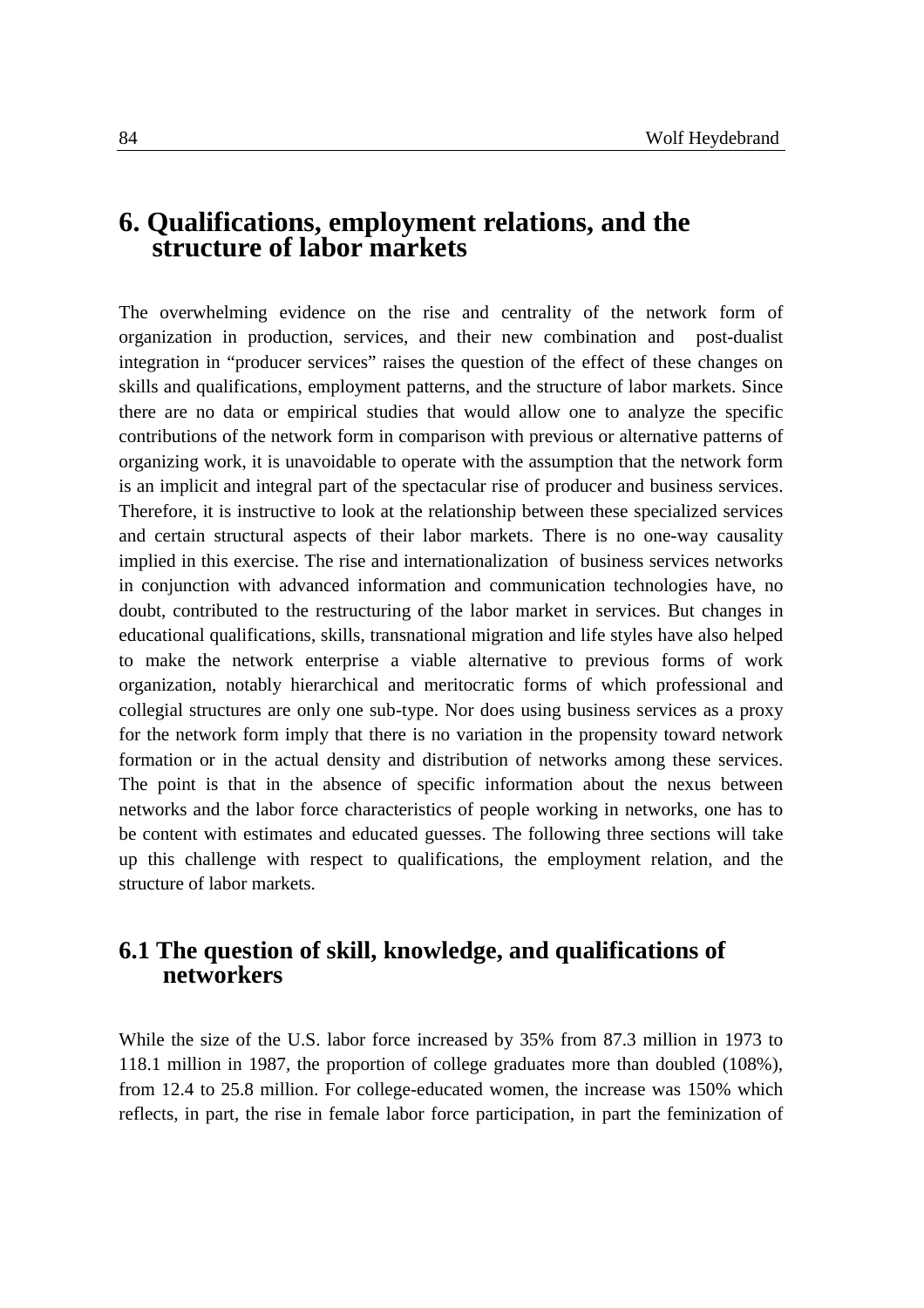services. During the same period, there was a corresponding increase in the number and percentage of college-educated workers in information and knowledge-intensive services. These figures, compiled by Appelbaum and Albin (1990:61, Table 3.14), reveal the intimate connection between educational qualifications and the networkintensive services described above. For example, all information and knowledgeintensive services experienced an increase of 44.2% in college-educated workers between 1973 and 1987. Among sub-categories, finance, insurance, and real estate (FIRE) services increased by 10%, business services by 7.8%. It is likely that these figures increased sharply in the last decade in line with the trends reported for producer services in Table 2, above.

### **6.2 The contingent work and employment patterns of networkers**

The informal, flexible, and contingent nature of networks in business services has had a profound impact on the labor mobility and employment relations of people working in these services. With the rise of services, a variety of patterns of contingent work have emerged: part-time jobs, temporary work, employee leasing, and self-employed independent contractors or subcontractors (Christopherson, 1990:12-21; see also Olmsted and Smith, 1989; Callaghan and Hartmann, 1991; Parker, 1994). Almost one quarter of the jobs added to the U.S. economy in the 1970s and 80s were part-time. Of the new jobs, 66% were filled by women, and a majority of people entering the labor force during the last decade have been minorities such as African American, Hispanic, and Asian as well as legal and illegal immigrants (Sassen, 1995; Jasso, Rosenzweig, and Smith, 1998) There has been an increase in the year-to-year variation in total work hours, with white women working fewer hours per year and black workers more hours. These trends reflect the increasing bifurcation and stratification of the work force in services already noted above (see also Tilly, 1990; Christensen, 1991; Applebaum, 1992). One may conclude with Christopherson (1990:13) that "fewer adult Americans hold stable full-time jobs and receive pay for 40-hour work weeks...within these general patterns of work reorganization in the United States, two trends stand out: an increase in the variability of working hours and an increase in flexible jobs, including part-time jobs, temporary work, and self-employment".

While about one sixth or 17% of the American work force is part-time, a much larger proportion (up to twice as many) are employed part-time at some point during the year. A growing proportion of the part-time workforce is underemployed involuntarily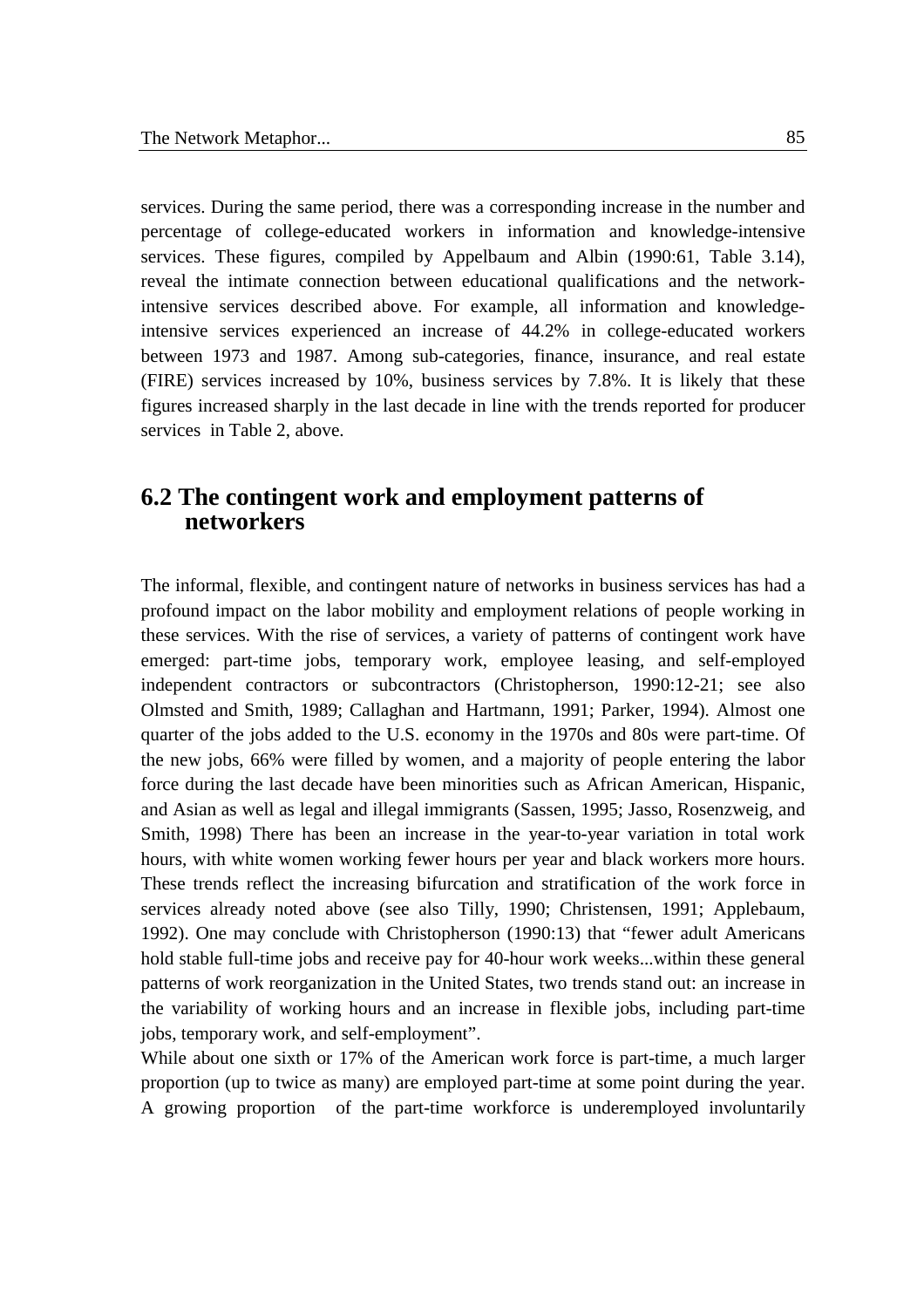(30%), compared to the majority who work part-time voluntarily, although the definition of "voluntary" conceals the fact that about 20% of part-time workers hold multiple jobs, no doubt mainly for economic reasons (in the early 1990s, there were more part-time jobs than part-time workers because of multiple part-time job holding - Kalleberg et al, 1996:260). Voluntary part-time networkers in service occupations thus have to absorb certain economic costs while, at the same time, "providing employers with a certain degree of flexibity not only because their working hours could be altered in response to seasonal, weekly, or daily demand but also because of their high turnover rates and interchangeable skills" (Christopherson, 1990:15).

In contrast to part-time work, temporary help services are increasing at three times the growth rate of the service industries and eight times the rate of all non-agricultural industries (Christopherson, 1990:15). The growth rate of the temporary help industry has been estimated at 5% annually between 1989 and 1995 compared to 1.3% for all industries. Temporary work contracts can vary from a short-term job to a long-term job with no employment security, lower pay, or no benefits. They can also be part of structured internal temporary worker pools common in universities and hospitals. Workers in the temporary help services industry are predominantly young and female. In terms of the distribution among occupational groups, the largest proportion of temporary workers is, of course, in technical, sales, administrative support and clerical jobs, but in 1985, 10.8 % were in service occupations. Non-office temporary help, however, appears to be growing faster than the clerical component.

Still another category is "temporary leasing" which is typically found in smaller firms where it may, however, constitute a larger portion of the firm's labor force. The leasing company performs all the functions of an employer, from hiring and firing to salary reviews. One reason for the expansion of this form of contingent labor has been a tax law provision that encourages small businesses and professional offices to transfer employees to external employers.

This externalization of employment functions constitutes a transition to still another important type of contingent work, the self-employed independent contractor. Two categories of self-employed workers can be distinguished: those who are sole proprietors and partners of unincorporated businesses, and those who own a controlling interest in an incorporated business (Christopherson, 1990:18-19). In the mid-1980s, approximately 7.5% of the labor force were unincorporated self-employed workers, and 2.6% operated incorporated businesses. In addition, side businesses were operated by about 2.5% of the work force. In 1983, 4% of the total of 12.8 million business owners owned more than one business (ibid, 19).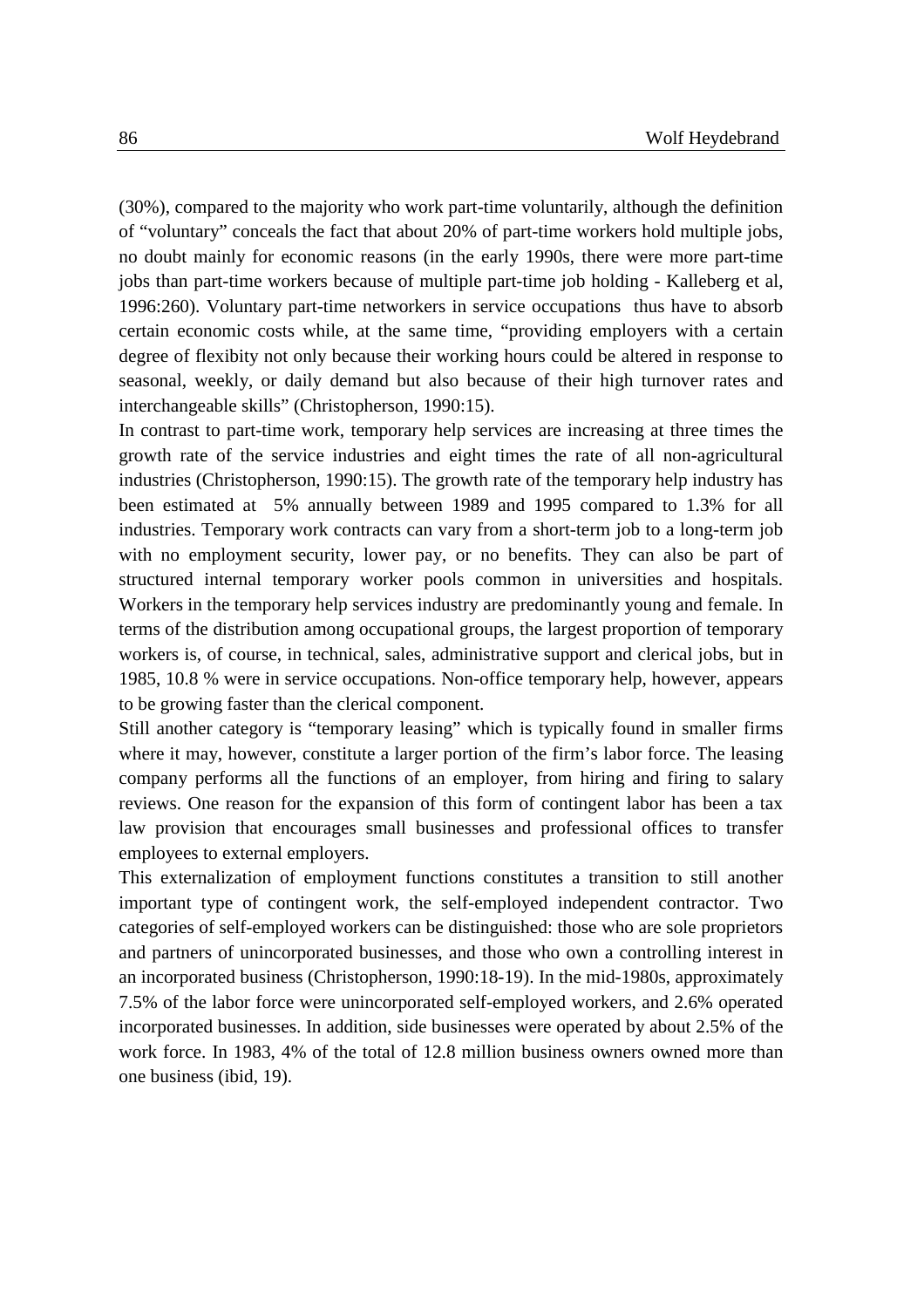Approaching the issue of contingent employment relations from the perspective of the employing organizations, Kalleberg and Schmidt (1996:253-75) essentially confirm the earlier analyses of Noyelle, Stanback, Appelbaum, Christopherson and others (see Noyelle, 1987; 1990). Based on a sample of about 725 diverse organizations throughout the U.S., the National Organizations Study (NOS) shows that of the 524 service organizations, 76% used some type of contingent work (Kalleberg and Schmidt, 1996:266,Table13.1). This was further broken down into organizations using any parttime (67%), temporary (16%), and subcontracting services (22%). Larger organizations were more likely to use contingent workers, as were those organizations that anticipated labor shortages. "From an employer's point of view, contingent work provides some important advantages, such as greater flexibility and lower payroll costs, especially with regard to fringe benefits. Employers may also find it easier to control their workforces by using contingent workers because they are less likely to unionize and their employment can be easily terminated" (ibid., 273).

The negative consequences of contingent employment and flexible network relations for unequal compensation and fringe benefits, employment insecurity, low autonomy, and a division between stable insiders and contingent outsiders is widely recognized and acknowledged (e.g., Smith, 1994; Harrison, 1994). The new bifurcation of services, however, also means that there is a high end in the distribution that is particularly important for the advanced producer services segment. As Susan Christopherson (1990:23) points out:

"Independent contractors...are an important source of high skilled professional workers for industries needing short-term specialized services. Independent contractors are prevalent in electronics, chemicals, and business services, and among a set of professional occupations, including graphic design, engineering, technical writing, systems analysis, and programming. These occupations have some common characteristics that make them amenable to independent contracting. They are highly skilled, but their skills are not industry specific. They can move across industry boundaries with relative ease. At the same time, they frequently work on projects that are non-routine and carried out within a definite time frame. They increase their employment opportunities by concentrating in industrial regions such as the Santa Clara Valley in California or Route 128 in Boston....Another major group of small firms is characterized by the ephemeral nature of their production activities. Industries in this category include those such as publishing, advertising, and entertainment which use highly skilled labor and those such as apparel or electronics which use low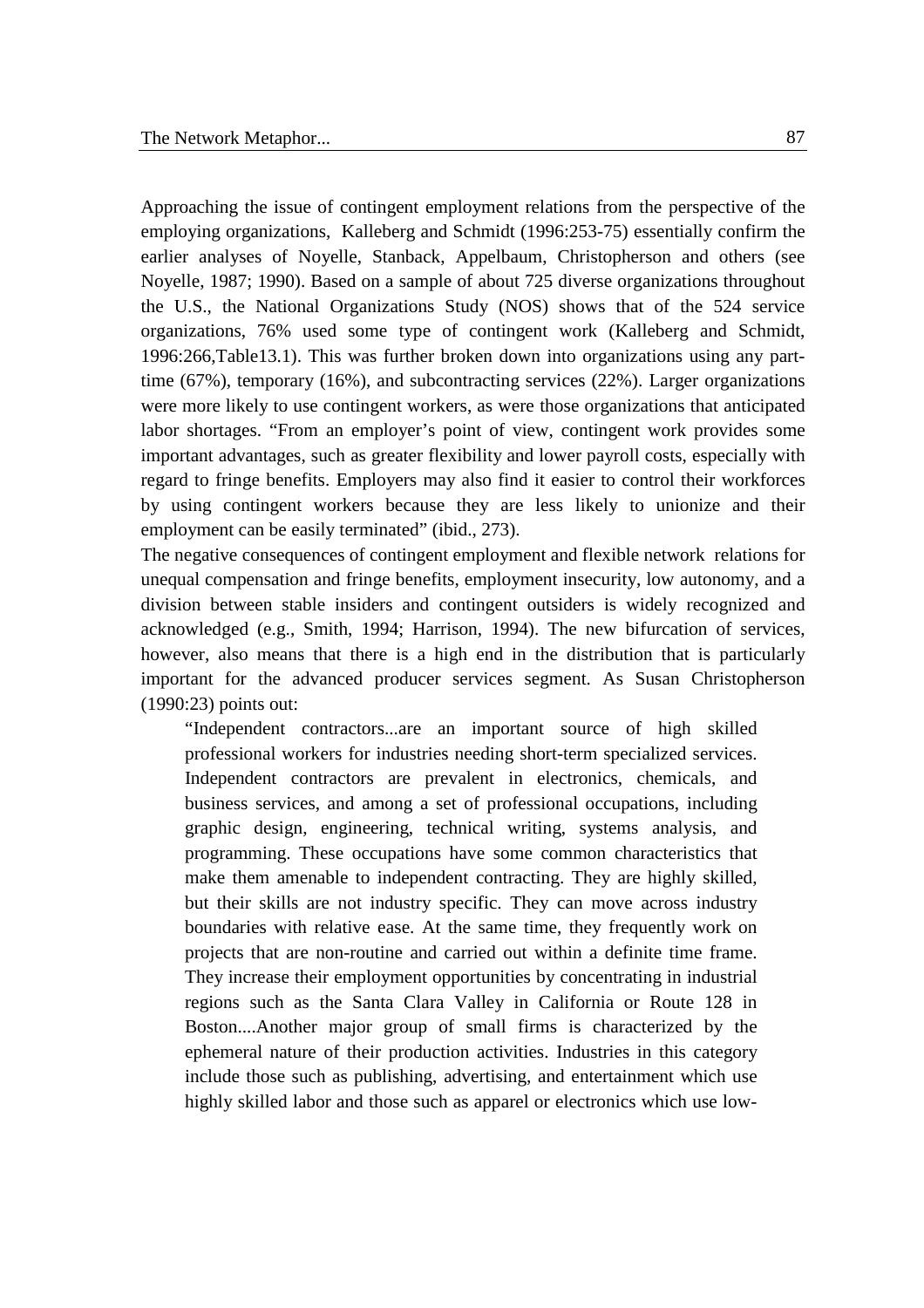skilled labor to complete one-time orders through "fly-by-night" sweat shops. These firms often are not enduring entities but project-oriented, organized to last only for the duration of a particular production project. This type of production requires a highly localized labor force. The need for firm- or industry-specific knowledge is low while the need for highly personal or specialized skills (in advertising, publishing, entertainment) or connection with a combined social-economic network is very high. These are the ultimately flexible firms in which a group of people are brought together to produce only one component or product".

This description makes the intimate connection between network structure and labor market explicit and is, of course, consistent with the work of Scott, Saxenian, Harrison, and others discussed above (see also Pfeffer, 1994; Heydebrand, 1998).

In short, the significance of the trends and figures presented above is that the flexible and continuous restructuring of work, especially in business services, entails the restructuring of employment relations and ownership patterns, and vice versa: new forms of inter-linkages and relationships among owners and employees in service markets engender the transformation of production organization and the patterns of demand and supply in labor markets for services. Without as yet using the terms "networks", "social capital", or "collaboration" explicitly, studies on contingent and temporary work patterns and limited term contracts in self-employed independent contracting and subcontracting in the late 1980s and early 1990s implicitly describe or refer to the kinds of work and ownership relations that have arisen in conjunction with advances in information and communications technology and the growth of network enterprises in service networks. The explicit recognition of the connection between the rise of networks and shifts in labor mobility as well as work and employment patterns is therefore of relatively recent origin, or else was tacitly subsumed by references to the operation of technical and socio-technical networks in the literature on advanced information technology. Economic geographers were most likely to articulate the connection between social and technical networks and to point to the sociological significance of the new service networks among enterprising firms and network enterprises.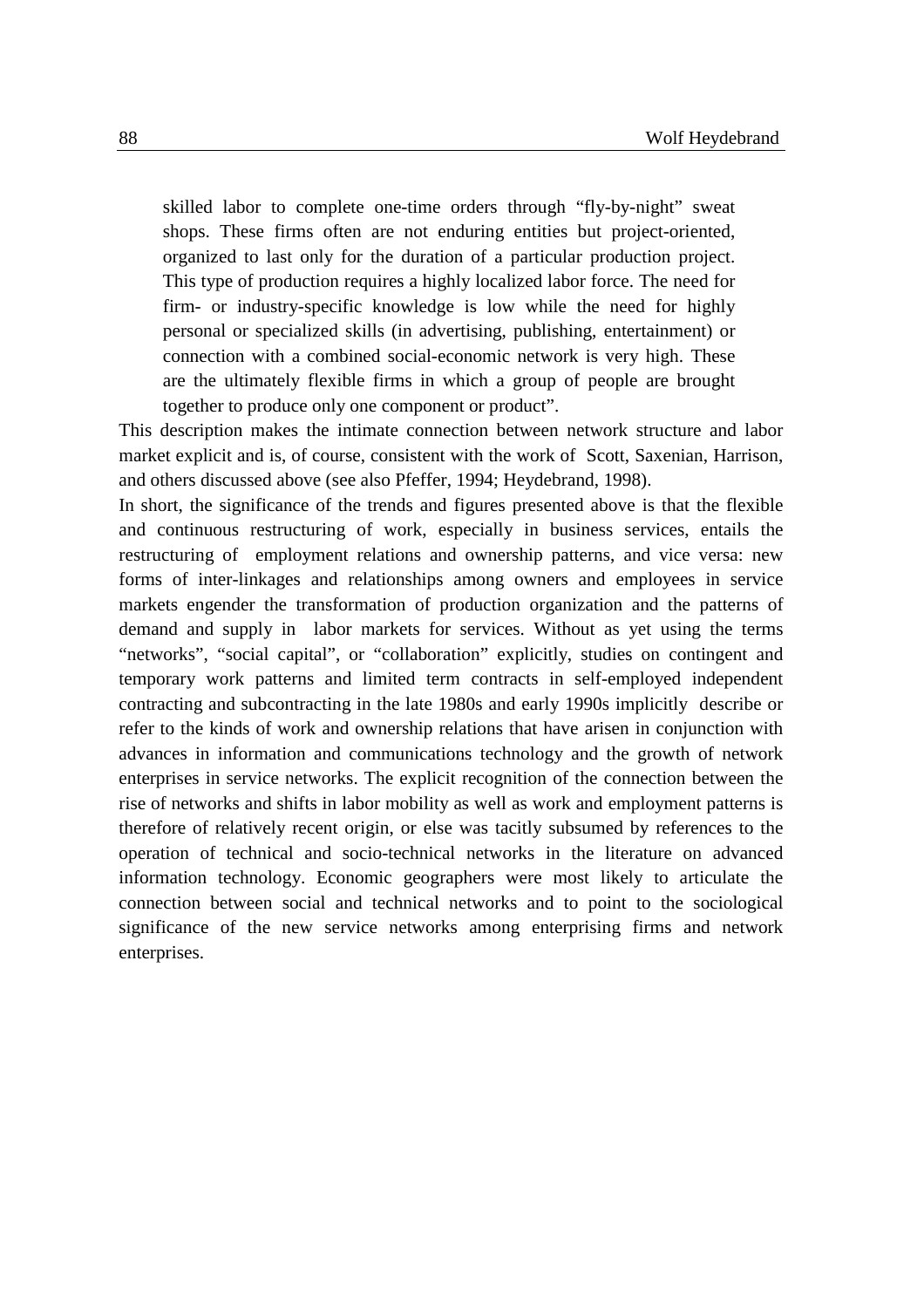## **6.3 Inter-firm networks and the new labor market segmentation**

The development of a massive, post-fordist and flexibly specialized service economy, in general, and of a rapidly growing information- and knowledge-intensive segment of advanced producer and business services, in particular, suggests that "industrial dualism" (an industrial core and a service periphery, as described in section 3.3 above), has been effectively transcended. This does not mean, however, the end of production or the replacement of production by services, but the emergence of a new type of integration of work under the auspices of information and communications technology, a fairly radical restructuring of work organization from hierarchical to decentralized network forms, a demand for educated contingent labor, and a newly segmented labor market. Nor does this transformation mean the end of earnings inequality: on the contrary, a new bifurcation of jobs and incomes within services has occurred (Jacobs, 1992). What has been emerging during the last decade, then, is a transnational mode of production and a new service-industrial class structure the contours of which are slowly becoming visible (Castells, 1996, Ch.4; Tilly and Tilly, 1994; Harrison, 1994:11-12; Esping-Andersen, 1991; but see Blossfeld, Gianelli, and Mayer, 1991).

The new labor market segmentation consists of core workers, skilled contingent workers, and low-skilled contingent workers (Noyelle, 1990:212-24). Networked firms seek to reduce the number of **core workers** whom they employ on a full-time, long-term basis. While this core of professional, managerial, and technical workers is being "downsized" as much as possible, it remains an essential part of the skeletal structure of the new decentralized and internationalized inter-firm networks. The professional and managerial members of this core are dispersed among the different parts and geographic locations of network enterprises. As Noyelle (1990:220) argues, "in banks, insurance companies, local telephone companies, retailing organizations, and other service firms, core workers are usually recruited carefully to match the special characteristics of the firm and are then placed in restricted trainee programs. Others are integrated into the core on an ad hoc basis, having joined the firm originally under contingent terms". The generalization that most in-service training is directed at core employees is confirmed by Knoke and Ishio(1996), although their concept of "core" includes middle and lower level white collar and blue-collar workers.

Castells (1996:217 and Appendix A) shows that there is considerable variation in the information-intensive managerial, professional, and technical core among the triadic economies, ranging from about one third of the labor force in the United States and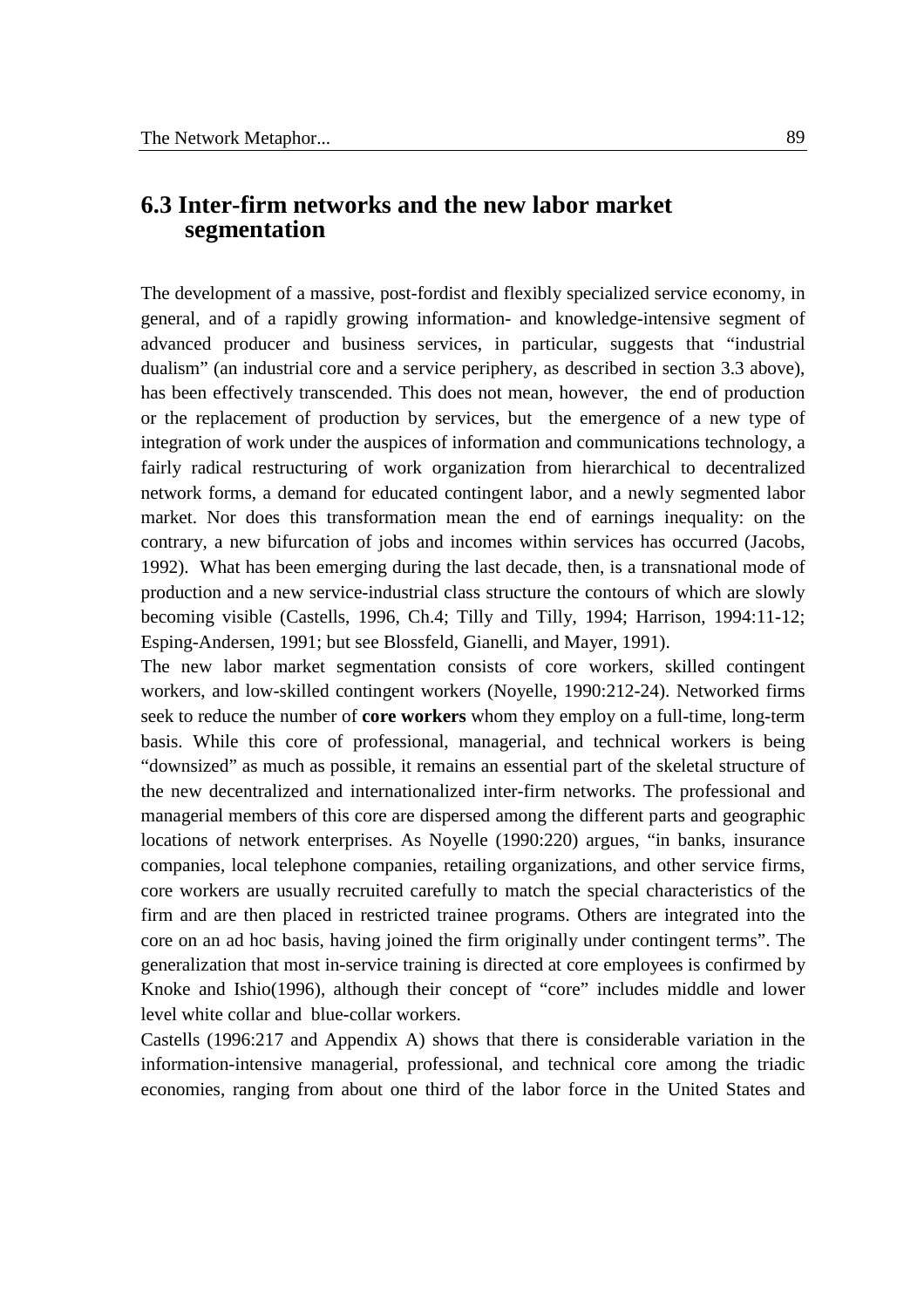Canada to about one-quarter in France and Germany to 15% in Japan (these variations reflect, in part, differences in definitions and classifications).

A second group of **skilled contingent workers** consists of a wide range of professional and paraprofessional occupations such as nurses, teachers, accountants, lawyers, systems analysts, programmers, and computer specialists (Noyelle, 1990:221). This second segment is highly significant in the United States, Canada, and Germany, in contrast to Japan, France, and Italy where there are stronger residual concentrations of traditional professions, crafts, and commercial activities (Castells, 1996:217). Noyelle points out that workers in this segment are operating predominantly under professional objectives and standards, rather than under firm-based criteria. "Mobility among skilled contingent workers is achieved at least as much through lateral job-hopping and additional education and training as through moves within a given firm, partly because the needed range of individual skill and experience is larger than what a single firm can offer. The turnover rate among skilled contingent workers is high and organizational commitments and contracts are short-term. For all these reasons, the role of user-firms in organizing this segment of the labor market is declining, while the role of professional associations, educational institutions, and professional/personal networks is growing. Most importantly, the supply of contingent labor is increasingly structured by organizations such as nurse registries, headhunter agencies, and specialized temporary work agencies (Noyelle, 1990:221).

The third segment of **low-skilled contingent workers** is also growing, contributing to a polarization of the service labor force in terms of educational and skill qualifications. Here, too, it depends who and what is counted as constituting a low-skilled contingent work force. Based on the projections of Silvestri (1993), Castells (1996:225) argues that the group of low-skill, low-pay service occupations is growing at a somewhat lower rate (1.1%) than the top group of managers and professionals (1.6%), while the middle categories of technicians, crafts, sales, clerical workers, and operators are declining slightly. By contrast, Noyelle (1990:222) argues that those categories of workers who, despite their limited skills, used to be part of the internal labor markets of firms, are now relegated to lower tiers of the contingent labor market. Harrison (1994:11) gives as an example the "back offices" of the labor market for business services such as "big insurance companies, banks, and corporate headquarters...these facilities house masses of typically poorly paid, overwhelmingly female clerical workers, tucked away in suburban 'office parks', far from the downtown corporate headquarters to which they are linked, where their companies' higher-level functions are performed". Harrison here touches on the paradoxical features of the U.S.labor market for services which is proportionately bigger than in most other economies, but includes large portions of low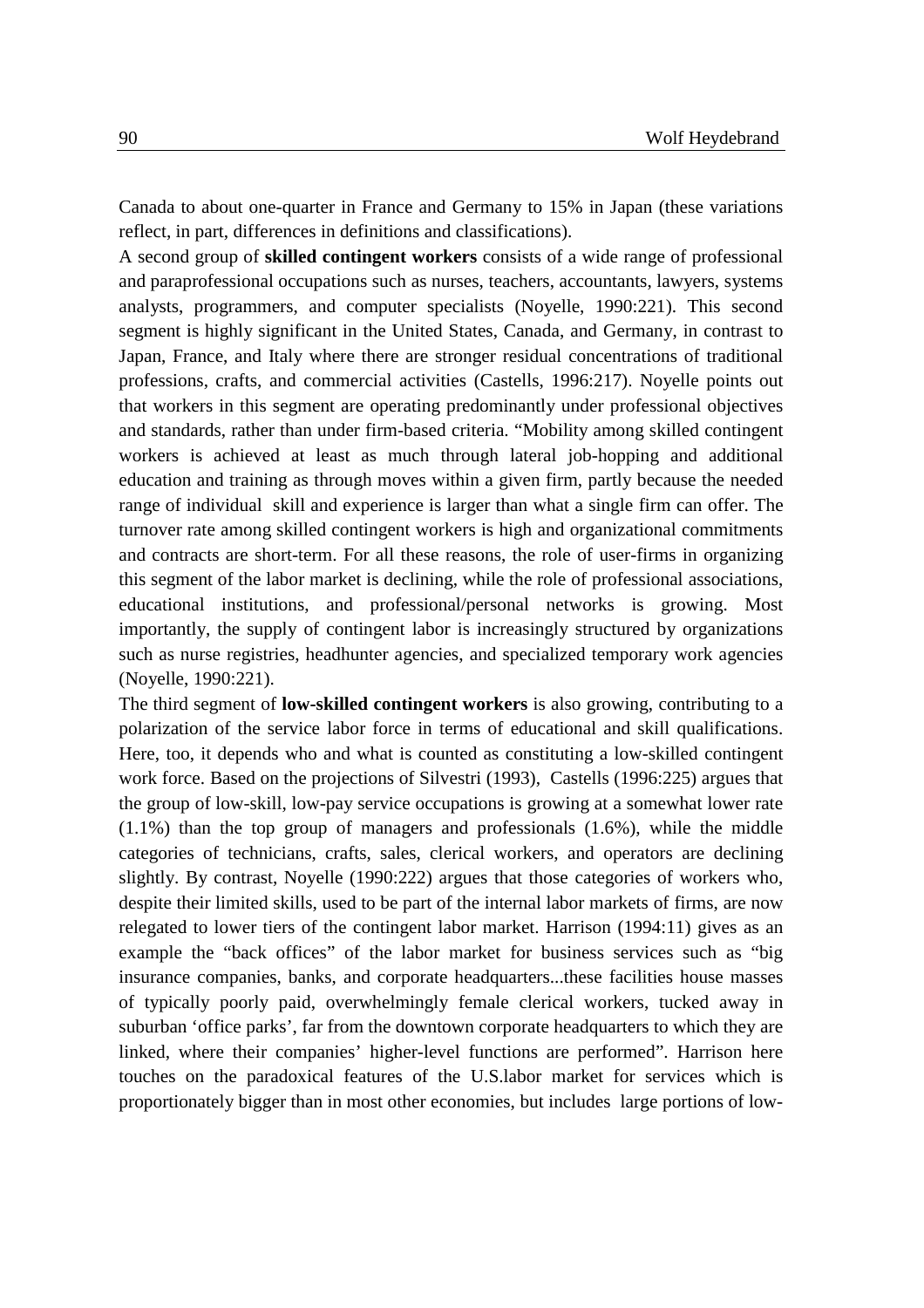skill, low-wage, temporary and part-time jobs, a problem identified as "working poverty" in which "people work for a living but do not earn a living wage" (ibid., 12; see also Braham, 1996:327 who emphasizes the structured inequality of the contemporary international "division of labor" as an additional dimension of the new labor market segmentation).

## **6.4 The reactions of employers and unions**

Since the acceleration of deregulation in most industrial economies during the past quarter century, employers have understood that in addition to restructuring work in terms of more **flexible** arrangements and improving **productivity** by means of information and communications technology, it was also desirable to reduce labor and transaction costs by **downsizing** the work force and to improve overall competitive advantage through fast learning and **innovativeness**. Insofar as the network form of organization has responded to these exigencies on all four counts, employers have embraced it. The bulk of this paper has detailed the dimensions and forms in which these strategic benefits have been pursued. The two central dimensions of network effects have been the ways in which networks have provided access and opportunity as well as power and influence (Powell and Smith-Doerr, 1994:372).

As to facilitating access and opportunity with respect to employment, cooperation, and innovation, network processes are clearly beneficial through the "strength of weak ties" (Granovetter, 1973), the trading of tacit knowledge and the brokerage of technical knowhow, the mobilization of capital and resources, and the diffusion of innovative techniques and practices. Networks are also useful as instruments of coordination and governance. Here, the crucial dimensions are the transformation of social exchange into power relations via the centrality of the position of actors in inter-organizational networks, the conversion of resources into power and relative independence, and the class-based structure of cohesive corporate elites, business groups, and interlocking directorates (Powell and Smith-Doerr, 1994:377). Still another dimension is the conceptualization of the structure of organizations and of inter-firm networks in terms of agency theory, i.e. the view of business firms as networks of contracts and treaties(Alchian and Demsetz, 1972; Jensen and Meckling, 1976). From this perspective, a more or less permanent process of restructuring can be achieved through the strategic use of networks and their social effects and consequences. The key concepts here are that a relatively free and unregulated flow of information is made possible by the informal character of network relations, that organizational hierarchies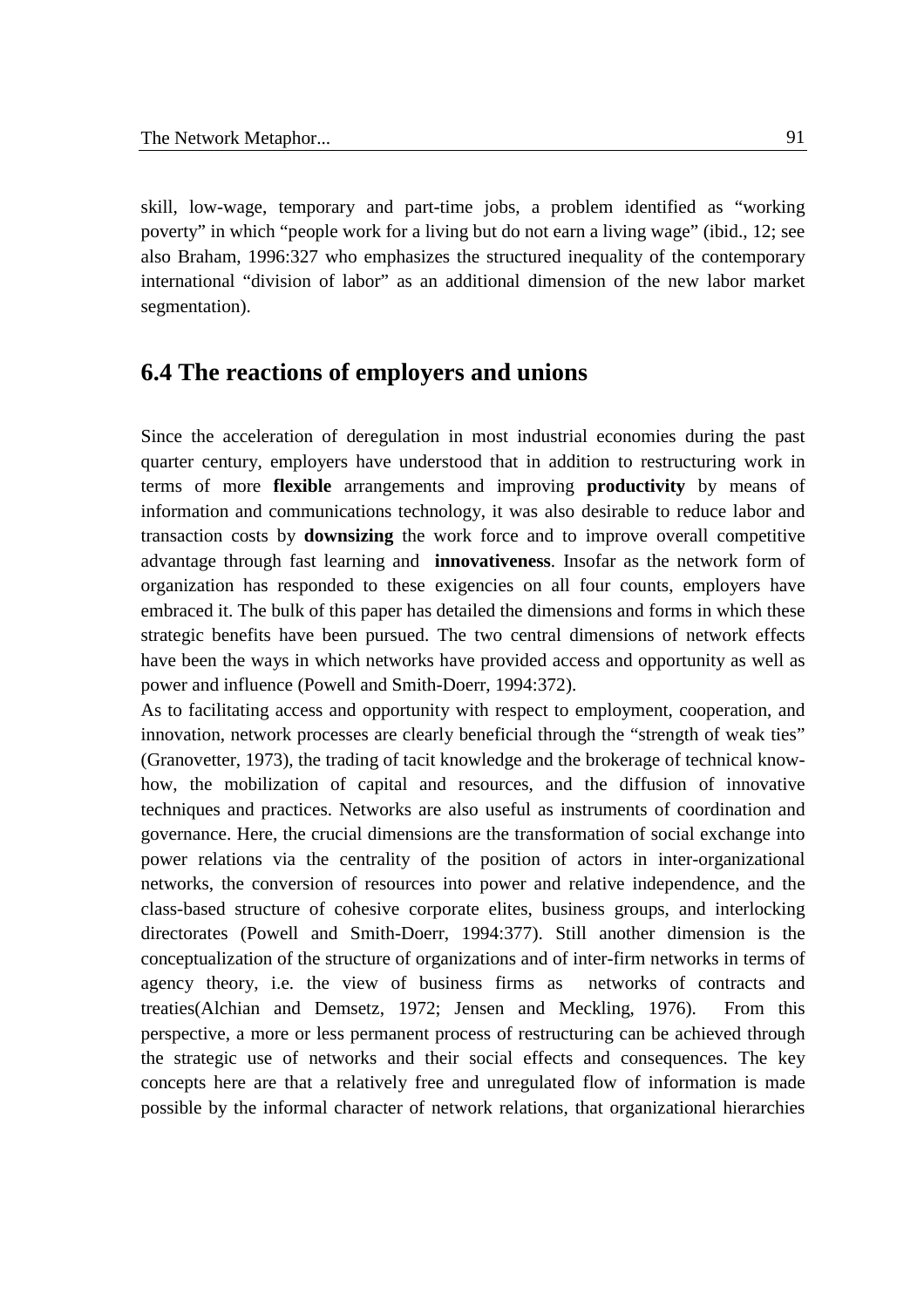are flattened and dis-aggregated through economic processes such as deregulation and "concentration without centralization" (Harrison, 1994), that networks may engender not fully anticipated dynamic processes of cooperation, innovation, and learning, but that they may also facilitate the formation of coalitions and rival alliances which in turn affect the probability of joint inter-firm competition and collaboration (co-opetition) (see also Powell and Smith-Doerr, 1994: 382).

Finally, it is obvious that cooperative networks constitute a force of production of unparalleled historical importance in that much high-tech, R&D, and business service production is conducted through complex production networks and service networks. In this context, Powell and Doerr-Smith (1994:386) point to the frequently cited benefits for regional development through flexible specialization and small-scale but highly networked local industrial clusters and nodes, the development of "common technological communities", cohesive business groups exercising "benevolent authority", and strategic alliances, joint ventures, and partnerships. To what extent these networks and groupings are held together by trust, mutual obligations, and norms of reciprocity or, alternatively, by "calculative, common dependencies" and strictly strategic considerations, or by both in the form of intermittent co-opetition is, of course, largely an empirical question.

From the point of view of employing organizations and management, the most important outcome of the developments considered here is the critical combination of the social network form and information technology. In this context, Castells (1996:243) argues: "Since the two main features of the predominant organizational form (the network enterprise) are internal adaptability and external flexibility, the two key features for the work process will be the ability to generate flexible strategic decision making, and the capacity to achieve organizational integration between all elements of the production process...Information technology becomes the critical ingredient of the process of work as described because it largely determines innovation capability; it makes possible the correction of errors and generation of feedback effects at the level of execution;[and] it provides the infrastructure for flexibility and adaptability throughout the management of the production process". The relational capacity to link up with other actors and tasks within and between network enterprises implies the distinction between three basic types of positions: (1) the networkers who set up connections on their own initiative and navigate the routes and channels of the network enterprise; (2) the networked, workers who are on-line but without deciding when, how, why, or with whom; and (3) the switched-off workers, tied to their own specific tasks defined by non-interactive, oneway instructions (Castells, 1996:244).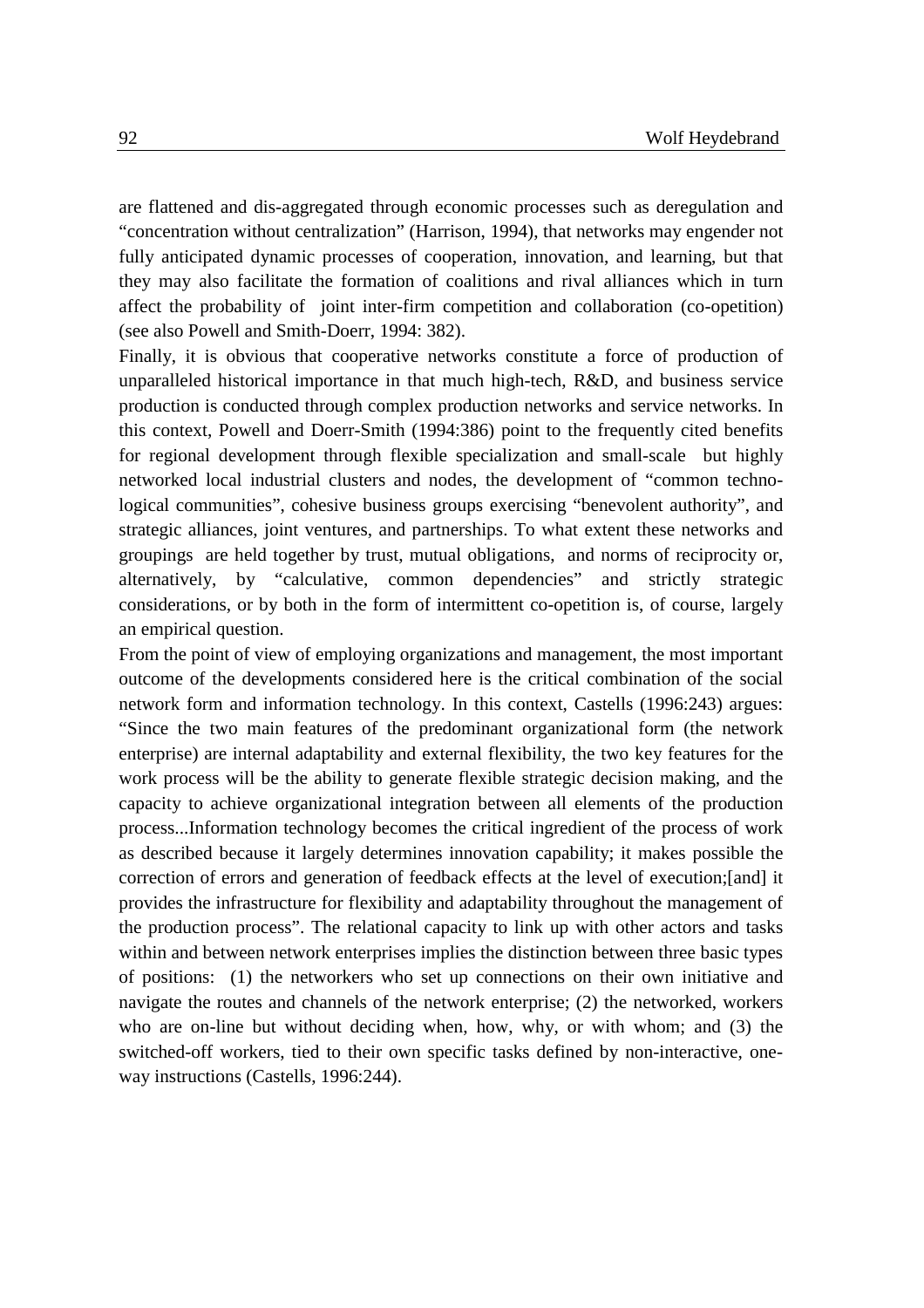Apart from the benefits and functions of networks for employers, the dysfunctions of informal social networks for competitive markets, legitimate institutions, public accountability and legal regulation remain to be considered in terms of a separate analysis. While such an analysis transcends the scope of this paper, one aspect of the "dark side of flexible production" (Harrison, 1994) should be mentioned here, namely the effect of networks on unionization as well as the reaction of labor and service unions to these developments.

In the absence of empirical data directly linking the new work and employment structures to the interests of workers and the efforts of unions to represent these interests, it is unavoidable to make some inferences from existing trends. There is little disagreement about the fact that the international labor movement grew in numbers and strength during the three decades following World War II. This growth reflected the continued vitality and centrality of industrial manufacturing that had begun in the 1920s and was a hallmark of the "Fordist" model of mass production. From the late 1970s on, however, union density and membership began to decline, thus eroding the organizational and institutional power of unions. While there continue to be differences in these trends among the industrial democracies, the overall tendency toward union decline has been unmistakable.

The debate on the decline of unions has been dominated by two opposed theoretical positions. From the perspective of the **structural changes** discussed above, i.e. the loss of manufacturing jobs and the rise of services, the decline of unions appears as a logical result of the structural shifts in work and technology that began in the late 1970s and accelerated after 1989/91. In the United States, the wave of plant closings in the 1970s and the de-industrializing shift from the "rust belt" to the "sun belt" began to undermine the traditional class base of labor unions (Bluestone and Harrison, 1982). The rise of services and the growing use of information technology in both production and services created a whole new sector of small, geographically dispersed, entrepreneurial business firms based on contingent labor. The network enterprises, lateral mobility of workers, and new employment practices emerging in the wake of networked production and services are part of this structural trend (Troy 1986; 1990; Bluestone and Bluestone, 1992). In contrast to the U.S., unions remained stronger in those Western European countries where the shift to services was less pronounced, as in France, Germany, and Italy. There is no clear-cut evidence that unions are opposed to certain aspects of flexible production and networking as such. But it is evident that all the factors described above conspire to undermine existing union strength and represent obstacles to organizing efforts.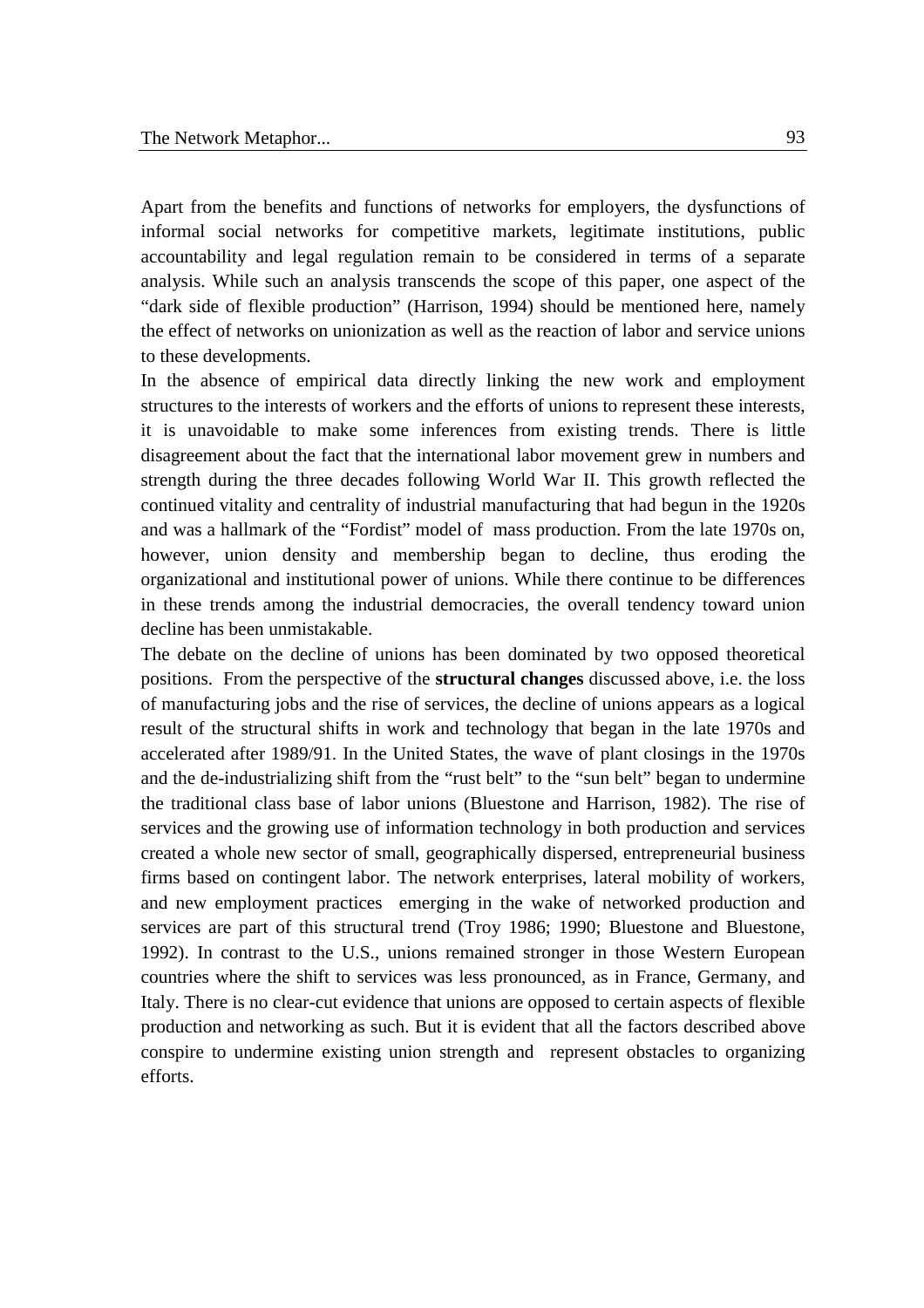From an **institutionalist perspective**, however, the structural changes described are not sufficiently compelling for explaining the decline of unions as well variations among countries. In a comparative study of postwar unionization in 18 OECD countries, Bruce Western (1997) argues that unions grow and persist where they are institutionally insulated from the market forces that drive up competition among workers. Working class and left parties enlisted the interventionist and regulatory power of government to promote and legitimate union organizing. In addition, a centralized system of industrial relations reduced employer resistance to unions and made a nationally coordinated approach to unionization possible. Finally, unions that managed unemployment insurance on their own (originally the Belgian "Ghent" system) were successful in recruiting workers at the margins of the labor market such as unemployed and retired persons. These three "institutional" factors, Western argues, constitute a more adequate account of union organization and explain variations within national labor markets, across the industrialized countries, and over time for the three decades since 1950. From the late 1970s on, the institutional frameworks of Western liberal democracies came increasingly under pressure from the globalizing economy. As a result, the institutional and organizational power of unions began to decline. Economic globalization is thus ultimately acknowledged as engendering de-institutionalization.

As in many theoretical accounts, the differences between positions depend often on the relative weight accorded to one or the other factor, as well as on the level of analysis itself. For example, it can be argued that the de-institutionalization of Western liberal democracies under the pressure of globalization occurred precisely because the shift to services, information technology and flexible social networking, economic deregulation, and global competition constituted an unprecedented structural change that the existing institutions were not prepared to handle. The resulting decline of efficacy at the institutional level was, therefore, reflected at the organizational level as well, and vice versa: structural changes at the economic and organizational level had repercussions at the institutional level. Since in institutional analysis, the boundary line between organizational and institutional phenomena is blurred or even eliminated, it is correspondingly difficult to assign unambiguous causal priorities and connections and to achieve unequivocal testability and falsifiability of empirical hypotheses.

One may conclude that both structural and institutional dynamics account for the interests of employers to pursue policies of restructuring, downsizing, and outsourcing, and of the members of the new segments of the service labor markets to ignore the appeal of unions or welfare regimes because of their own interest in, and expectation of, upward social mobility, self-organization, self-employment and the lure of flexible work and life styles. By contracting out responsibility for work and externalizing employment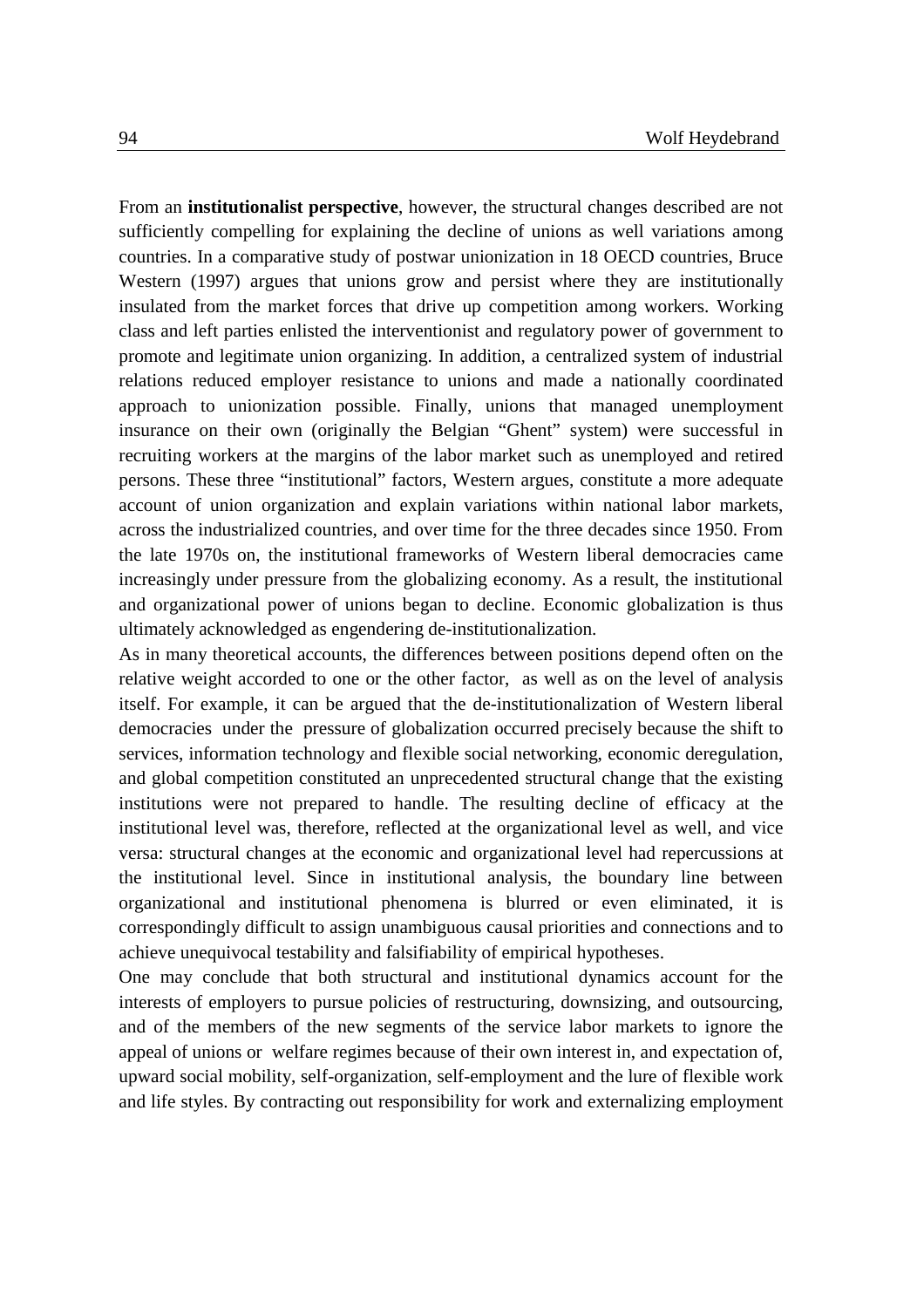benefits, employers save transaction costs but also participate in the restructuring of ownership relations. Conversely, previously employed workers become self-employed network entrepreneurs and provide needed services on a flexible, even "voluntary" basis. Networked self-employment and the absence of a visible hierarchy nurture the dream of self-empowerment and independence in the context of an imagined "community". These legal and institutional fictions may, however, embody or conceal certain consequences: 1. workers do the same job as before, only now as sub-contractors and freelancers; 2. they do not receive fixed employment and welfare benefits, but must provide them on their own on the basis of self-imposed planning and saving; 3. worker-owners can combine their networked existence and their temporal and spatial mobility with more flexible and open- ended life styles, but may find their age-specific, ethnicity-specific, and gender-specific dependencies aggravated. Unionization, however, may also assume new forms and emerge from new constituencies. Public and private service sector industries with high proportions of female workers may generate new forms and bases of organizing, and unions may pay more attention to part-time and contingent workers as their recruitment basis in the segment of core workers is shrinking (Kalleberg and Schmidt, 1996:268-69). Since the dynamics of union organization are partly political and ideological (and therefore neither purely institutional nor structural), there is a certain degree of indeterminacy that renders predictions about future developments in this area difficult, if not hazardous.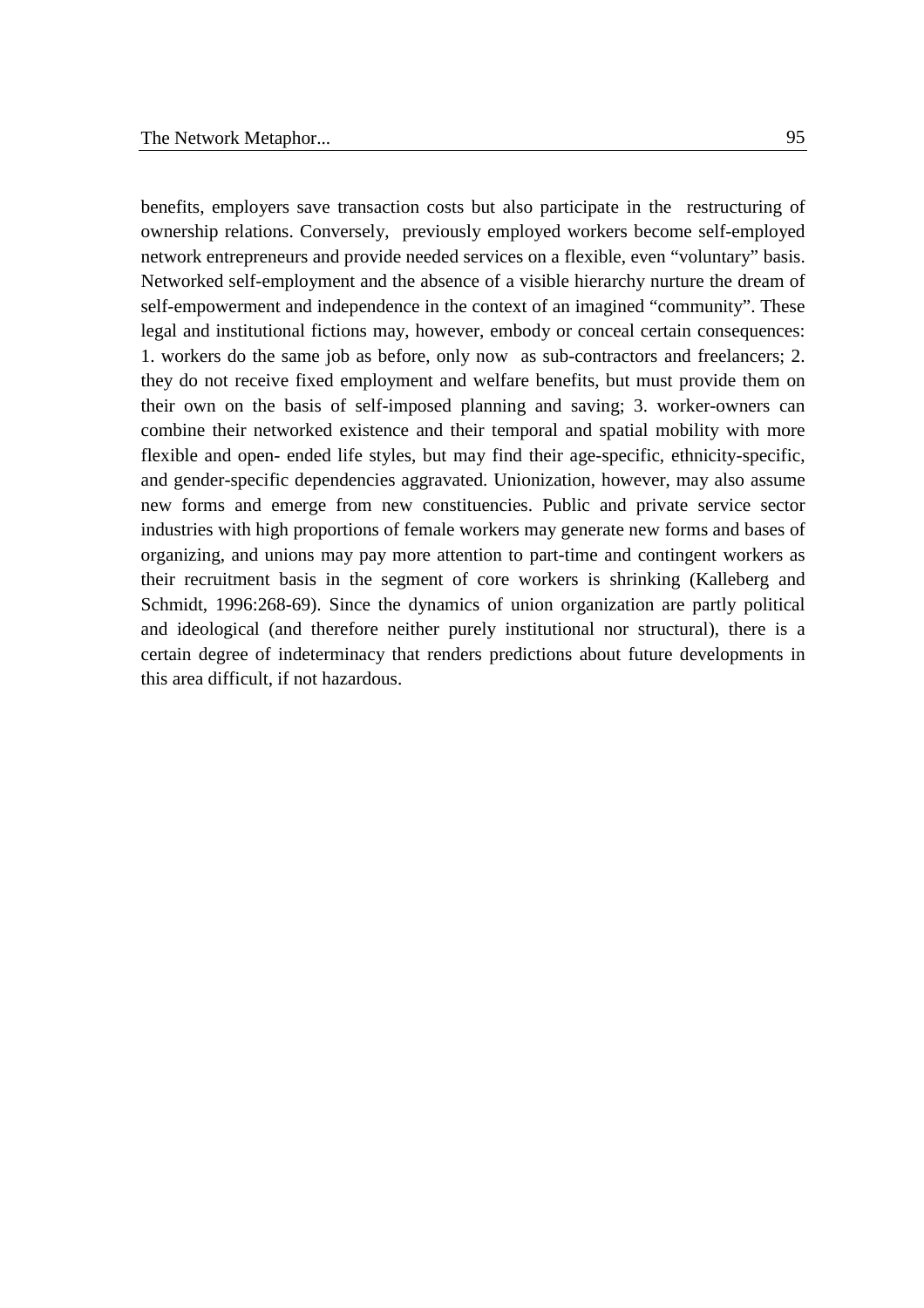# **7. Summary and Conclusion**

This concept paper has attempted to address a complex set of issues on which there is now a sizeable literature and a considerable number of empirical studies. Even though the network concept is generally perceived as important and as signaling new theoretical and empirical departures in the social sciences, however, there are differences in the way networks are defined and technically analyzed. For this reason, an attempt has been made to distinguish at least among structuralist and institutionalist approaches to the definition of social networks and to sort out the most important dimensions of the network concept. Thus, social networks were distinguished from technical and sociotechnical networks. As to the question of how networks originate, emergent networks based on homophily and elective affinity were distinguished from established, instrumental and strategic networks.

Considering the relation between structure and content of network ties, special emphasis was placed on the informal, private, non-contractual, extra-legal, non-regulated and nonaccountable nature of networks as well as their generally temporal and transient character.

The roles and effects of networks were also explored with respect to technical and economic benefits, the widely discussed role of trust, and the importance of informality and flexibility. Since there appears to be a considerable degree of variation in the cultural context as well as in the structural features of social networks, a comparative analysis of network phenomena would, as a minimum, have to separate cultural from structural effects by analyzing one while holding constant the other. There are beginnings with respect to the size and relative informality of networks, and there is, of course a great deal of technical structural network analysis within given cultural contexts, but we still know little about the relative effects of culture as compared to structure.

By way of summarizing the issues surrounding the definition and conceptualization of social networks, their epistemological status was shown to be rooted in a holistic (rather than reductionist or individualistic) as well as in an interactive (rather than dualistic) conception of social structure. This approach permits placing networks squarely within the methodological tradition of sociology and makes it possible to distinguish between networks and other structural phenomena such as organizations and institutions. The "social capital" approach in network analysis is shown to be an exception insofar as it is methodologically reductionist and constructs a conception of networks as relational aggregates of actors. This approach is shown to be akin to an economic conception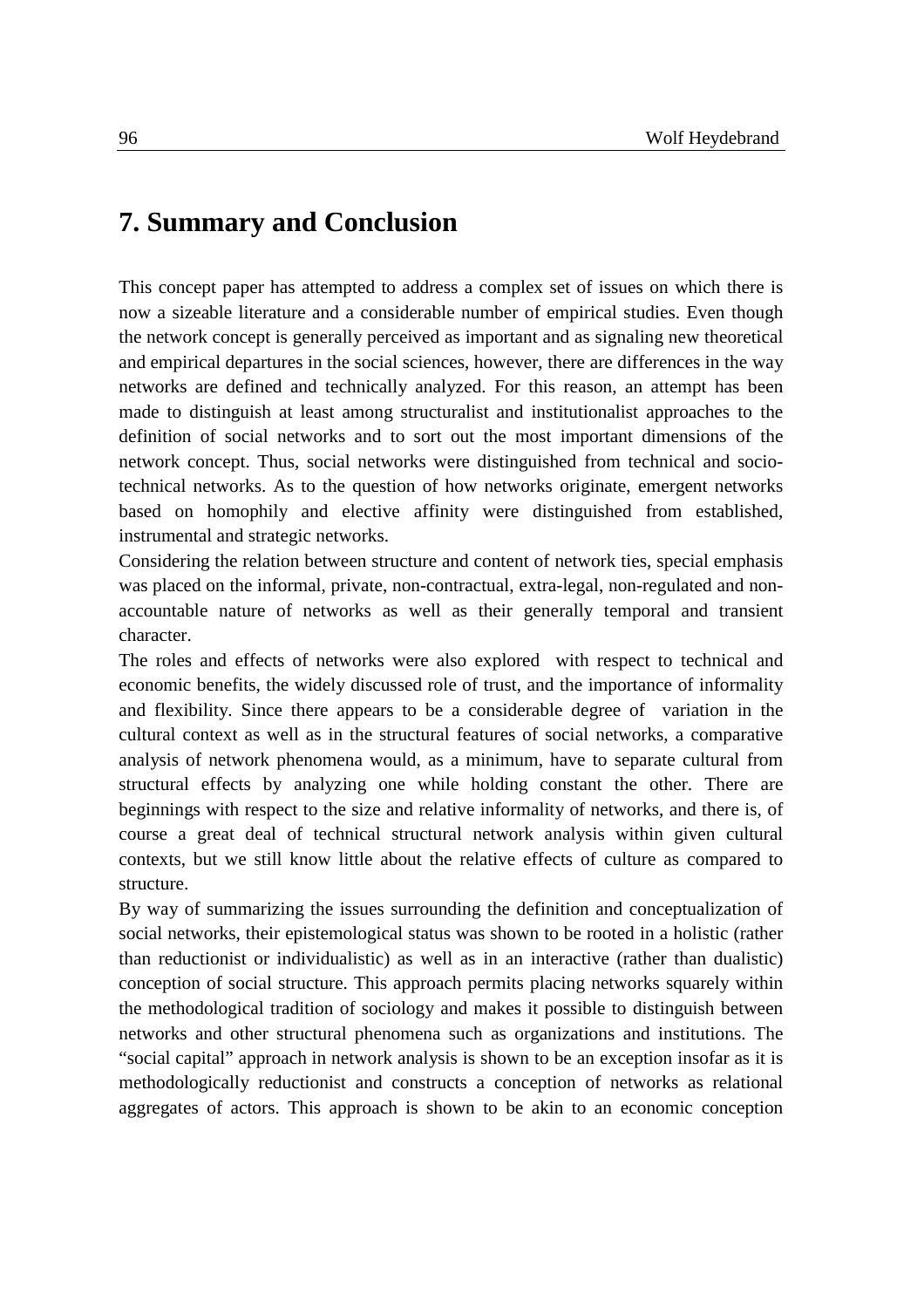which treats networks as externalities, i.e. as potentially productive deviations from the perfect competition of classical markets. Finally, network failure through institutionalization or disintegration can, in turn, be seen as providing the negative evidence necessary for the falsifiability of network-related hypotheses and, therefore, for the testability of a theory of social networks.

The bulk of this paper addresses the dimensions, forms, and effects of social networks in complex production and service relations. Throughout the middle part of this century, cooperative production relations in manufacturing tended to be somewhat more formal and contractual. This changed with the emergence of innovative R&D networks in high tech industries and in knowledge-intensive production. In particular, innovation in information technology depends heavily on informal networking and biotechnology networks appear to be models of combining innovation and learning.

The discussion of marketing networks follows logically and empirically from the increasing emphasis placed on the continuity between R&D, production, and distribution as a series of relatively integrated business activities. A more conventional approach might have treated marketing networks strictly as a service phenomenon. As it stands, the discussion of marketing networks at this point emphasizes not only the transitional nature of marketing between production and services, but the fact that the boundary lines between these two major aspects of industrial classification have become blurred and permeable. It is, therefore, precisely the novel nature of marketing networks that embodies the integration between R&D, production and distribution as mediated by advanced producer services and information technology.

The analysis of social networks in complex service relations demonstrates this integration insofar as business service networks are the most important and fastest growing aspect of the production-service continuum. For obvious historical reasons, it is necessary to spell out the original analytical distinctions between production and services, to recognize the unprecedented growth of services in the last quarter century, and to acknowledge the problem of lower productivity and higher labor costs in services as well as the resulting imbalances in many national economies. But as soon as one grapples with the nature of service networks, in general, and the network enterprise, in particular, it becomes clear that one is dealing with a new productive and innovative force and that service networks constitute a new level of organizational development beyond flexible production, specialization, and accumulation.

Competitive-cooperative-integrative network relations are further extended and complicated by their internationalization. Trade in services and the international transfer of knowledge and technology accelerated as soon as the rise of services began to restructure production relations everywhere. Obviously, those societies like the U.S. and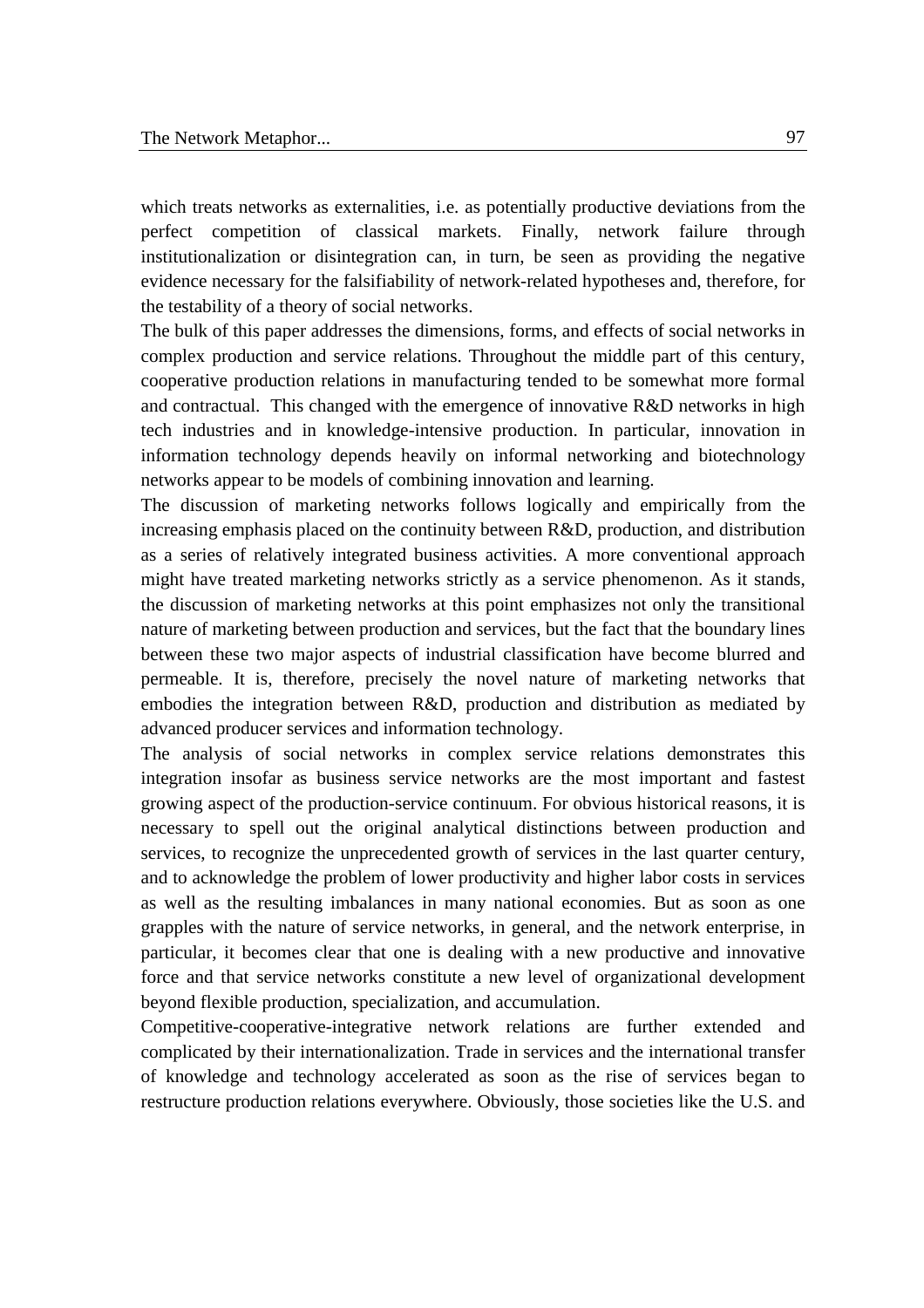the U.K. that showed particular strong increments in service employment were also those that began to assume a leading role in international trade and technology transfer and that joined with Germany and Japan in building up triadic networks involving interfirm strategic technology alliances. Yet the really novel forms of networking occurred in business services since, here, the originally networked internal structure of project teams and task forces lent itself to easy externalization and transnational expansion. This is particularly true of financial services which took off in combination with the rapid advances of information and communications technology. But this take-off also spread to business services such as accounting, advertising, management consulting, and legal services where networking is becoming an integral part of the production-service continuum that fuels the expansion of advanced producer services.

An obvious question emerging from the analysis of service networks is the effect on qualifications and the demand for qualified labor, the contingent employment relations of networkers, and the newly segmented structure of labor markets. While there is as yet little hard empirical evidence because of the rapidly changing nature of globalization and intermittent de-globalization, there are strong indications that there is (1) continuing demand for highly qualified labor, (2) that many new jobs are not full-time, core positions in firms, but contingent, temporary, and part-time, (3) that there is a growing bifurcation and fragmentation of the labor markets in services, and (4) that the network phenomenon has both highly positive consequences for firms and core employees as well as problematic outcomes for job security and benefits. Deregulation and the dismantling of aspects of the welfare state during the 1990's have added to the mixed results of the new patterns of work organization and employment. The reactions of employers and unions are, therefore, also somewhat ambiguous since both positive and negative effects are visible on both sides and thus complicate policy making as well as the accustomed patterns of bargaining and negotiation.

As far as **substantive conclusions** are concerned, it is acknowledged that not all of the specific questions addressed in this concept paper can be answered unambiguously. It is, however, possible to draw the following basic conclusions from what has been reviewed, analyzed, and summarized above.

(1) The network concept is central to the description of complex production and service relations in a globalized economy and society. First of all, it contributes not only a rich and concrete imagery at the descriptive level, but also a measure of analytical clarification at the conceptual level. Social networks are unique and generic social structures that capture the power and appeal of spontaneous symbolic interaction and social cooperation among free, equal, and autonomous actors. As such, networks represent the human capacity for individual and collective social action, creativity,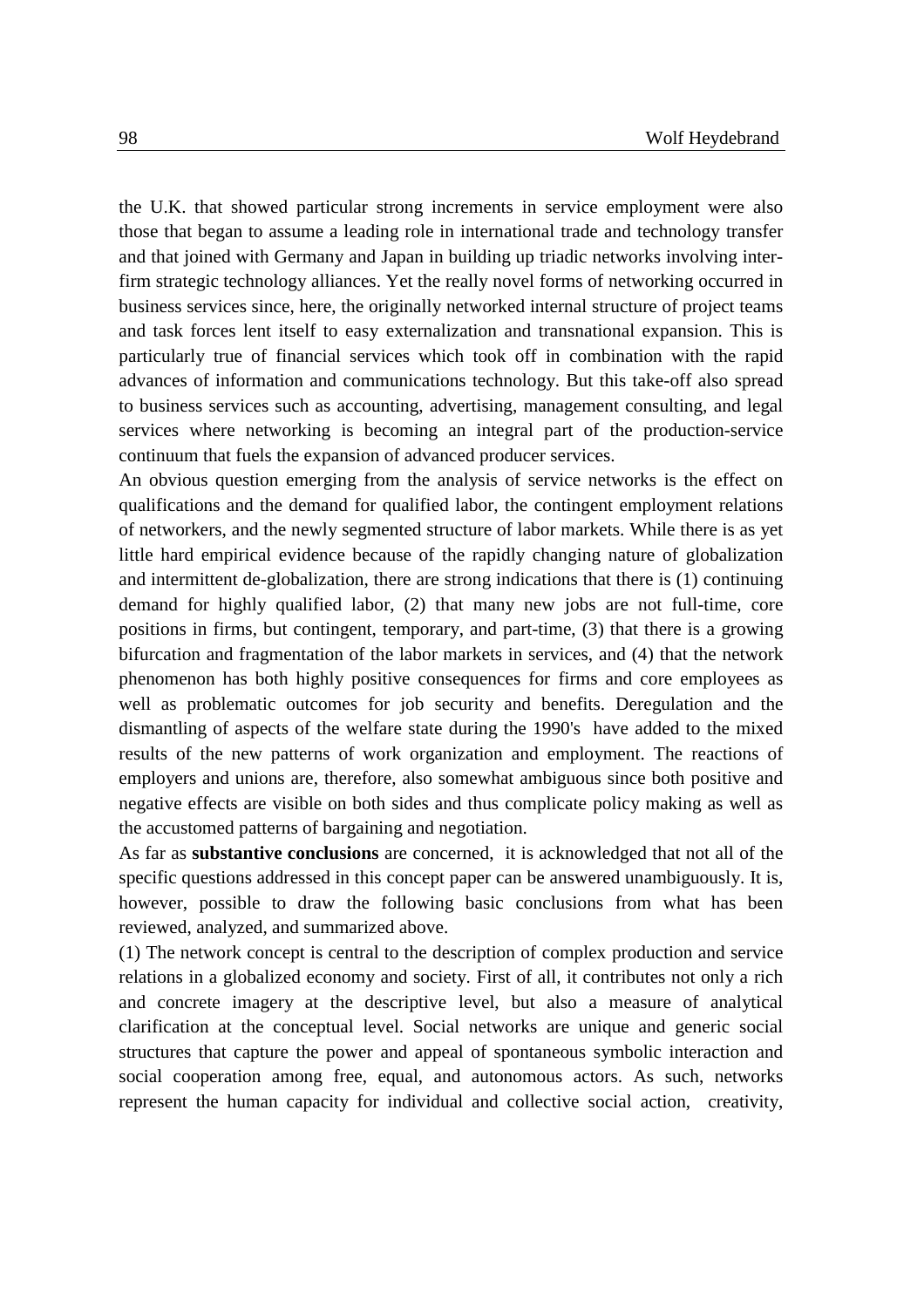productivity, and innovation in the face of ambiguity, uncertainty, unpredictability and indeterminacy.

These emergent qualities of interactive and relational networks can be highlighted by means of the conceptual distinctions between networks and individual actors, on the one hand, and networks and social institutions, on the other. Networks are the social webs within which the actions of rational and non-rational actors are embedded. Models of human creativity that emphasize individual rational choice, deviance, or non-rational impulse must therefore always be evaluated in reference to the social, cognitive, and symbolic context within which such creativity is situated and from which it emerges.

Networks are also analytically distinct from institutions. In organizational analysis, the difference between networks and hierarchies is well established. Exchange relations among network nodes may generate power and influence, but they are not equivalent to authority and hierarchy, nor to the formal rules, procedures, and routines of institutionalized structures such as organizations and associations.

Finally, network relations are distinct from legal contracts and classical market exchanges. There may be transitional forms of network relations that shade over into social contract and relational contract. But the classical market is based on either individualized transactional episodes or corporate contract relations. The conception of networks as "social capital" is relevant to the distinction between markets and networks. Social interaction and close ties among the units of a perfectly competitive market may lead to inefficiencies even though network externalities may have temporarily positive consequences for the members of the network. Networks-within-markets are semiautonomous structures that either transcend the constraints of market rationality in the direction of collective creativity and innovation, or else subvert or destroy market relations by virtue of collusion or domination. The latter are usually called cartels, trusts, oligopolies or oligarchies, at best shading over into neo-corporatist and clientelist social arrangements, at worst into organized corruption and crime. Where networks transcend market relations in a constructive rather than destructive direction, one can see in them a new force of production which can liberate work relations in organizations from both rationalist and institutionalist constraints. The actual meaning of "construction" and "deconstruction" is, of course, always relative to the context and content of what is being destroyed or created, as the dialectical term "creative destruction" suggests.

Just as strategic social networks may transcend or undercut markets and institutionalized exchange relationships, they may also undermine or bypass democratic procedures, or else help to transform or at least reform entrenched and unresponsive institutions. Therefore, the purposes, directions, and outcomes of network trajectories tend to remain unavoidably ambiguous and indeterminate. This state of affairs, however, does not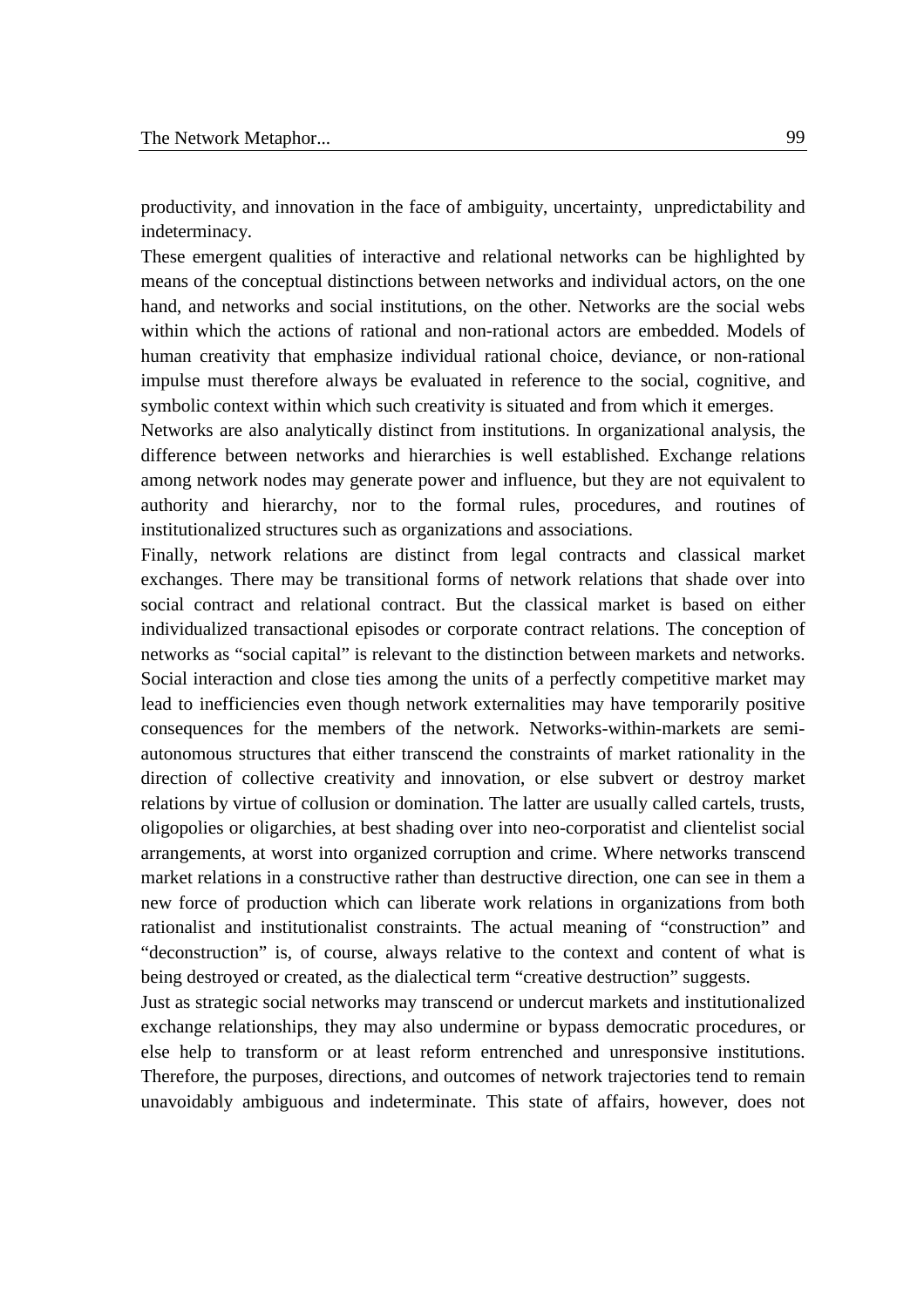signify hopeless relativism or nihilism, but rather underlines the autonomous, mutually constitutive, and self-reflexive nature of social interaction and relational ties in openended networks.

Networks, then, are also distinct from democratic institutions and communitarian or voluntary associations in which the central mechanisms of cohesion and coordination are either political (voting, elections) or normative (moral consensus). Loosely coupled inter-organizational networks in the form of temporary coalitions, alliances, and federations, may, of course, develop into more formalized and centralized political or economic conglomerations. In other words, network forms may become institutionalized over time, but this is not a necessary, only a potential empirical trajectory. Conceptually and analytically, therefore, it is useful to clearly distinguish networks from both institutions and individual social action.

At the theoretical level, the main task is to explain the formation (incidence and etiology) as well as the transformation of networks, and to account for the variations in the structure and content of network relations comparatively and historically. What is needed now, moreover, are theories that can explicate the relative propensity of historical and institutional or non-institutional contexts to generate network-like structures, their spatial and temporal characteristics, their interaction with information and communications technologies, their effects on existing or emerging institutions, and their likely trajectories. A number of different theoretical approaches might lend themselves to such a comparative and historical project (for example, Castells, 1996 and Messner, 1995), but there is as yet no well-developed framework beyond the field of technical network analysis that is taking up the challenge.

Insofar as the contemporary phase of globalization has been accompanied by processes such as flexible specialization and accumulation, deregulation, international trade in services, transnational expansion of financial capital as well as of financial and other business services, and the development of transnational and global networks of production, services, research and development, distribution and marketing, we witness a specific historical process that appears to be particularly germane and receptive to networking.

This process implies the dedifferentiation of existing social systems and structures, and the gradual if selective de-institutionalization of heretofore taken for granted institutional and regulatory regimes, such as corporations and unions, nation states and national economies, the rule of law mediated and enforced by national sovereignty, and democratic institutions. But acknowledging the changing features of an apparently unique historical causal context does not constitute a theory. It remains to be seen whether these processes continue to emerge and what ultimate effects they have on the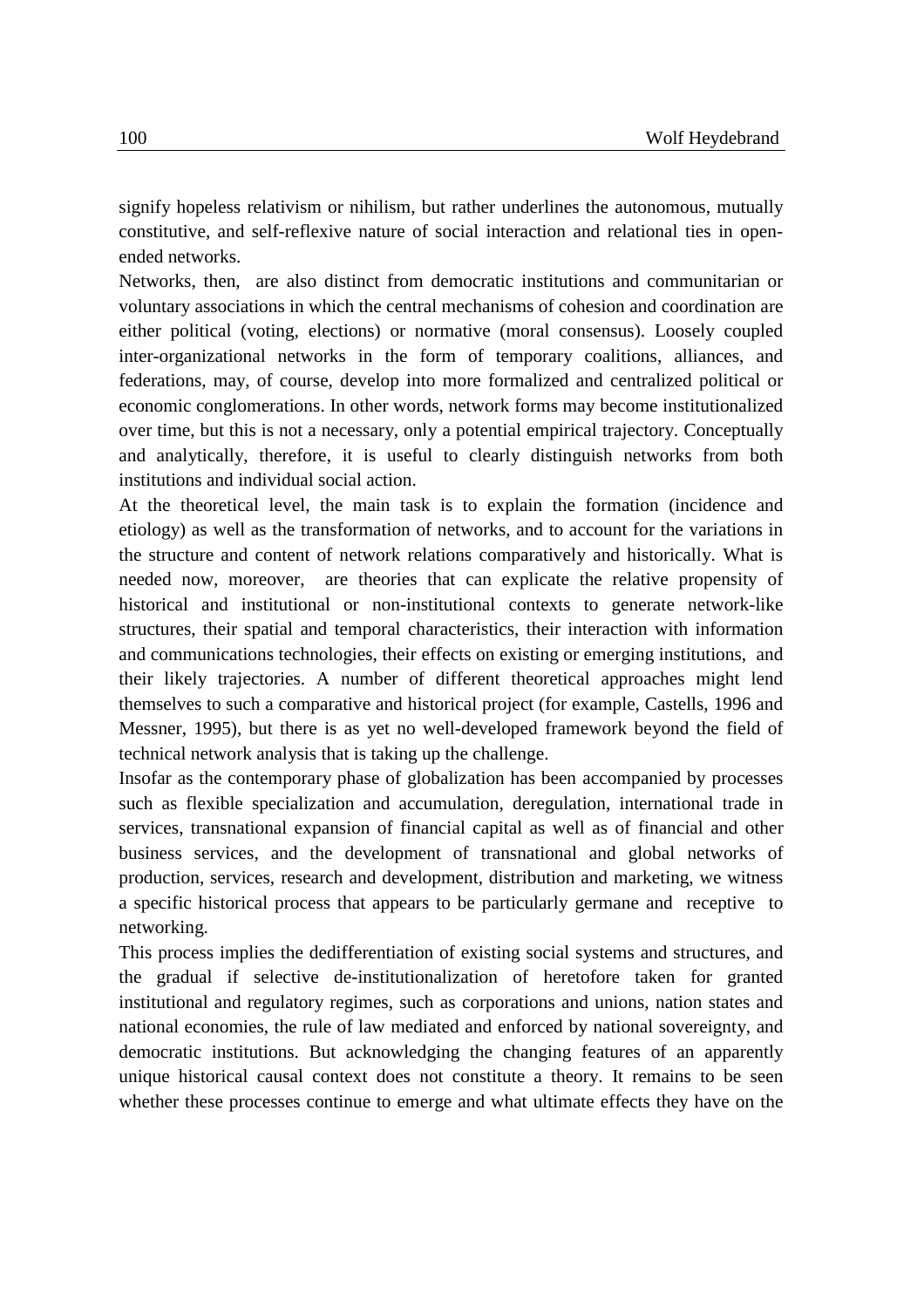existing institutional structure of modern societies built up during the 20th century. A theory of social networks in the context of globalization, however, is likely to play a prominent role in this intellectual venture by changing both the terms of discourse and the analytical framework of the social sciences.

(2) The conventional distinction between production and services is no longer adequate or relevant. In almost all industrial spheres, production occurs mainly on the basis of the intimate participation of services or is constituted through a process of service delivery. The medium of this combined process is increasingly advanced information and telecommunications technology, i.e. computers and the Internet or other cybernetic control systems. Nevertheless, strategic social networks of advanced producer services penetrate virtually all aspects of the conventional production chain extending from strategic planning and management to design, production, research and development, distribution, advertising, and marketing. At the same time, such networks overlap with inter-firm networks of suppliers, subcontractors, co-producers, and distributors. Many corporate entities (for example, Microsoft or IBM) or cultural-products industries such as the new media connected to the INTERNET project an image of offering a product and delivering a service not in sequence, but simultaneously. They do not see themselves as operating in diversified markets, but serving one integrated market even though that market may be geographically diverse and segmented. Dominant corporations in such integrated markets (e.g., Microsoft) do not see their product-services as competing with those of other firms or as inhibiting competition, but as facilitating worldwide cooperation and innovation, i.e. as a universal service (see, e.g., Bill Gates, 1999:616: "The Internet is going to break down boundaries and may promote a world culture"). In such a case, however, inter-corporate network formation as such has probably ceased to be the decisive factor in flexibility, productivity, reduction of transaction costs, and innovativeness. Market and exchange relations with partners, suppliers, subcontractors, and distributors will have been effectively co-opted, if not economically internalized. To be sure, there may still be a modicum of interdependent "networking" with a host of other firms as well as newly emerging creative players, but the ties that bind the dependent partners, co-producers, and integrated former competitors to the network's core may no longer be reciprocal, but one-sided and asymmetrical as in economic and semi-coercive dependence. Interdependence, mutuality and reciprocity may still be on the agenda of public relations, but they can no longer be the central cause of cohesion. The reason is simply that economic, contractual, even military dependence, while sometimes eagerly sought out and often tolerated or complied with in antagonistic cooperation, supersedes the putative equality of autonomous network partners. It is, therefore, crucial to investigate and understand the temporal trajectories of networks, the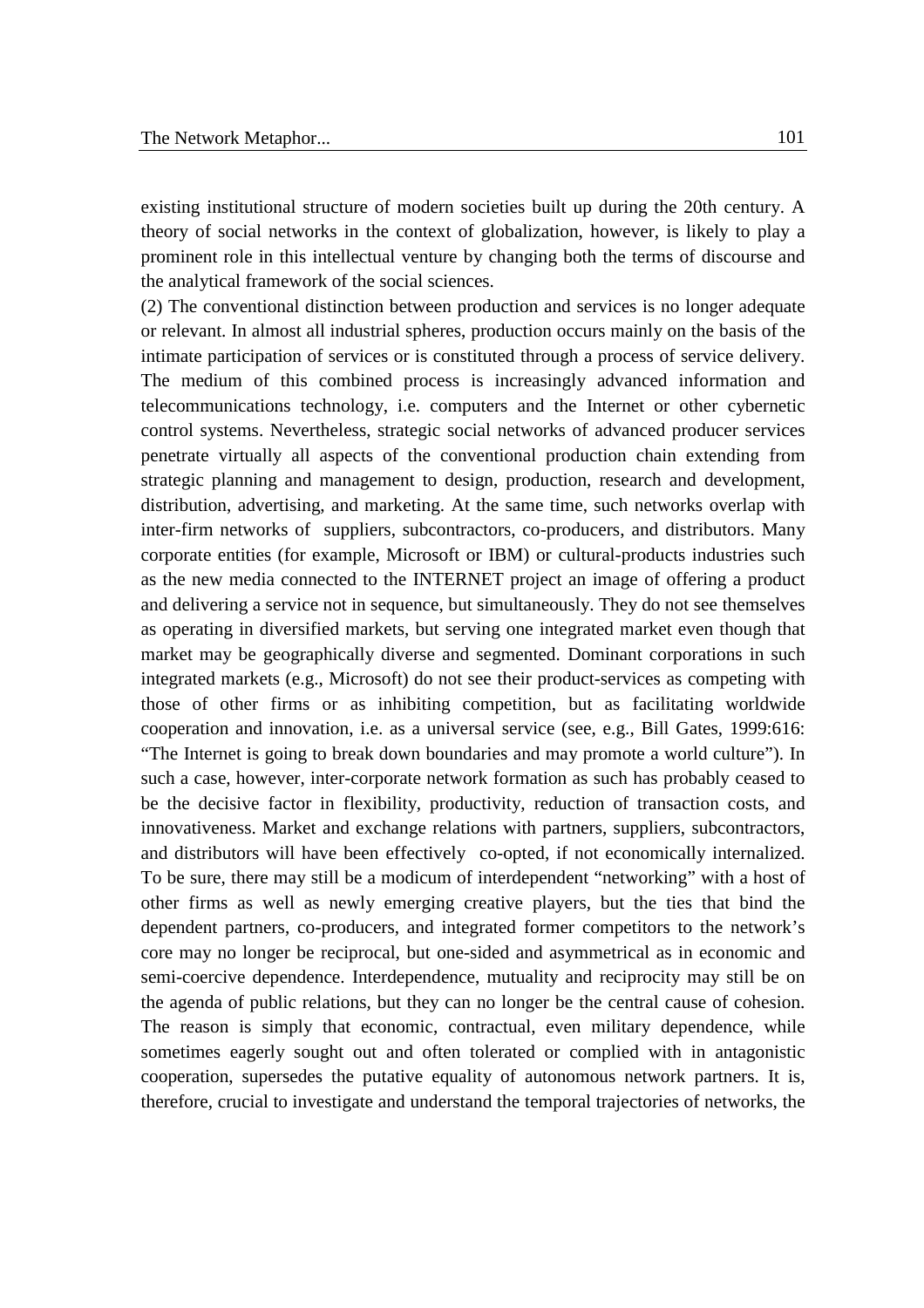rate at which new ones are emerging or being established, their duration and stability, and their structural transformation in the direction of either dissolution, integration, or institutionalization.

(3) Transnational and global inter-firm networking has a profound effect on the structure of occupational skills, qualifications, and labor markets. The central impact, especially in knowledge-intensive service network, is that contingent employment is rising. A related effect is the segmentation and bifurcation of service labor markets in terms of educational qualifications, skill level, income, job benefits, and job security. There is a definite high end in the bi-modal distributions of education and income in which professional, managerial, and technical workers in both core and contingent labor markets participate. This pole of the distribution is also increasingly internationalized, attracting educated and qualified workers from different countries (usually Europe, Japan, and the newly industrializing countries).

On the other side, there is a low end of the service labor market in which less educated, semi-skilled and unskilled workers from indigenous minorities predominate and where part-time and temporary work is the norm. Employers have generally welcomed the effects of deregulation and the relaxation of job-related obligations and rules. Bluecollar unions have declined to below 15% of the labor force, whereas white- collar and public sector unions have maintained and in some cases increased their strength. There is little information as yet as to the specific reactions of unions to the proliferation of inter-firm networks. There is some evidence, however, that the trans-national and global expansion of inter-firm networks has allowed employers to ignore or bypass unionization drives, to ignore or violate existing union contracts, and to structure work in such a way as to minimize the possible effects and interventions of organized labor. It can be assumed that these tendencies will continue or even increase in importance as economic globalization undermines the regulatory power of governments and the sovereignty of those nation-states who find themselves outside the triadic alliances between Europe, the United States, and other developing regions.

(4) The increasingly networked structure of production and service relations is highly relevant to the innovative capacity and actual innovativeness of local service production clusters and regional economies. The delivery of services in complex, knowledgeintensive producer services and cultural-products industries generally occurs in the context of the "cultural economy"(Scott, 1997) of cities, regions, and specific transnational pathways. The technological and organizational dimensions of this cultural-economic context are defined and constituted by increasingly complex network structures.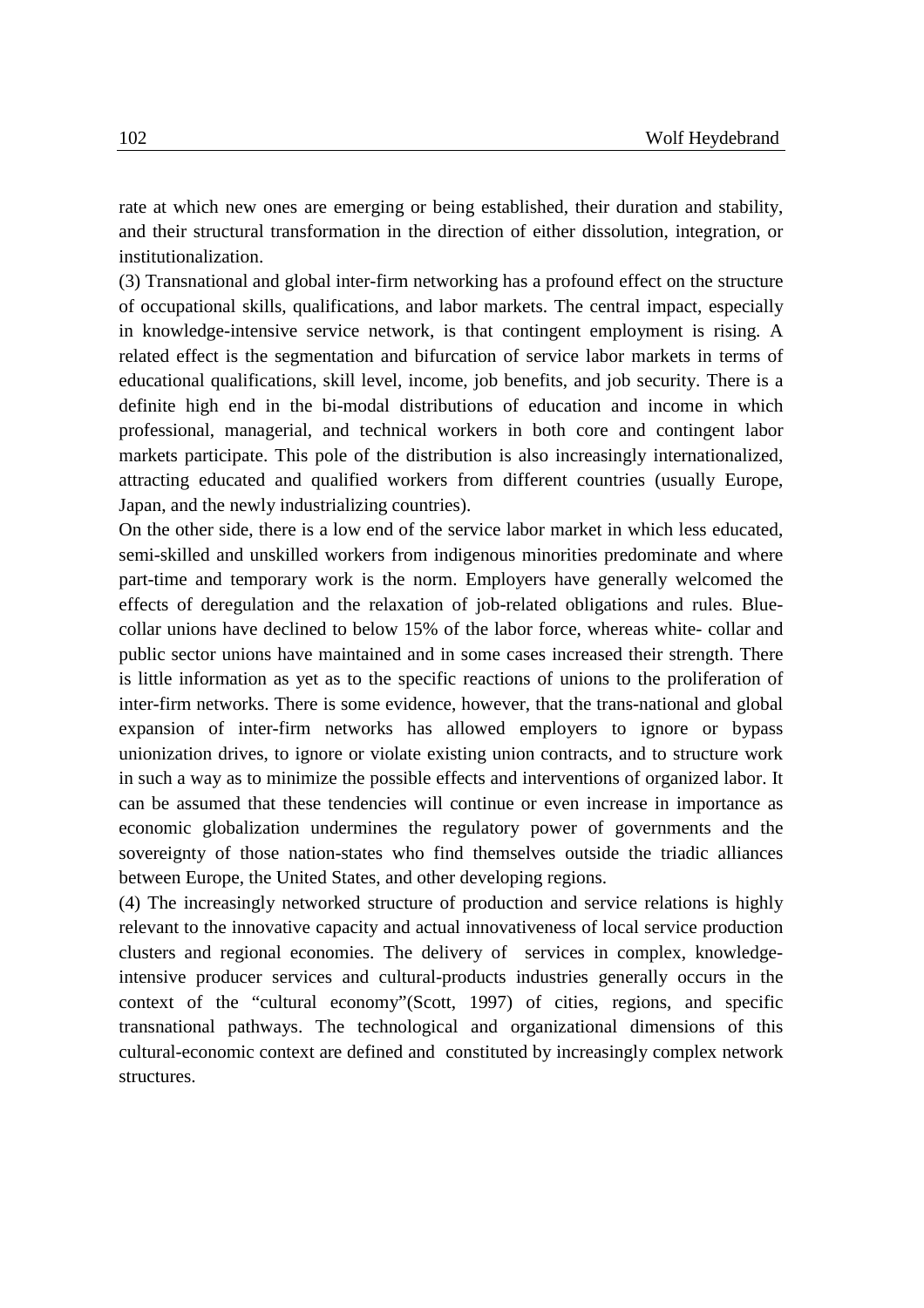First, a growing proportion of intellectual and symbolic labor is used by knowledgeintensive service industries in conjunction with advanced information and telecommunications technologies, including infra-structural technical and emergent socio-technical networks. Second, the service-production process is initially organized in the form of dense social networks of relatively small- and medium-sized firms that are interlinked through both cooperative and competitive co-production, R&D, supplier, subcontracting, and marketing relationships. In subsequent phases of development, however, vertical integration tends to reappear within these industrial/service clusters and may lead to a rise of economic concentration, even though continuing decentralization through networking ( Harrison, 1994; Pavlik, 1997; Heydebrand, 1998). Third, expanding links among network enterprises and clusters create highly diverse local labor markets. Employment relations are typically contingent, flexible, and intermittent, generating a high degree of labor mobility and a continuous flow of jobsearch and recruitment activities. Fourth, the mutual effects of the development of external economies and local agglomeration create rapid increases and unusual organizational dynamics (high entry and turnover rates). As Scott (1997:333) suggests, this network-based economic generativity and cultural creativity engenders a high level of learning and innovation that expands with the "size of the relevant reference group". Finally, most observers believe that agglomeration along these lines facilitates the

emergence of local institutional and governmental support structures "providing critical overhead services, facilitating flows of information, promoting trust and cooperation among interlinked producers. insuring that effective strategic planning is accomplished, etc." (Scott, 1997:333; Pavlik, 1997; Powell 1996). It is as yet a matter of speculation, however, how long these clusters of network enterprises last, how skewed and stratified their economic structure becomes over time, and how vulnerable they are to sudden shifts in global competition or global economic crises.

(5) From the perspective of the social sciences, the institutional and cultural role of the new networked service providers is ambiguous and indeterminate, if not contradictory in the sense of having both positive and negative consequences. Moreover, there are cultural variations in the institutional capacity and political willingness to use informal networks for purposes of capital formation, policy making, and problem-solving. Cultural traditions, state regulation, and national legal systems may resist developments in economic policy making that favor informal bargaining and negotiation across institutional boundaries and the formation of unaccountable and unregulated network relations within specific institutional spheres themselves. From the point of view of highly institutionalized, regulatory systems of industrial relations, the idea of conducting production, service delivery and governance through informal, flexible networks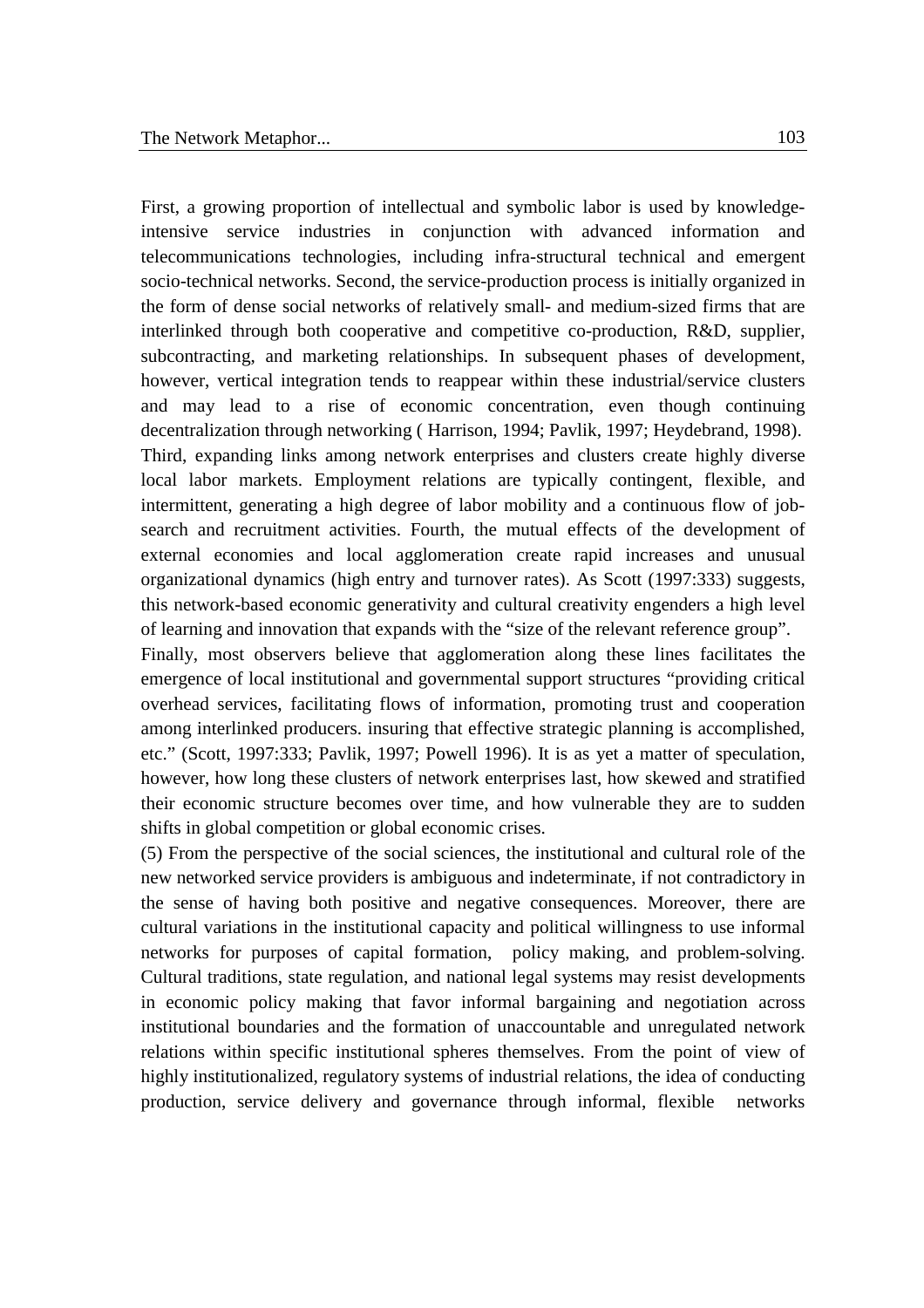borders at best on neo-libertarian self-organization and excessive privatization, at worst on organized anarchy and institutional dissolution.

Generally speaking, networks appear to be "functional" for the adaptability and flexibility of financial transactions, transnational corporate practices such as restructuring and downsizing, the expansion of markets and trade in the current phase of economic globalization, and the corresponding resurgence of local and regional demands for autonomy, recognition, and local control over the terms and conditions of productivity and creativity. They are also "functional" for the deconstruction of legal and regulatory obstacles to transnational expansion, and they facilitate the transformation of established economic, social, and political institutions that may lag behind in their capacity to respond in entirely new ways to complex and uncertain conditions.

By the same token however, networks may be "dysfunctional" from the perspective of governmental regulation, the administration of social provisions, the rule of law, the control of corruption and criminality, and the protection of civil rights and democratic procedures.

In functionalist and systems-theoretical terms, then, simplification, flexibility and adaptability through networking spells the de-differentiation of existing complex and differentiated systems and the dissolution and de-institutionalization of existing institutional regimes and their structural manifestations. Processes of de-differentiation within the economy, e.g. between production and services, competition and cooperation, public and private ownership, control and regulation, formal and informal coordination and governance, as well as de-differentiation among the spheres of economy, polity, and law themselves are indicated and constituted in large part by the emergence of undifferentiated, even though frequently segmented and internally clustered social networks.

Indeed, it may be necessary to critically re-examine or even abandon the long-standing assumption in systems theory that modern societies survive by processes of adaptive upgrading, structural differentiation, the inclusion of new units (globalization through incorporation and integration), and the progressive generalization of existing values through expanded institutionalization. Economic and political shocks could conceivably be buffered by the de-differentiation of systems and their reconstitution on lower levels of complexity and integration, for example, social networks. But theoretically, the functionalist language of differentiation and de-differentiation remains unsatisfactory and inadequate since it embodies too many unwarranted evolutionary assumptions, normative premises, and a-historical pre-suppositions. These limitations of the analytical horizon of neo-functionalism, systems theory, and neo-institutionalism render them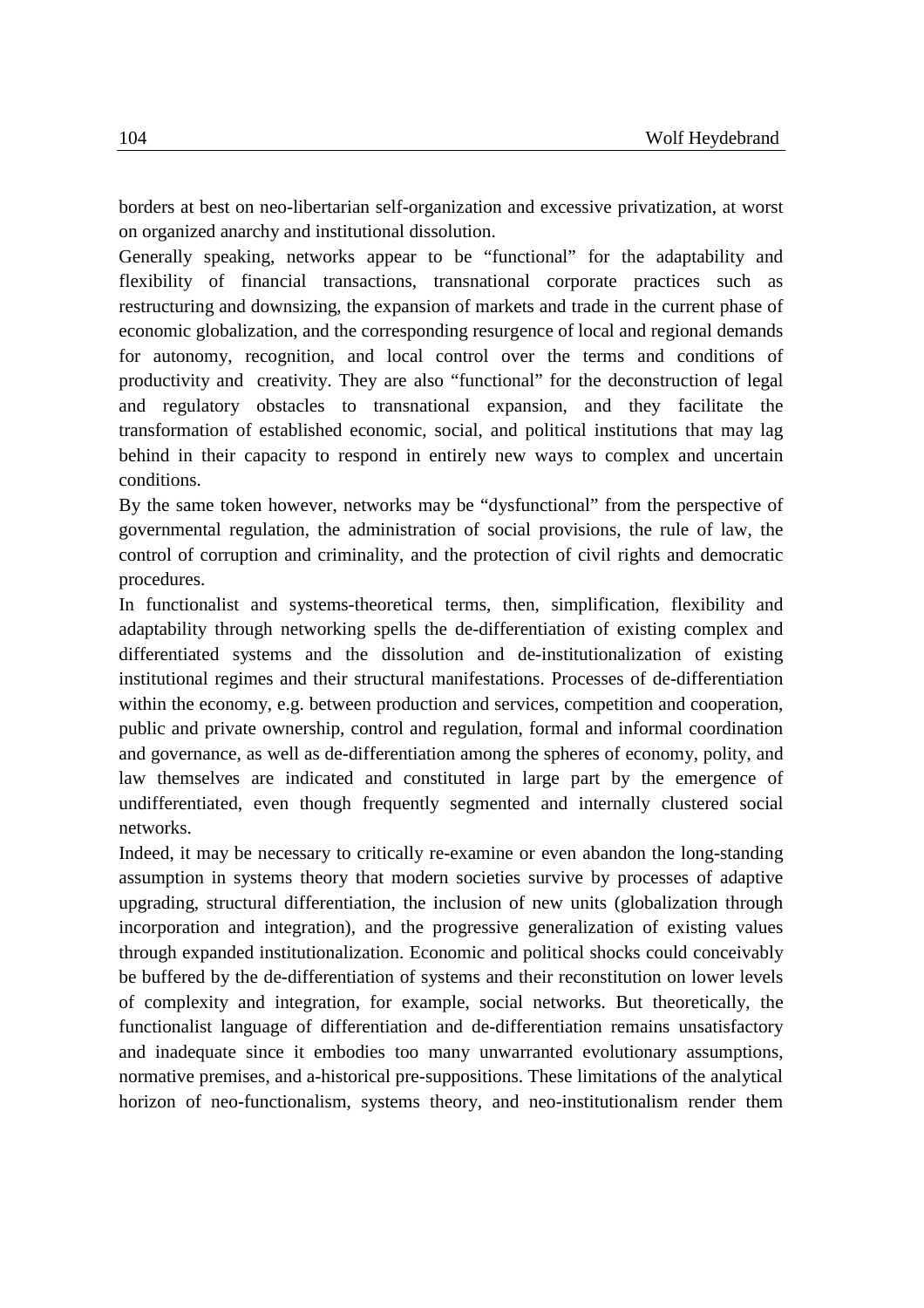unable to account for non-evolutionary, historical change and to admit the notion of integrative social networks as logical alternatives and counter-types to social institutions. Other more historical or critical approaches might explore processes of non-evolutionary or strategic institutional change and the historical rise of new criteria of rationality, for example, the consequences of the currently popular neo-liberal economic paradigm for a theory of socio-economic change and institutional dissolution. Theories of legal deformalization (e.g. the growing use of general clauses, indeterminate legal concepts, ad hoc substantive case law, and informal procedures of dispute resolution like bargaining, negotiation, mediation, and arbitration) or political theories of the decline of the nation state and national sovereignty might conceptualize the hypothesis of deinstitutionalization and the rise of networks at the level of legal and political culture (Heydebrand, 1997). Needless to say, there is as yet little if any articulation between these theories of institutional dedifferentiation and the theory of social networks, notwithstanding the suggestive work of such authors as Messner (1995) and Castells (1996). Such an articulation would, as a minimum, have to theorize the role and relative usefulness of informal social and socio-technical networks as non-accountable, nonlegal, non-contractual but nonetheless effective social structures. Networks can be seen as providing extra-institutional channels of communication and decision making as well as representing instruments of coordination and governance precisely at the point when national economies and the nation state are in disarray. The current strategic importance of networks, then, seems to lie in the fact that they emerge and flourish outside or alongside the institutional hierarchies of law and the state, indeed, internal and external to all social institutions that might exercise some kind of legitimate authority, whether traditional or rational, but that are for specific historical and structural reasons increasingly unable to do so at the present time.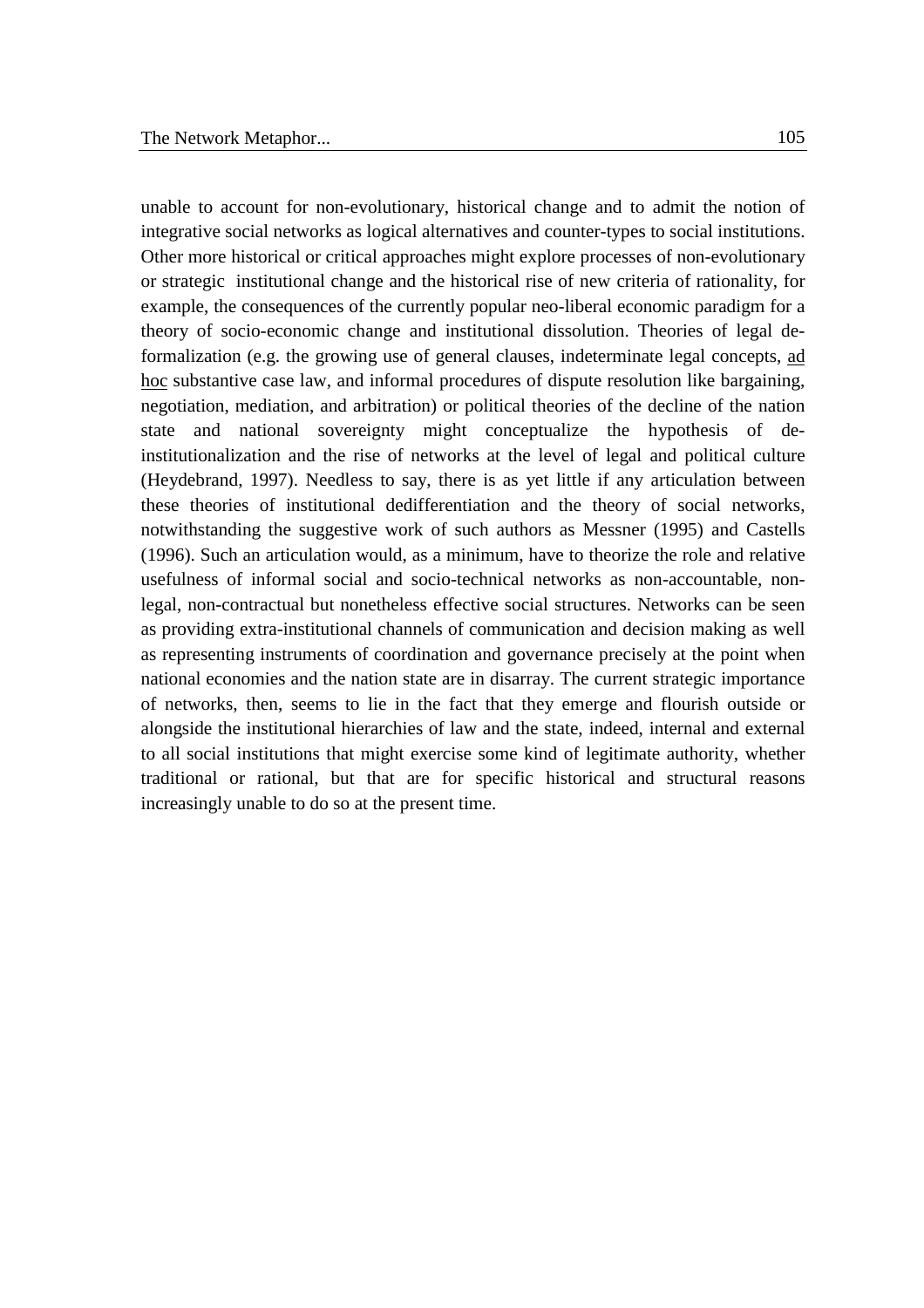## **8. References**

- Abel, R.L. **(**1989): American Lawyers. New York, Oxford University Press.
- Adams, G. (1982): The Politics of Defense Contracting: The Iron Triangle. New Brunswick, Transaction Press.
- Adams, J.R. (1990): The Big Fix: Inside the Savings and Loan Scandal. New York, Wiley.
- Aderhold, J. et al. (1994): Von der Betriebs- zur Zweckgemeinschaft: Ostdeutsche Arbeits- und Managementkulturen im Transformationsprozess (From the organizational to the strategic community: East German worker and management cultures in the process of transformation). Berlin, Edition Sigma.
- Akers, R. (1985): Deviant Behavior: A Social Learning Approach. Belmont, CA, Wadsworth.
- Alberts, W.W.; Segall, J.E. (eds.) (1966): The Corporate Merger. Chicago, University of Chicago Press.
- Alchian, A.; Demsetz, H. (1972): Production, Information Costs, and Economic Organization. In: American Economic Review (62), 777-795.
- Alcorn, P.A. (1997): Social Issues in Technology.  $2^{nd}$  ed. Upper Saddle River, N.J., Prentice Hall.
- Aldrich, H.E.; Sasaki, T. (1995): R&D Consortia in the United States and Japan. In: Research Policy (24), 301-316.
- Amin, A. (ed.). (1994): Post-Fordism: A Reader. Oxford, Blackwell.
- Amin, A.; Robins, K. (1990): The Re-Emergence of Regional Economies? The Mythical Geography of Flexible Accumulation. In: Environment and Planning: D 8, Society and Space (March), 7-34.
- Amin, A.; Thrift, N. (eds.) (1995): Globalization, Institutions, and Regional Development in Europe. Oxford, Oxford University Press.
- Andersson, U.; Johanson, J. (1997): International Business Enterprise. In: Bjoerkman, I.; Forsgren, M. (eds.): The Nature of the International Firm: Nordic Contributions to International Business Research. Copenhagen, Munksgaard Internat'l. Publishers, 33-50.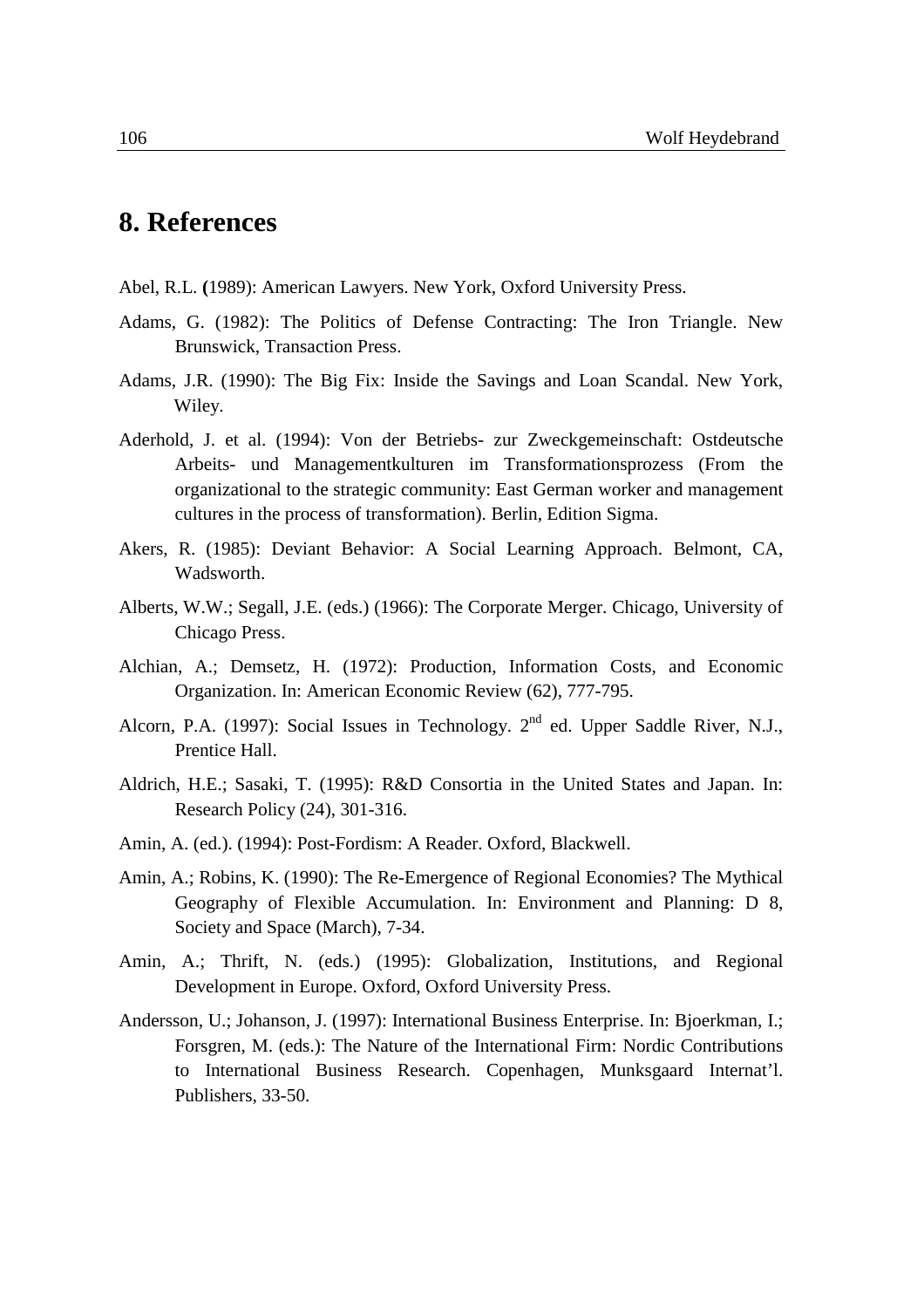- Appelbaum, E. (1985): Technology and Work Organization in the Insurance Industry. In: Institute for Industrial and Labor Relations Report (Fall), 21-27. Ithaca, N.Y., Cornell University.
- Appelbaum, E. (1992): Structural change and the growth of part-time and temporary employment. In: DuRivage, V. (ed.): New Policies for the Part-time and Contingent Workforce. Armonk, N.Y.
- Appelbaum, E.; Albin, P. (1990): Shifts in Employment, Occupational structure and Educational Attainment. In: Noyelle, T. (ed.): Skills, Wages and Productivity in the Service Sector. Boulder, Westview Press.
- Arabie, P.; Wind, Y. (1994): Marketing and Social Networks. In: Wasserman, S.; Galaskiewicz, J. (eds.): Advances in Social Network Analysis. Thousand Oaks, Sage, 254-73.
- Arkell, J. (1994): Lobbying for market access for professional services: accountancy, architecture, engineering and legal services. In: Kostecki, M. (ed.): Market Strategies for Services: Globalization, Client-Orientation, Deregulation. Oxford, Pergamon, 173-92.
- Attewell, P.; Rule, J. (1984): Computing and organizations: what we know and what we don't know. Communications of the ACM 27 (12), 1184-91.
- Averitt, R.T. (1968): The Dual Economy: The Dynamics of American Industry Structure. New York, Norton.
- Axelsson, B.; Easton G. (1992): Industrial Networks: A New View of Reality. London, Routledge.
- Bairoch, P. (1996): Globalization Myths and Realities: One Century of External Trade and Foreign Investment. In: Boyer, R.; Drache, D. (eds.): States against Markets: The limits of globalization. London and New York: Routledge, 173- 192.
- Baker, W.E. (1990): Market networks and corporate behavior. In: American Journal of Sociology (96), 589-625.
- Baker, W.E.; Faulkner, R.R. (1993): The Social Organization of Conspiracy: Illegal networks in the heavy electrical equipment industry. In: American Sociological Review (58), 837-60.
- Bankman, J. (1994): The Structure of Silicon Valley Start-ups. In: UCLA Law Review (41), No.7, 1737-1768.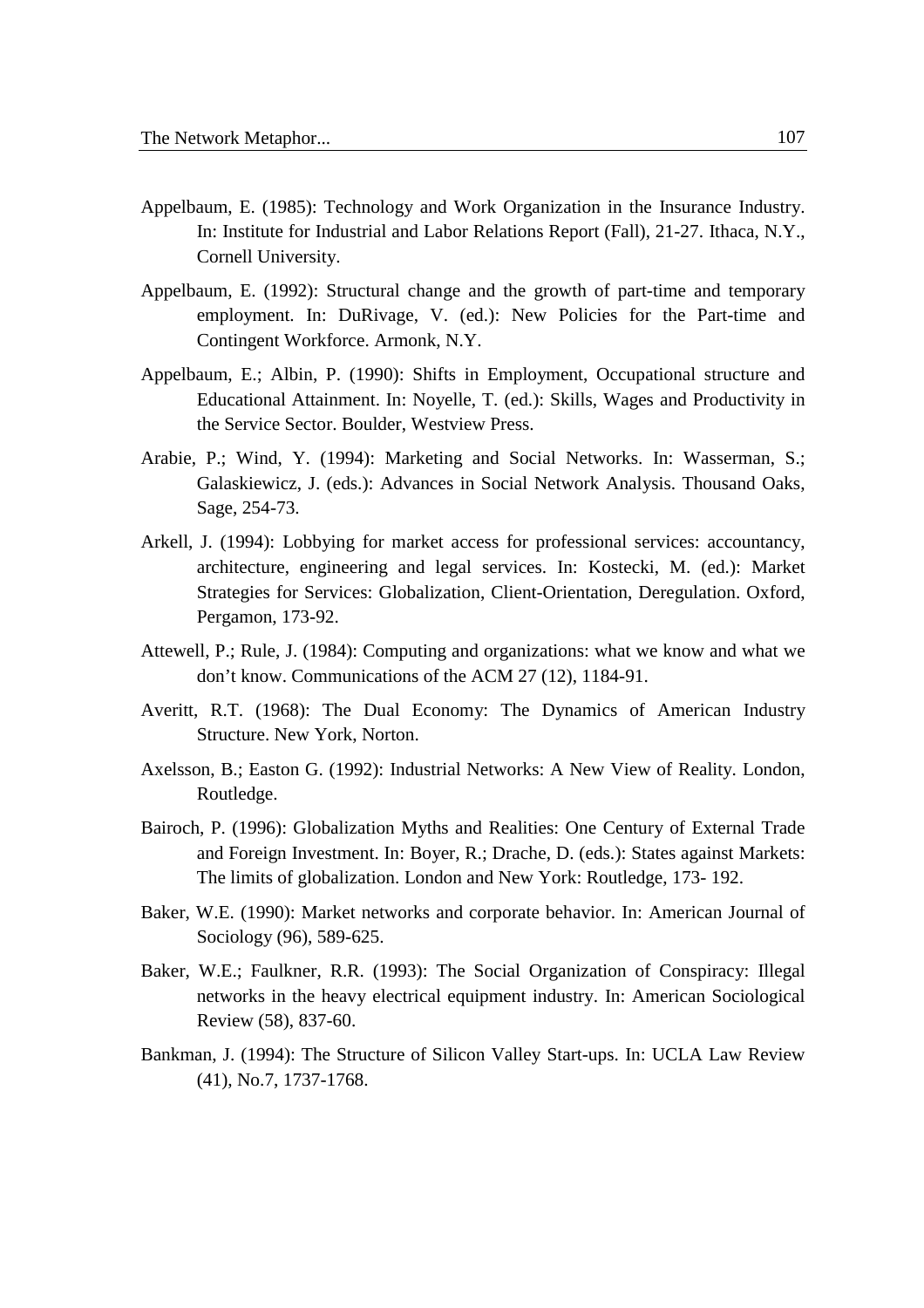- Bankman, J.; Gilson, R. (1999): Why Start-ups? In: Stanford Law Review (51), No.2, 289-308.
- Eichengreen, B. (1996): Globalizing Capital: A History of the International Monetary System. Princeton, Princeton University Press.
- Barfield, C.E. (1996): International Financial Markets: Harmonization versus Competition. Washington, D.C., American Enterprise Institute (AEI).
- Barras, R. (1985): Information Technology and the Service Revolution. In: Policy Studies (5, No.4), 14-24
- Barras, R.. (1990): Interactive innovation in financial and business services: The vanguard of the service revolution. In: Research Policy (19), 215-237.
- Bartholomew, S. (1997): The globalization of technology: a socio-cultural perspective. In: Howells, J.; Michie, J. (eds.): Technology, Innovation, and Competitiveness. Cheltenham, UK, Elgar, 37-64.
- Bates, F.L.; Peacock, W.G. (1989): Conceptualizing Social Structure: The Misuse of Classification in Structural Modeling. In: American Sociological Review (54), No.4, 565-577.
- Baum, J.; Oliver, Ch. (1992): Institutional embeddedness and the dynamics of organizational populations. In: American Sociological Review (57), 540-59.
- Baumol, W. (1967): Macroeconomics of Unbalanced Growth: The Anatomy of Urban Crisis. In: American Economic Review (57), 415-26.
- Becker, H.S. (1963): Outsiders: Studies in the sociology of deviance. New York, Free Press.
- Bell, D. (1973): The Coming of Post-industrial Society: A Venture in Social Forecasting. New York, Basic Books.
- Belussi, F. (1989a): Benetton A case study of corporate strategy for innovation in traditional sectors. In: Dodgson, M. (ed.): Technology, Management and the Firm: Management and Public Policy. Harlow, Longman.
- Belussi, F. (1989b): Benetton Italy: Beyond Fordism and Flexible Specialization to the Evolution of the Network Firm Model. In: Mitter, S. (ed.): Information Technology and Women's Employment: The Case of the European Clothing Industry. Berlin, Springer.
- Benson, J.K. (1975): The interorganizational network as a political economy. In: Administrative Science Quarterly (20), 229-49.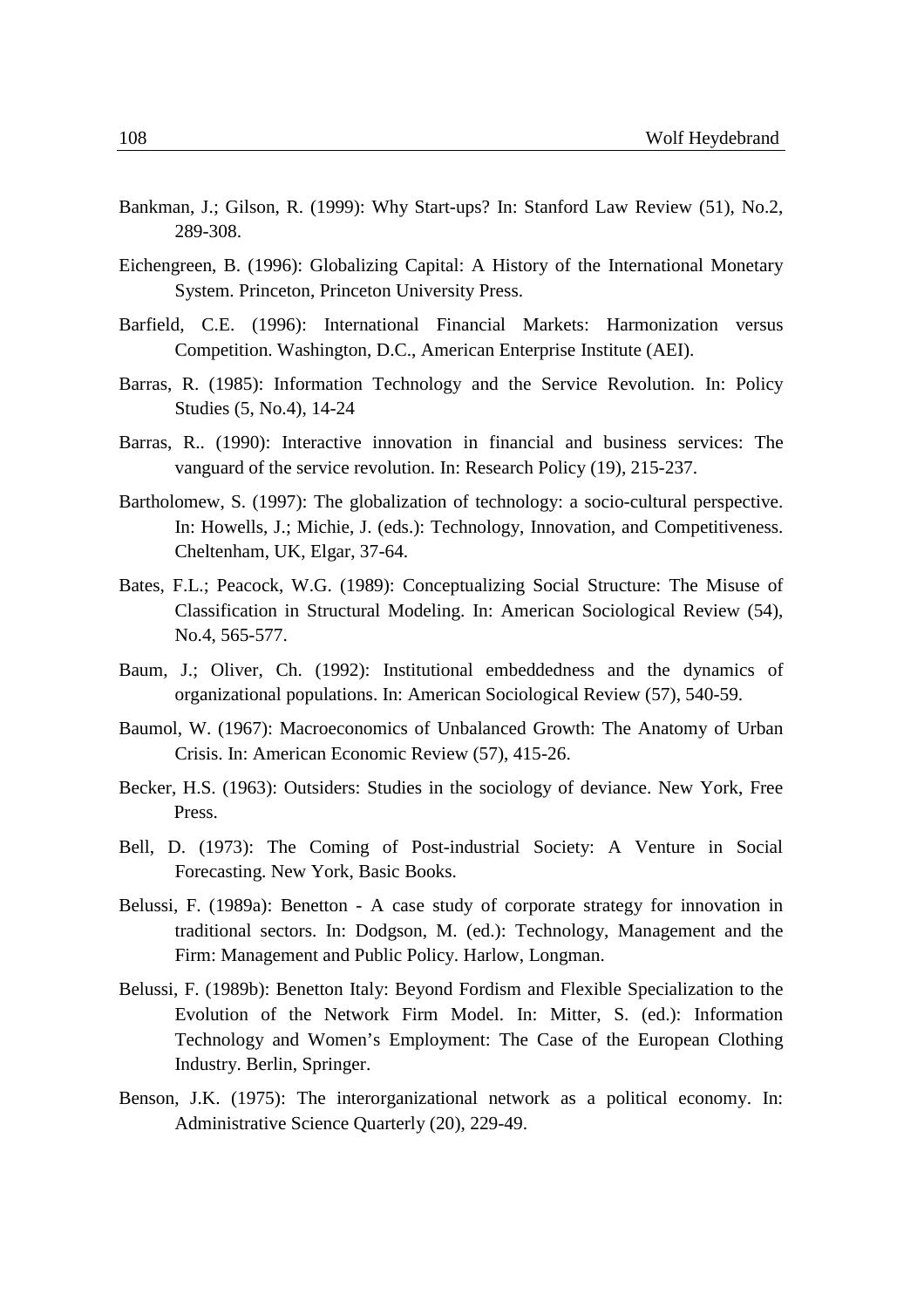- Benson, J.K. (1981): Networks and Policy Sectors: A Framework for Policy Analysis. In: Rogers, D.L.; Whetten, D.A. (eds.): Interorganizational Coordination. Ames, Iowa State University Press, 137-76.
- Bergquist, W. (1993): The Postmodern Organization: Mastering the Art of Irreversible Change. San Francisco, Jossey Bass.
- Berkowitz, S.D. (1988): Markets and Market Areas. In: Wellman, B.; Berkowitz, S.D. (eds.): Social Structures: A Network Approach. New York, Cambridge University Press, 261-303.
- Best, M.H. (1990): The new competition: institutions of industrial restructuring. Cambridge, MA, Harvard University Press.
- Bian, Y. (1997): Bringing Strong Ties back in: Indirect Ties, Network Bridges, and Job Searches in China. In: American Sociological Review (62), 366-85.
- Bianchi, P.; Bellini, N. (1991): Public policies for local networks of innovators. In: Research Policy (20), 487-497.
- Bjoerkman, I.; Forsgren, M. (eds.) (1997): The Nature of the International Firm: Nordic Contributions to International Business Research. Copenhagen, Munksgaard International Publishers.
- Blau, P.M. (1964): Exchange and Power in Social Life. New York, Wiley.
- Blau, P.M. (1977): Inequality and Heterogeneity. New York, Free Press.
- Blossfeld, H.-P.; Gianelli, G.; Mayer, K.U. (1991): Expansion of the Tertiary Sector and Social Inequality: Is there a new service proletariat emerging in the Federal Republic of Germany? Florence: European University Institute Working Paper SPS No. 91/8.
- Bluestone, B.; Harrison, B. (1982): The Deindustrialization of America: Plant Closings, Community Abandonment, and the Dismantling of Basic Industry. New York, Basic Books.
- Bluestone, B.; Bluestone, I. (1992): Negotiating the Future: A Labor Perspective on American Business. New York, Basic Books.
- Bourdieu, P. (1986): The Forms of Capital. In: Richardson, J.G. (ed.): Handbook of Theory and Research in the Sociology of Education. New York, Greenwood Press.
- Boyer, R. (1991): New Directions in Management Practices and Work Organization: General Principles and National Trajectories. Paris, CERPEMAP, CNRS, EHSS.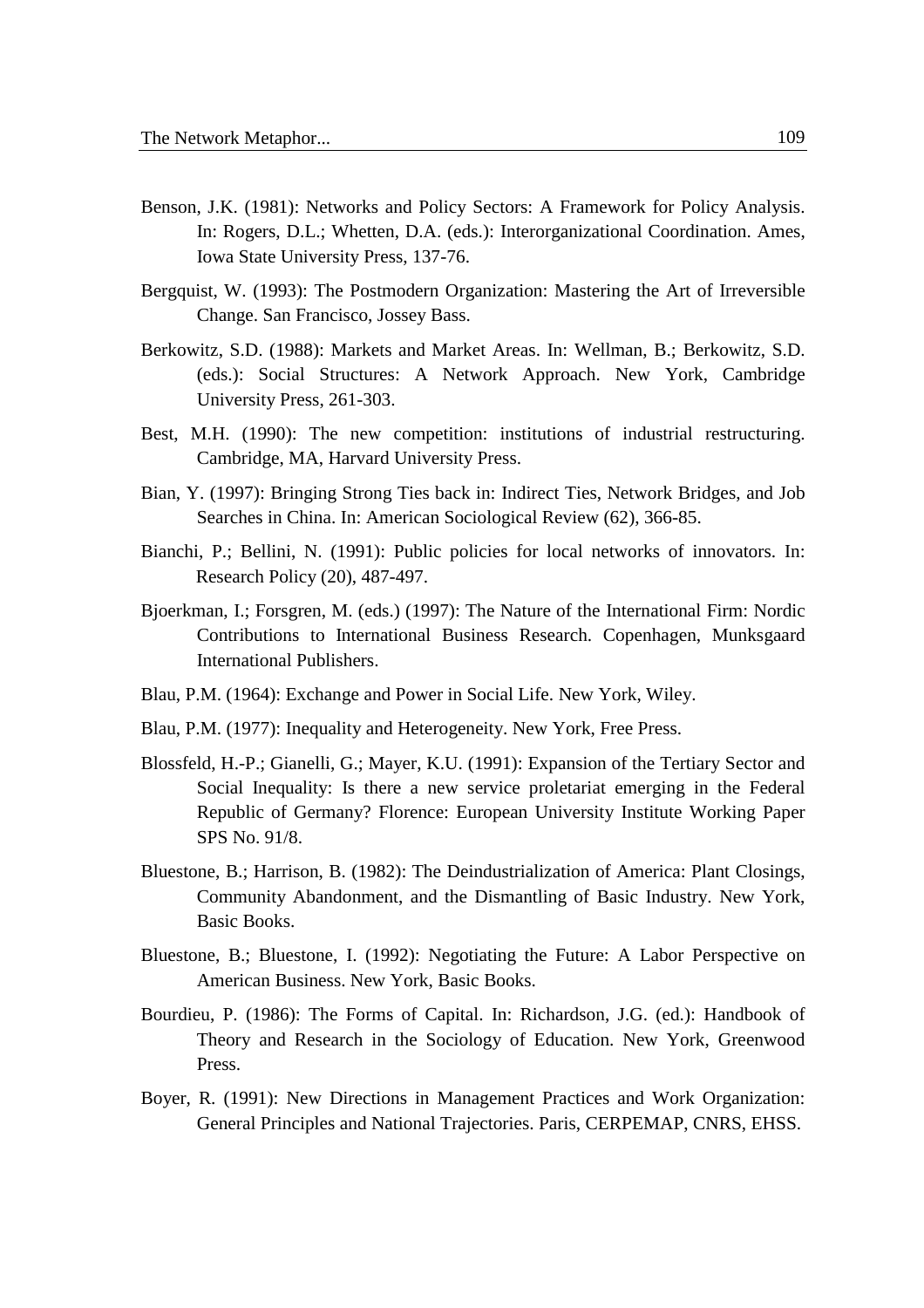- Braczyk, H.-J.; Schienstock, G. (eds.) (1996): Kurswechsel in der Industrie: Lean production in Baden-Württemberg. Stuttgart, Kohlhammer.
- Bradach, J.L.; Eccles, R. (1989): Price, authority, and trust: from ideal types to plural forms. In: Annual Review of Sociology (15), 97-118.
- Braham, P. (1996): Divisions of Labor. In: Hall, S. et al. (eds.): Modernity: An Introduction to Modern Societies. Cambridge and Oxford, Blackwell, 308-342.
- Brandenburger, A.M.; Nalebuff, B.J. (1996): Co-opetition. New York, Doubleday.
- Bressand, A. (1992): On the networked economy. In: Biemans, W.G.: Managing Information within Networks. London, Routledge, 85.
- Bressand, A. (1989): Computer Reservation Systems: Networks Shaping Markets. In: Bressand, A.; Nicolaidis, K. (eds.): Strategic Trends in Services: An Inquiry into the Global Service Economy. New York, Harper and Row, Ballinger, 51-64.
- Bressand, A.; Distler, C.; Nicolaidis, K. (1989): Networks at the Heart of the Service Economy. In: Bressand, A.; Nicolaidis, N. (eds.): Strategic Trends in Services. New York, Harper, Row, Ballinger, 17-32.
- Breyer, S.; Stewart, R. (1985): Administrative Law and Regulatory Policy. 2<sup>nd</sup> ed. Boston, Little, Brown.
- Breyer, S. (1994): Breaking the Vicious Circle: Toward Effective Risk Regulation. Cambridge, Harvard University Press.
- Burt, R. (1979): A structural theory of interlocking corporate directorates. In: Social Networks (1), 415-35.
- Burt, R. (1982): Toward a Structural Theory of Action. New York, Academic Press.
- Burt, R..( 1983): Corporate Profits and Cooptation. New York, Academic Press.
- Burt, R. (1992): Structural Holes: The social structure of competition. Cambridge, Harvard University Press.
- Calavita, K.; Pontell,H.N.; Tillman, R. (1997): Big Money Crime. Berkeley: University of California Press.
- Callaghan, P.; Hartmann, H. (1991): Contingent Work: A chart book on part-time and temporary employment. Washington, D.C., Economic Policy Institute.
- Camagni, R.P. (1991): Innovation Networks: Spatial Perspectives. London, Belhaven Press.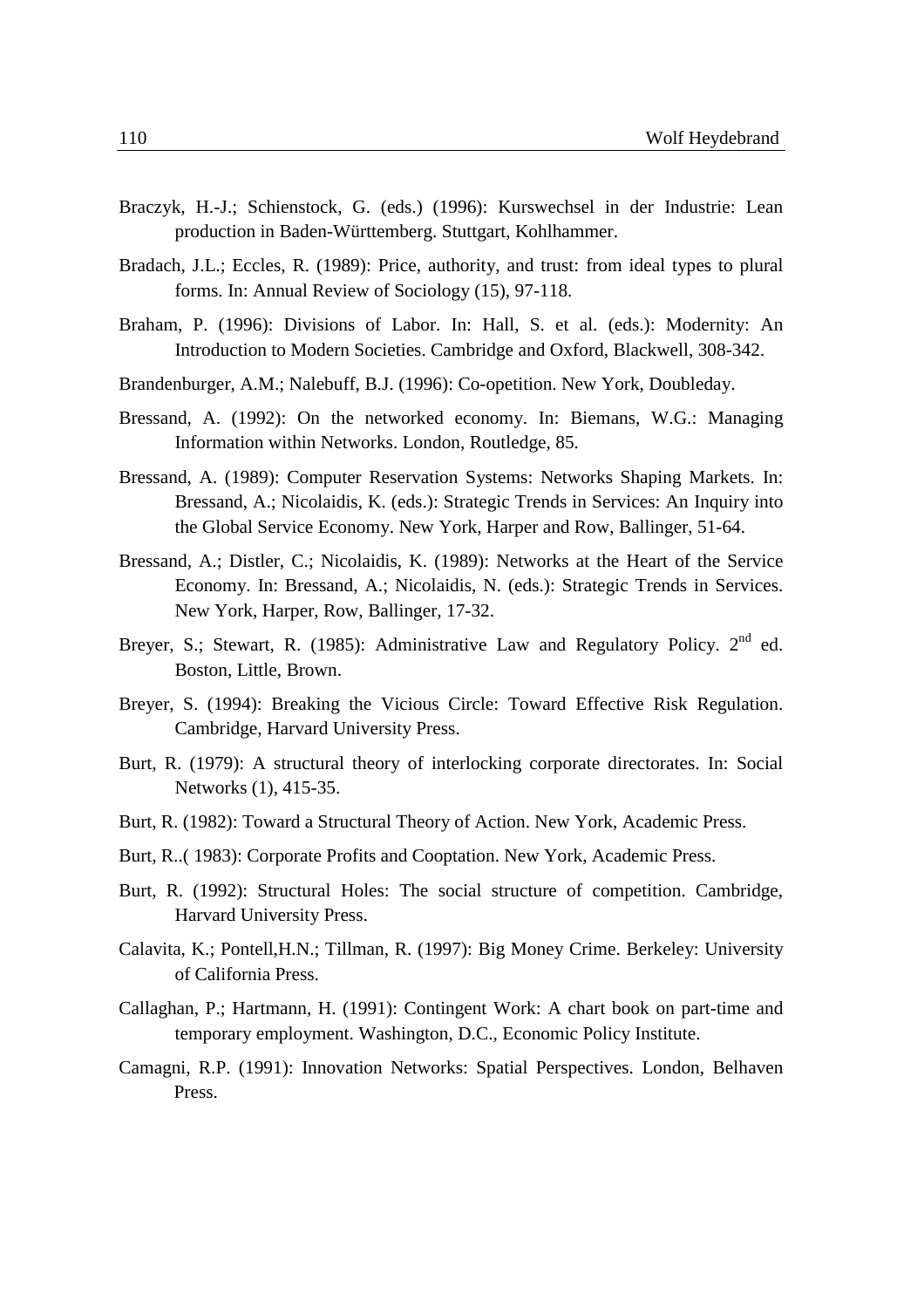- Camagni, R.; Salone, C. (1993): Network urban structures in Northern Italy: Elements for a theoretical framework. In: Urban Studies (30), No.16, 1053-64.
- Carter, C.F.; Williams, B.R. (1959): The Characteristics of Technically Progressive Firms. In: Journal of Industrial Economics (7), 87-104.
- Castells, M. (1996): The Information Age, Vol.1. The Rise of the Network Society. Oxford, Blackwell.
- Castells, M. (1998): The Information Age, Vol.3. End of Millennium. Oxford, Blackwell.
- Chandler, A.D. (1977): The Visible Hand: The Managerial Revolution in American Business. Cambridge, Harvard University Press.
- Chandler, A.D. (1990): Scale and Scope: The Dynamics of Industrial Capitalism. Cambridge, Harvard University Press.
- Charles, D.; Howells, J. (1992): Technology Transfer in Europe: Public and Private Networks. London and New York, Belhaven Press.
- Christensen, K. (1991): The two-tiered workforce in U.S.corporations. In: Doeringer, P.D. et al. (eds.): Turbulence in the American Workplace. New York, Oxford University Press.
- Christopherson, S. (1990): Emerging Patterns of Work. In: Noyelle, T. (ed.): Skills, Wages, and Productivity in the Service Sector. Boulder, Westview, 11-30.
- Clegg, S.R. (1990): Modern Organizations: Organization Studies in the Postmodern World. London, Sage.
- Clegg, S.R.; Palmer, G. (eds.) (1996): The Politics of Management Knowledge. London, Sage.
- Clegg, S.R. et al. (1996): Management Knowledge for the Future: Innovation, Embryos, and New Paradigms. In: Clegg, S.R.; Palmer, G. (eds.): The Politics of Management Knowledge. London, Sage, 190-236.
- Codagnone, C. (1994): Big Businessmen: Continuity and Change in Russian Economy and Society. New York, New York University, Department of Sociology, unpublished Ph.D.dissertation.
- Cohen, W.M.; Levin, R.C. (1989): Empirical Studies of Innovation and Market Structure. In: Schmalense, R.; Willie, R. (eds.): Handbook of Industrial Organization, Vol.2. New York, North-Holland.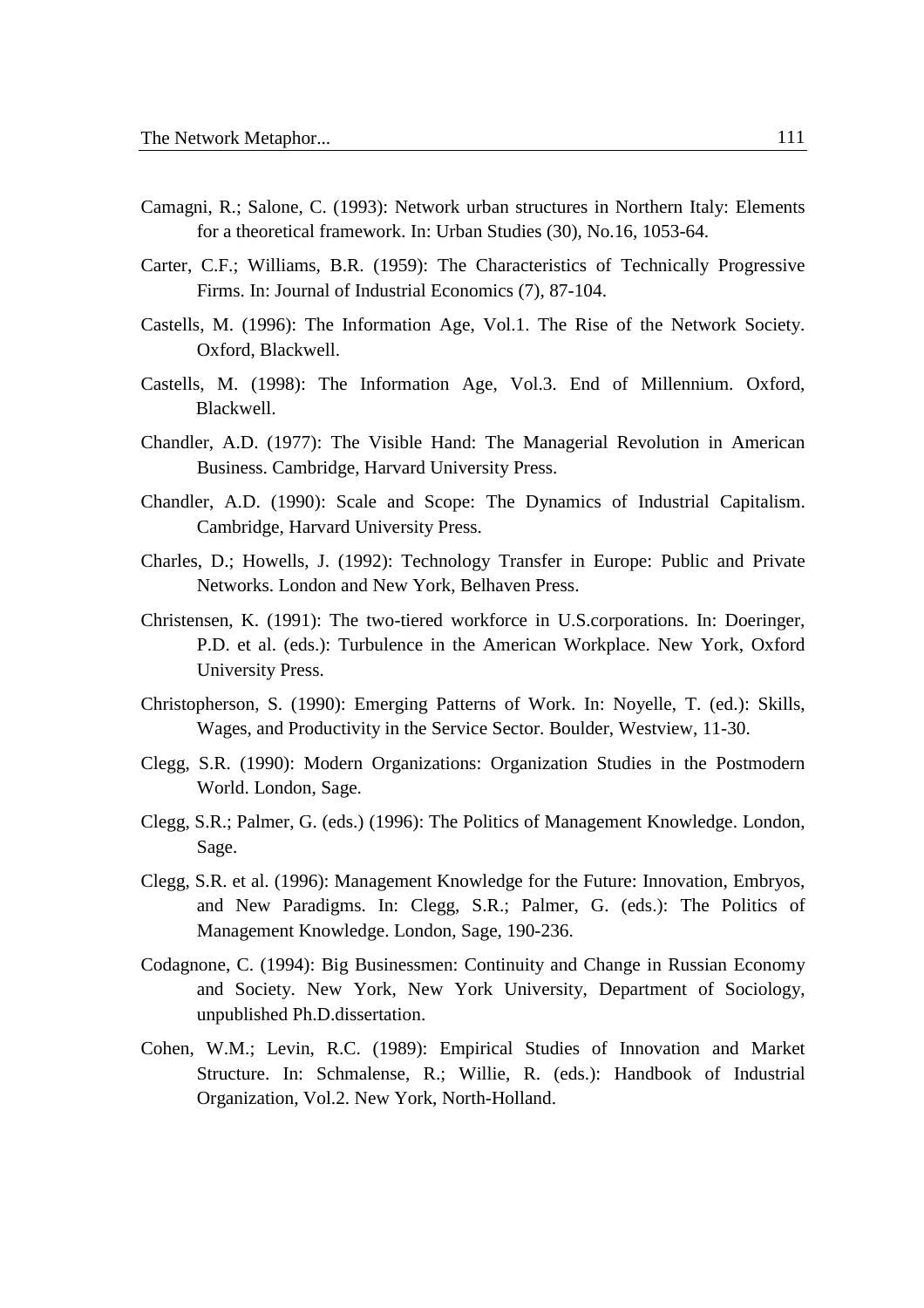- Coleman, J.S. (1988): Social Capital in the Creation of Human Capital. In: Winship, C.; Rosen, S. (eds.): Organizations and Institutions: Sociological and Economic Approaches to the Analysis of Social Structure. Special supplement to the American Journal of Sociology (94), 95-120.
- Coleman, J.S. (1990): Rational Action, Social Networks, and the Emergence of Norms. In: Calhoun, C. et al. (eds.). Structures of Power and Constraint: Papers in Honor of Peter Blau. Cambridge, Cambridge University Press, 91-112.
- Comerford, J. (1998): Learning to Team with the Competition. In: Outlook Magazine (1), 71-76. (New York: Andersen Consulting).
- Cone III, S.M. (1986): Government Trade Policy and the Professional Regulation of Foreign Lawyers. In: Barriers to International Trade in Professional Services (1), University of Chicago Legal Forum, 1 (November).
- Cook, K.S. (1977): Exchange and Power in Networks of Interorganizational Relations. In: Sociological Quarterly (18), 62-82.
- Cooke, P. (1988): Integration, Scope Economies, and Strategic Alliances: Social and Spatial Meditations. In: Environment and Planning. Society and Space (6), 281- 300.
- Cornelsen, C. (1994): Entwicklung der Erwerbstätigkeit nach Wirtschaftsbereichen und Berufen. In: Wirtschaft und Statistik (12), 995.
- Cox, H.; Clegg, J.; Ietto-Gillies, G. (eds.) (1993): The Growth of Global Business. London and New York, Routledge.
- Cyert, R.M.; March, J.G. (1963): A behavioral theory of the firm. Englewood Cliffs, N.J., Prentice Hall.
- Daniels, P. (1985): Service Industries: A geographical appraisal. London and New York, Methuen.
- Daniels, P. (1993): Service Industries in the World Economy. Oxford, Blackwell.
- Daniels, P.; Moulaert, F. (eds.) (1991): The Changing Geography of Advanced Producer Services. London and New York, Belhaven Press.
- Davis, E.; Hanlon, G.; Kay, J. (1993): What internationalization in services means: the case of accountancy in the UK and Ireland. In: Cox, H.; Clegg, J.; Ietto-Gillies, G. (eds.): The growth of global business. London and New York, Routledge, 105-118.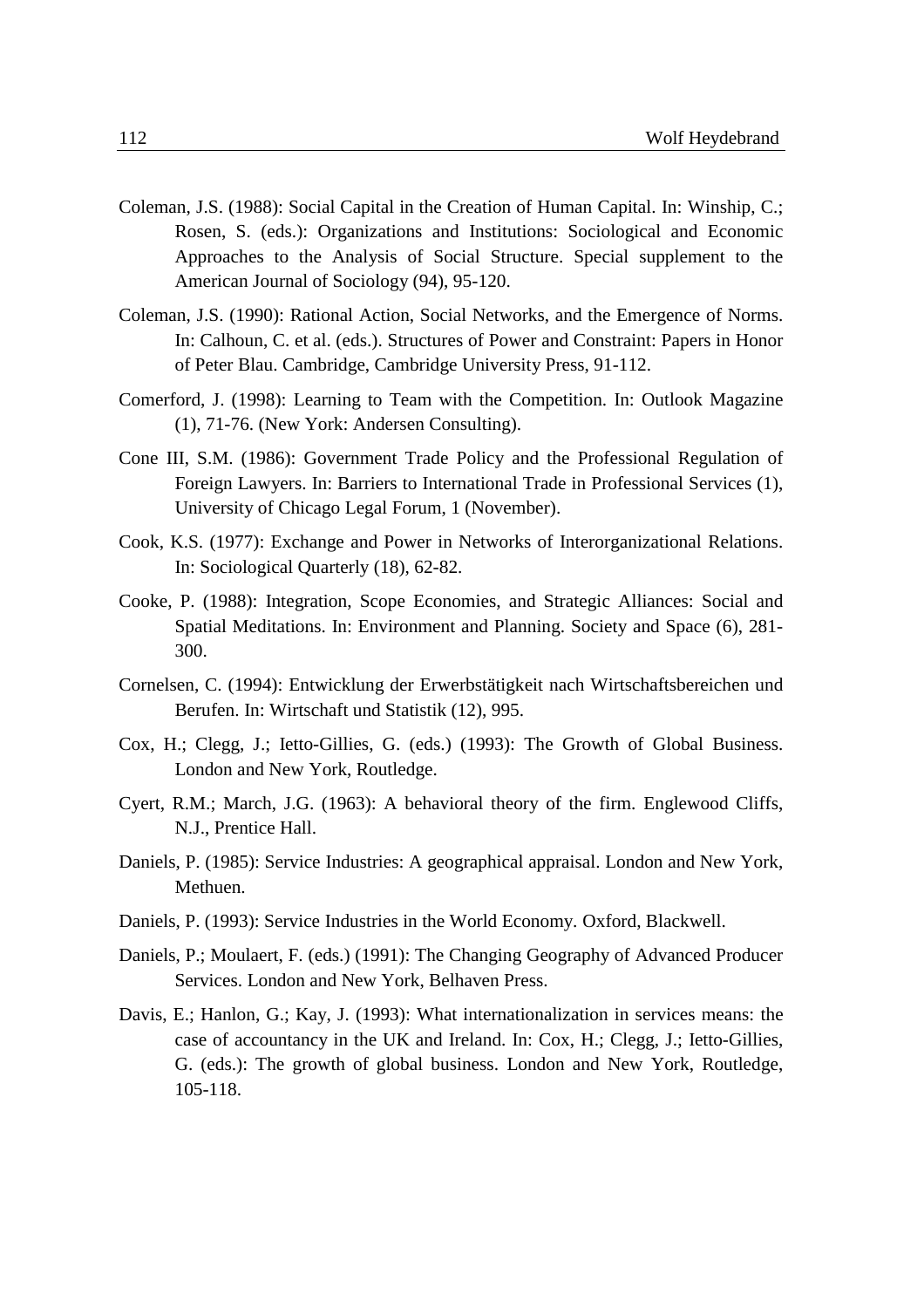- Davis, G.F.; Greve, H.R. (1997): Corporate Elite Networks and Governance Changes in the 1980s. In: American Journal of Sociology (103), 1-37.
- Davis, G.F.; Robbins, G.E. (1998): The Fate of the Conglomerate Firm in the United States. In: Powell, W. (ed.): Remaking the Iron Cage: Institutional Dynamics and Processes (forthcoming).
- Davidow, W.H.; Malone, M.S. (1993): Das Virtuelle Unternehmen: Der Kunde als Co-Produzent. Frankfurt and New York, Campus.
- Davidow, W.H.; Uttal, B. (1989): Total Customer Service: The Ultimate Weapon. New York, Harper and Row.
- De Bresson, C. (1989): Breeding Innovation Clusters: A Source of Dynamic Development. In: World Development (17), 1-16.
- DeBresson, C.; Amesse, A. (1991): Networks of Innovators: A review and introduction to the issue. In: Research Policy (20), 363-379.
- Della Porta, D.; Meny, Y. (eds.) (1996): Democracy and Corruption in Europe. London, Washington, Pinter.
- Della Porta, D.; Vannucci, A. (1999): Corrupt Exchanges: Actors, Resources and Mechanisms of Political Corruption. New York, Aldine deGruyter.
- Deppe, R.; Hosz, D. (1989): Arbeitspolitik im Staatssozialismus: Zwei Varianten: DDR und Ungarn. Frankfurt/M., Campus Verlag.
- Dermine, J. (1996): International Trade in Banking. In: Barfield, C. (ed.): International Financial Markets. Washington D.C., American Enterprise Institute, 49-83.
- Dezalay, Yves. 1990. "The Big Bang and the Law: the internationalization and restructuring of the legal field", in M. Featherstone, ed. Global Culture: Nationalism, Globalization, and Modernity. London: Sage, 279-296.
- Dezalay, Y.; Garth,B. (1996): Dealing in Virtue: International Commercial Arbitration and the Construction of a Transnational Legal Order. Chicago, University of Chicago Press.
- Dickinson, G.M. (1989): Corporate Risk Management in the Age of Global Networks. In: Bressand, A.; Nicolaidis, K. (eds.): Strategic Trends in Services. Grand Rapids, Harper and Row, Ballinger, 237-252.
- DiMaggio, P.; Powell, W. (1983): The Iron Cage Revisited: Institutional Isomorphism and Collective Rationality in Organizational Fields. In: American Sociological Review (48, April), 147-160.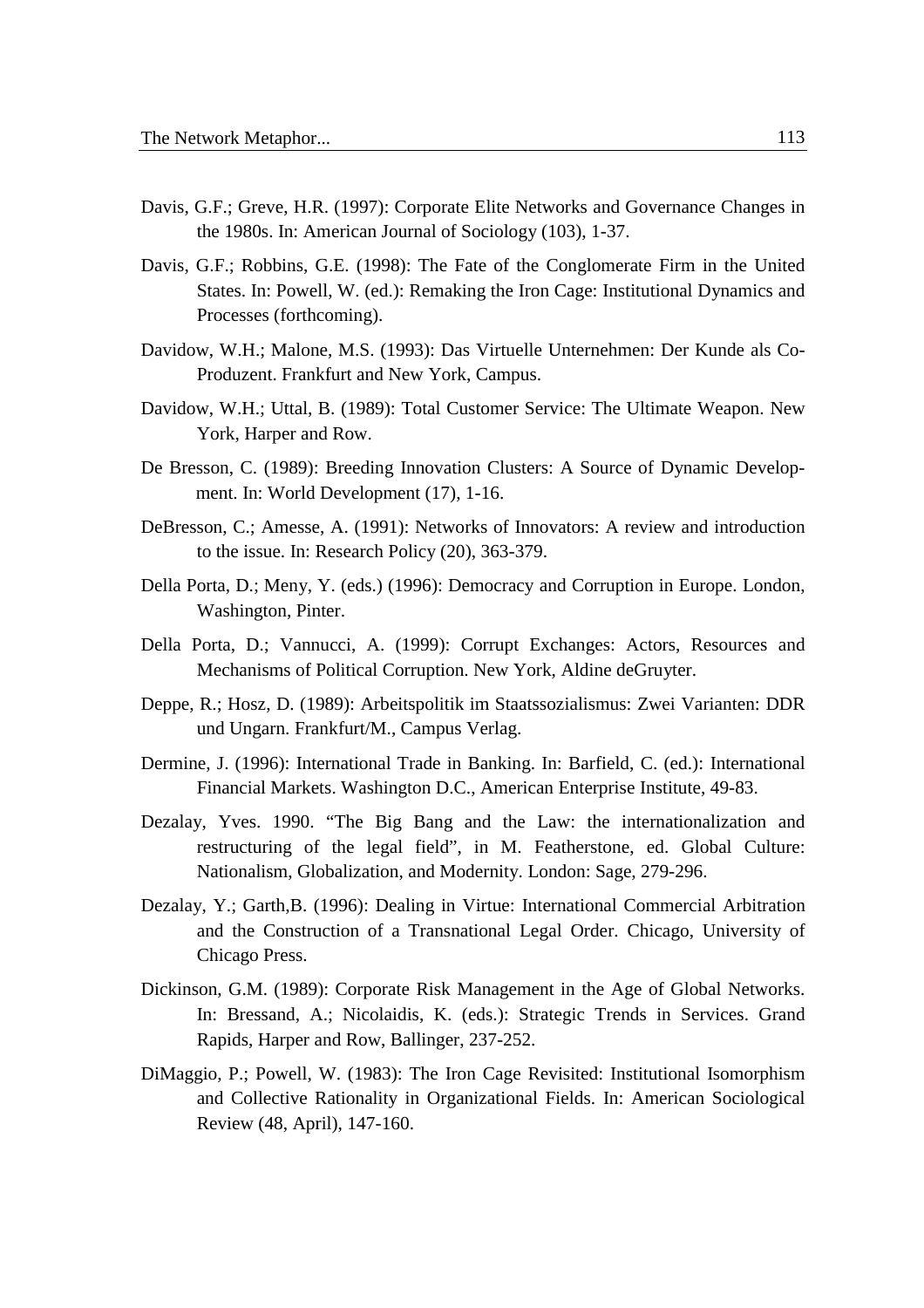- Doeringer, P.; Piore, M.J. (1971): Internal Labor Markets and Manpower Analysis. Lexington, MA, Heath.
- Domhoff, G.W. (1996): State Autonomy or Class Dominance: Case Studies on Policy Making in America. New York, Aldine De Gruyter.
- Dreyfuss, R.C.; Zimmerman, D.L. (1997): The Culture and Economics of Participation in an International Intellectual Property Regime. In: New York University Journal of International Law and Politics (29), 1-9.
- Dunning, J.H. (1994): Multinational enterprises and the globalization of innovatory capacity. In: Research Policy (23), 67-88.
- Duysters, G.; Hagedoorn, J. (1996): Internationalization of corporate technology through strategic partnering: an empirical investigation. In: Research Policy (25), 1-12.
- Dyson, K. (1996): Cultural Issues and the Single European Market. In: Gessner, V. et al. (eds.): European Legal Cultures. Aldershot, Dartmouth, 387-98.
- Eccles, R.G. (1981): The Quasifirm in the Construction Industry. In: Journal of the Economic Behavior of Organizations (2), 335.
- Eccles, R.G. (1985): The Transfer Pricing Problem: A Theory for Practice. Lexington, MA, Lexington.
- Eccles, R.G.; White, H.C. (1986): Firms and market interfaces of profit center control. In: Lindberg, S. et. al. (eds.): Approaches to Social Theory. New York, Russell Sage, 203-220.
- Eccles, R.G.; White, H.C. (1988): Price and authority in inter-profit center transactions. In: American Journal of Sociology (94, Supplement), 17-51.
- Economides, N. (1996): The Economics of Networks. In: International Journal of Industrial Organization (14, October), No.6, 673-699.
- Economides, N. (1999) (periodically updated): Bibliography on the economics of networks. New York, NYU Stern School of Business, http://www.stern.nyu.edu/networks/site/html.
- Edelman, L.B.; Suchman, M.C. (1997): The Legal Environments of Organizations. In: Annual Review of Sociology (23), 479-515.
- Emirbayer, M.; Goodwin, J. (1994): Network Analysis, Culture, and the Problem of Agency. In: American Journal of Sociology (99), 1411-1454.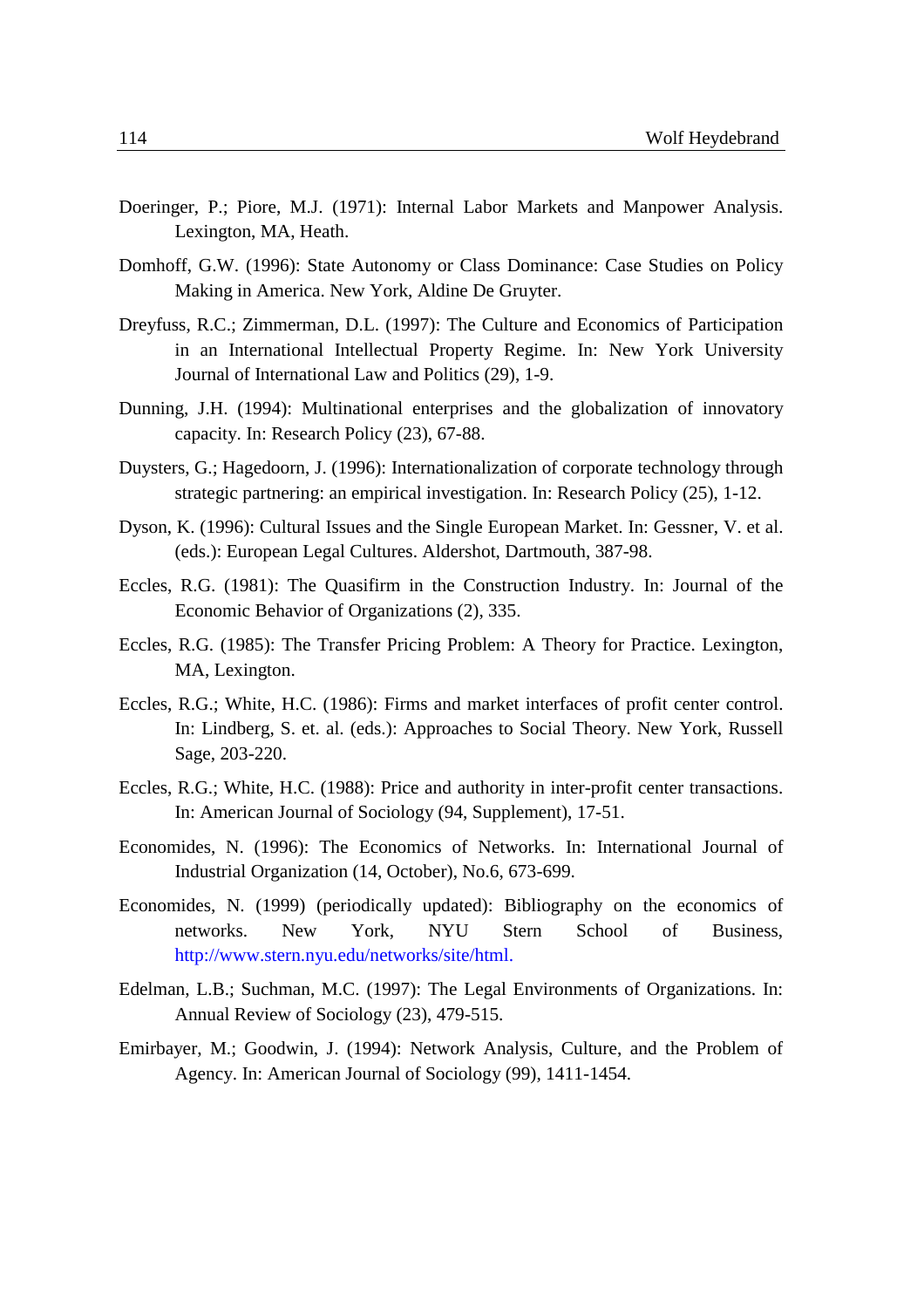- Erikson, A.; Hakansson, H. (1990): Getting Innovations out of Supplier Networks. Montreal, Conference on Network Innovators (May).
- Erman, M.D.; Lundman, R.J. (eds.) (1992): Corporate and governmental deviance: Problems of organizational behavior in contemporary society. New York, Oxford,  $4^{th}$  ed.
- Esping-Andersen, G. (1991): Post-Industrial class structures: an analytical framework. Florence, European University Institute Working Paper SPS 91.
- Esser, J.; Noppe, R. (1996): Private Muddling Through as a Political Programme? The Role of the European Commission in the Telecommunications Sector in the 1980s. In: West European Politics (19), 547-62.
- Fairtlough, G. (1994): Creative Compartments: a Design for Future Organizations. London, Adamantine Press.
- Farr, M.C.; Fischer, W.A. (1992): Managing International High Technology Cooperative Projects. In: R&D Management (22), 60-67.
- Farrell, J.; Saloner, G. (1985): Standardization, compatibility, and innovation. Rand Journal of Economics (16), No.1, 70-83.
- Feketekuty, G. (1988): International Trade in Services: An overview and Blueprint for Negotiations. Cambridge, MA, Ballinger
- Fennema, M. (1982): International Networks of Banks and Industry. Den Hague, Boston, London, Martinus Nijhoff.
- Fennema, M.; Kees van der Pijl (1987): International bank capital and the new liberalism. In: Mizruchi, M.; Schwartz, M. (eds.): Inter-Corporate Relations: the structural analysis of business. New York, Cambridge University Press, 298-321.
- Ferguson, C. (1990): The Coming of the U.S.Keiretsu. Harvard Business Review (July-August), 55-70.
- Fisher, R.; Ury, W. (1991): Getting to Yes: Negotiating agreement without giving in. 2<sup>nd</sup> ed. with Bruce Patton. New York, Penguin.
- Fligstein, N. (1990): The Transformation of Corporate Control. Cambridge, Harvard University Press.
- Fligstein, N. (1991): The Structural Transformation of American Industry: An institutional account of the causes of diversification in the largest firms, 1919- 1979. In: Powell, W.; DiMaggio, P. (eds.): The New Institutionalism in Organizational Analysis. Chicago, University of Chicago Press, 311-336.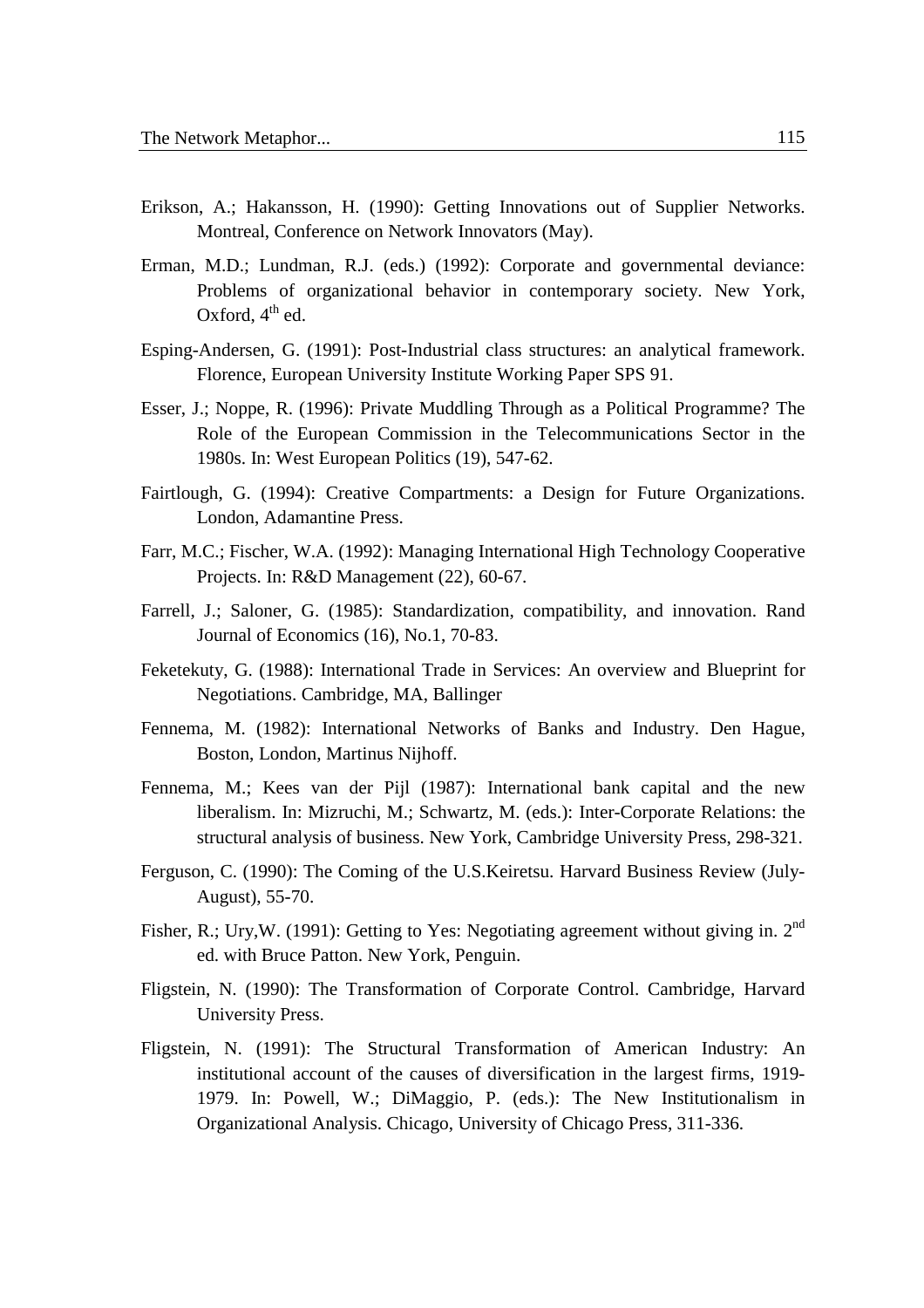- Fligstein, N. (1995): Networks of Power or the Finance Conception of Control? Comment on Palmer, Barber, Zhou, and Soysal. In: American Sociological Review (60), 500-503.
- Fligstein, N.; Brantley, P. (1992): Bank control, owner control, or organizational dynamics: who controls the modern corporation? In: American Journal of Sociology (98), 280-307.
- Foray, D. (1991): The Secrets of Industry are in the Air: Industrial Cooperation and the Organizational Dynamics of the Innovative Firm. In: Research Policy (20), 393- 405.
- Forsgren, M.; Johanson, J, (eds.) (1992): Managing Networks in International Business. Philadelphia, Gordon and Breach.
- Freeman, C. (1987): Technology Policy and Economic Performance: Lessons from Japan. London, Pinter.
- Freeman, C. (1990): Formal scientific and technical institutions in the national system of innovation. In: Lundvall, B.A. (ed.): National Systems of Innovation: Towards a theory of innovation and interactive learning. London, Pinter.
- Freeman, C. (1991): Networks of Innovators: A synthesis of research issues. In: Research Policy (20), 499-514.
- Freeman, C.; Soete, L. (eds.) (1990): New Explorations in the Economics of Technical Change. London, Pinter.
- Freeman, C.; Hagedoorn, J. (1992): Globalization of Technology: Report for the FAST Programme, Commission of the European Community (June).
- Fuchs, V.R. (1968): The Service Economy. New York, Columbia Universiy Press.
- Galanter, M.; Palay, T. (1992): The Transformation of the Big Law Firm. In: Nelson, R.; Trubek, D.; Solomon, R. (eds.): Lawyers' Ideals, Lawyers' Practices: Transformations in the American Legal Profession. Ithaca, Cornell University Press, 31-62.
- Galaskiewicz, J.; Wasserman, S. (1981): A Dynamic Study of Change in a Regional Corporate Network. In: American Sociological Review (46), 475-84.
- Galbraith, J.R. et al. (1993): Organizing for the Future: The New Logic for Managing Complex Organizations. San Francisco, Jossey Bass.
- Gambetta, D. (ed.) (1990): Trust: making and breaking cooperative relations. Oxford, Blackwell.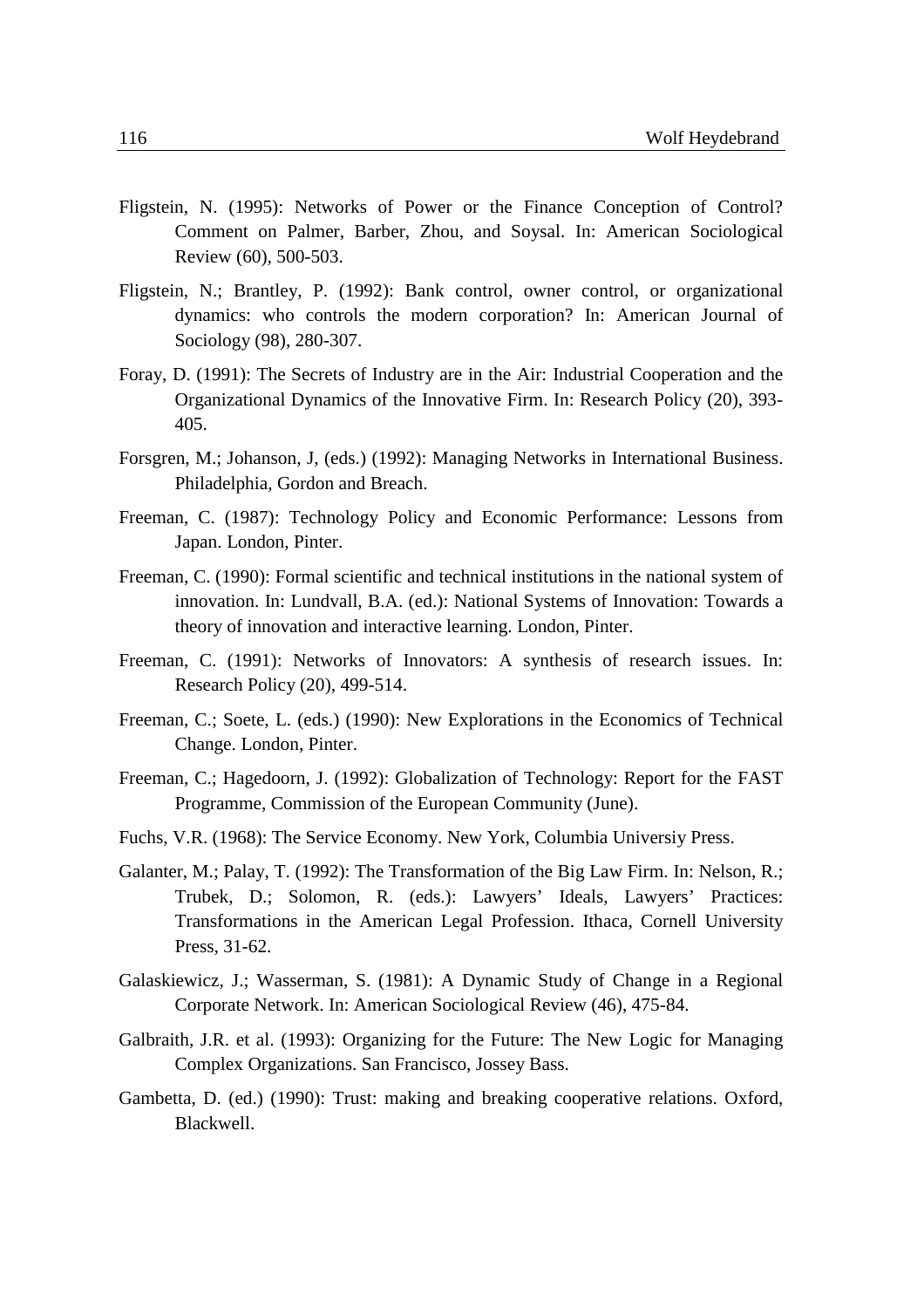- Gartrell, C.D. (1987): Network Approaches to Social Evaluation. In: Annual Review of Sociology (13), 49-66.
- Garud, R. (1994): Cooperative and competitive behaviors during the process of creative destruction. In: Research Policy (23), 385-94.
- Gates, B. (1999): The Information Age. In: Lemert, C. (ed.): Social Theory: The Multicultural and Classical Readings. Boulder, CO: Westview Press, 615-17.
- Gemuenden, H.G.; Heydebreck, P. (1995): The influence of business strategies on technological network activities. In: Research Policy (24), 831-49.
- Gerlach, M. (1992): Alliance Capitalism: The Social Organization of Japanese Business. Berkeley, University of California Press.
- Gershuny, J. (1978): After Industrial Society? The Emerging Self-Service Economy. London, Macmillan.
- Gershuny, J.; Miles, I. (1983): The New Service Economy: The transformation of employment in industrial societies. New York, Praeger.
- Giarini, O. (ed.) (1987): The Emerging Service Economy. Oxford Pergamon Press.
- Giarini, O. (1989) The Service Economy and the Management of Risk. In: Bressand, A.; Nicolaidis, K. (eds.): Strategic Trends in Services. Grand Rapids: Harper and Row, Ballinger, 225-36.
- Giarini, O.; Stahel, W.R. (1989): The Limits to Certainty: Facing Risks in the New Service Economy. Dordrecht, Boston, London, Kluwer Academic Publishers.
- Glasmeier, A. (1991): Technological discontinuities and flexible production networks: The case of Switzerland and the world watch industry. In: Research Policy (20), 469-485.
- Glasmeier, A. (1995): Flexible Districts. Flexible Regions? The institutional and cultural limits to districts in an era of globalization and technological paradigm shift. In: Amin, A.; Thrift, N. (eds.): Globalization, Institutions, and Regioanl Development in Europe. Oxford, Oxford University Press, 118-146.
- Gordon, D.M.; Edwards, R.C.; Reich, M. (1982): Segmented Work, Divided Workers. New York, Oxford University Press.
- Goto, A. (1982): Business groups in a market economy. In: European Economic Review (19), 53-70.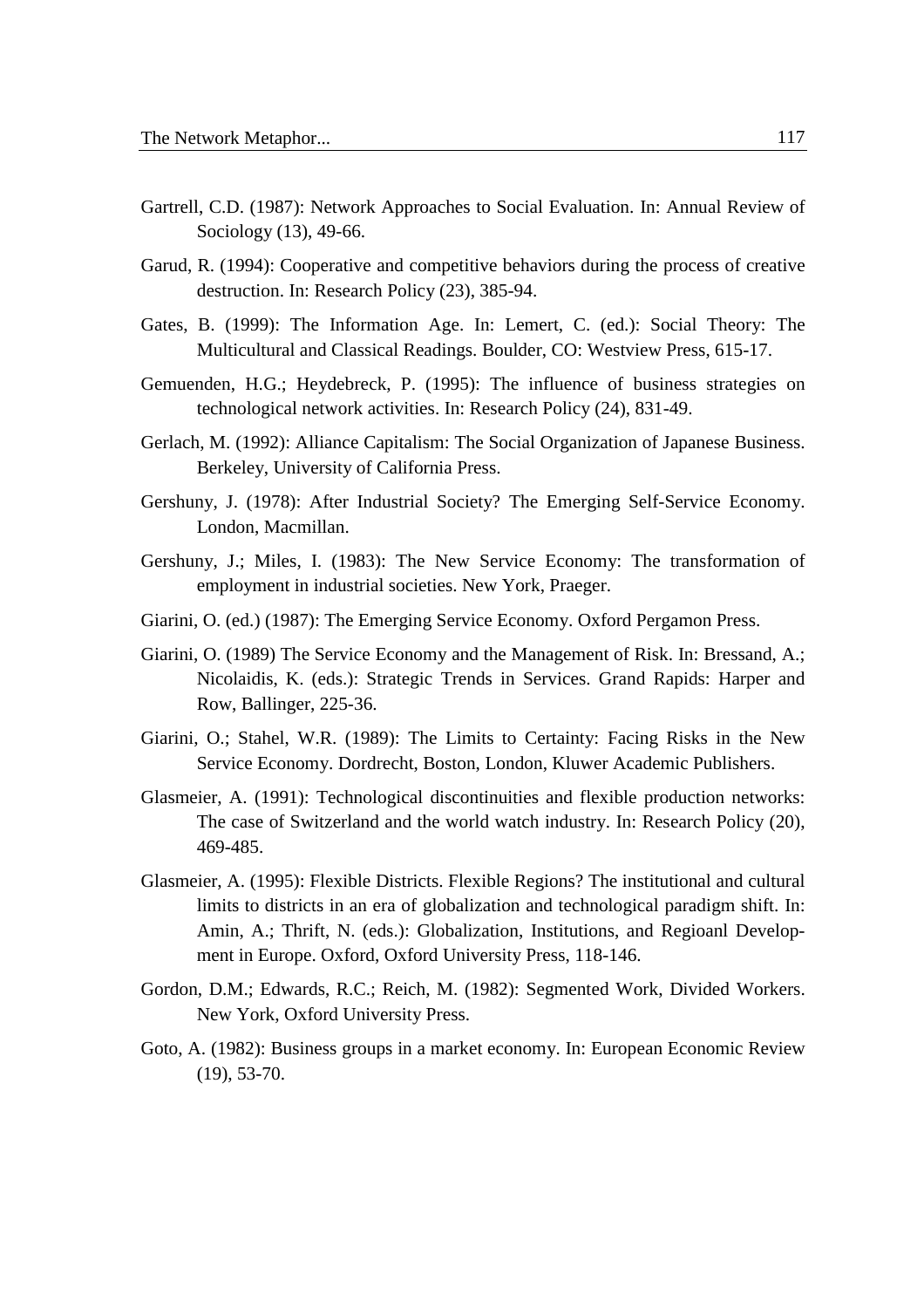- Grabher, G. (1989): Firm Networks and Innovation: Changes in the division of labor between large and small firms in the course of the restructuring of the steel industry (Ruhr District) and the chemical industry (Rhein/Main). Paper presented at the 9th EGOS- Colloquium, Berlin, Wissenschaftszentrum, July, 11-14.
- Grabher, G. (ed.) (1993): The Embedded Firm: On the Socioeconomics of Industrial Networks. London/New York, Routledge.
- Grabher, G. (1995): The Disembedded Regional Economy: The Transformation of East German Industrial Complexes into Western Enclaves. In: Amin, A.; Thrift, N. (eds.): Globalization, Institutions, and Regional Development in Europe. Oxford, Oxford University Press, 177-195.
- Granovetter, M.S. (1973): The Strength of Weak Ties. In: American Journal of Sociology (78), 1360-80.
- Granovetter, M.S. (1974): Getting a Job: A study of contacts and careers. Cambridge, Harvard University Press.
- Granovetter, M.S. (1985): Economic Action and Social Structure: The Problem of Embeddedness. In: American Journal of Sociology (91), 481-510.
- Granovetter, M.S. (1994): Business groups. In: Smelser, N.; Swedberg, R. (eds.): Handbook of Economic Sociology. New York and Princeton, N.J., Russell Sage Foundation and Princeton University Press, 453-475.
- Grenier, R.; Metes, G. (1992): Enterprise Networking: Working together Apart. Digital Press.
- Griliches, Z. (1992): Output Measurement in the Service Sectors. Chicago, University of Chicago Press.
- Groenroos, C. (1990): Service Management and Marketing: Managing the moments of truth in service competition. Lexington,MA, Lexington/Heath.
- Guthrie, D. (1998): The Declining Significance of Guanxi in China's Economic Transition. In: The China Quarterly (154), 254-82.
- Hagedoorn, J.( 1990): Organizational modes of inter-firm cooperation and technology transfer. 1 Technovation.
- Hagedoorn, J. (1995a): Strategic technology partnering during the 1980s: Trends, networks and corporate patterns in non-core technologies. In: Research Policy (24), 207-231.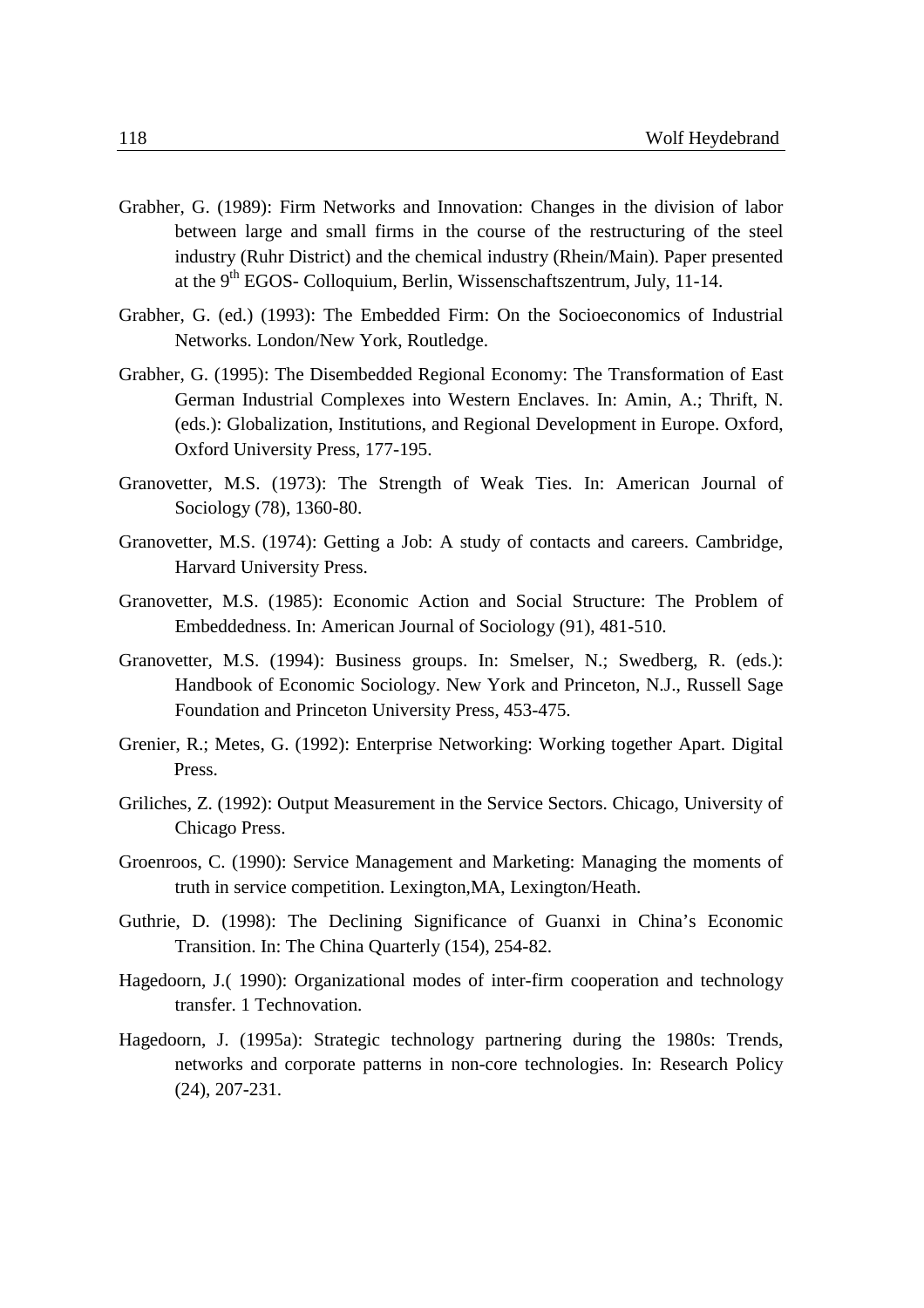- Hagedoorn, J. (1995b): The Economics of Cooperation among high-tech firms trends and patterns in strategic partnering since the early 1970a. Paper presented at the Conference on the Economics of High Technology Compeition and Cooperation in Global Markets. Hamburg (February), 2-3.
- Hagedoorn, J.; Schakenraad. J. (1990): Inter-firm Partnerships and Cooperative Strategies in Core Production. In: Freeman, C.; Soete, L. (eds.): New Explorations in the Economics of Technical Change. London, Pinter, 3-37.
- Hagedoorn, J.; Schakenraad, J. (1992): Leading companies and networks of strategic alliances in information technologies. In: Research Policy (21), 163-190.
- Haisken-DeNew, J.G. et al. (1996): Keine Dienstleistungsluecke in Deutschland: Ein Vergleich mit den USA anhand von Haushaltsbefragungen. (No services gap in Germany: A comparison with the U.S. based on household surveys). Berlin, DIW - Wochenbericht 14/96. (Electronic document).
- Hakansson, H. (1989): Corporate Technological Behavior: Cooperation and Networks. London, Routledge.
- Hamilton, G.G.; Biggart, N. (1988): Market, Culture, and Authority: A Comparative Analysis of Management and Organization in the Far East. In: American Journal of Sociology (94), 52-94.
- Handelman, S. (1995): Comrade Criminal. New Haven, Yale University Press.
- Harrison, B. (1994): Lean and Mean: The Changing Landscape of Corporate Power in the Age of Flexibility. New York, Basic Books/Harper Collins.
- Harrison, B.; Kelley, M.; Grant,J. (1996): Innovative firm behavior and local milieu: Exploring the intersection of agglomeration, firm effects, and technological change. In: Economic Geography (72), 233.
- Heidenreich, M. (ed.) (1992): Krisen, Kader, Kombinate: Kontinuität und Wandel in ostdeutschen Betrieben. Berlin, Edition Sigma.
- Heinz, J.P.; Laumann, E.O. (1982): Chicago Lawyers: The Social Structure of the Bar. New York and Chicago: Russell Sage Foundation and American Bar Foundation.
- Held, D. (1996): The 1989 Revolutions and the Triumph of Liberalism. In: Hall, S. et al. (eds.): Modernity: An Introduction to Modern Societies. Cambridge, Blackwell, 436-465.
- Heydebrand, W. (1989) New Organizational Forms. In: Work and Occupations (16), 323-357.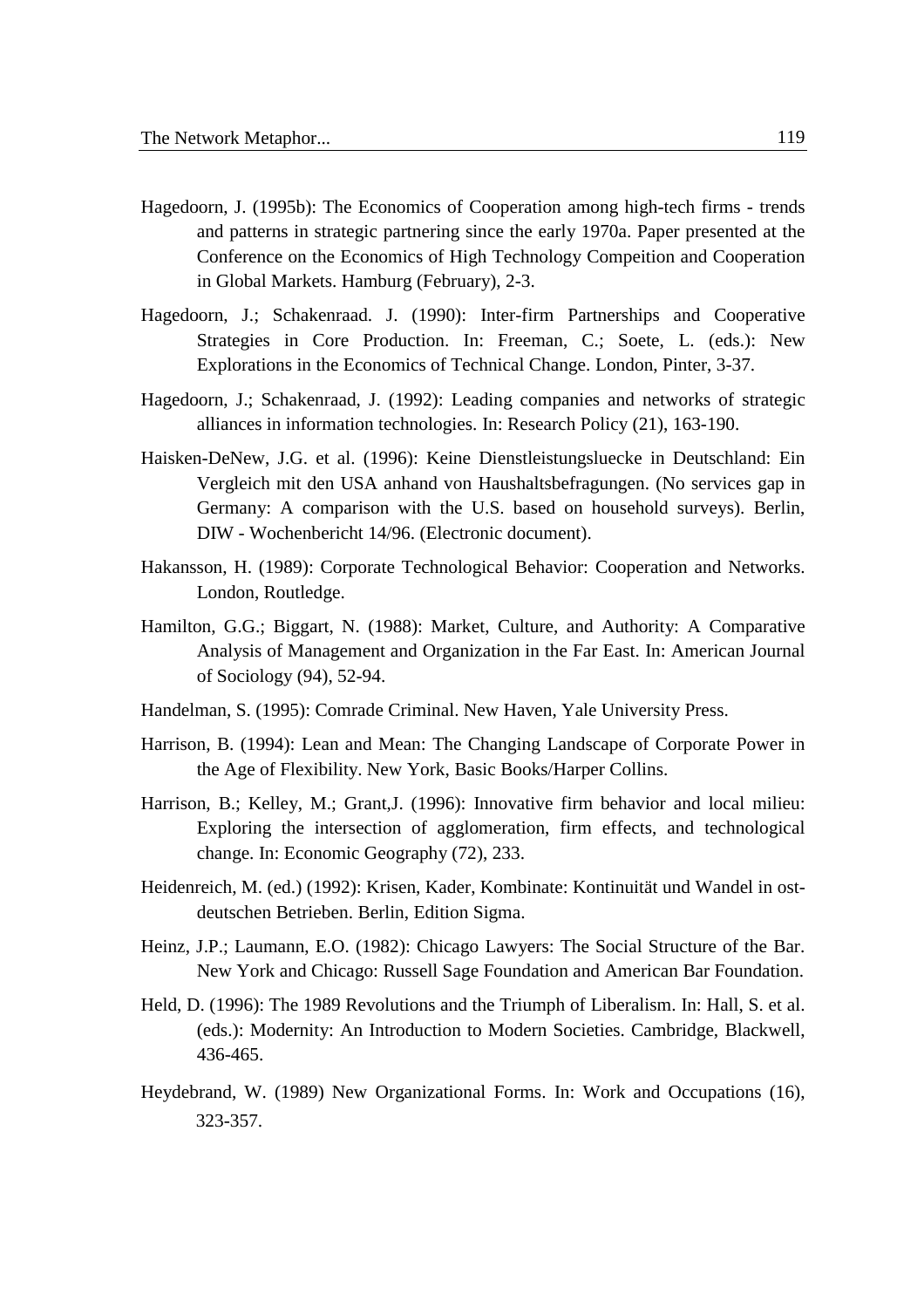- Heydebrand, W. (1990a): The Technocratic Organization of Academic Work. In: Calhoun, C.; Meyer, M.W.; Scott, W.R. (eds.): Structures of Power and Constraint: Papers in Honor of Peter M. Blau. Cambridge, Cambridge University Press, 271-320.
- Heydebrand, W. (1990b): Government Litigation and National Policymaking from Roosevelt to Reagan. In: Law & Society Review (24), 477-95.
- Heydebrand, W. (1997): Globalization and the Rule of Law at the End of the  $20<sup>th</sup>$ Century. European Yearbook in the Sociology of Law, 1997. Milan Giuffre.
- Heydebrand, W. (1998): Multimedia Networks, Globalization, and Strategies of Innovation: The Case of Silicon Alley. In: Fuchs, G.; Wolf, H.G. (eds.): Regional Economic Restructuring and Multimedia. New York and London, Routledge, 49- 80.
- Heydebrand, W.; Codagnone, C. (1998): The Legal Consequences of National Policymaking: Explaining Changes in Government Litigation from the New Deal to the End of the Reagan Era. In: Nagel, S. (ed.): Global Legal Policy Among and Within Nations. New York, Macmillan and St. Martin's Press (forthcoming).
- Hicks, D.M.; Isard, P.A.; Martin, B.R. (1996): A morphology of Japanese and European corporate research networks. In: Research Policy (25), 359-378.
- Hirsch, J. (1995): Der Nationale Wettbewerbsstaat (The competitive nation state). Berlin and Amsterdam, ID Archiv.
- Hirschhorn, L. (1984): Beyond Mechanization: Work and Technology in a Post-Industrial Age. Cambridge, M.I.T.Press
- Hirschhorn, L. (1985): Information technology and the New Services Game. In: Castells, M. (ed.): High Technology, Space, and Society. Beverly Hills,CA, Sage, 172- 190.
- Hoekman, B. (1994): Deregulation, Harmonization, and Liberalization: Implications for the International Marketing of Services. In: Kostecki, M. (ed.): Marketing Strategies for Services. Oxford, Pergamon, 65-94.
- Hoekman, B. (1995): The political economy of the world trading system: from GATT to WTO. Oxford, Oxford University Press.
- Hoekman, B.; Sauve, P. (1991): Information Technology and Trade in Financial Services: Evolving Regulatory Priorities. In: O'Brien, R. (ed.): Finance and the International Economy. Oxford, Oxford University Press, 5-24.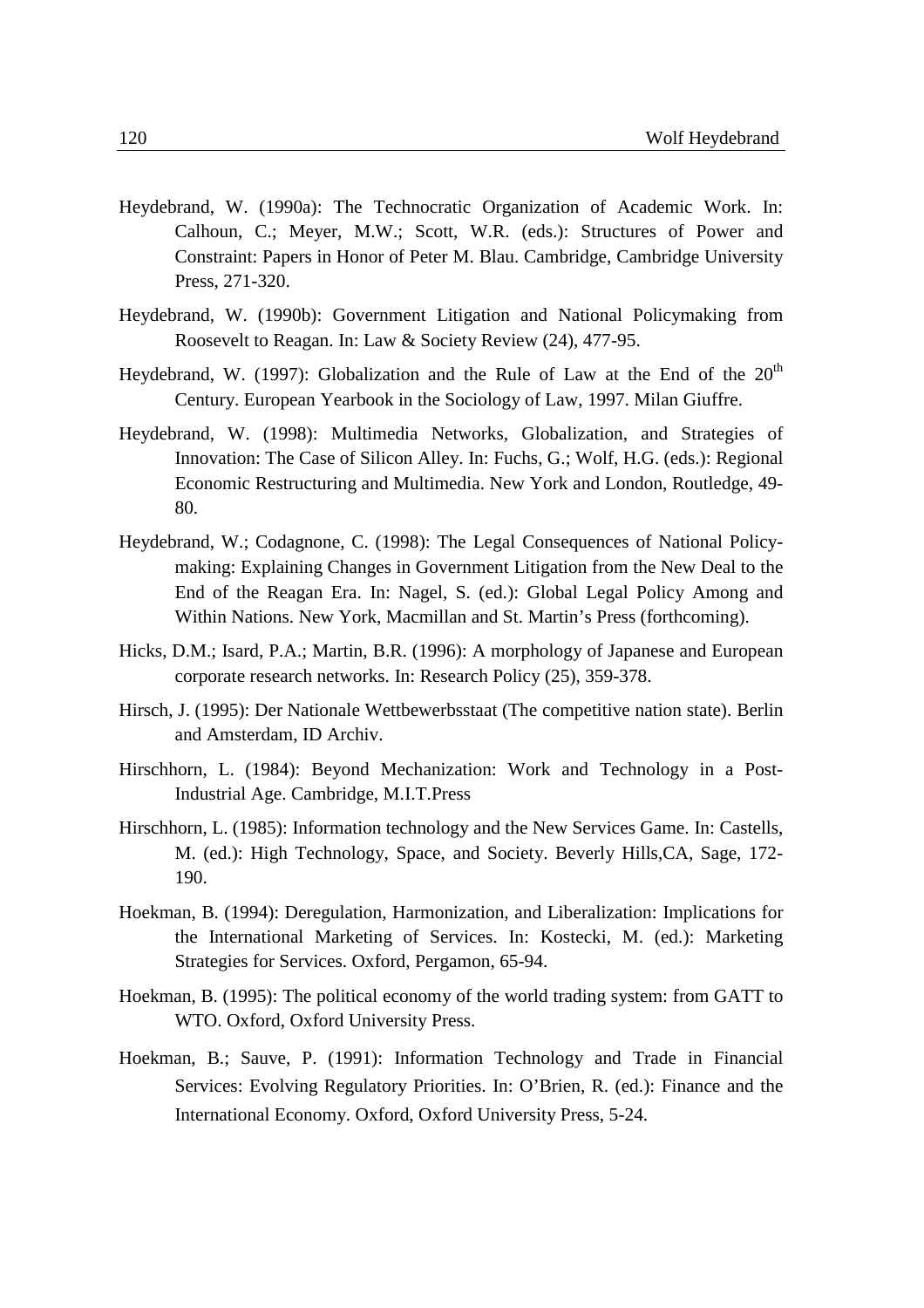- Holmes, J. (1986): The Organization and Locational Structure of Production Subcontracting. In: Scott, A.; Storper, M. (eds.): Production, Work, and Territory. Boston, Allen, Unwin.
- Holmstrom, B. (1985): The Provision of Services in a Market Economy. In: Inman, R. (ed.): Managing the Service Economy. Cambridge, Cambridge University Press, 183-213.
- Homans, G. (1950): The Human Group. New York, Harcourt, Brace, Jovanovich.
- Homans, G. (1961): Social Behavior: Its Elementary Forms. New York, Harcourt, Brace, Jovanovich.
- Horning, R.A. (1997): The Enforceability of Contracts Negotiated in Cyberspace. In: International Journal of Law and Information Technology (5), 109.
- Horning, R.A. (1998): Encryption Control and Global Security Policy. RSA Data Security Conference. San Francisco, CA, Jan 16.
- Howells, J. (1995.): Going global: the use of ICT networks in research and development. In: Research Policy (24), 169-84.
- Howells, J.; Wood, M. (1993): The Globalization of Production and Technology. London and New York, Belhaven Press.
- Howells, J.; Michie, J. (eds.) (1997): Technology, Innovation, and Competitiveness. Cheltenham, Edward Elgar.
- Huther, J. (1997): Evidence of Baumol's 'Cost Disease' in OECD Countries. Washington, D.C., Georgetown University, Department of Economics. Unpublished manuscript.
- Iacobuzzi, D.; Hopkins, N. (1992): Modeling dyadic interactions and networks in marketing. In: Journal of Marketing Research (29), 5-17.
- Ianni, F.A.J. (1974): Black Mafia: Ethnic succession in organized crime. New York, Simon and Schuster.
- Imai, K.; Baba, Y. (1989): Systemic innovation and cross-border networks: Transcending markets and hierarchies to create a new techno-economic system. Paris, OECD Conference on Science, Technology, and Economic Growth (June).
- Inman, R.P. (ed.) (1985): Managing the Service Economy: Prospects and Problems. Cambridge, Cambridge University Press.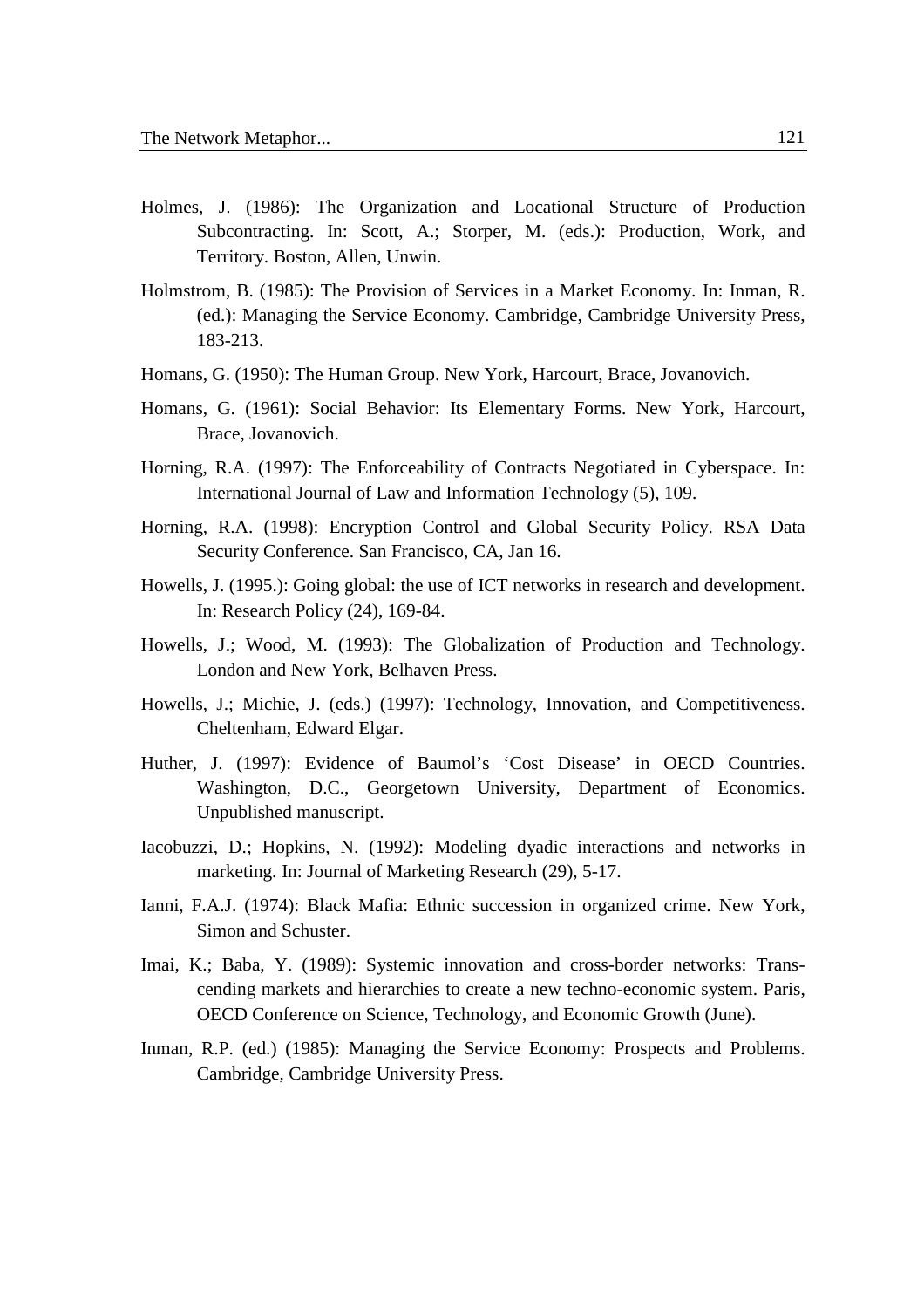- Iwabuchi, A. (992): Andersen Consulting: The  $21<sup>st</sup>$  century strategy of a worldwide organization. Tokyo, Diamond Inc.
- Jacobs, J.A. (1992): Consumer, Social, and Business Service Industries in the United States: Trends between 1969 and 1987. Florence, European University Institute Working Paper SPS No. 92/15.
- Jasso, G.; Rosenzweig, M.; Smith, J. (1998): The Changing Skill of New Immigrants to the United States: Recent Trends and their Determinants. Montreal: International Sociological Association, 14<sup>th</sup> World Congress, Research Committee 41, Session 02 (July 27).
- Jensen, M.C.; Meckling, W.H. (1976): Theory of the Firm: Managerial Behavior, Agency Costs, and Ownership Structure. Journal of Financial Economics (3), 305-360.
- Jepperson, R.L. (1991): Institutions, Institutional Effects, and Institutionalism. In: Powell, W.; DiMaggio, P. (eds.): The New Institutionalism in Organizational Analysis. Chicago, University of Cgicago Press.
- Johannisson, B. (1990): Organizing for local economic development: on firm and context dynamics. Paper presented at the 30th European Conference of the Regional Science Association. Istanbul (Aug.), 28-31.
- Johanson, J.; Mattson, L.G. (1987): Interorganizational relations in industrial systems: a network approach compared with the transaction-cost approach. International Studies of Management and Organization (17), 34- 51.
- Johanson, J.; Vahlne, J.E. (1992): Management of Foreign Market Entry. Scandinavian International Business Review (1, No.3), 9-27.
- Johnsen, E.; Mintz, B. (1989): Organizational vs. Class Components of Director Networks. In Perrucci, R.; Potter, H.R. (eds.): Networks of Power: Organizational Actors at the National, Corporate and Community Levels. New York, Aldine de Gruyter, 57-80.
- Johnson, H.T.; Kaplan, R. (1991): Relevance Lost: The Rise and Fall of Management Accounting. Boston, Harvard Business School Press.
- Jones, G. (1993): British multinational banking strategies over time. In: Cox, H.; Clegg, J.; Ietto-Gillies, G. (eds.): The growth of global business. London and New York, Routledge, 38-61.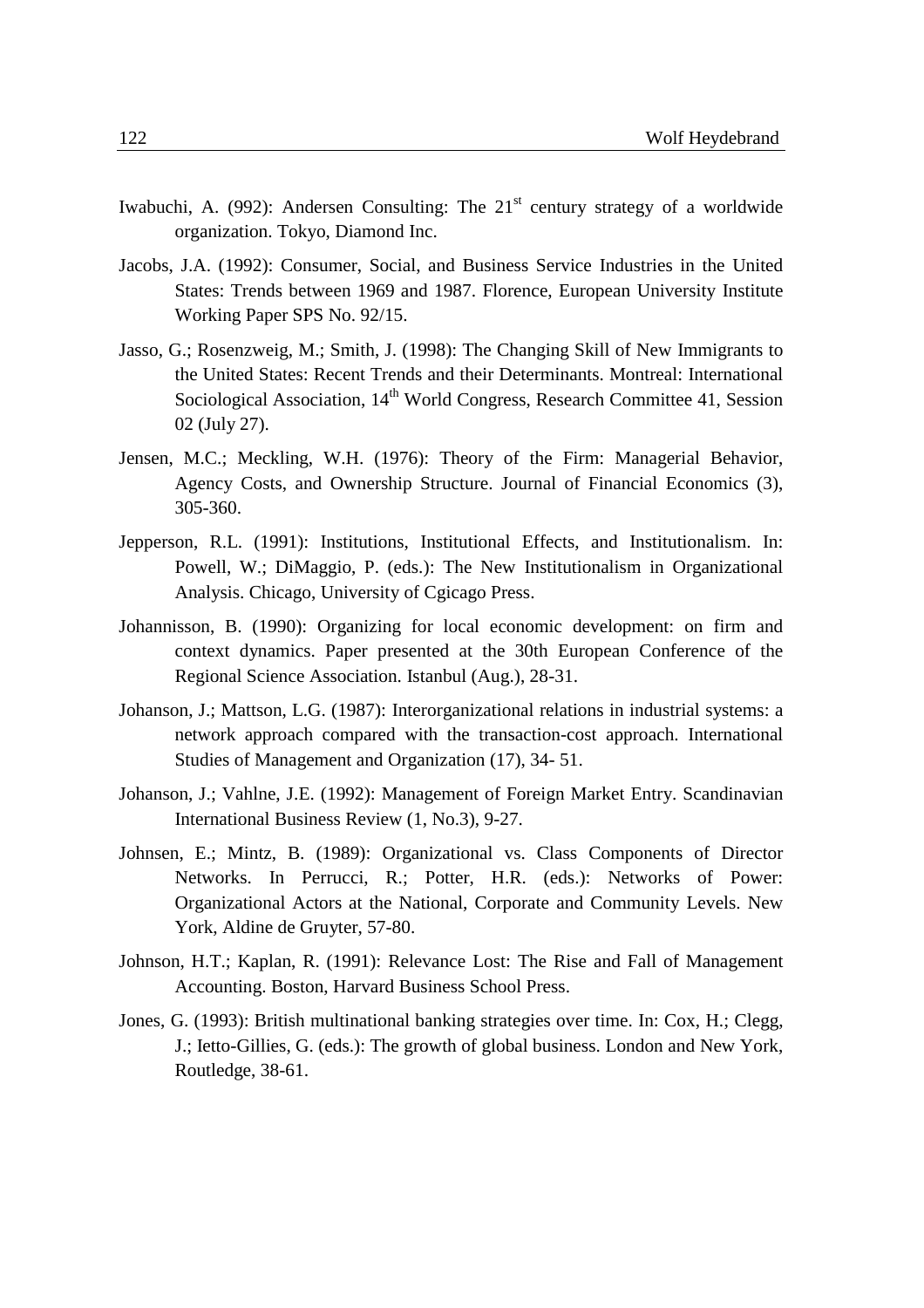- Kalleberg, A.L.; Schmidt, K. (1996): Contingent Employment in Organizations. In: Kalleberg, A. et al.: Organizations in America: Analyzing their structures and human resource practices. Thousand Oaks, CA. Sage, 253-275.
- Katz, M.L.; Shapiro, C. (1985): Network Externalities, Competition, and Compatibility. American Economic Review (75, No.3, June), 424-440.
- Kaufman W.J. (1994): Relational Practices and the Marginalization of Law: Informal Financial Practices of Small Businesses in Taiwan. Law&Society Review (28), 193-232.
- Kelly, K. (1995): Out of Control: The rise of neo-biological civilization. Menlo Park, CA, Addison-Wesley.
- Kingsbury, B. (1998): The Concept of Compliance as a Function of Competing Conceptions of International Law. Michigan Journal of International Law (19), 345.
- Knoke, D.; Ishio, Y. (1996): Training, Unions, and Internal Labor Markets. In: Kalleberg, A. et al.: Organizations in America. Thousand Oaks, Sage, 180-199.
- Kono, C. et al. (1998): Lost in Space: The Geography of Corporate Interlocking Directorates. American Journal of Sociology (103), 863-911.
- Koppel, R.; Appelbaum, E.; Albin, P. (1988): Implications of workplace information technology: control, organization of work, and the occupational structure. Research in the Sociology of Work (4), 125-52.
- Kostecki, M.M. (ed.) (1994): Marketing Strategies for Services: Globalization, Client-Orientation, Deregulation. Oxford, Pergamon Press.
- Kotz, D. (1978): Bank Control of Large Corporations in the United States. Berkeley, University of California Press.
- Kraus, J. (1994): The GATT Negotiations: a business guide to the results of the Uruguay Round. Paris, ICCI (International Chamber of Commerce) Publishing, S.A.
- Krueger, A.O.; Aturupane, C. (eds.) (1998): The WTO as an international organization. (1996 Singapore conference). Chicago, University of Chicago Press.
- Landau R.; Rosenberg, N. (eds.) (1986): The Positive-Sum Game. Washington, D.C., National Academy Press.
- Langhoff, T. (1997): The Influence of cultural differences on internationalization processes of firms - An introduction to a semiotic and inter-cultural perspective. In: Bjoerkman, I.; Forsgren, M. (eds.): The Nature of the International Firm: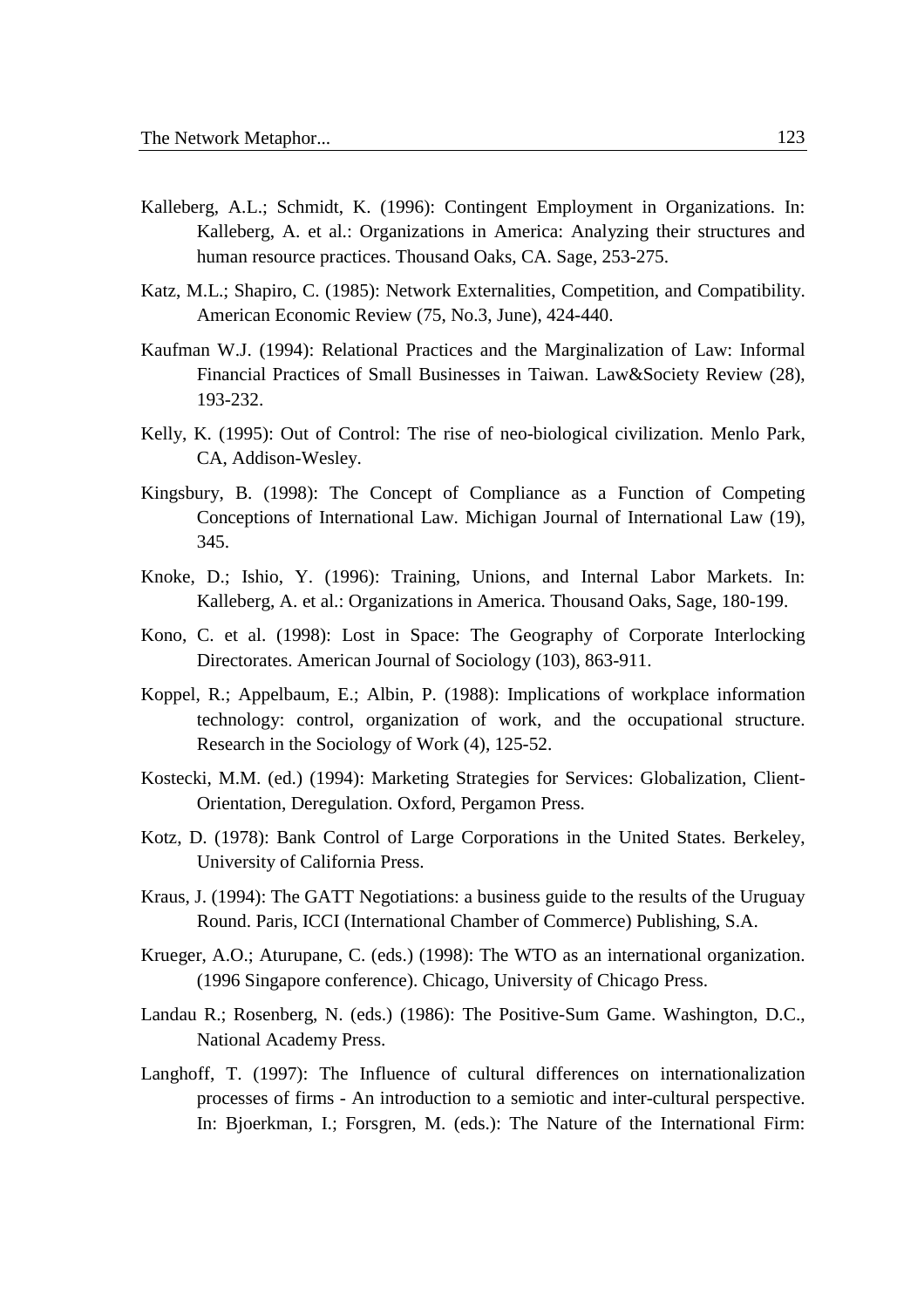Nordic contributions to international business research. Copenhagen, Munksgaard Internat'l Publishers, 135-64.

- Langlois, R.N.; Robertson, P.L. (1992): Networks and Innovation in a Modular System: Lessons from the Microcomputer and Stereo Component Industries. Research Policy (21), 297-313.
- Lauman, E.; Knoke, D. (1987): The Organizational State: Social Choice in Public Policy Domains. Madison, University of Wisconsin Press.
- Lauman, E.; Pappi, F.U. (1976): Networks of Collective Action: A Perspective on Community Influence Systems. New York, Academic Press.
- Lazerson, M. (1988): Organizational growth of small firms: An outcome of markets and hierarchies? American Sociological Review (53), 330-342.
- Lehmann, A.P. (1994): Deregulation of Insurance and Market Organization: A Case Study of urich Insurance Group. In: Kostecki, M. (ed.): Marketing Strategies.Oxford, Pergamon, 137-154.
- Leoncini, R.; Maggioni, M.A.; Montresor, S. (1996): Intersectoral innovation flows and national technological systems: network analysis for comparing Italy and Germany. Research Policy (25), 415-30.
- Levine, R. (1996): Foreign Banks, Financial Development, and Economic Growth. In: Barfield, C. (ed.): International Financial Markets. Washington, D.C., AEI.
- Levitt, T. (1972): Production-Line Approach to Service. Harvard Business Review (50, No. 5), 41-52.
- Levitt, T. (1976): The Industrialization of Service. Harvard Business Review (54, No. 5), 63-74.
- Lin, N. (1982): Social Resources and Instrumental Action. In: Marsden, P.; Lin, N. (eds.): Social Structure and Network Analysis. Beverly Hills, Sage, 131-146.
- Lin, N. (1999): Building a Network Theory of Social Capital. Connections (forthcoming).
- Lincoln, J.R.; Gerlach, M.L.; Takahashi, P. (1992.): Keiretsu Networks in the Japanese Economy: A Dyad Analysis of Intercorporate Ties. American Sociological Review (57), 561-85.
- Lorenz, E. (1989): The Search for Flexibility: Subcontracting networks in French and British engineering. In: Hirst, P.; Zeitlin, J. (eds.): Reversing Industrial Decline? Oxford, Berg, 122-132.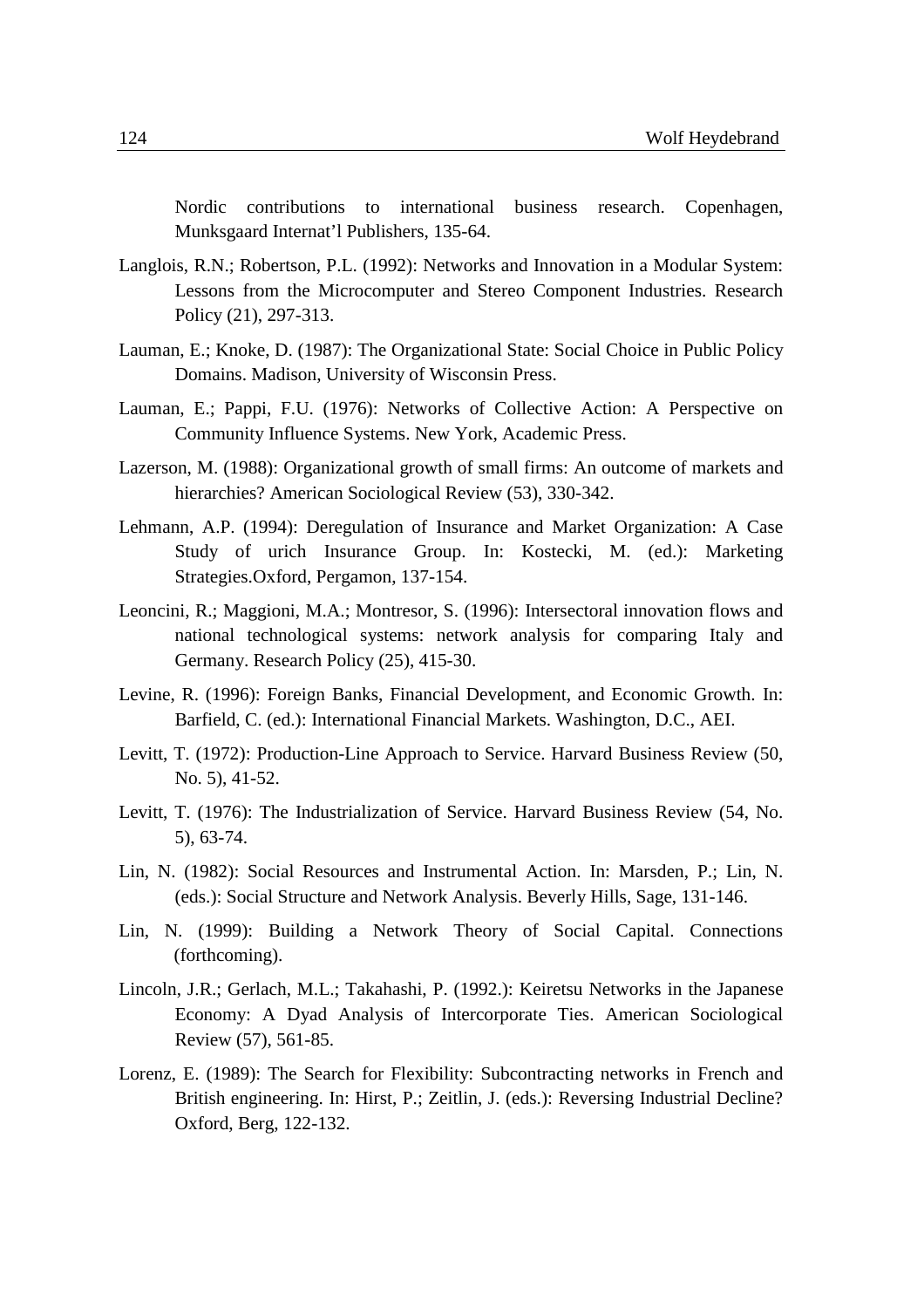- Lorenz, E. (1990): Neither Friends nor Strangers: Informal networks of subcontracting in French Industry. In: Gambetta, D. (ed.): Trust: Making and Breaking Cooperative Relations. Oxford, Blackwell, 194-210.
- Lundvall, B.-A. (1988): Innovation as an Inter-Active Process: From User-Producer Interaction to National Systems of Innovation. In: Dosi, G. et al. (eds.): Technical Change and Economic Theory. London, Frances Pinter.
- Lundvall, B.-A. (1990): From Technology as a Factor to Innovation as an Interactive Process. Networks of Innovators - International Workshop, Montreal.
- Lundvall, B.-A.; Johnson, B. (1994): The learning economy. Journal of Industry Studies, (1, No. 2), 23-42.
- Macneil, I.R. (1978): Contracts: Adjustment of long-term economic relations under classical, neo-classical, and relational contract law. Northwestern University Law Review (72), 854
- Maillat, D. (1993): Reseau d'innovation et milieux innovateurs: un pari pour le developpement regional. Neuchatel: GREMI, Groupe de recherche europeen sur les milieux innovateurs; EDES, Division economique et sociale. Universite de Neuchatel.
- Maillat, D. (1995): Territorial dynamic, innovative milieu and regional policy. Entrepreneurship and Regional Development, 157-165.
- Malmude, J. (1998): Personal communication, (15, Nov.).
- Marbacher, J. (1994): Combining Banking and Insurance Services: Some Implications for Marketing Strategies. In: Kostecki, M. (ed.): Marketing Strategies.Oxford, Pergamon, 125-136.
- Markusen, A. et al. (1991): The Rise of the Gunbelt. New York, Oxford University Press.
- Markusen, A.; Yudkin, J. (1992): Beyond the Cold War Economy. New York, Basic Books.
- Marsden, P.V. (1987): Core Discussion Networks of Americans. American Sociological Review (52), 122-31.
- Martinelli, F. (1991): Producer services' location and regional development. In: Daniels, P.; Moulaert, F. (eds.): The changing geography of advanced producer services. London and New York, Belhaven, 70-90.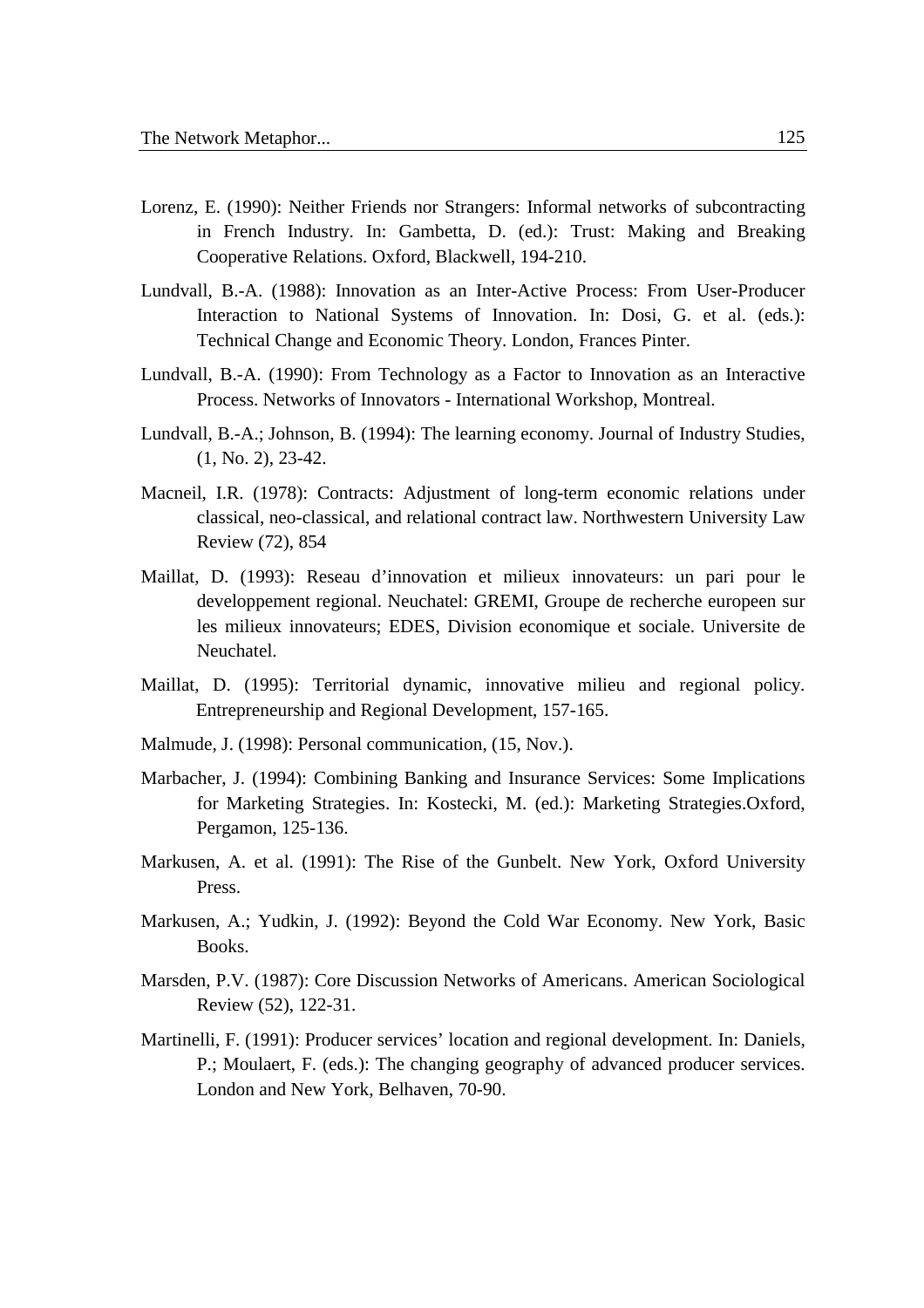- Martinelli, F.; Schoenberger, E. (1991): Oligopoly is Alive and Well: Notes for a broader discussion of flexible accumulation. In: Benko, G.; Dunford, M. (eds.): Industrial Change and Regional Development: The Transformation of New Industrial Spaces. London, Belhaven.
- McGrew, A. (1996): A Global Society? In: Hall, S. et al. (eds.): Modernity. Cambridge, Blackwell, 466-503.
- McGrew, A.; Lewis, P. (1992): Globalization and the Nation States. Cambridge: Polity Press.
- McPherson, J.M.; Smith-Lovin, L. (1987): Homophily in Voluntary Organizations: Status Distance and the Composition of Face-to-Face Groups. American Sociological Review (52), 370-79.
- Messner, D. (1995): Die Netzwerkgesellschaft: Wirtschaftliche Entwicklung und internationale Wettbewerbsfaehigkeit als Probleme gesellschaftlicher Steuerung (The network society: Economic development and international competitive advantage as problems of societal guidance). Deutsches Institut für Entwicklungspolitik (108). Koeln, Weltforum Verlag.
- Meyer, J.; Rowan, B. (1977): Institutionalized Organizations: Formal Structure as Myth and Ceremony. American Journal of Sociology (83, No.2):340-363.
- Michie, J.; Smith, J.G. (eds.): Managing the Global Economy. Oxford, Oxford University Press.
- Midgley, D.F.; Morrison, P.D.; Roberts, J.H. (1992): The effect of network structure in industrial diffusion processes. Research Policy (21), 533-52.
- Miles, I. (1990): Services and information technology: emerging patterns. In: Teare, R. et al. (eds.): Managing and Marketing Services in the 1990s. London and New York, Cassell, 74-91.
- Miles, R.; Snow, C. (1986): Organizations: new concepts for new forms. California Management Review (28), 62-73.
- Milgrom, P.; Roberts, J. (1992): Economics, Organization, and Management. Englewood Cliffs, N.J., Prentice Hall.
- Miller, R. (1994): Global R&D networks and large-scale innovations: The case of the automobile industry. Research Policy (23), 27-46.
- Mills, P.K. (1986): Managing Service Industries: Organizational Practices in a Postindustrial Economy. Cambridge, MA, Ballinger.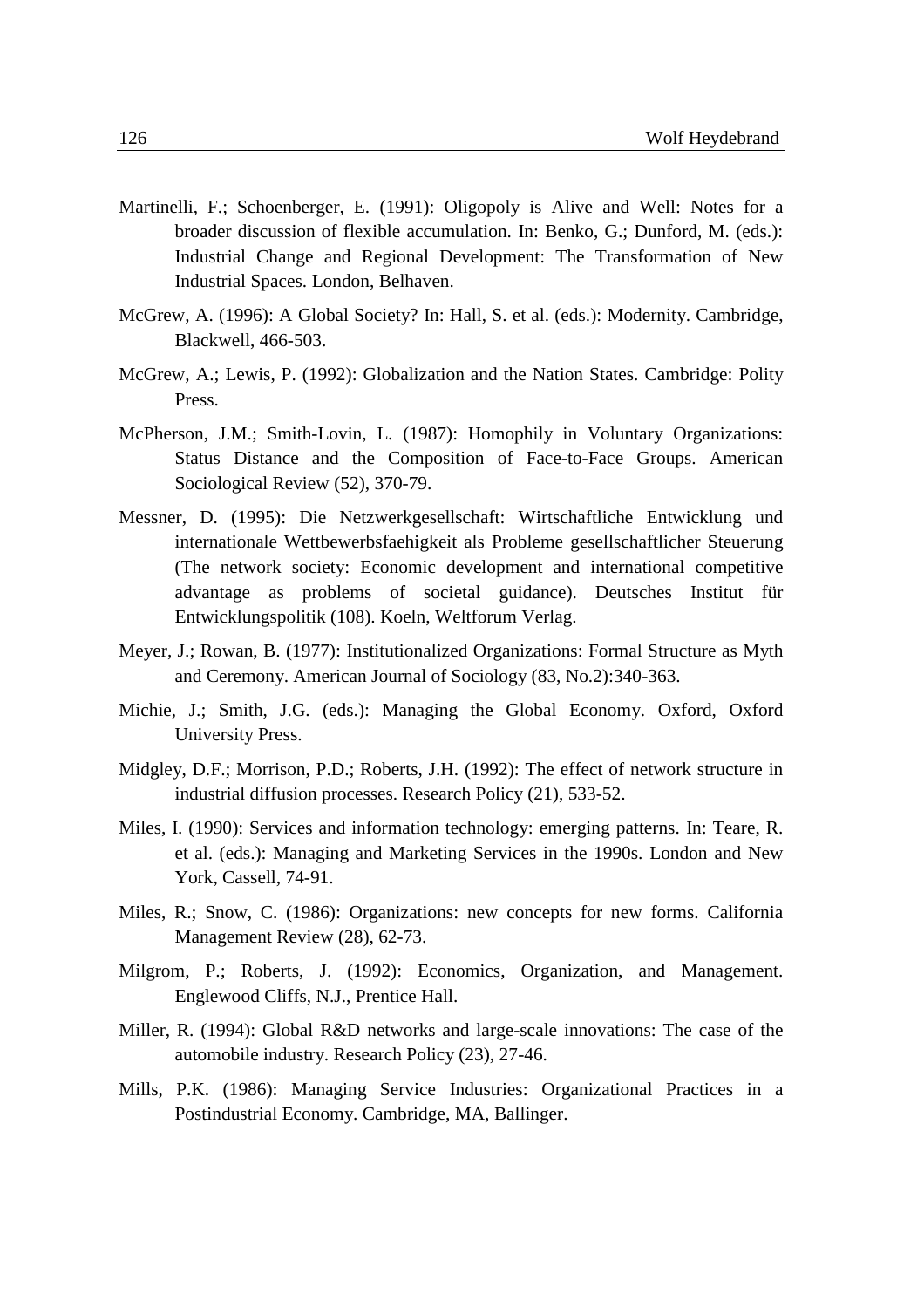- Mintz, B.; Schwartz, M. (1985): The Power Structure of American Business. Chicago, University of Chicago Press.
- Mintzberg, H.; McHugh, A. (1985): Strategy Formation in an Adhocracy. Administrative Science Quarterly (30, June), 160-97.
- Mitchell, J. C. (1969): The Concept and Use of Social Networks. In: Mitchell, J.C. (ed.): Social networks in urban situations. Manchester, Manchester University Press, 1-50.
- Mizruchi, M. (1982): The American Corporate Network: 1904-1974. Beverly Hills, Sage.
- Mizruchi, M.; Galaskiewicz, J. (1993): Networks of interorganizational relations. Sociological Methods and Research (22), 46-70.
- Mizruchi, M.; Schwartz, M. (eds.) (1987): Inter-Corporate Relations: the structural analysis of business. New York, Cambridge University Press.
- Mok, A.C. (1973): Professional Innovation in Post-Industrial Society. In: Freidson, E. (ed.): The Professions and their Prospects. Beverly Hills, Sage
- Morgan, N.; Piercy, N. (1990): Marketing in financial services organization: policy and practice. In: Teare, R. et al (eds.): Managing and Marketing Services in the 1990s. London, Cassel, 121-136.
- Moulaert, F. (1996): Arthur Andersen: from national accountancy to international management consultancy firm. In: Nilsson, J.E.; Dicken, P.; Peck, J. (eds.): The Internationalization Process: European firms in global competition. London, Chapman, 74-89.
- Moulaert, F.; Scott, A.J. (eds.) (1997): Cities, Enterprises and Society on the Eve of the  $21<sup>st</sup>$  century. London and Washington, Pinter.
- Moulaert, F.; Scott, A.; Farcy, H. (1997): Producer services and the formation of urban space. In: Moulaert, F.; Scott, A. (eds.): Cities, Enterprises and Society on the Eve of the  $21^{st}$  Century. London and Washington, Pinter.
- Moulaert, F.; Toedtling, F.; Schamp, E.W. (1995): The geography of advanced producer services in Europe: The role of transnational corporations. Progress in Planning (43, No.2-3), 107-121.
- Mowery, D. (1983): The Relationship between Intrafirm and Contractual Forms of Industrial Research in American Manufacturing, 1900-1940. Explorations in Economic History (20), 351-74.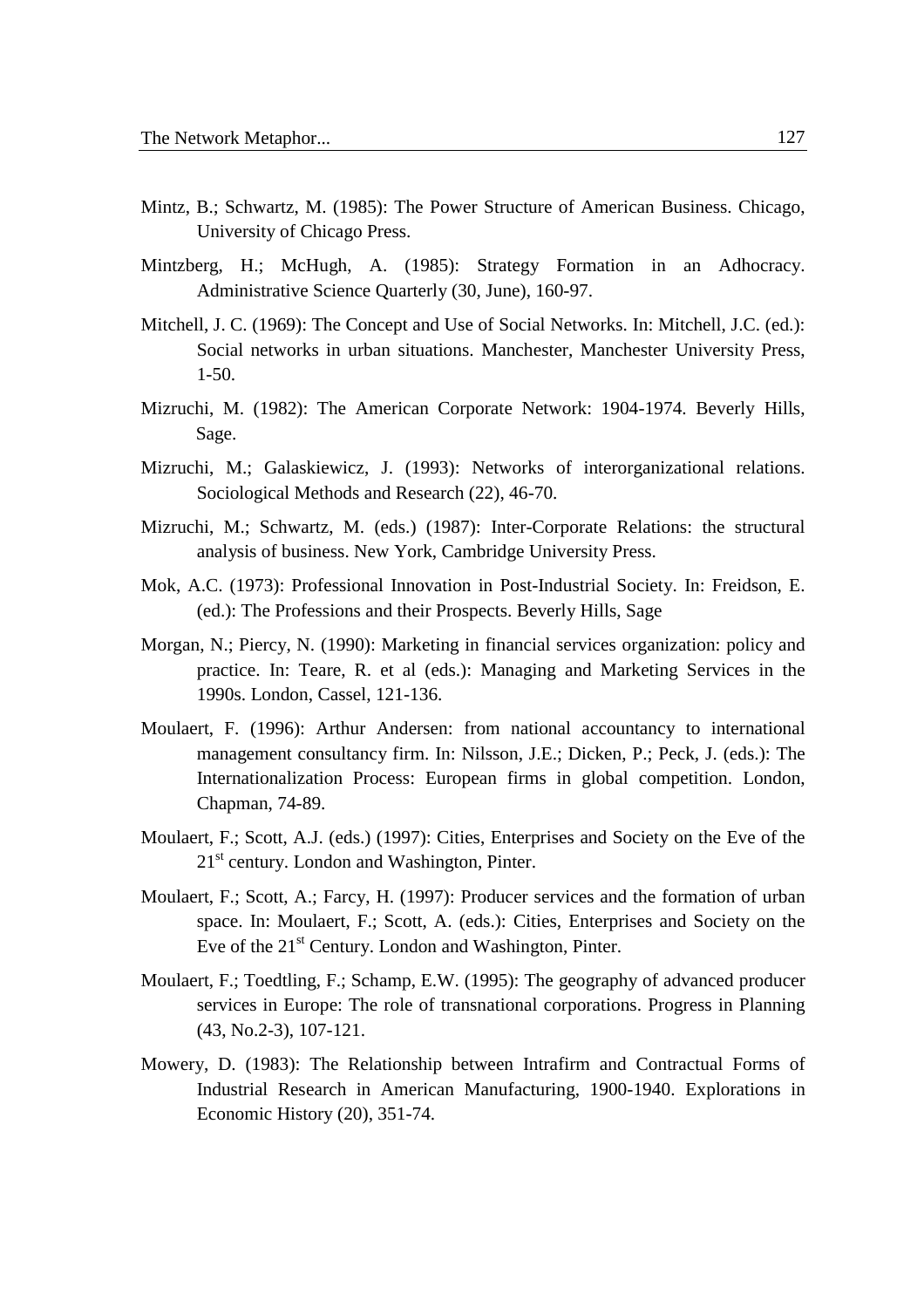- Mowery, D. (ed.) (1988): International Collaborative Ventures in U.S.Manufacturing. Cambridge, Ballinger.
- Mushaben, J.M. (1997): Auferstanden aus Ruinen: Social Capital and Democratic Identity in the New Laender. German Politics and Society (4, Winter), 71-101.
- Nelken, D. (1997): The Globalization of Crime and Criminal Justice. In: Freeman, M.D.A.; Lewis, A.D.E. (eds.): Law and Opinion at the end of the 20th Century. Current Legal Problems (50). Oxford, Oxford University Press, 251-277.
- Nelson, R.R. (ed.) (1993): National Innovation Systems: A Comparative Analysis. New York, Oxford.
- Nelson, R.R.; Winter, S.G. (1977): In search of useful theory of innovation. Research Policy (6), 36-76.
- Nicolaidis, P. (1989): Liberalizing Trade in Services. New York, Council on Foreign Relations Press.
- Noble, D.F. (1977): America by Design: Science, Technology, and the Rise of Corporate Capitalism. New York, Knopf.
- Noyelle, T.J. (1987): Beyond Industrial Dualism: Market and Job Segmentation in the New Economy. Boulder, Westview Press.
- Noyelle, T.J. (1990): Toward a new labor market segmentation. In: Noyelle, T. (ed.): Skills, Wages, and Productivity in the Service Sector. Boulder, Westview Press, 212-224.
- Noyelle, T.J. (1991): Transnational business service firms and developing countries. In: Daniels, P.; Moulaert, F.(eds.): The changing geography of advanced producer services. London and New York, Belhaven Press, 177-196.
- Noyelle, T.J.; Dutka, A.B. (1988): International Trade in Business Services: Accounting, Advertising, Law, and Management Consulting. Cambridge, MA, Ballinger.
- Nusbaumer, J. (1987a): The Services Economy: Lever to Growth. Boston: Kluwer Academic.
- Nusbaumer, J. (ed.) (1987b): Services in the Global Market. Boston, Kluwer Academic.
- Odier, P.; Lenhard, D. (1994): The Marketing of Portfolio Management Services: A Private Banker's View. In: Kostecki, M. (ed.): Marketing Strategies. Oxford, Pergamon, 105-124.
- OECD (1996): Intersectoral Database. Paris, OECD.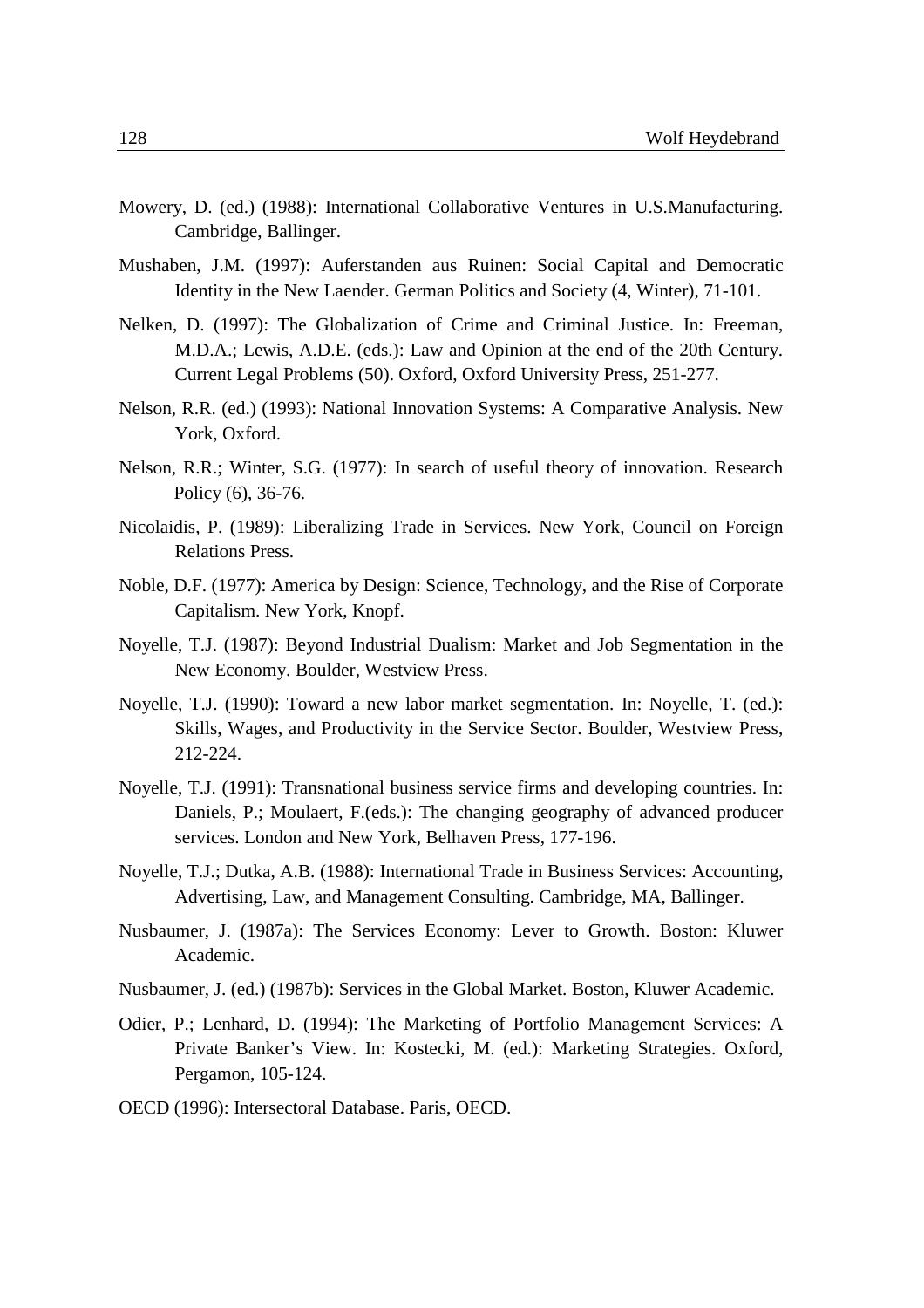- Ohmae, K. (1990): The Borderless World: Power and strategy in the interlinked world economy. New York, Harper Business.
- Ohmae, K. (1993): The rise of the region state. Foreign Affairs (71), 78-87.
- Olmsted, B.; Smith, S. (1989): Creating a Flexible Workplace: How to select and manage alternative work options. New York, American Management Association.
- Orlikowski, W.J. (1988): Information Technology in Post-Industrial Organizations: An Exploration of the Computer-Mediation of Production Work. New York University, Stern School of Business, unpubl. Ph.D. dissertation.
- Ouchi, W. (1980): Markets, hierarchies, and clans. Administrative Science Quarterly (25), 129-142.
- Paemen, H. (1995): From GATT to the WTO: The European Community in the Uruguay Round. Leuven, Leuven University Press.
- Palmer, D. (1983): On the significance of interlocking directorates. Social Science History (7), 217-231.
- Palmer, D. et al. (1995): The Friendly and Predatory Acquisition of large U.S. Corporations in the 1960s: The other contested terrain. American Sociological Review (60), 469-99.
- Palmer, D.; Barber, B.M.; Zhou, X. (1995): The Finance Conception of Control 'The Theory that ate New York?'. Reply to Fligstein. American Sociological Review (60), 504-508.
- Parker, R.E. (1994): Flesh Peddlers and Warm Bodies: The Temporary Help Industry and its Workers. New Brunswick, N.J., Rutgers University Press.
- Pavitt, K. (1986): International Patterns of Technological Accumulation. In: Hood, N. (ed.): Strategies in Global Competition. New York, Wiley, 126-157.
- Pavitt, K.; Robson, M.; Townsend, J. (1987): The Size Distribution of Innovating Firms in the U.K.: 1945-1983. Journal of Industrial Economics (35), 297-316.
- Pavlik, J.V. (1997): Content and Economics in the Multimedia Industry: The case of New York's Silicon Alley. International Workshop on Regional Economic Restructuring and Multimedia. Stuttgart, Center of Technology Assessment in Baden-Wuerttemberg (Oct.).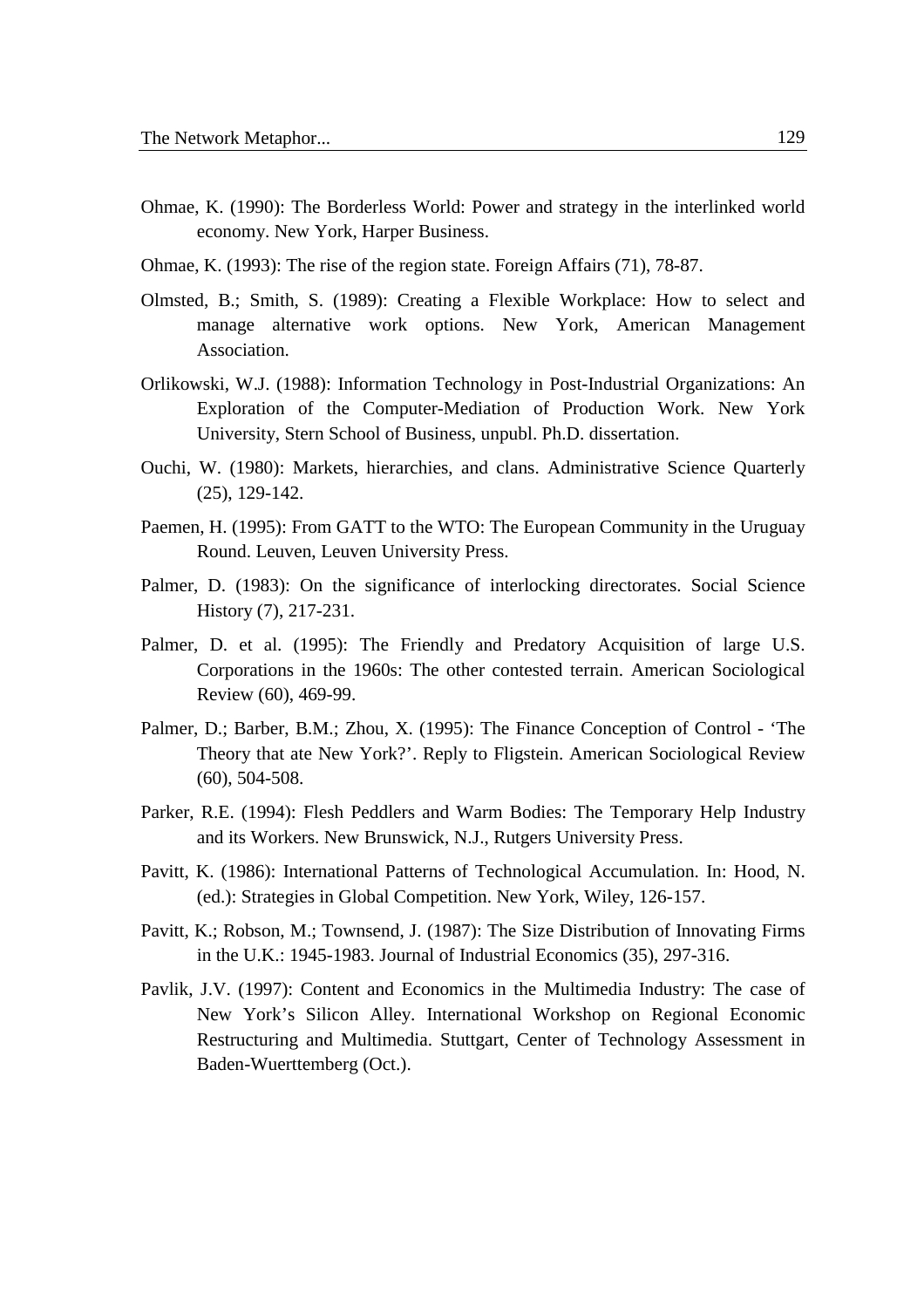- Peck, J.; Dicken, P. (1996): Manchester's Tootal. In: Nilsson, J.-E.; Dicken, P.; Peck, J. (eds.): The Internationalization Process: European Firms in Global Competition. London, Chapman, 109-129.
- Perez, C. (1985): Micoelectronics, Long Waves, and World Structural Change: New Perspectives for Developing Countries. World Development (13), 441-63.
- Perrow, C. (1992): Small network firms. In: Nohria, N.; Eccles, R. (eds.): Networks and Organizations: Structure, Form, and Action. Boston, Harvard Business School Press.
- Petit, P. (1991): Institutional changes and provision of market services: lessons from the banking sector. In: Daniels, P.; Moulaert, F. (eds.): The Changing Geography of Advanced Producer Services. London and New York, Belhaven Press, 47-58.
- Petrella, R. (1996): Globalization and Internationalization: The dynamics of the emerging world order. In: Boyer, R.; Drache, D. (eds.): States against Markets: The limits of globalization. London and New York, Routledge, 62-83.
- Pfeffer, J. (1994): Competitive Advantage through People: Unleashing the Power of the Workforce. Boston, Harvard University Press.
- Pfeffer, J.; Salancik, G. (1978): The External Control of Organizations: A Resource Dependence Perspective. New York, Harper and Row.
- Picot, A.; Reichwald, R.; Wigand R. (1996): Die grenzenlose Unternehmung: Wiesbaden: Gabler.
- Piore, M.; Sabel, C. (1984): The Second Industrial Divide. New York, Basic Books.
- Pisano, G.P. (1991): The governance of innovation: Vertical integration and collaborative arrangements in the biotechnology industry. Research Policy (20), 237-249.
- Pisano, G.P. (1996): Learning-before-doing in the development of new process technology. Research Policy (25), 1097-1119.
- Pisano, G.; Shaw, W.; Teece, D.J. (1988): Joint ventures and collaboration in the biotechnology industry. In: Mowery, D.C. (ed.): International Collaborative Ventures in U.S. Manufacturing. Cambridge, MA, Ballinger, 183-222.
- Podolny, J.M.; Page, K.L. (1998): Network Forms of Organization. Annual Review of Sociology (24), 57-76.
- Podolny, J.M.; Baron, J.N. (1997): Resources and Relationships: Social Networks and Mobility in the Workplace. American Sociological Review (62), 673-93.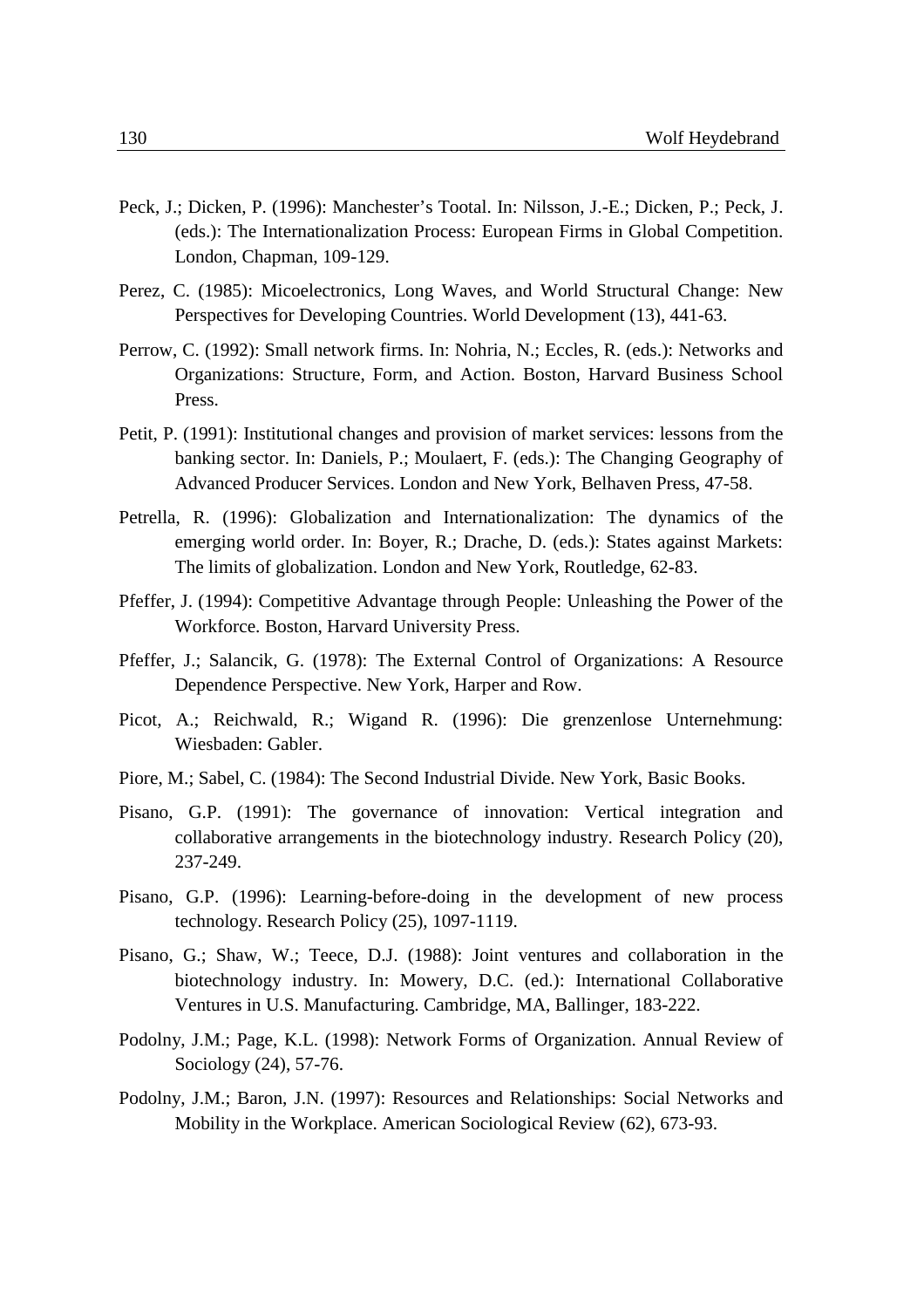- Porat, M. (1977): Information Economy: Definition and Measurement. Washington, D.C: U.S.Department of Commerce, Office of Telecommunications.
- Powell, W.W. (1990): Neither market nor hierarchy: network forms of organizations. Research in Organizational Behavior (12), 295-336.
- Powell, W.W. (1991): Expanding the Scope of Institutional Analysis. In: Powell, W.; DiMaggio, P. (eds.): The New Institutionalism in Organizational Analysis. Chicago, U.of Chicago Press, 183-203.
- Powell, W.W.; Brantley, P. (1992): Competitive cooperation in biotechnology: Learning through Networks? In: Nohria, N.; Eccles, R. (eds.): Networks and Organizations. Boston, Harvard Business School Press.
- Powell, W.W.; Smith-Doerr, L. (1994): Networks and Economic Life. In: Smelser, N.; Swedberg, R. (eds.): Handbook of Economic Sociology. Princeton, Princeton University Press, 368-402.
- Powell, W.W.; Koput, K.W.; Smith-Doerr, L. (1996): Interorganizational Collaboration and the Locus of Innovation: Networks of Learning in Biotechnology. Administrative Science Quarterly (41), 116-145.
- Prechel, H. (1994): Economic Crisis and the Centralization of Control over the Managerial Process: Corporate Transformation and Neo-Fordist Decisionmaking. American Sociological Review (59), 723-45.
- Ratcliff, R. (1980): Banks and corporate lending: An analysis of the impact of the internal structure of the capitalist class. American Sociological Review (45), 553-70.
- Ratti, R.; Bramanti, A.; Gordon, R. (eds.) (1997): The Dynamics of Innovative Regions: the GREMI approach. Aldershot, Ashgate.
- Reich, R. (1991): The Work of Nations: Preparing ourselves for  $21<sup>st</sup>$  century capitalism. New York, Knopf.
- Reutlinger, P. (1994): Marketing Strategies in Air Transportation: The Case of Swissair. In: Kostecki, M. (ed.): Marketing Strategies. Oxford, Pergamon, 155-162.
- Ritzer, G. (1993): The McDonaldization of Society. Newbury Park, CA, Pine Forge Press.
- Robertson, P.L.; Langlois, R.N. (1995): Innovation, networks and vertical integration. Research Policy (24), 543-62.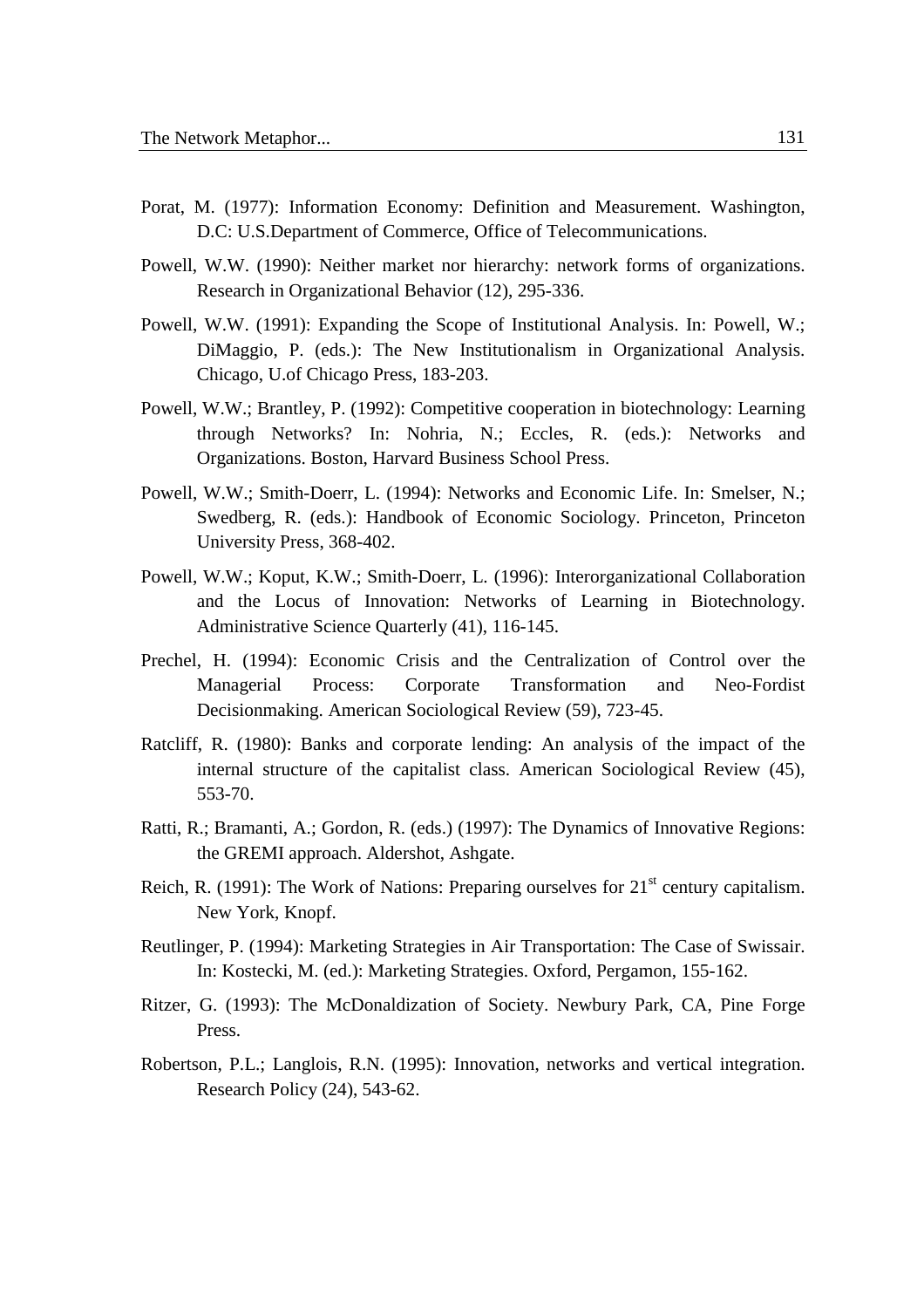- Rosenfeld, S.A. (1996): Does cooperation enhance competitiveness? Assessing the impacts of inter-firm collaboration. Research Policy (25), 247-263.
- Rosoff, S.M.; Pontell, N.; Tillman, R. (1998): Profit without Honor: White-Collar Crime and the Looting of America. Upper Saddle River, N.J., Prentice Hall.
- Rossi, F. (1986): Government impediments and professional constraints on the operation of international accounting organizations. In: Barriers to International Trade in Professional Services. Chicago, 1 University of Chicago Legal Forum (1, November).
- Rothwell, R. et al. (1974): SAPPHO Updated. Research Policy (3), 258-91.
- Rothwell, R. (1991): External Networking and Innovation in small and medium-sized manufacturing firms in Europe. Technovation (11), 93-112.
- Roy, W. (1983): The interlocking directorate structure of the United States. American Sociological Review (48), 243-57.
- Ruggiero, V. (1996): Organised and Corporate Crime in Europe: Offers that can't be refused. Aldershot, Dartmouth.
- Ruigrok, W.; Tulder, R.v. (1995): The Logic of International Restructuring. London and New York, Routledge.
- Sabel, C.F. (1993 a): Studied Trust: Building New Forms of Cooperation in a Volatile Economy. In: Swedberg, R. (ed.): Explorations in Economic Sociology. New York, Russell Sage Foundation, 104-144.
- Sabel, C.F. (1993b): Constitutional Ordering in Historical Context. In: Scharpf, F.W. (ed.): Games in Hierarchies and Networks: Analytical and Empirical Approaches to the Study of Governance Institutions. Frankfurt/M., Campus, 65-124.
- Sabel, C.F. (1994): Learning by Monitoring: The institutions of economic development. In: Smelser, N.; Swedberg, R. (eds.): The Handbook of Economic Sociology. Princeton, Princeton University Press, 137-165.
- Sabel, C.F. et al. (1989): Regional Prosperities Compared: Massachusetts and Baden-Wuerttemberg in the 1980s. Economy and Society (18), 374-404 (special issue on Local Industrial Strategies, edited by Jonathan Zeitlin).
- Sako, M. (1989): Neither Markets nor Hierarchies: A comparative study of the Printed Circuit Board industry in Britain and Japan. London, London School of Economics, Industrial Relations Department (Mimeo).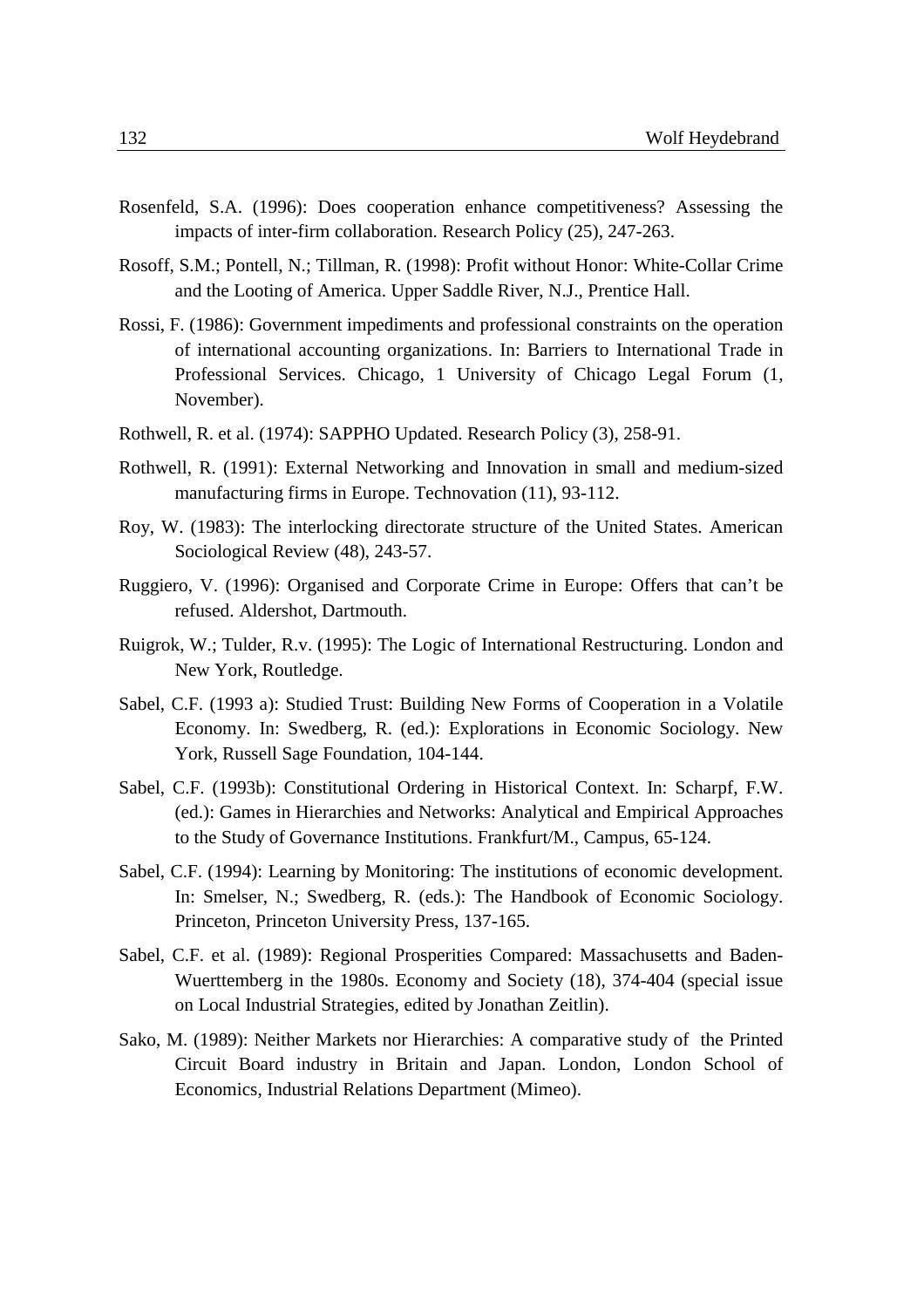- Salacuse, J. (1991): Making Global Deals: Negotiating in the International Marketplace. Boston, Houghton Mifflin.
- Sassen, S., 1994. Cities in a World Economy. Thousand Oaks: Pine Forge.
- Sassen, S. (1995): Immigration and Local Labor Markets. In: Portes, A. (ed.): The Economic Sociology of Immigration. New York, Russell Sage Foundation, 87- 127.
- Sassen, S. (1998): Globalization and its Discontents. New York, New Press.
- Saxenian, A.L. (1990): Regional Networks and the Resurgence of Silicon Valley. California Management Review (33), 89-112.
- Saxenian, A.L. (1991): The origins and dynamics of production networks in Silicon Valley. Research Policy (20), 423-37.
- Saxenian, A.L. (1994): Regional Advantage: Culture and Competition in Silicon Valley and Route 128. Cambridge, Harvard University Press.
- Schauerman, J. (1990): A new basis for segmenting the corporate banking market. In: Teare, R. et al (eds.): Managing and Marketing Services in the 1990s. London, Cassell, 169-184.
- Schumpeter, J.A. (1928): The Instability of Capitalism. Economic Journal, 361-86.
- Schumpeter, J.A. (1939): Business Cycles. New York, McGraw Hill.
- Scott, A.J. (1991): The aerospace-electronics industrial complex of Southern California: The formative years, 1940-1960. Research Policy (20), 439-456.
- Scott, A.J. (1995): From Silicon Valley to Hollywood: Growth and Development of the Multimedia Industry in California. Los Angeles, CA: UCLA, Lewis Center for Regional Policy Studies, Working Paper 13.
- Scott, A.J. (1997): The Cultural Economy of Cities. International Journal of Urban and Regional Research (21), 323-339.
- Scott, A.J.; Angel, D. (1990): The U.S.Semiconductor Industry: A Locational Analysis. Environment and Planning (A19), 875-912.
- Scott, A.J.; Drayse, M.H. (1991): The Electronics Industry in Southern California: Growth and Spatial Development, 1945- 1989. The Review of Regional Studies (20), 1-14.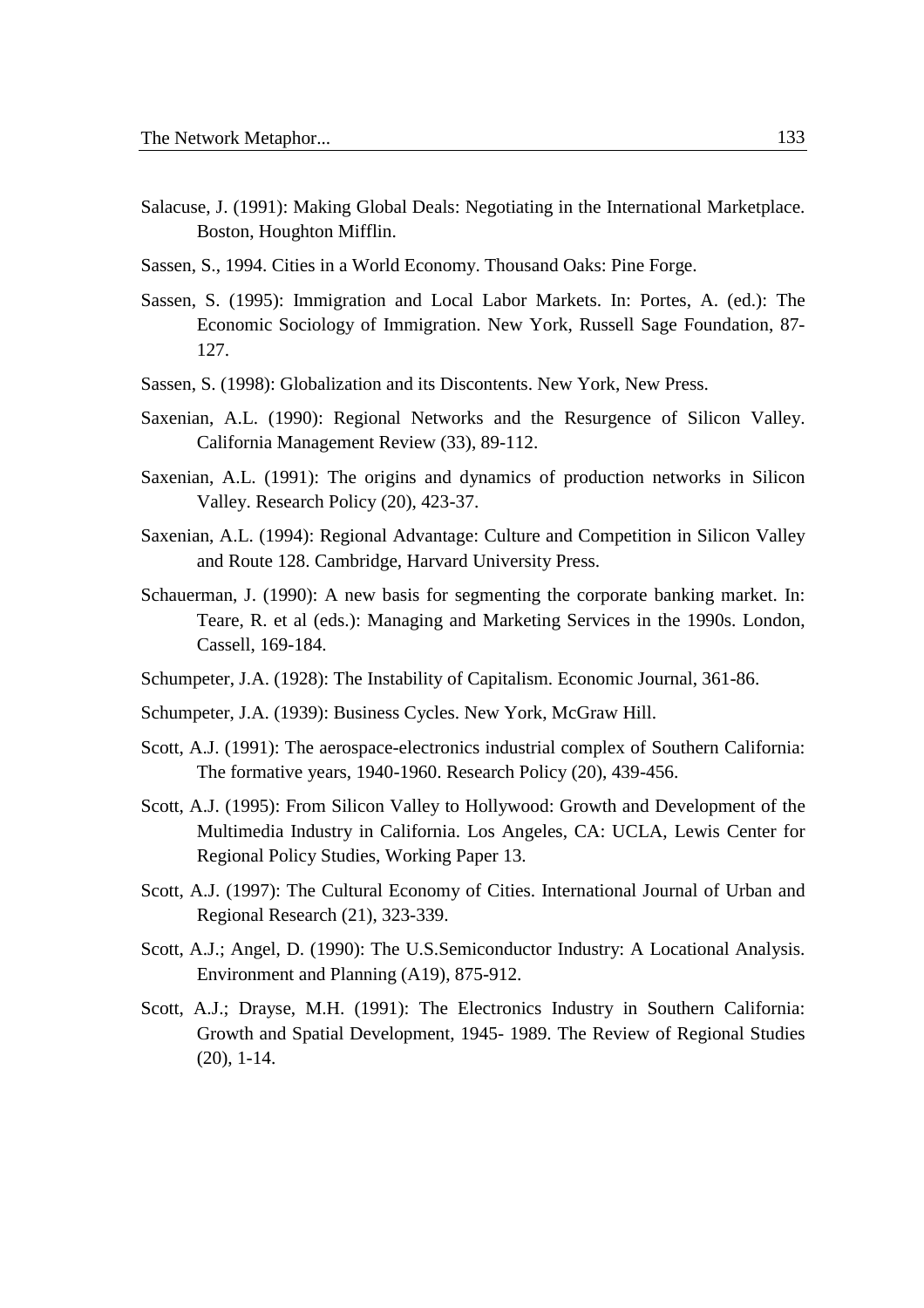- Scott, A.J.; Mattingly, D.J. (1989): The Aircraft Industry in Southern California: Continuity and Change from the Inter-War Years to the 1990s. Economic Geography (65), 48-71.
- Scott, J. (1991): Social Network Analysis: A Handbook. London, Sage.
- Sedaitis, J.B. (1997): Network Dynamics of New Firm Formation: Developing Russian Commodity Markets. In: Grabher, G.; Stark, D. (eds.): Restructuring Networks in Post-Socialism: Legacies, Linkages, and Localities. Oxford, Oxford University Press.
- Seidman, H.; Gilmour, R. (1986): Politics, Position, and Power: From the Positive to the Regulatory State. 4<sup>th</sup> ed., New York, Oxford University Press.
- Seron, C. (1992): Managing Entrepreneurial Legal Services: The Transformation of Small- Firm Practice. In: Nelson, R. et al. (eds.): Lawyers' Ideals, Lawyers' Practices. Ithaca, Cornell University Press, 63-92.
- Seron, C. (1996): The Business of Practicing Law: The work lives of solo and smallfirm attorneys. Philadelphia, Temple University Press.
- Shaiken, H. (1985): Work Transformed: Automation and Labor in the Computer Age. New York, Holt, Rinehart and Winston.
- Silvestri, G.T. (1993): The American work force, 1992-2005: occupational employment, wide variations in growth. Monthly Labor Review, November: 58-86.
- Simon, D.R.; Eitzen, S. (1990): Elite Deviance. 3rd. ed. Boston, Allyn and Bacon.
- Singelmann, J. (1978): From Agriculture to Services: The transformation of industrial employment. Beverly Hills, Sage.
- Skipper, H.D. (1996): International Trade in Insurance. In: Barfield, C. (ed.): International Financial Markets. Washington, D.C., American Enterprise Institute, 151-223.
- Sklair, L. (1993): Competing Models of Globalization. London, London School of Economics, unpublished manuscript.
- Skowronek, S. (1982): Building a New American State: The Expansion of National Administrative Capacities, 1877-1920. Cambridge, Cambridge University Press.
- Smith, H.L.; Dickson, K.; Smith, S.L. (1991): 'There are two sides to every story': Innovation and collaboration within networks of large and small firms. Research Policy (20), 457-468.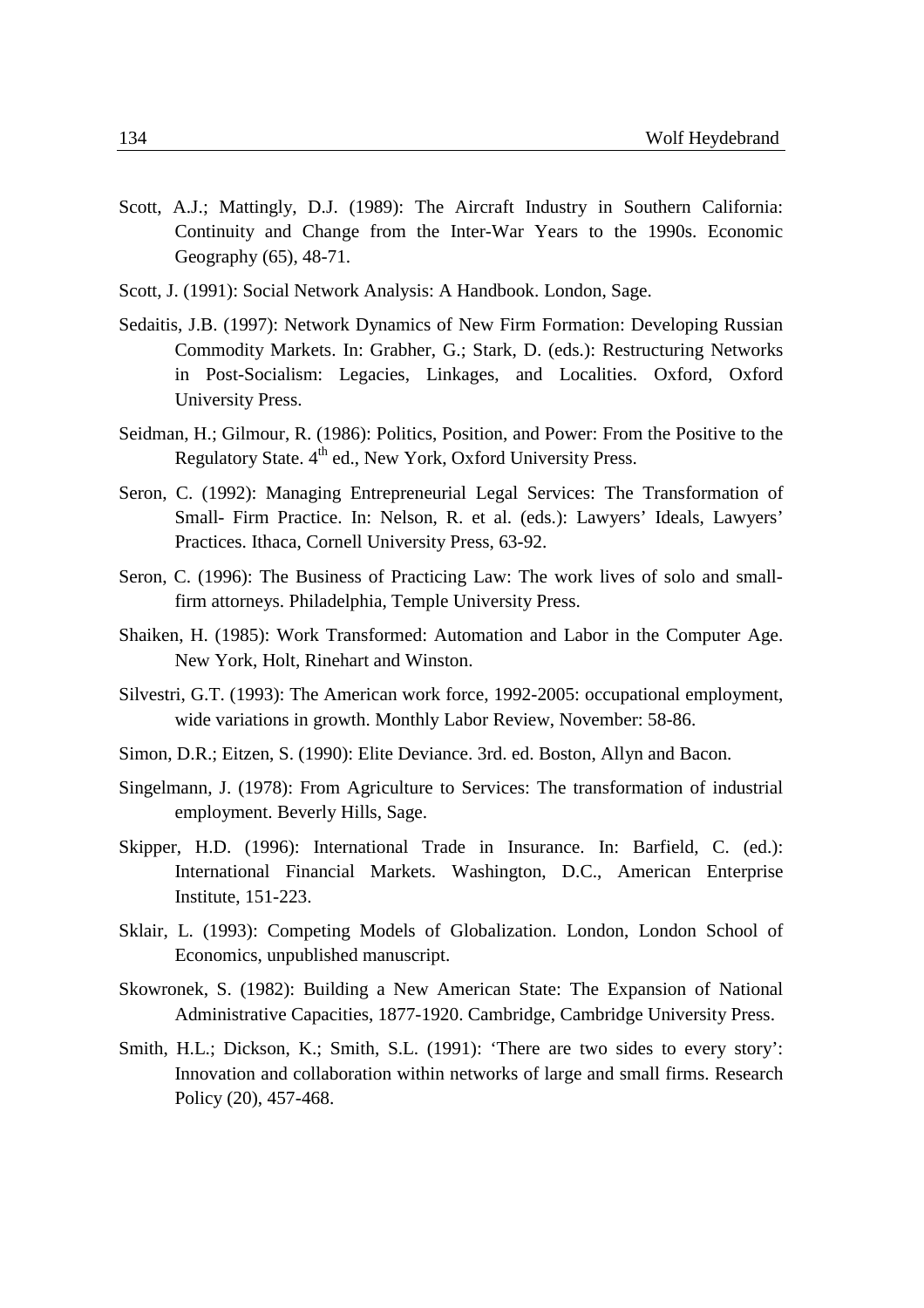- Smitka, M. (1991): Competitive Ties: Subcontracting in the Japanese Automotive Industry. New York, Columbia University Press.
- SOEP (Sozio-oekonomisches Panel, 1994): Vierteljahreshefte zur Wirtschaftsforschung, (Heft 1/1995), 5-15.
- Solnick, S. (1998): Stealing the State. Boston, Harvard University Press.
- Soref, M. (1979): Research on interlocking directorates: An introduction and a bibliography of North American sources. Connections (2), 84-86.
- Soref, M.; Zeitlin, M. (1987): Finance Capital and the Internal Structure of the Capitalist Class in the United States. In: Mizruchi, M.; Schwartz, M (eds.): Intercorporate Relations: The structural analysis of business. New York, Cambridge University Press, 56-84.
- Soros, G. (1998): The Crisis of Global Capitalism. New York, Public Affairs/Perseus Books.
- Spriano, G. (1989): R&D Networks: The Emerging Market for Technological and Scientific Services. In: Bressand, A.; Nicolaidis, K. (eds.): Strategic Trends in Services. New York, Harper and Row, Ballinger, 65-80.
- Stanback, T.M. et al. (1981): Services: The New Economy. Totowa, N.J., Allanheld.
- Starbuck, W.H. (1983): Organizations as Action Generators. American Sociological Review (48, February), 91-102.
- Starbuck, W.H. (1992): Learning by Knowledge-Intensive Firms. Journal of Management Studies (29), 713-40.
- Stearns, L.B.; Allan, K.D. (1996): Economic Behavior in Institutional Environments: The Corporate Merger Wave of the 1980s. American Sociological Review (61), 699-718.
- Stern, B.J. (1960): Historical Sociology: Collected Papers. New York, Citadel Press.
- Storper, M.; Harrison, B. (1991): Flexibility, hierarchy, and regional development: The changing structure of industrial production systems and their forms of governance in the 1990s. Research Policy (20), 407-22.
- Strambach, S. (1994): Knowledge-Intensive Business Services in the Rhine-Neckar Area. In: Journal of Economic and Social Geography (85), 354ff.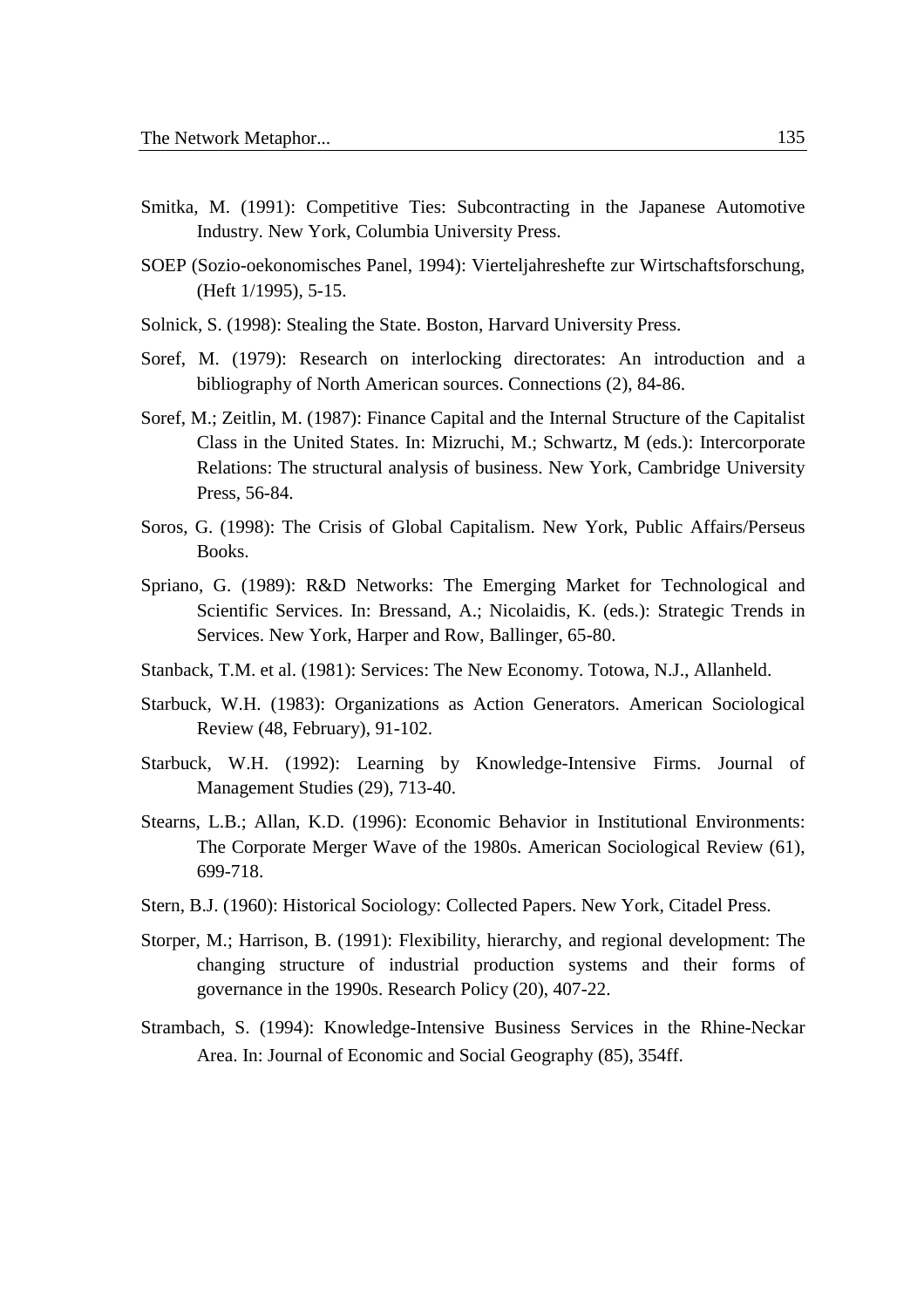- Strambach, S. (1997a): Die Rolle wissensintensiver unternehmensbezogener Dienstleistungen im Strukturwandel der Region Stuttgart. In: Gaebe, W. (ed.): Struktur und Dynamik in der Region Stuttgart. Stuttgart, Ulmer, 82-97.
- Strambach, S. (1997b): Wissensintensive unternehmensorientierte Dienstleistungen ihre Bedeutung für die Innovations- und Wettbewerbsfaehigkeit Deutschlands. Vierteljahreshefte zur Wirtschaftsforschung (66, Heft 2), 230-42.
- Suchman, M.C.; Cahill, M.L. (1996): The Hired Gun as Facilitator: Lawyers and the Suppression of Business Disputes in Silicon Alley. Law and Social Inquiry (21), 679-712.
- Sutherland, E.H.; Cressey, D.R. (1978): Criminology.  $10^{th}$  ed. New York, Harper, Row.
- Swann, D. (1991): Creating the Single European Market. In: Thompson, G. et al. (eds.): Markets, Hierarchies, and Networks: The Coordination of Social Life. London, Sage, 82-95.
- Swann, P.; Prevezer, M. (1996): A comparison of the dynamics of industrial clustering in computing and biotechnology. Research Policy (25), 1139-57.
- Szarka, J. (1990): Networking and Small Firms. International Small Business Journal (8), 10-22.
- Teare, R.; Montinho, L.; Morgan, N. (eds.) (1990): Managing and Marketing Services in the 1990s. London and New York, Cassell.
- Teubal, M.; Yinnon, T.; Zuscovitch, E. (1991): Networks and Market Creation. Research Policy (20), 381-92.
- Thomsen, S. (1997): Comparative Institutional Advantage: Assessing the impact of international differences in corporate governance. In: Bjoerkman, I.; Forsgren, M. (eds.): The Nature of the International Firm: Nordic contributions to international business research. Copenhagen, Munksgaard International Publishers, 51-68.
- Tilly, C. (1990): Short hours, short shrift: causes and consequences of part-time work. Washington, D.C., Economic Policy Institute.
- Tilly, C.; Tilly, C. (1994): Capitalist Work and Labor Markets. In: Smelser, N.; Swedberg, R. (eds.): Handbook of Economic Sociology. Russell Sage and Princeton University Press, 283-312.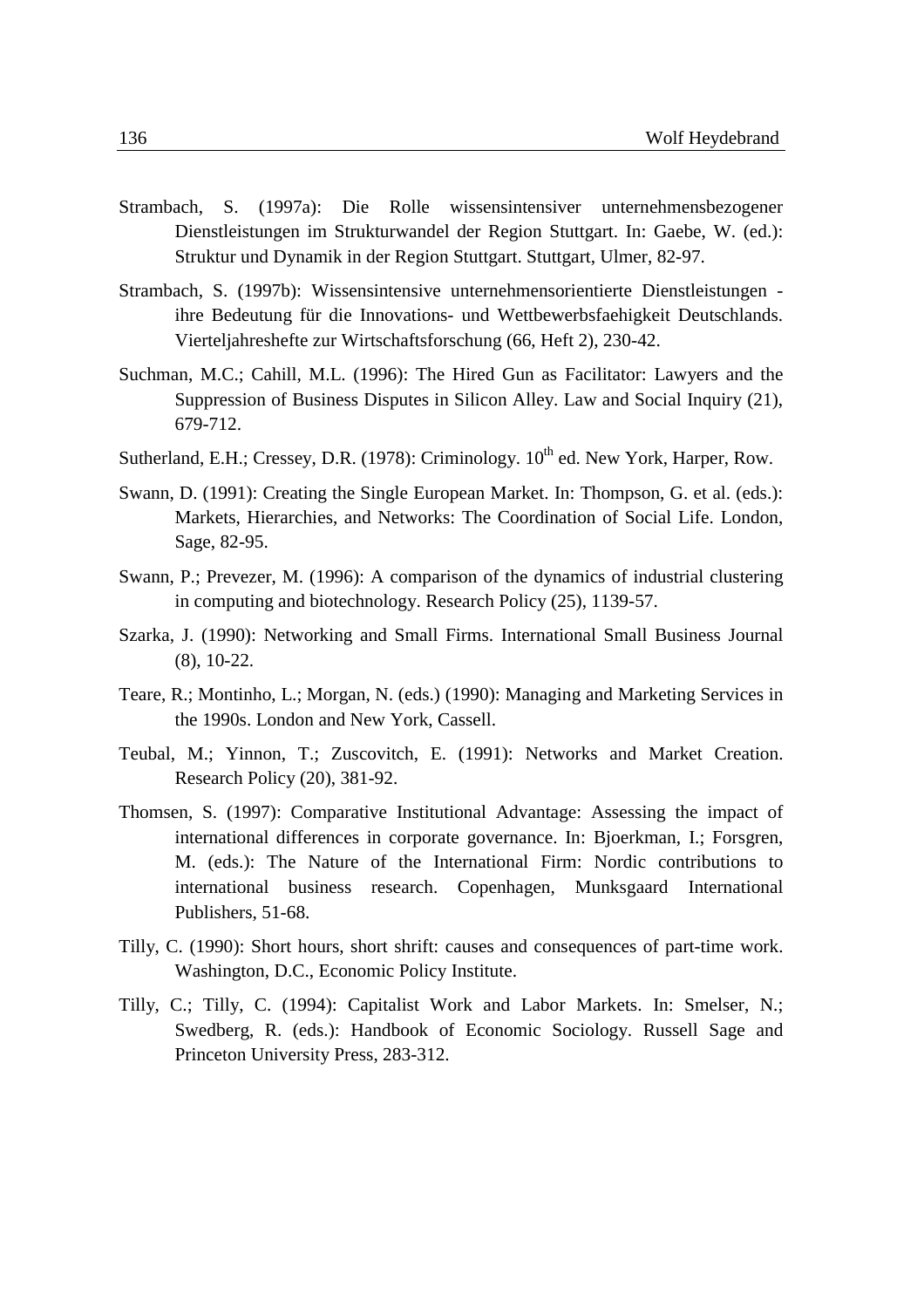- Toedtling, F. (1995): The Uneven Landscapes of Innovation Poles: Local Embeddedness and Global Networks. In: Amin, A.; Thrift, N (eds.): Globalization, etc.Oxford, Oxford U.P., 68-90.
- Toedtling, F. (1998): Firm Strategies and Restructuring in a Globalizing Economy. IIR-Discussion Paper (53). (Electronic document).
- Tonry, M.; Reiss, A.J. (eds.) (1993): Beyond the Law: Crime in Complex Organizations. Chicago, University of Chicago Press.
- Troy, L. (1986): The Rise and Fall of American Trade Unions: The Labor Movement from FDR to RR. In: Lipset, S.M. (ed.): Unions in Transition: Entering the Second Century. San Francisco, Institute for Contemporary Studies.
- Troy, L. (1990): Is the U.S. unique in the decline of private sector unionism? Journal of Labor Research (11), 111-143.
- Ulmer, N. (1994): The Global Marketing of Legal Services. In: Kostecki, M. (ed.): Marketing Strategies. Oxford, Pergamon, 163-72.
- Useem, M. (1984): The Inner Circle: Large Corporations and the Rise of Business Political Activity in the U.S. and U.K. New York, Oxford University Press.
- Uzzi, B. (1996): The Sources and Consequences of Embeddedness for the Economic Performance of Organizations: The Network Effect. American Sociological Review (61), 674-698.
- Vandermerwe, S. (1994): Service Network Structures for Consumer-Oriented Strategies. In: Kostecki, M. (ed.): Marketing Strategies for Services: Globalization, Client-Orientation, Deregulation. Oxford, Pergamon Press, 41-64.
- Van Kooij, E.H. (1990): Technology Transfer in the Japanese Electronics Industry. Zoetermeer, Netherlands: Economic Research Institute for Small and Mediumsized Business.
- Vaughan, D. (1999): The Dark Side of Organizations: Mistake, Misconduct, and Disaster. Annual Review of Sociology (25), 271-305.
- Von Furstenberg, G.M. (ed.) (1997): Regulation and Supervision of Financial Institutions in the NAFTA countries and Beyond. Boston, Dordrecht, London, Kluwer Academic Publishers.
- Von Hippel, E. (1987): Cooperation between Rivals: Informal Know-how Trading. Research Policy (16), 291-302.
- Von Hippel, E. (1988): The Sources of Innovation. Oxford, Oxford University Press.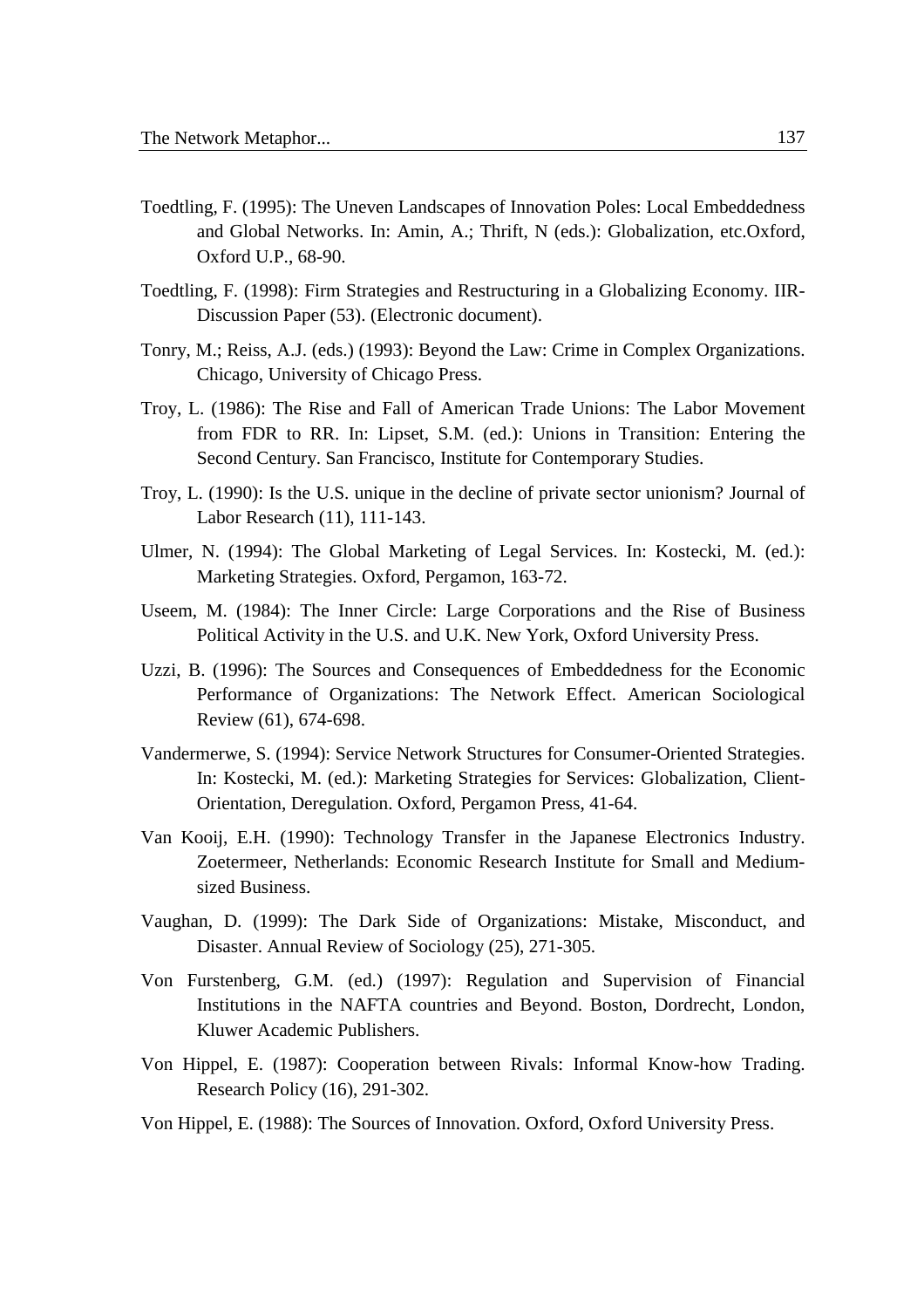- Walsh, V. (1997): Globalization of innovative capacity in the chemical and related products industry. In: Howells, J.; .Michie, J. (eds.): Technology, Innovation, and Competitiveness. Cheltenham, Edward Elgar, 89-125.
- Walter, I. (1990): The secret money market: the dark world of tax evasion, financial fraud, insider trading, money laundering, and capital flight. New York, Harper and Row, Ballinger.
- Walter, I. (1996): Global competition and market access in the securities industry. In: Barfield, C. (ed.): International Financial Markets. Washington, D.C.,AEI, 84- 150.
- Walton, C.C.; Cleveland, F.W. (1964): Corporations on Trial: The Electric Cases. Belmont, CA, Wadsworth.
- Warf, B. (1995): Telecommunications and the changing geographies of knowledge in the late 20th century. Urban Studies (32), 361-78.
- Weber, H. (1995): Management und Logik des schlanken Zuliefersystems. Kaiserslautern: Universität Kaiserslautern, FB Soziologie, Discussion paper, 501.
- Weber, M. (1978): Economy and Society, ed. by G.Roth and C.Wittich. Vol. 1: 24-26; 85-86; Vol 2:654-58; 1375-80.
- Weick, K.E. (1969): The Social Psychology of Organizing. Reading, MA, Addison-Wesley.
- Weick, K.E. (1976): Educational Organizations as Loosely Coupled Systems. Administrative Science Quarterly (21), 1-19.
- Weiss, L. (1997): Globalization and the Myth of the Powerless State. New Left Review, (225, Sept.Oct.), 3-27.
- Wellman, B.; Berkowitz, S.D. (eds.) (1988): Social Structures: A Network Approach. Cambridge, Cambridge University Press.
- White, H.C. (1992): Identity and Control: A Structural Theory of Action. Princeton, Princeton University Press.
- White, L.J. (1991): The S&L [Savings and Loan] Debacle: Public Policy Lessons for Bank and Thrift Regulation. Oxford, Oxford University Press.
- Williamson, O. (1975): Markets and Hierarchies. New York, Free Press.

Williamson, O. (1985): The Economic Institutions of Capitalism. New York, Free Press.